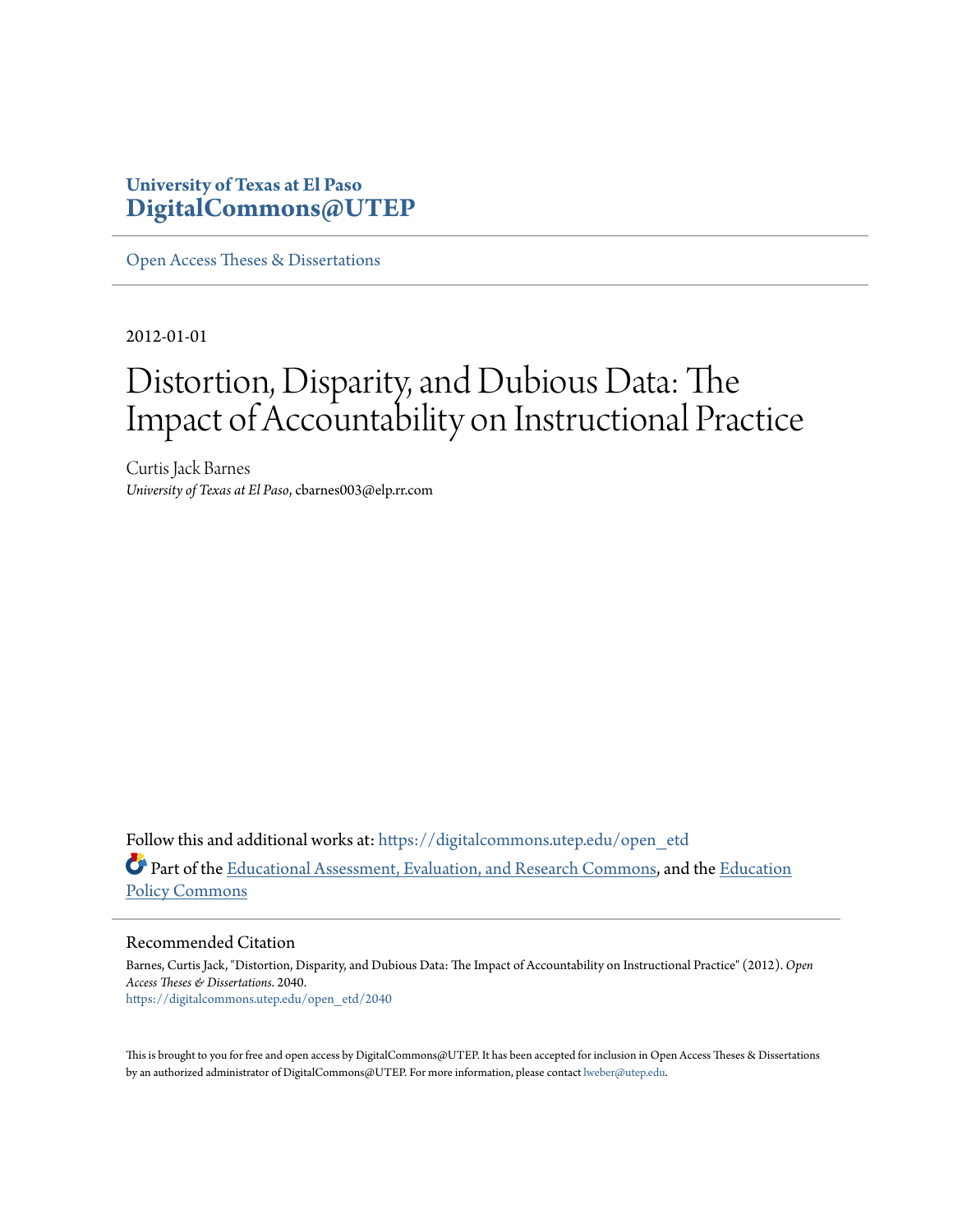## DISTORTION, DISPARITY, AND DUBIOUS DATA:

### THE IMPACT OF ACCOUNTABILITY ON INSTRUCTIONAL PRACTICE

CURTIS J. BARNES

Department of Educational Leadership and Administration

APPROVED:

\_\_\_\_\_\_\_\_\_\_\_\_\_\_\_\_\_\_\_\_\_\_\_\_\_\_\_\_\_\_ Don Schulte, Ed.D., Chair

\_\_\_\_\_\_\_\_\_\_\_\_\_\_\_\_\_\_\_\_\_\_\_\_\_\_\_\_\_\_

\_\_\_\_\_\_\_\_\_\_\_\_\_\_\_\_\_\_\_\_\_\_\_\_\_\_\_\_\_\_

\_\_\_\_\_\_\_\_\_\_\_\_\_\_\_\_\_\_\_\_\_\_\_\_\_\_\_\_\_

Bill Johnston, Ph.D.

Penelope Espinoza, Ph.D.

George Keating, Ed.D.

Benjamin C. Flores, Ph.D. Interim Dean of the Graduate School

\_\_\_\_\_\_\_\_\_\_\_\_\_\_\_\_\_\_\_\_\_\_\_\_\_\_\_\_\_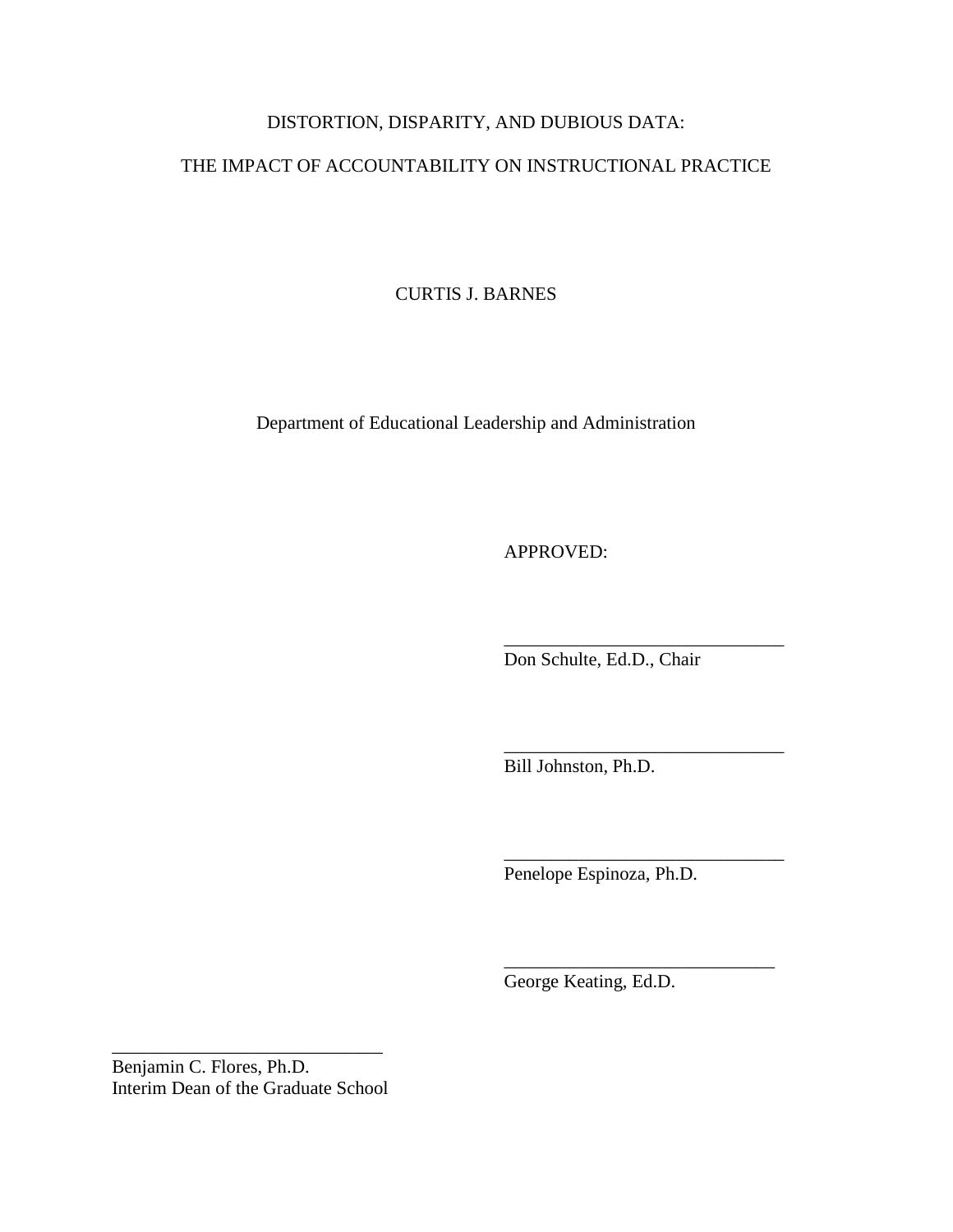Copyright ©

By

Curtis J. Barnes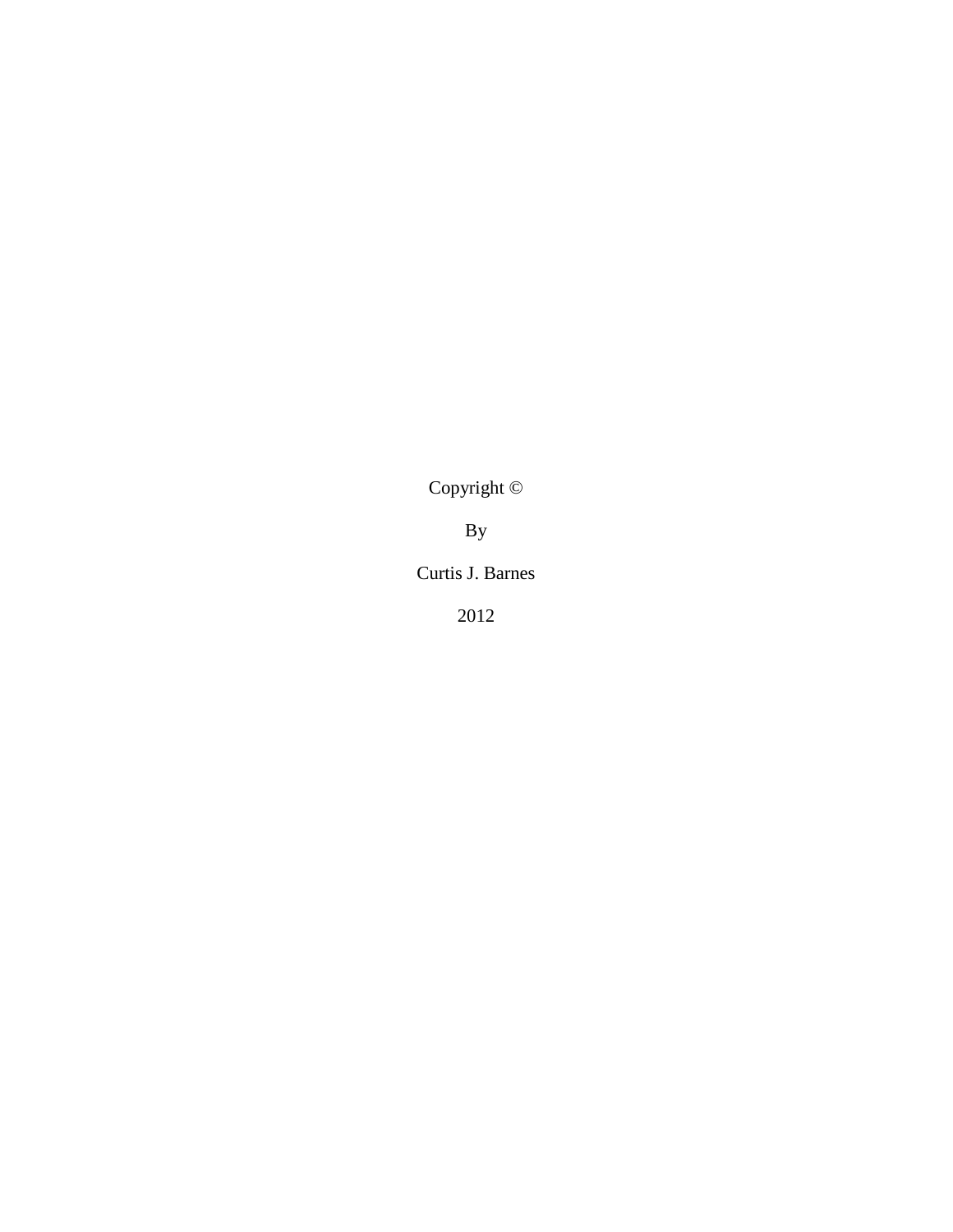### DISTORTION, DISPARITY, AND DUBIOUS DATA:

### THE IMPACT OF ACCOUNTABILITY ON INSTRUCTIONAL PRACTICE

By

CURTIS J. BARNES, B.A., M.F.A., M.Ed.

### DISSERTATION

Presented to the Faculty of the Graduate School of

the University of Texas at El Paso

in Partial Fulfillment

of the Requirements

for the Degree of

### DOCTOR OF EDUCATION

The Department of Educational Leadership and Administration

THE UNIVERSITY OF TEXAS AT EL PASO

May 2012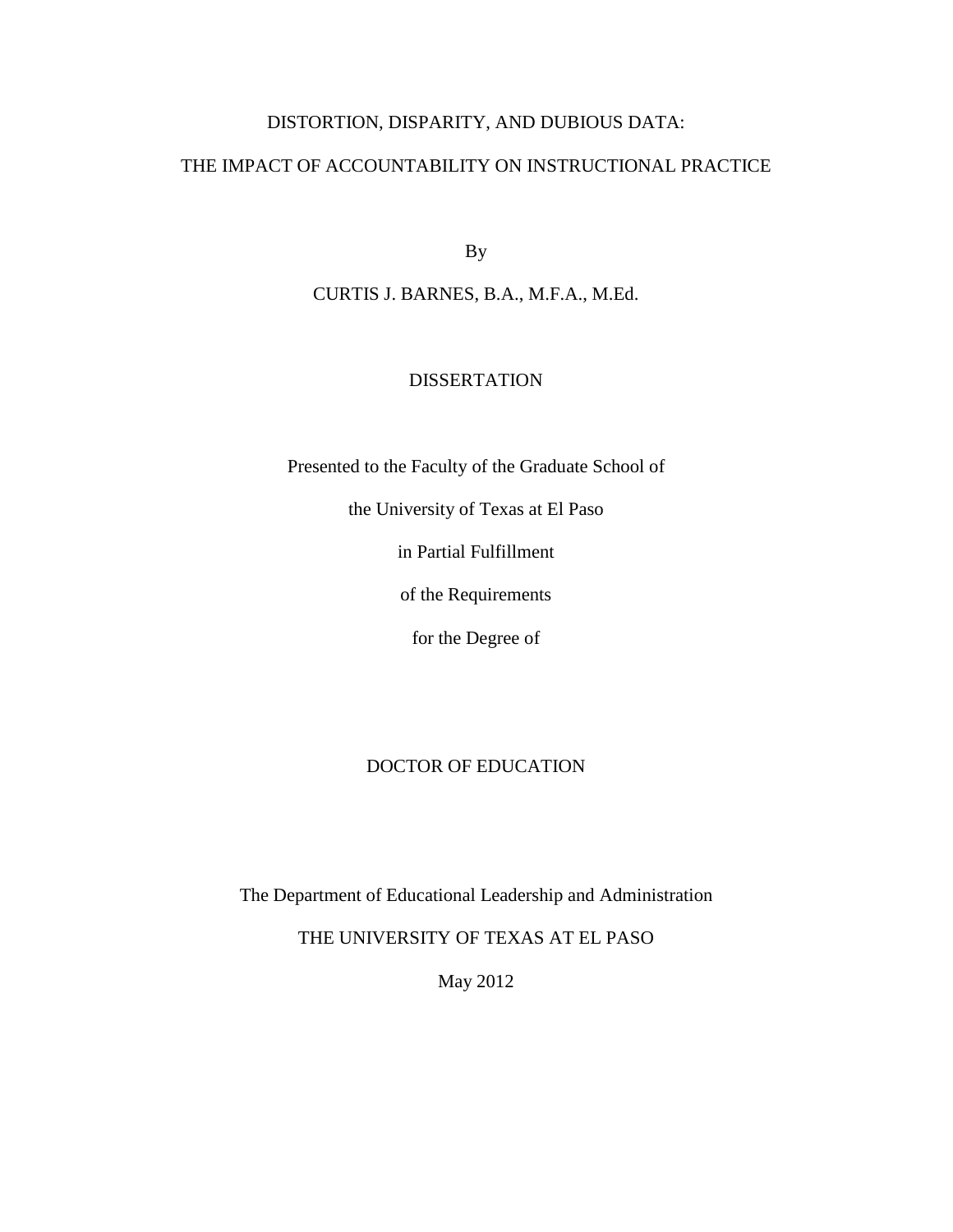#### ACKNOWLEDGEMENTS

Completion of this dissertation, let alone the doctoral program which preceded it, would not have been possible without the unwavering support of scores of individuals too numerous to name here. Nevertheless, I shall try to mention a few who played prominent roles in helping me through to this accomplishment, with sincere apologies to anyone whom I may miss.

First, I cannot find sufficient words to express my gratitude to Dr. Don Schulte who not only supported me through this process with thoughtful advice and insightful feedback, but who also displayed remarkable patience and understanding, certainly beyond what was warranted, as well as provided a firm but gentle push when necessary. Without his guidance and wisdom, this study would surely have remained a loose collection of ideas seeking a direction.

Special thanks is also due to my committee members each of whom provided invaluable contributions to this effort. Dr. Bill Johnston, Dr. Penelope Espinoza, and Dr. George Keating all shared knowledge and expertise critical to allowing these ideas to take shape. Without their combined efforts it is difficult to imagine how this work would have come to fruition.

In addition, I would like to mention Dr. Mike Warmack, who inspired me to enter this program and whom I have sometimes callously blamed for many lost hours of sleep. You were right, Mike; it was a good thing. In addition, I should not fail to thank my former boss in Research and Evaluation, Art Jordan, who always supported this effort, as well as my current leader, Dr. James Steinhauser, who has likewise been a source of continued encouragement and support. Several of my other colleagues in EPISD, including Dr. Nidelia Montoya, who helped me make sense of the TEA data files, Anna Bone, Joe Hernandez, Yinou Duo, Carlos Perales, Ruby Lynch Arroyo, and Kim Arispe, each offered important support that facilitated this study.

To my friend Bill Anderson, who is like family, and who endured hours of conversation about school accountability and managed to pretend interest, I owe you, bud. Most importantly,

iv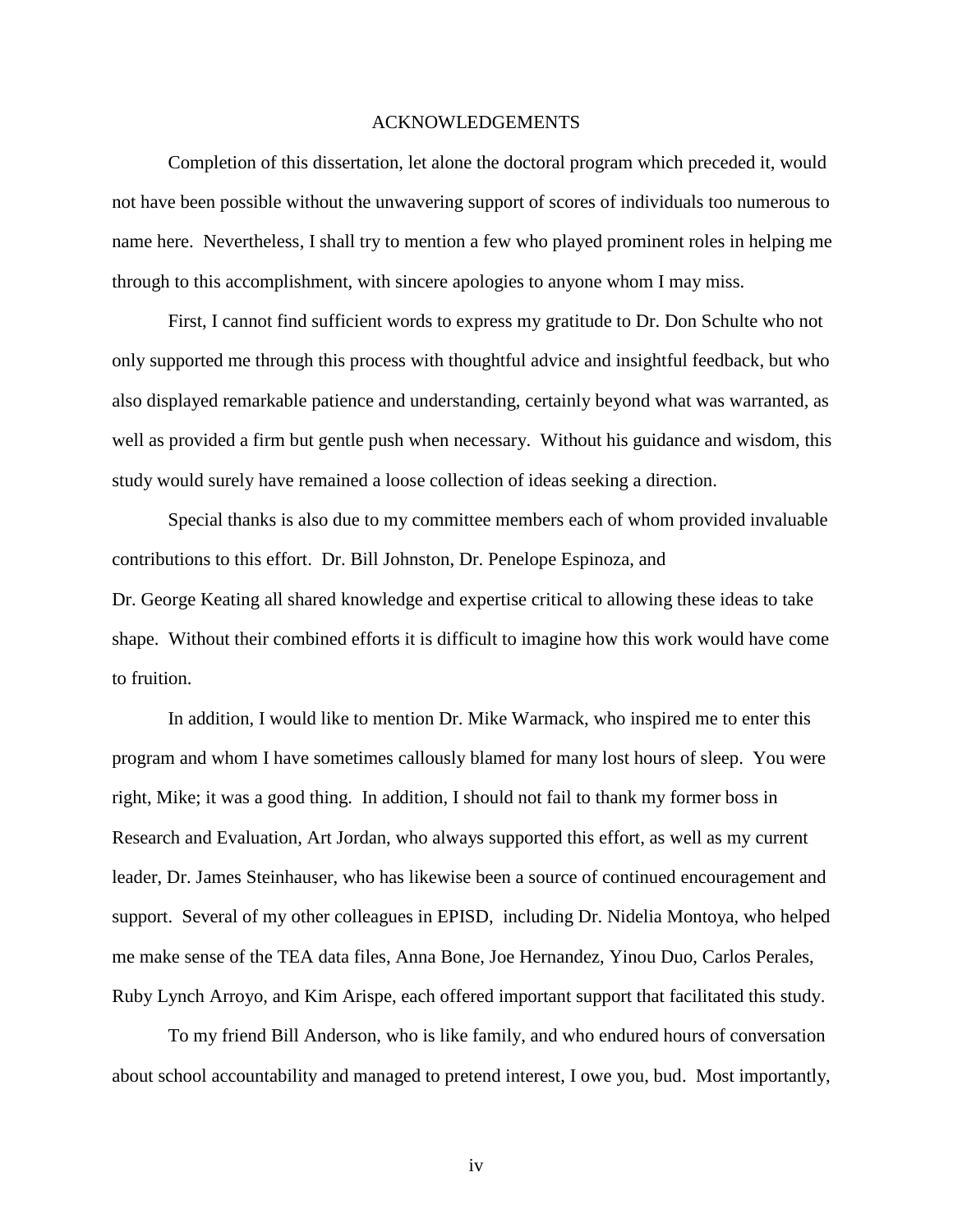to my family, who put up with countless late dinners and piles of journal articles, books, and data tables, there is no way to adequately say thank you. I can only hope that my acknowledgement that none of this would have been remotely possible were it not for the understanding of my wife Maria, especially, and my two sons, Jack and Matthew, will say it for me. Without my parents, Jack and Rilla Barnes, I would not have succeeded in this program nor in anything else. To the extent that this is my accomplishment, it is also theirs.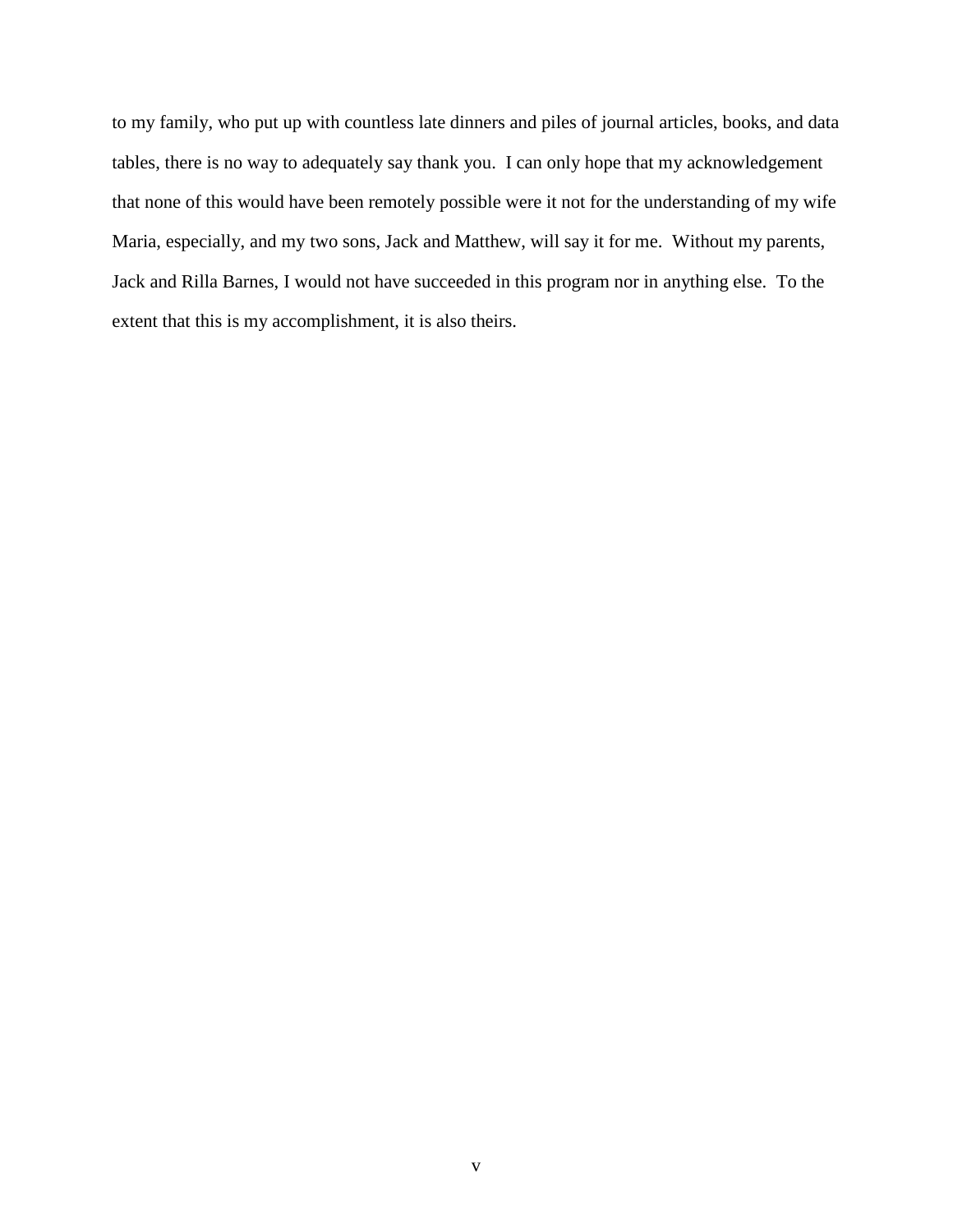### THE UNIVERSITY OF TEXAS AT EL PASO

#### ABSTRACT

# DISTORTION, DISPARITY, AND DUBIOUS DATA: THE IMPACT OF ACCOUNTABILITY ON INSTRUCTIONAL PRACTICE

This study examined the impact that state and federal accountability systems have had on instructional practice in two large Texas school districts by comparing the performance of students at these schools on individual items from the 2011 Texas Assessment of Knowledge and Skills (TAKS) and relating performance to item difficulty and the schools' accountability risk as determined by prior accountability performance. To make this comparison, schools were placed into accountability risk groups based on past performance on the No Child Left Behind Act's (NCLB) Adequate Yearly Progress (AYP) accountability instrument. The researcher then calculated the mean differences between average performance on each item and compared them against the item difficulty score to determine if the relationship was significant. The relationship was tested for all groups, both isolating and excluding economically disadvantaged students and those with limited English proficiency. Inclusion in these groups was based on the coding the students were assigned in the state's assessment data file. This comparison used a simple regression analysis performed on SPSS statistical software, version 20.

The findings of the study revealed a statistically significant positive relationship between the gap in performance for each risk group and the item difficulty level, meaning that as item difficulty increased the gap between students in the various risk groups grew larger as well. Based on this study, the researcher questions how effective the federal accountability system is at determining school achievement.

vi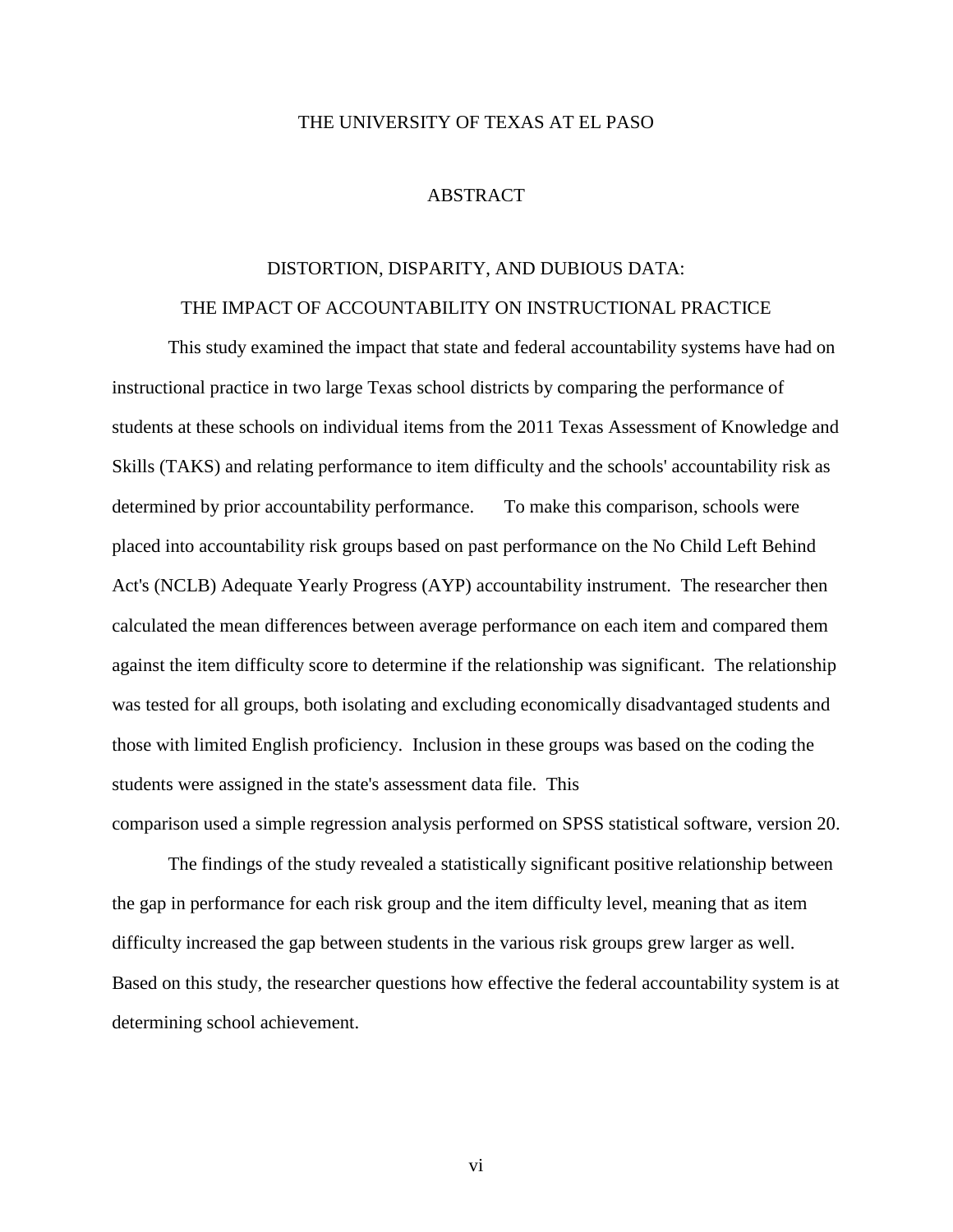| Chapter |                                      |  |
|---------|--------------------------------------|--|
| 1.      |                                      |  |
|         |                                      |  |
|         |                                      |  |
|         |                                      |  |
|         |                                      |  |
|         |                                      |  |
|         |                                      |  |
|         |                                      |  |
|         |                                      |  |
| 2.      |                                      |  |
|         |                                      |  |
|         |                                      |  |
|         |                                      |  |
|         |                                      |  |
|         |                                      |  |
|         | Impact on Schools and Districts with |  |
|         |                                      |  |
|         | Measuring Up Under NCLB:             |  |
|         |                                      |  |
|         | Separate and Unequal: Moving Targets |  |
|         |                                      |  |
|         |                                      |  |

# **TABLE OF CONTENTS**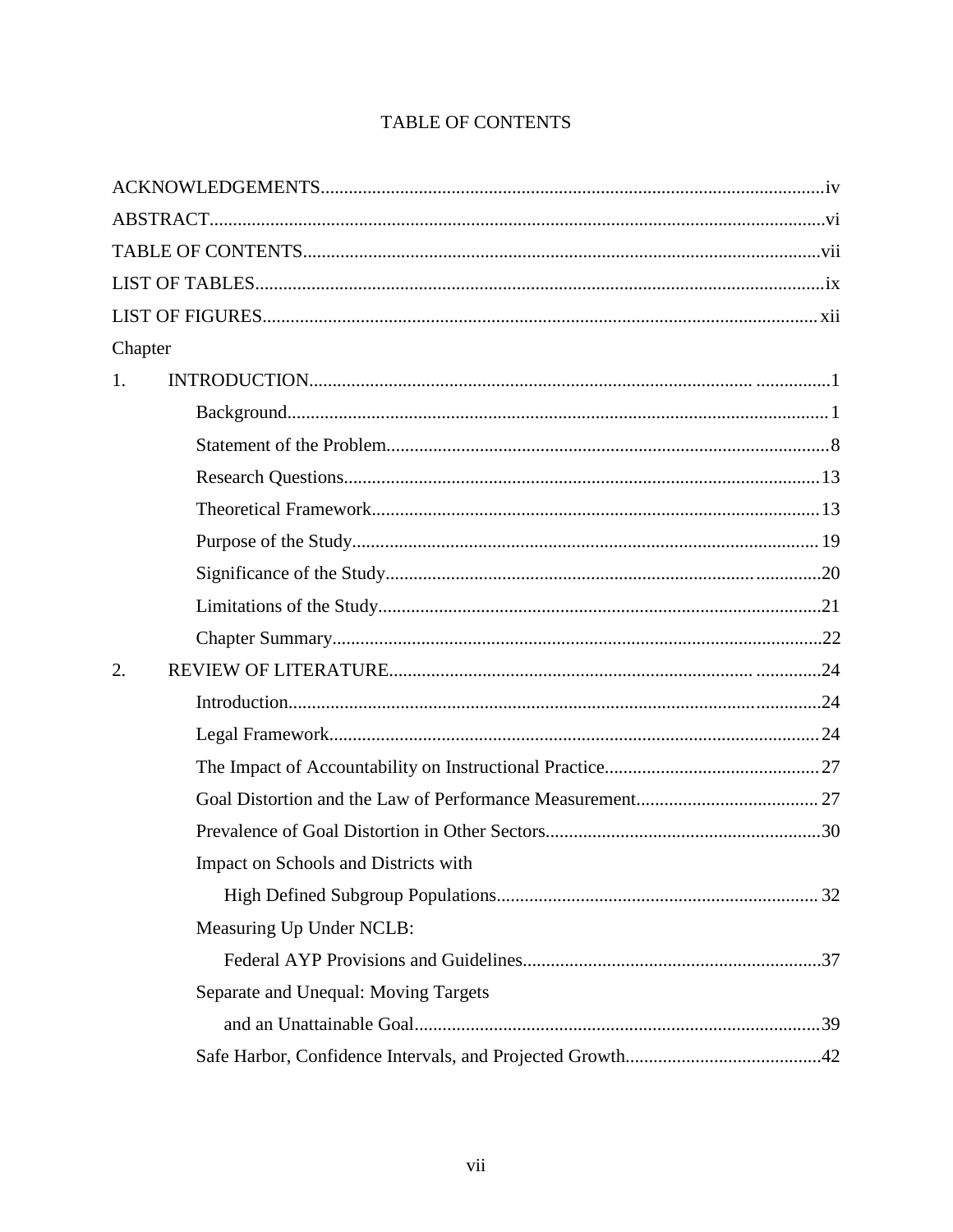| 3.               |  |
|------------------|--|
|                  |  |
|                  |  |
|                  |  |
|                  |  |
|                  |  |
|                  |  |
|                  |  |
| $\overline{4}$ . |  |
|                  |  |
|                  |  |
|                  |  |
|                  |  |
| 5.               |  |
|                  |  |
|                  |  |
|                  |  |
|                  |  |
|                  |  |
|                  |  |
|                  |  |
|                  |  |
|                  |  |
|                  |  |
|                  |  |
|                  |  |
|                  |  |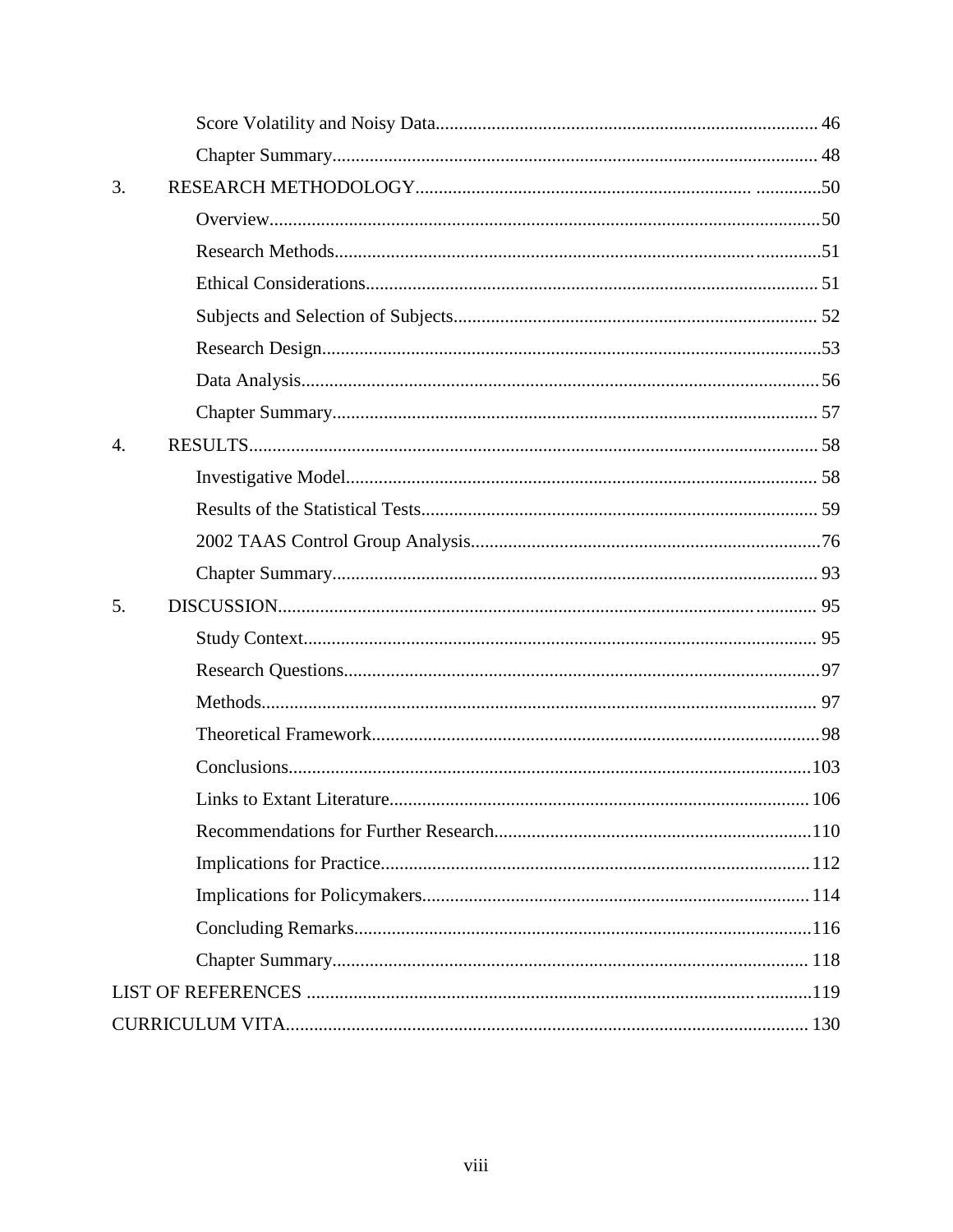# LIST OF FIGURES AND TABLES

| Table 1  |  |
|----------|--|
| Table 2  |  |
| Table 3  |  |
| Table 4  |  |
| Table 5  |  |
| Table 6  |  |
| Table 7  |  |
| Table 8  |  |
| Table 9  |  |
| Table 10 |  |
| Table 11 |  |
| Table 12 |  |
| Table 13 |  |
| Table 14 |  |
| Table 15 |  |
| Table 16 |  |
| Table 17 |  |
| Table 18 |  |
| Table 19 |  |
| Table 20 |  |
| Table 21 |  |
| Table 22 |  |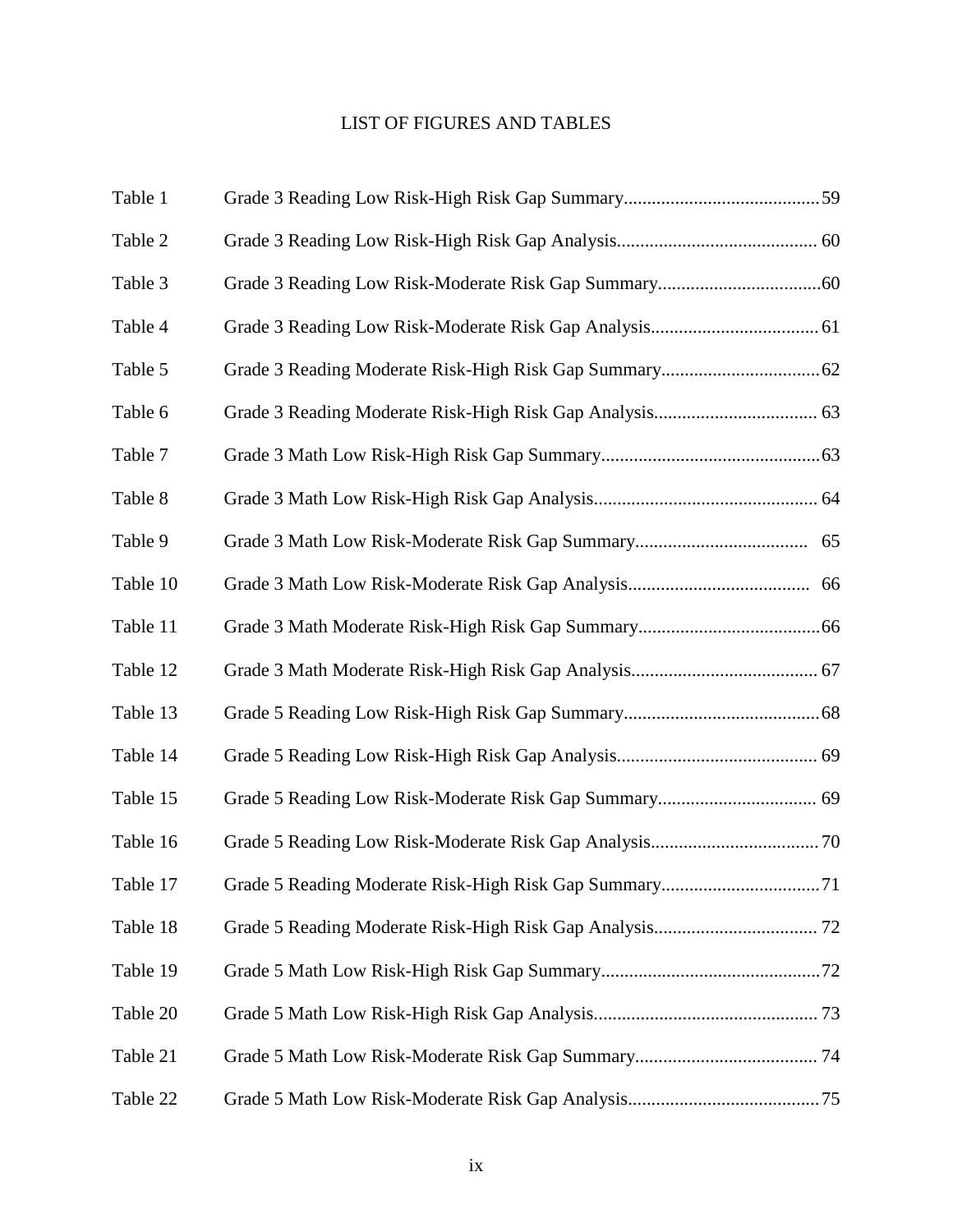| Table 23 |                                                              |  |
|----------|--------------------------------------------------------------|--|
| Table 24 |                                                              |  |
| Table 25 |                                                              |  |
| Table 26 |                                                              |  |
| Table 27 |                                                              |  |
| Table 28 |                                                              |  |
| Table 29 | Grade 3 TAAS Reading Moderate Risk-High Risk Gap Summary 80  |  |
| Table 30 | Grade 3 TAAS Reading Moderate Risk-High Risk Gap Analysis 81 |  |
| Table 31 |                                                              |  |
| Table 32 |                                                              |  |
| Table 33 |                                                              |  |
| Table 34 |                                                              |  |
| Table 35 |                                                              |  |
| Table 36 |                                                              |  |
| Table 37 |                                                              |  |
| Table 38 |                                                              |  |
| Table 39 | Grade 5 TAAS Reading Low Risk-Moderate Risk Gap Summary 87   |  |
| Table 40 |                                                              |  |
| Table 41 |                                                              |  |
| Table 42 |                                                              |  |
| Table 43 |                                                              |  |
| Table 44 |                                                              |  |
| Table 45 |                                                              |  |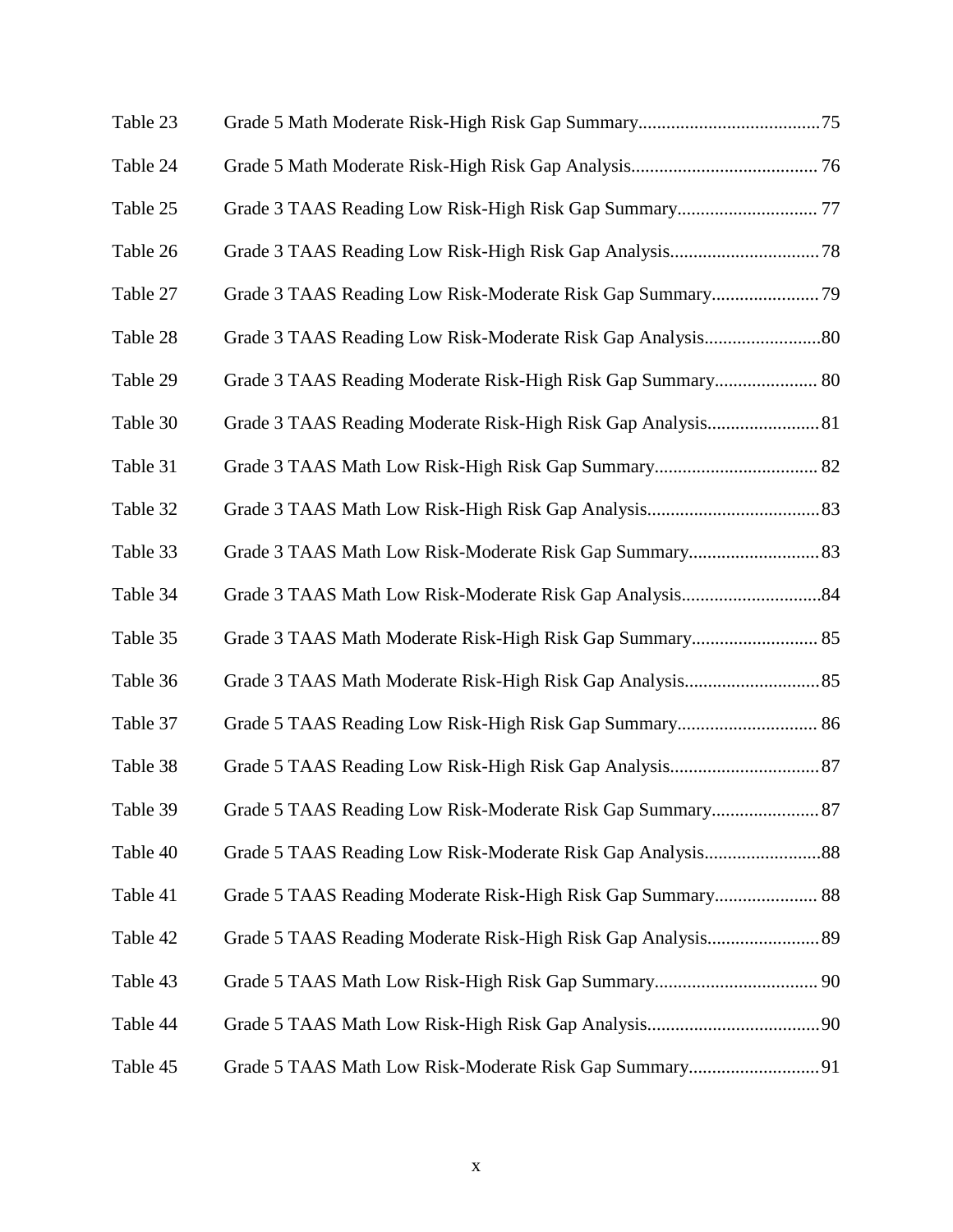| Table 46 |  |
|----------|--|
| Table 47 |  |
| Table 48 |  |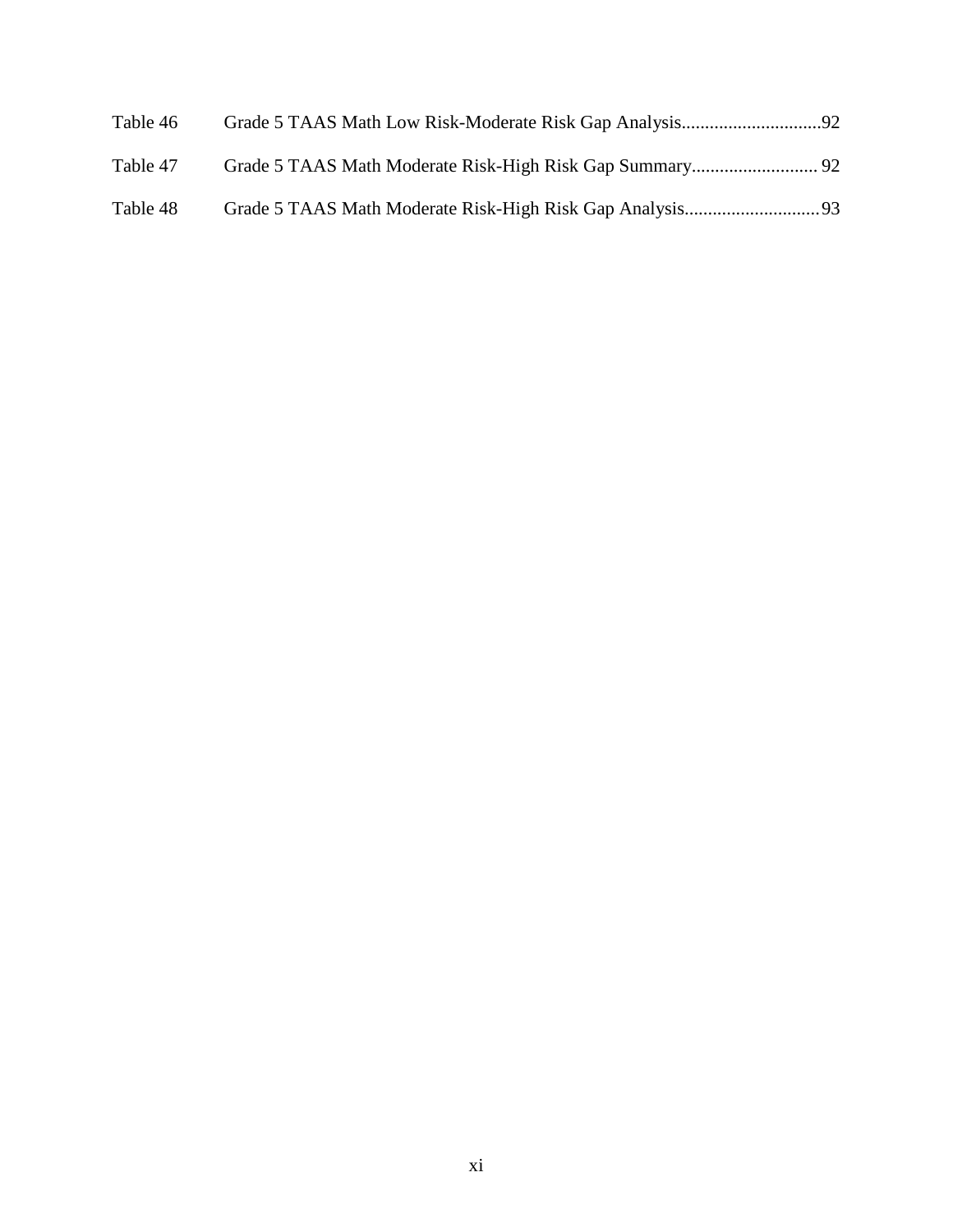# LIST OF FIGURES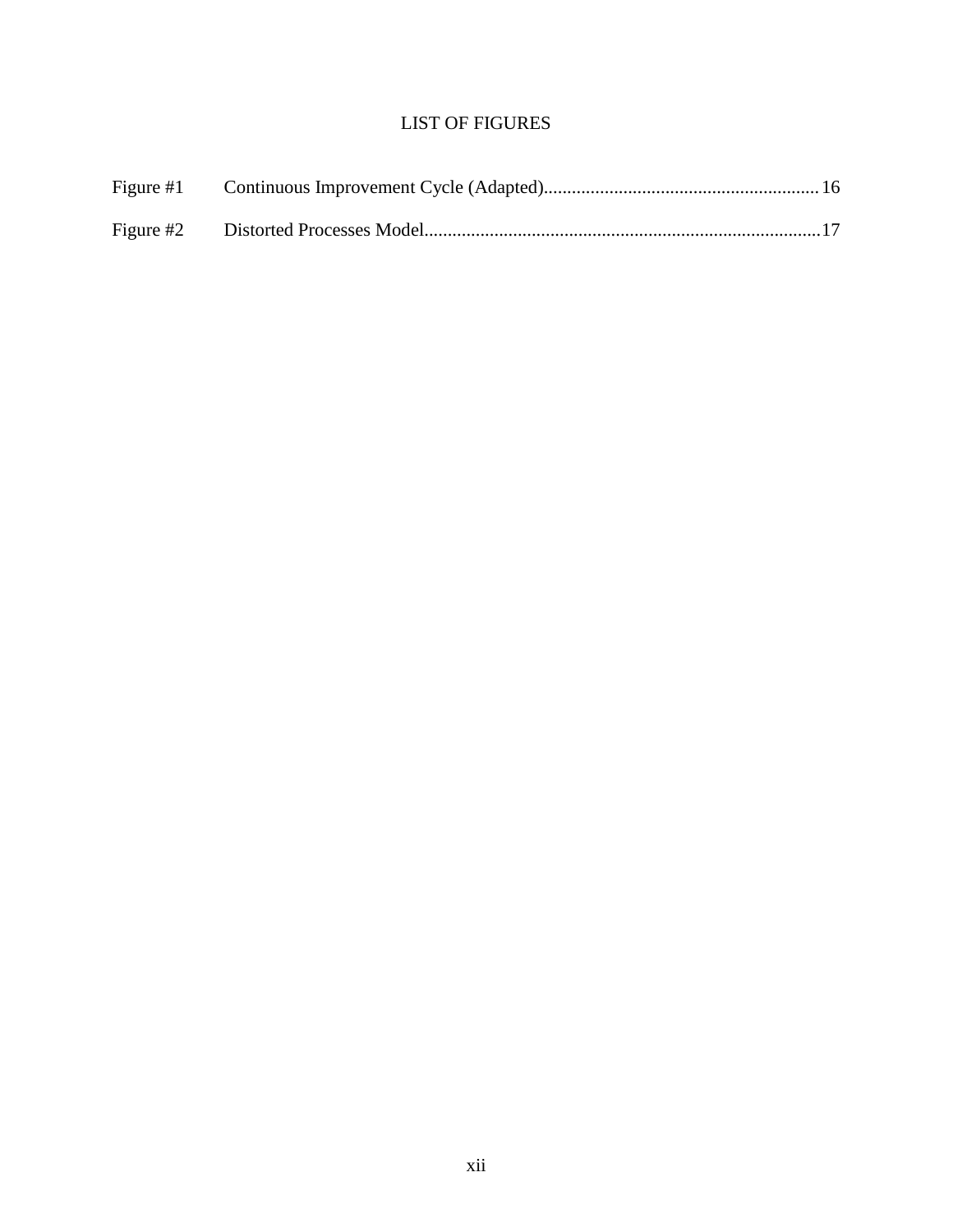### Chapter 1

### **INTRODUCTION**

### Background

In January 2002, President Bush signed into law the *No Child Left Behind Act of 2001*  (NCLB), reauthorizing the *Elementary and Secondary Education Act of 1965* and ushering in a new era of educational accountability. Far from a seminal moment, however, NCLB actually represented a crescendo of sorts–a *fait accompli* marking the culmination of a gradual shift toward outcome-based accountability in education that had been gathering momentum since the issuance nearly two decades earlier of *A Nation at Risk: The Imperative for Educational Reform*.

The law required all 50 states, as well as Puerto Rico and the District of Columbia (DC), to develop performance-based accountability systems by 2006. The key element of the system was its ambitious requirement that states demonstrate that 100 percent of students achieve proficiency in reading and mathematics by 2014. To ensure compliance, the law predicated Title I funding on states implementing annual measurable objectives (AMOs) in both mathematics and reading that would apply to districts, schools, and designated subgroups within the schools that met prescribed size requirements. States were required to set interim benchmarks to demonstrate adequate yearly progress (AYP) toward the law's 100 percent proficiency goals, with schools and districts failing to achieve AYP subject to a series of escalating sanctions that would potentially lead to school restructuring requiring all or most of the school's staff to be replaced, including the school principal.

NCLB as well as the state accountability systems which preceded it and from which it borrowed many of its provisions, is based on the premise that the accountability system's requirements and potential sanctions would act as an incentive for educators to improve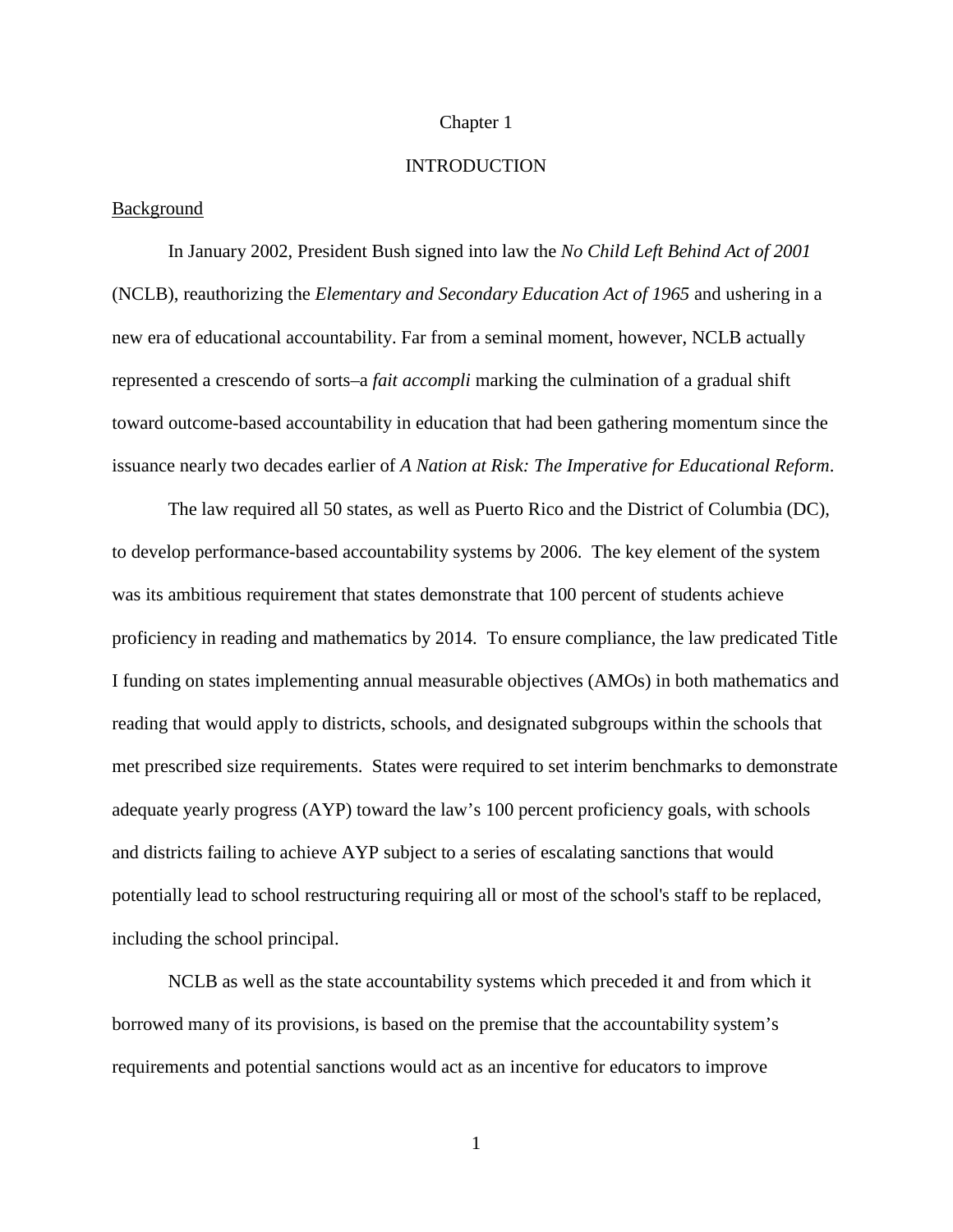instruction and thereby increase learning and achievement for students. The acceptance of this premise was wide-spread even prior to the codification of it into law but has of course grown under NCLB. More than half of the states now utilize performance criteria on state assessments as a factor in promotion and/or graduation. Among those states 18 use some form of financial incentive or reward to teachers and administrators related to state accountability as primarily determined by standardized assessments. As of 2008, at least 32 state accountability systems, including Texas's Academic Excellence Indicator System (AEIS), provide for potential sanctioning of school staff on the basis of poor student performance (Center on Education Policy, 2006). Moreover, with the enactment of NCLB, public educators nationwide are subject to sanctioning provisions of AYP, the federal accountability requirements.

In terms not only of scope but also with regards to impact, accountability mandates dwarf all other education policy reforms. In fact, more than 90 percent of the nearly 53 million children attending elementary and secondary schools in the United States are enrolled in public schools subject to federal accountability under NCLB (School Data Direct, 2009).

Proponents of test-based accountability have long argued that accountability creates an incentive for students, parents, teachers, and administrators to work harder and forces educators to focus on identifying struggling students and schools and their educational needs (Bishop  $\&$ Mane, 2001; Ravitch, 1996; Stotsky, 2000). In theory, these factors will improve student performance by raising motivation, increasing parent involvement, and encouraging states and districts to improve curriculum and pedagogy (Simmons & Resnick, 1993; Spalding, 2000; Viadero, 1994).

However, as researchers have long noted, major policy initiatives are perceived and implemented through a variety of highly disparate lenses, and thereby often result in substantial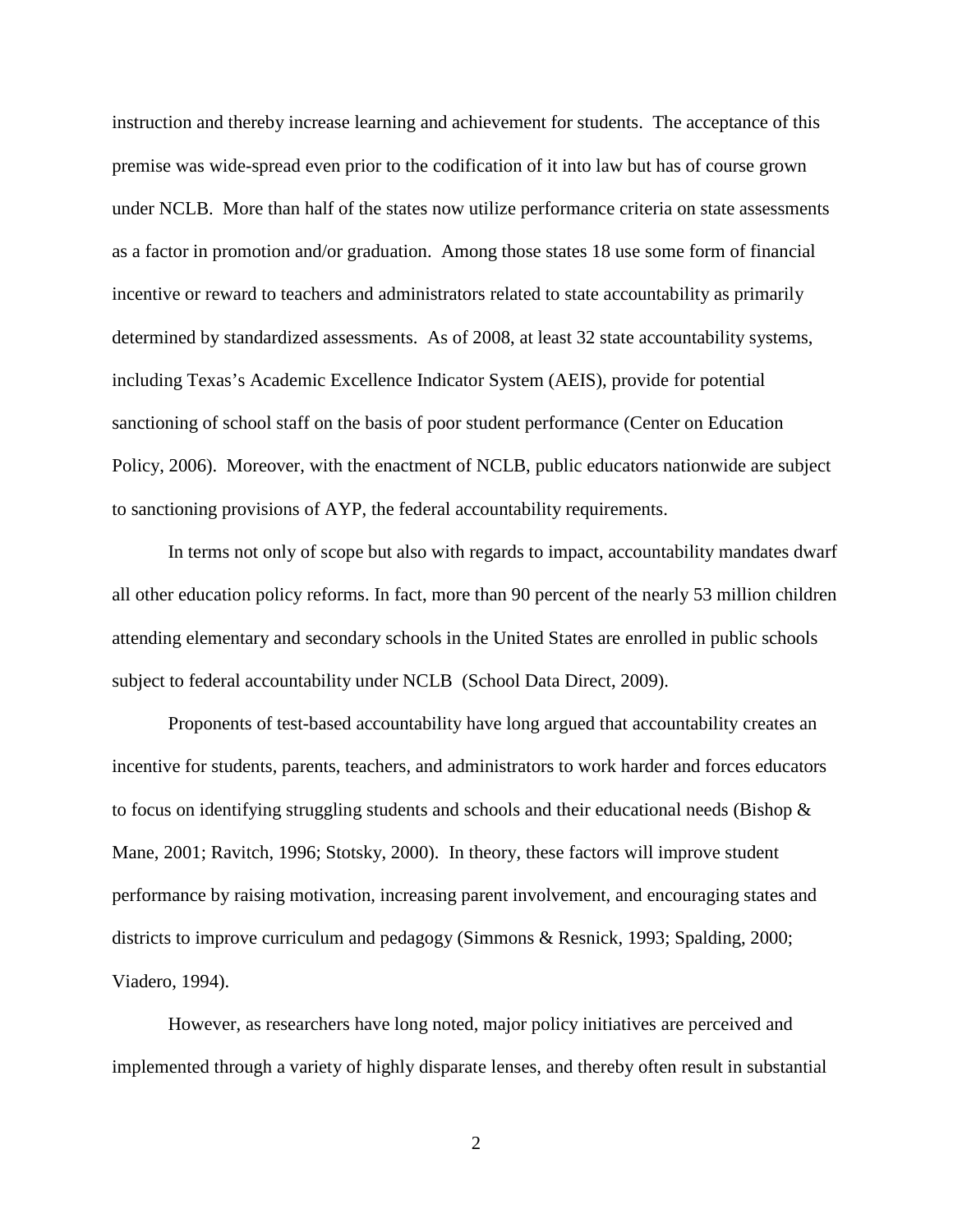unintended consequences. Hence, Deborah Stone (1997) postulates, in *Policy Paradox*, that implementation of policy "does not reliably follow economic models of markets and incentives" (p. 34). Further, complex economic theory has consistently demonstrated that both incentives and disincentives generally yield unforeseen and typically undesirable distortions. For example, Holmstrom and Milgrom (1991) demonstrate that incentive/disincentive devices, "though based on seemingly objective criteria, incline actors to focus on the most easily observable criteria or outcomes" (p. 29). Several examples of such distortions may be seen in the general impacts on school programs of both state and federal accountability systems, including such commonly raised concerns as narrowing curricula, sample distortion — commonly described as teaching to the test — along with a disproportionate focus on ensuring that all students attain at least minimum achievement standards to the detriment of higher-order and/or critical thinking skills. Moreover, critics such as Koretz (2000) and Linn (2009) note that such accountability policies have induced districts, schools, and teachers to divert resources from subjects, especially fine arts, that are not explicit indicators of accountability to focus on areas such as math and reading that are typically measured directly under such models as well as to neglect students well outside the margins, namely students deemed probable failures or probable passers, to concentrate on the most easily attained progress indicators (in the case of education, the so-called bubble students) where outcomes are in doubt. Not only does such distortion ignore critical aspects of the curriculum, such as social studies, that are not explicitly measured, but it also disserves both the most needy and most promising students in our schools. As Padilla (2005) has observed, the focus educational entities are placing on outcome or numbers-based accountability models such as the Texas AEIS and the federal AYP provisions of NCLB, has led to a distortion of traditional educational goals, such as passing an examination rather than mastering a skill, as it is clear that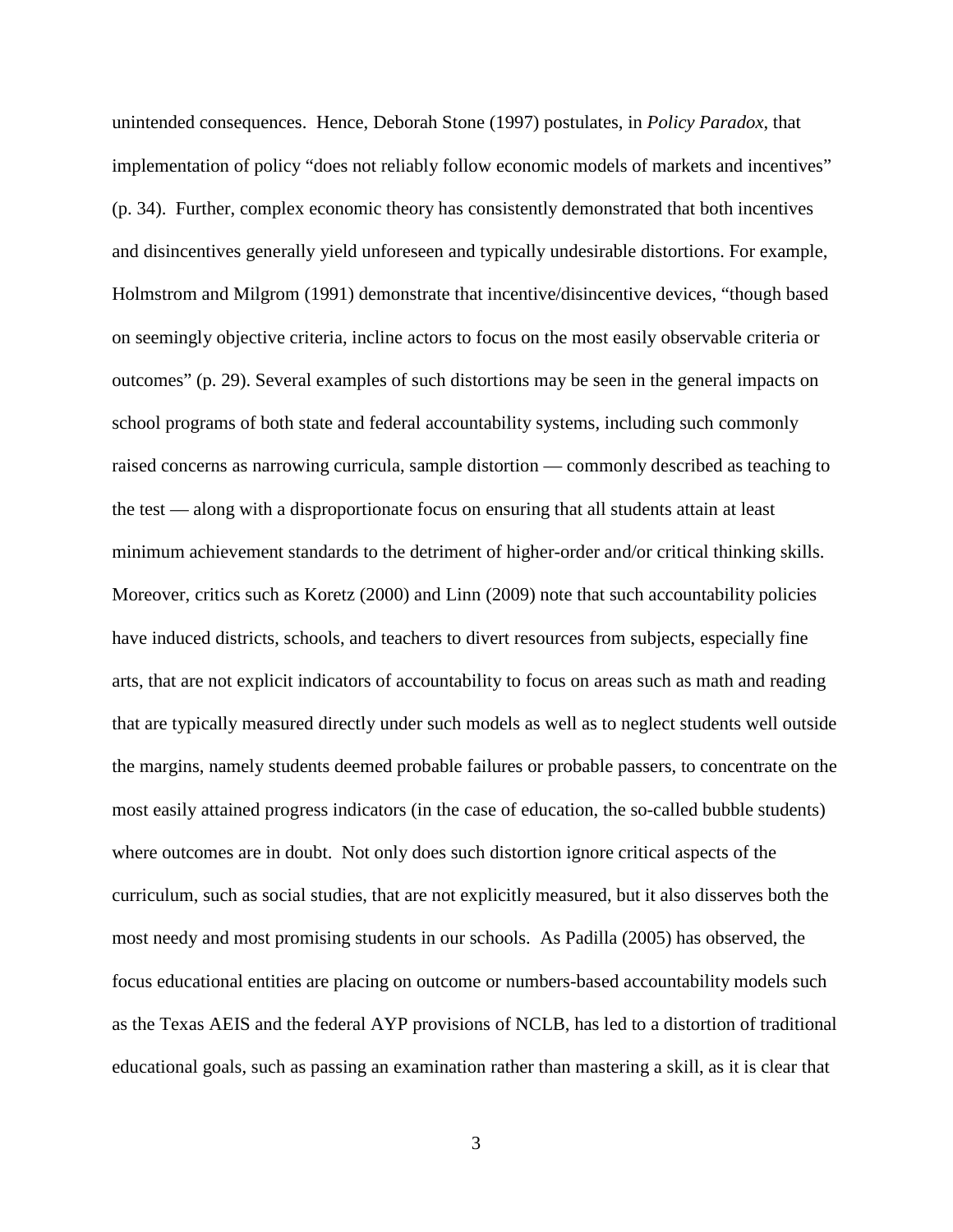the former does not necessarily require the latter. Preparing students to pass the state test corrupts the institution, distorting the school's mission "from one of education to one of self preservation" (Padilla, 2005, p. 256). Achieving this distorted goal often induces educators to modify instructional practices away from traditional substantive content to what Padilla dubs "heuristics of test taking," more commonly referred to as test taking skills (p. 257).

The unique pressures and challenges typically faced by lower-performing schools, including disproportionate levels of poverty, limited English proficiency, and deficient levels of parental education, only exacerbate these issues. In fact, even within communities, these challenges disparately impact some schools and school children more than others. Indeed, such disparity and distortion can even be observed within individual campuses and classrooms. Though the debate continues to rage with regard to the promise and peril incumbent with high stakes testing and accountability models which focus on such testing, evidence is increasingly clear that such models have significantly impacted and changed the school experience for American students, especially those who attend schools that face significant and unique challenges not adequately provided for within the system (Abedi, 2004; Kim & Sunderman, 2005; Tracey, Sunderman, & Orfield, 2005).

It follows, therefore, that the distortions manifested as a result of outcome/numbers-based accountability will intensify in schools in relationship to the challenges such schools encounter in their efforts to meet the increasingly demanding provisions of NCLB (the so-called, "Moving Targets) as well as similarly challenging provisions of state accountability systems.

Despite its widespread scope and impact on education, scant research is available on the disparate impacts of test-based accountability and its chief component, high-stakes standardized tests on students, teachers, and campuses/districts facing these challenges to a disproportionate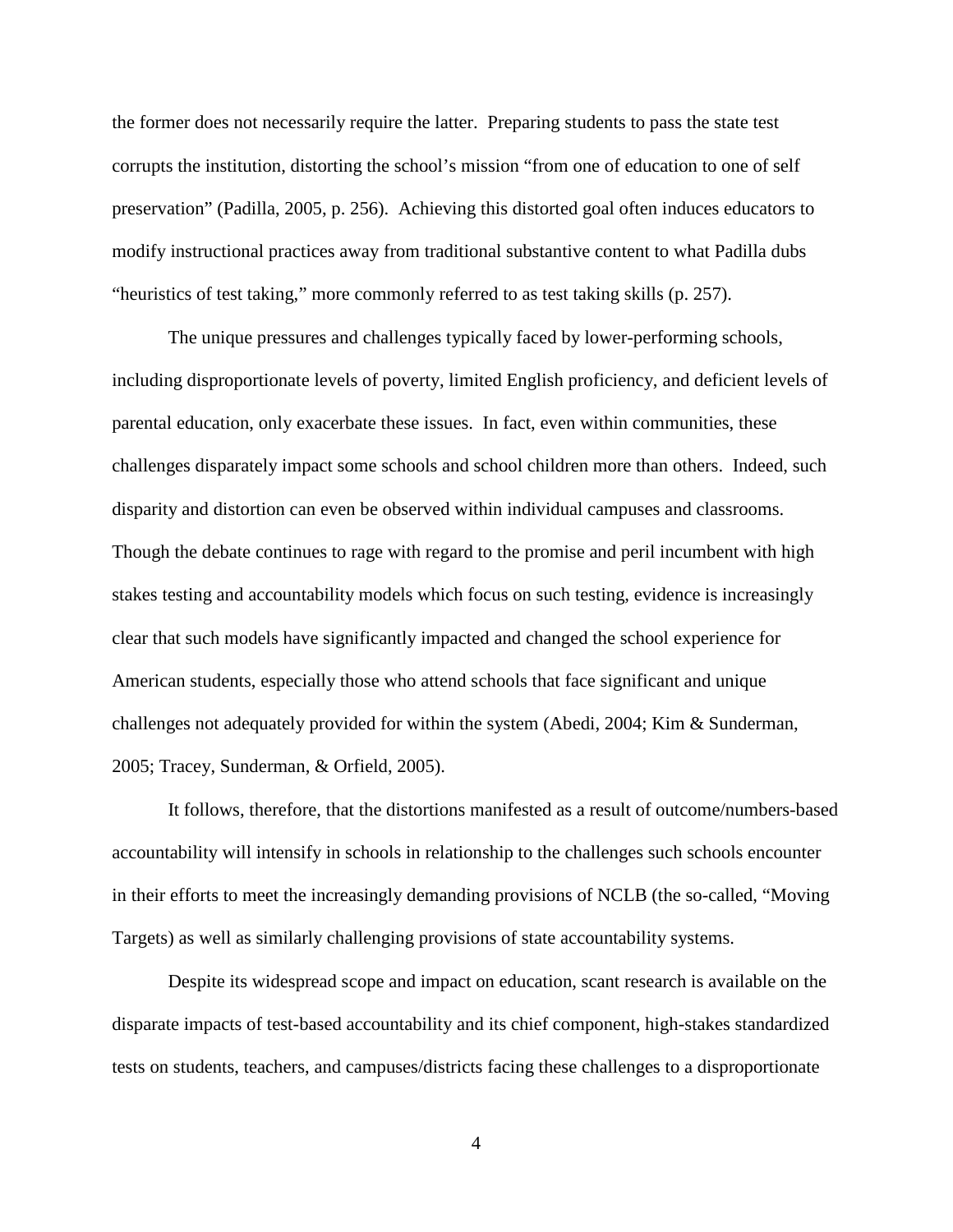degree and the resulting distortions to the educational programs that serve them. However, the hue and cry from teachers in these institutions has never been louder. Anecdotal accounts of such distortion are abundant, but the very nature of the problem makes it difficult to reliably quantify. By contrast, advocates of NCLB and other test-based accountability systems can point to metrics that reinforce the idea that test-based accountability has led to gains, especially among minority students. Such growth is not only visible in the frequently derided and oft scorned state standards and their associated and equally denigrated assessments, but also in the much celebrated and cited National Assessment of Educational Progress (NAEP). While it is true that student proficiency levels under NAEP tend to be far below those of state measures, students have, nevertheless, shown progress in NAEP, especially minority student groups (Whitehurst, 2010).

Critics, meanwhile, are left with a cacophony of disparate voices which rely on the argument that test-based accountability has induced educators to emphasize accountability ratings at the expense of students' education (Koretz, 2005; Padilla, 2005). While such actions are often defended as the well-meaning result of educators trying to shield students from the impact of NCLB's accountability provisions, such as grade retention, policy analysts note that such concerns ignore the realities of the legislation. To the contrary, NCLB contains liberal provisions which substantially shield students from this type of direct impact. Moreover, these actions also call into question educational ethics since the strategies utilized by educational entities to meet AYP provisions frequently do just the opposite, as when, for example, students are retained in non-measured grades to minimize accountability exposure (Guggino & Brint, 2010).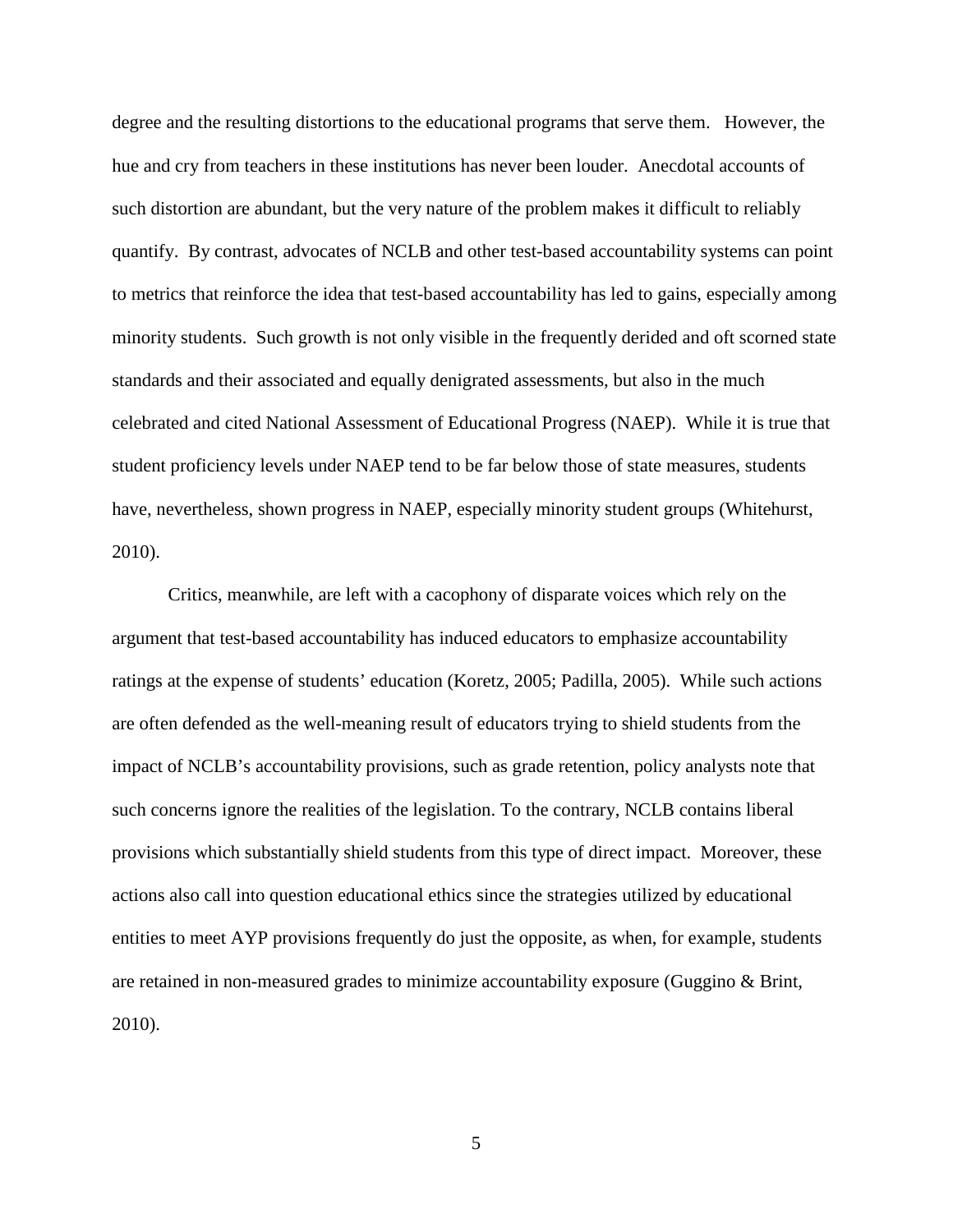One frequently cited unintended consequence of test-based accountability is that educators disproportionately target their educational program to the threshold level (Ravitch, 2010; Rothstein, 2008). Such targeting manifests itself in two distinct but related strategies: (1) instruction is primarily designed and focused to ensure that marginal students at or near minimum proficiency successfully pass the assessment utilized by the accountability instrument (e.g., TAKS in Texas); and (2) curriculum is likewise designed to focus on the minimum skills necessary to achieve such proficiency at the minimal depth and complexity necessary. In other words, educators have determined that, from an accountability standpoint at least, there is more value in directing educational resources to bring the most students possible to the minimal level, than there is in attempting to maximize achievement for each individual student. Often referred to by the ironic and wholly inappropriate moniker of "cream-skimming," such practices result, as earlier mentioned, in the effective neglect of students at the higher and lower bounds (Finn & Ravitch, 2007; Rothstein, 2008). Students who are low enough to be deemed unlikely to pass regardless of interventions may not receive intervention suitable to their needs, if they receive any at all. This inhibits growth, meaning they are likely to remain below the target level on a consistent basis. On the other end of the scale, students deemed likely to pass may not be challenged with curricular rigor sufficient to advance them to the extent of their potential (Jacob, 2005).

This study sought to determine whether evidence could be found to support the idea that high-stakes accountability results in schools, whether intentionally or unintentionally, adopting practices that direct resources and time disproportionately toward marginal students and/or at the minimum skills level. Such practices are difficult to discern from the school performance data utilized for accountability and which is the subject of media reports and press releases that focus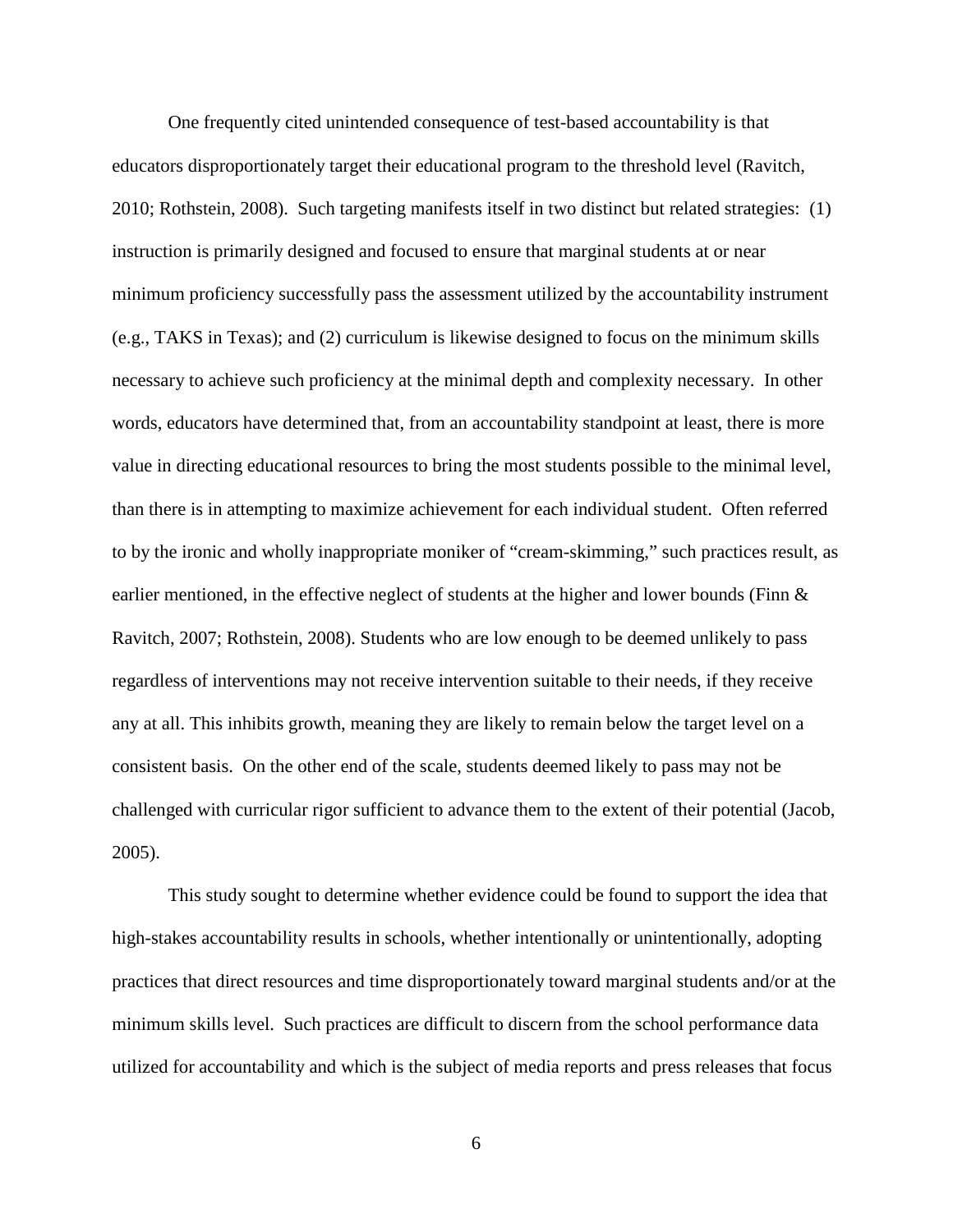attention on passing rates and school ratings but seldom explore whether schools and districts are being successful in moving students beyond minimum expectation levels, though recent efforts to measure college readiness do show some promise in this area.

Understandably, as a form of educational triage, the tendency is to worry first about schools' abilities to deliver a minimum standard of education and about students acquiring at least such, and second about moving beyond that minimum standard. However, the long-term effects of prioritizing certain students over other students (both higher and lower performing) with a complementary but restrictive curricular model can have long-term and very serious ramifications not only for these students, but also for the communities where they live and the competiveness of the nation at large (Dee, 2010).

This study makes several assumptions as to how such distortion may be impacting instruction as well as deductions regarding what may logically result there from, namely: (1) if high-stakes accountability is creating a distorted or coercive environment for lesson design and delivery, it would follow that schools that are more exposed to accountability risks, namely lowand marginal-performing schools in jeopardy of missing AYP, will show more distortion/coercion; and (2) the greater the accountability risk, particularly the danger of missing AYP, the greater the impetus toward distortion/coercion will be. By extension, this study postulates that such distortion/coercion will manifest itself in state assessments at the individual item level, rather than in percentages of students meeting minimal standards. In other words, though schools may have similar "passing" rates on the state assessment, schools with less distortion in theory would have more liberty to focus on higher-level skills and to challenge higher-performing students to advance. This study posits that these schools will show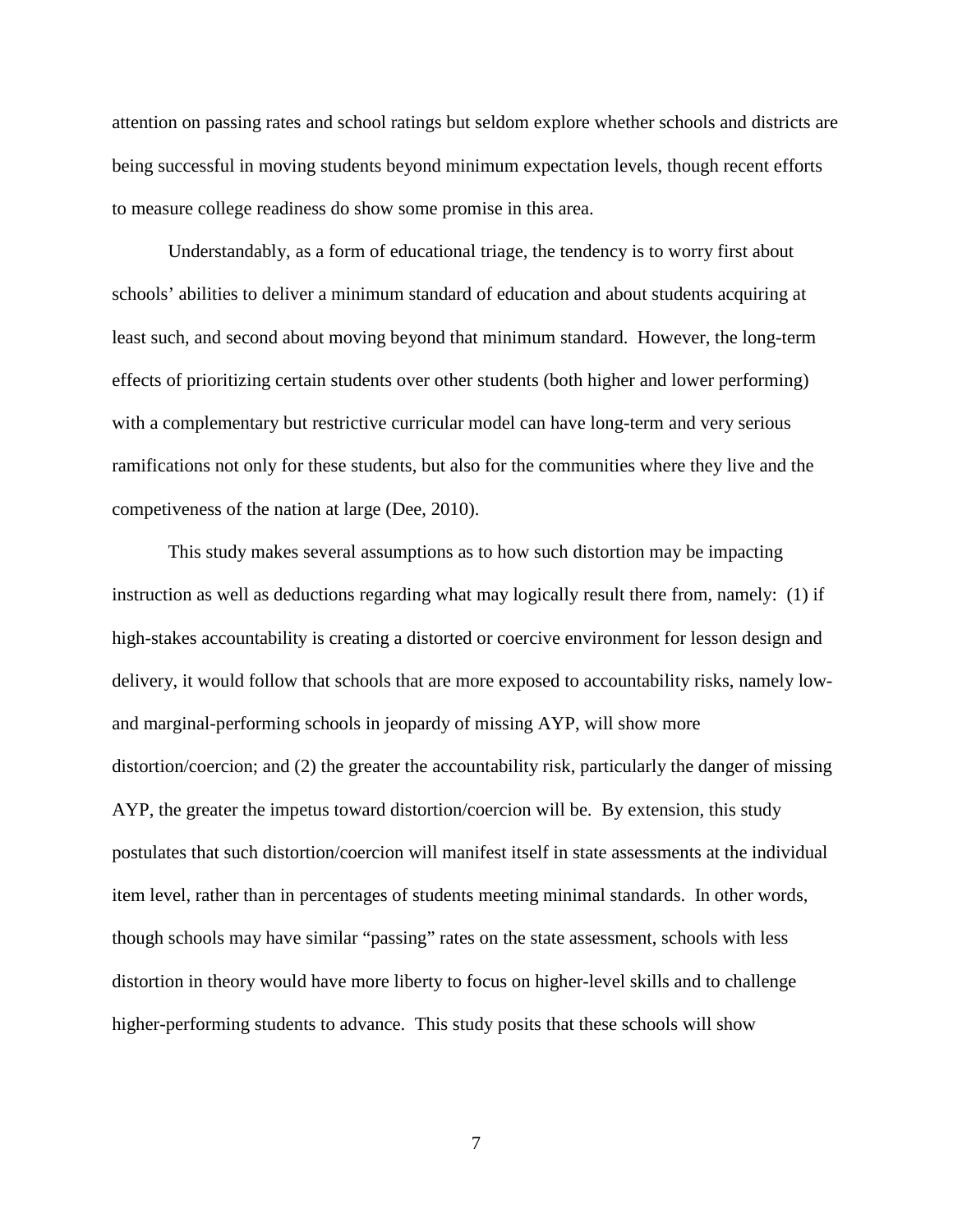significantly higher performance on the most difficult items of the assessment, to reflect such liberty, though the schools may have very similar proficiency rates.

### Statement of the Problem

NCLB and similar accountability systems are based on the premise that holding schools accountable for student performance will work as an incentive for schools (and school districts), as well as teachers and administrators, to improve instructional practices so as to maximize student achievement. However, recent studies seeking to determine whether this premise is being realized in practice have been inconclusive, with some studies finding improvements (Braun, 2004; Carnoy and Loeb, 2002; Hanusheck and Raymond, 2004) while other studies describe negligible impact on such achievement (Amrein and Berliner, 2002; Nichols, Glass, Berliner 2006). Carnoy and Loeb (2002) adopted an index (0-5) as defined by the Consortium for Policy Research in Education (CPRE) to determine the degree of external pressure exerted by the accountability instruments to which schools and districts were subjected to as a means to improve student achievement. The index weighs a number of factors such as the application of statewide standards, the presence of sanctions/rewards linked to assessment performance, and whether or not grade retention/promotion and/or graduation were linked to such performance. Carnoy and Loeb (2002) found that the greater the external pressure (deemed strength of the accountability system), the greater the improvements in student achievement as measured on  $4<sup>th</sup>$ and  $8<sup>th</sup>$  grade mathematics tests. The study also found a positive correlation with regard to high school retention rates.

Hanushek and Raymond (2003, 2004) also found that students in states that had implemented stringent accountability measures in the interim between NAEP administrations showed more improvement than students in states with no accountability system on the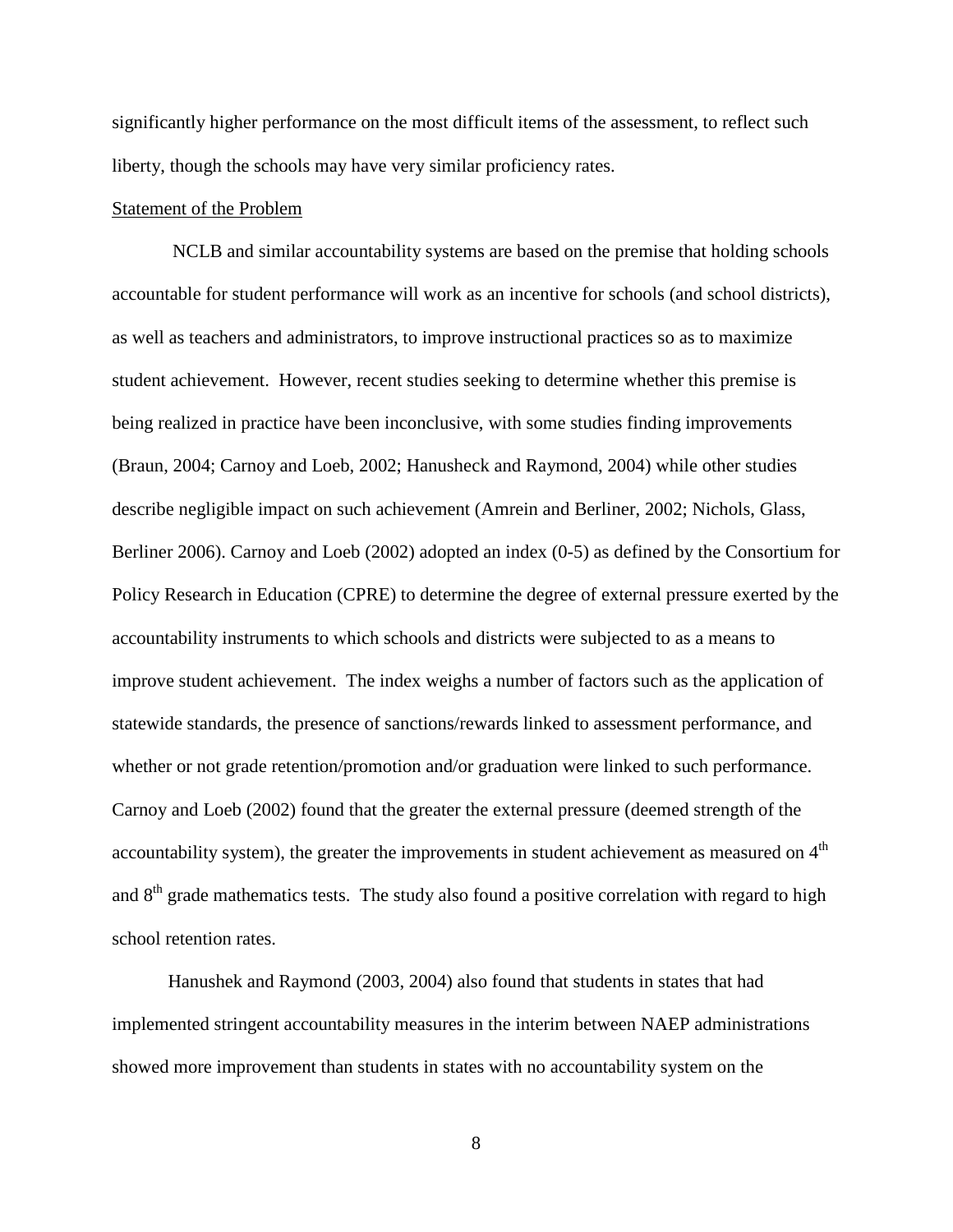following NAEP administration. The study looked at students' NAEP test scale scores in reading and mathematics. Further, student achievement gains were found not only in the overall testing cohorts, but in socioeconomic subgroups as well, including African American and Hispanic groups. However, an analysis of the gap between White students' performance and that of African Americans and Hispanic students was mixed, with the gap narrowing slightly between White and Hispanic students while increasing slightly between White and African American students.

Other studies, however, have painted a far less encouraging picture as to the impact that such accountability systems have had on student achievement. For example, studies conducted by Amrein and Berliner (2002) failed to identify consistent patterns of student achievement associated with accountability when independent assessments were used to calculate achievement. Their initial study analyzed assessment data from eighteen states seeking to quantify the effect of high stakes accountability on student achievement. Amrein and Berliner concluded that since states can and do manipulate individual assessment criteria and because state assessments vary widely from state to state, a uniform, independent instrument must be employed to measure achievement (and improvement, if any). Their study analyzed test results on the ACT, SAT, NAEP, and AP, assessments, looking for a correlation between stringent accountability measures and increases in student achievement.

Utilizing the uncertainty principle, the concept that precise simultaneous measurement of some complementary variables is impossible, Amrein and Berliner came to the conclusion that there was no clear evidence of improved student learning regardless of whether the students improved their scores from previous assessments. The researchers argued that even assuming the ACT, SAT, NAEP, and AP tests are reasonable measures of the states' curriculum which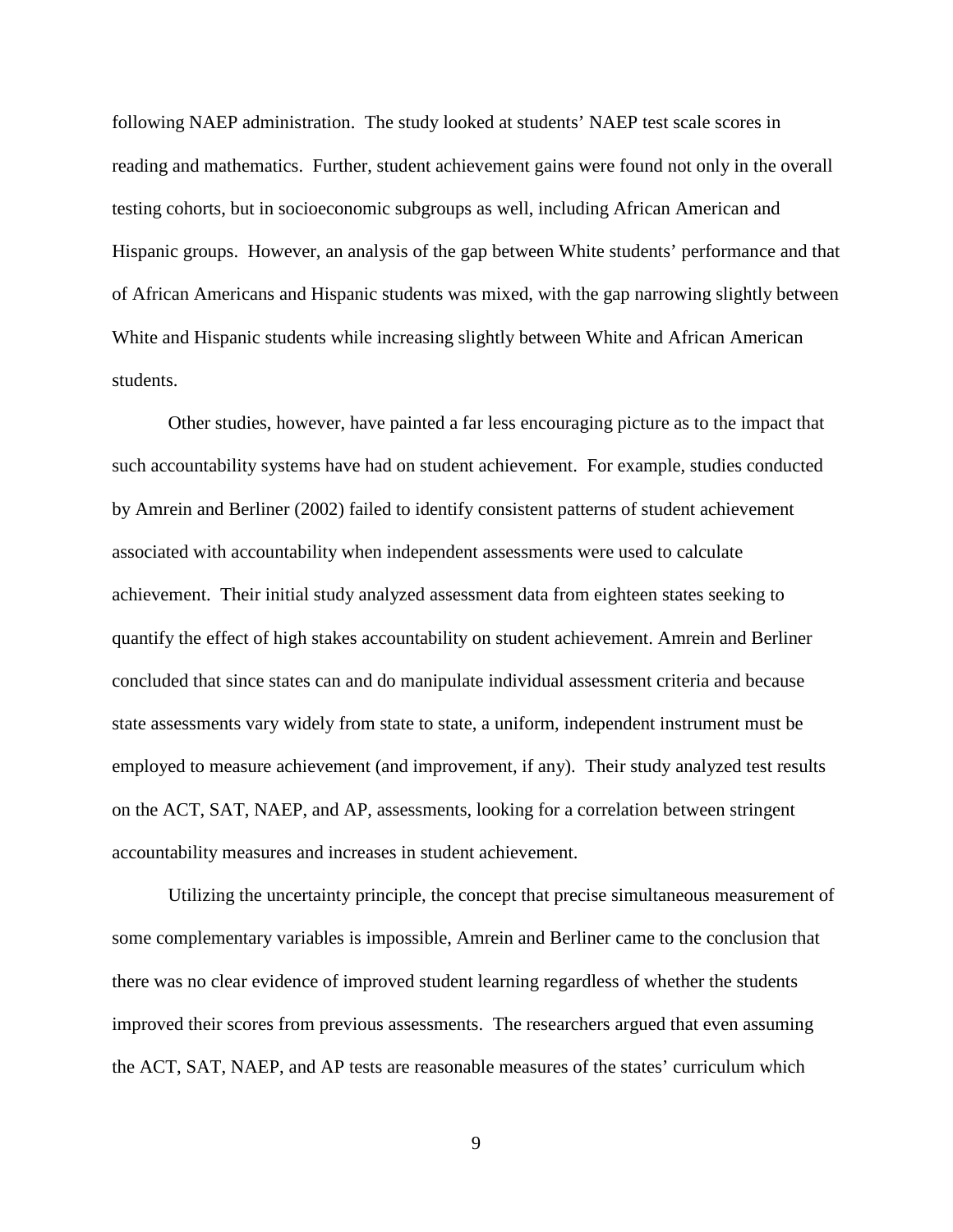accountability incentives are intended to affect, there is insufficient evidence to conclude that accountability is driving such improvement, and therefore insufficient evidence to determine that accountability instruments do in fact have the desire incentive effect. Although year over year scores on states' high-stakes tests may show increases, Amrein and Berliner (2002) posit that the "transfer of learning is not inexorably the underlying correlation to such outcomes as suggested by accountability policy" (p. 52). In fact based on their work, Amrein and Berliner have proposed a new social-sciences version of the Heisenberg Uncertainty Principle: "The more important that any quantitative social indicator becomes in social decision-making, the more likely it will be to distort and corrupt the social process it is intended to monitor" (p. 5). Amrein and Berliner (2002) contend that such distortion, which is supported by "numerous reports of unintended consequences associated with high-stakes testing policies (increased drop out rates, teachers and schools cheating on exams, teachers' defection from the profession . . . ) makes clear the need for continued study and reform of accountability policies" (p. 2).

A plethora of critics now oppose the use of assessments as the primary metric for accountability purposes due to a variety of factors ranging from score volatility, assessment deviation, and the tendency of the practice to compromise instructional practice and thereby threaten the validity of the very scores upon which the instruments rely (Nichols, Glass,  $\&$ Berliner, 2006). Even test measurement specialists, as Ravitch (2010) notes, generally oppose the use of standardized tests for accountability, citing a 1999 report from the Committee on Appropriate Test Use of the National Research Council wherein psychometricians warn that "tests are not infallible" (p. 153). As a leading psychometrician, Robert Linn (2009), has explained, there are a variety of reasons that students fail tests and "failing results are not necessarily indicative of the quality or lack thereof present in a school" (p. 198).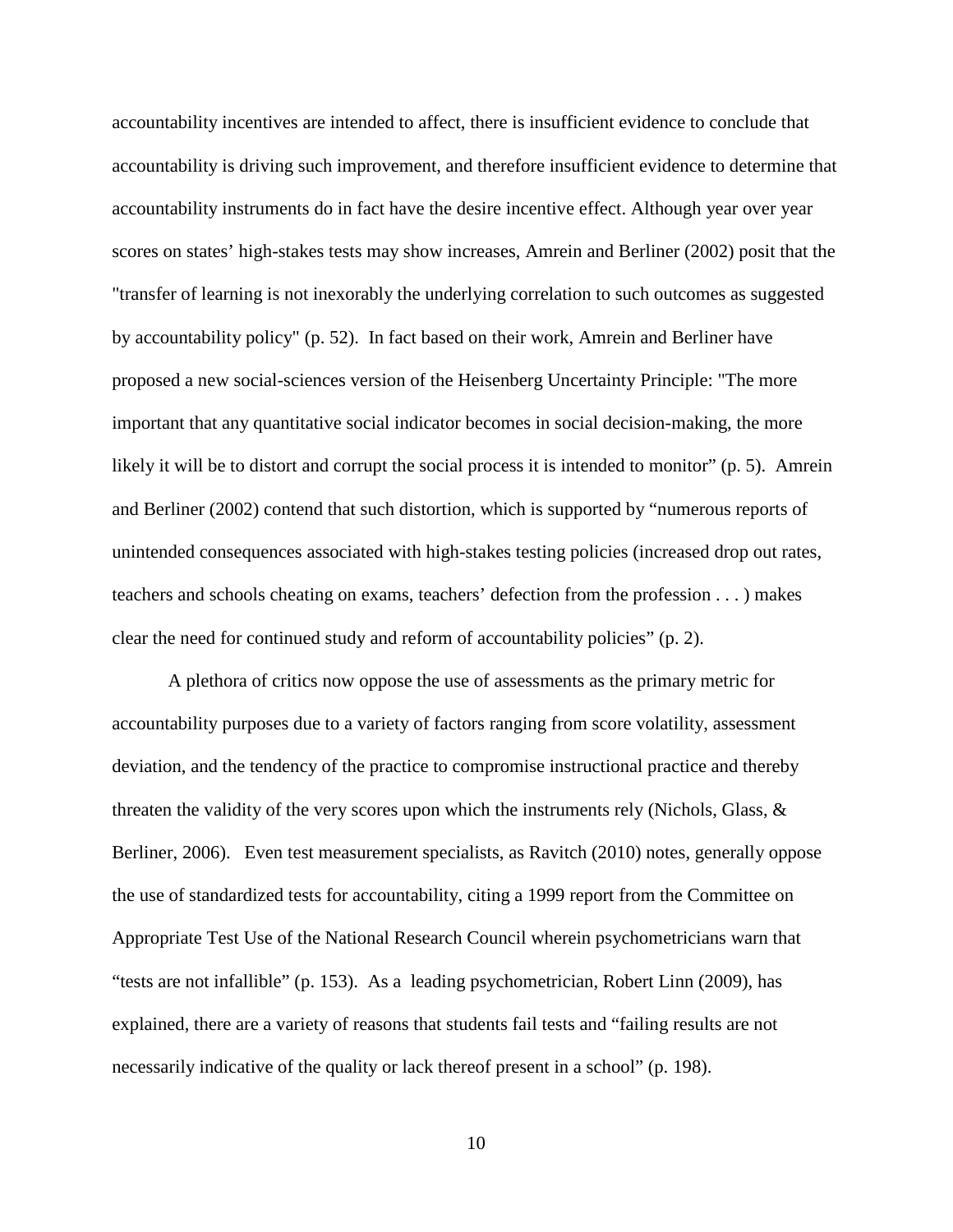However, Amrien and Berliner's (2002) work has not gone unchallenged. Critics noted that the researchers' initial analysis of achievement trends on the NAEP, for example, wherein the researchers compared the performance of K-8 and high school students against the national average and then organized them by state into groups that exhibited either "strong" or "weak" evidence of increases or decreases related to accountability requirements, and for which the researchers found no consistent effect related to accountability policy, was flawed because the study did not include a control group. After adding a control group and correcting what were viewed as additional method and design flaws, Rosenshine (2003) concluded that average NAEP increases were indeed greater in states with stringent accountability models than in states with less stringent models, while nevertheless conceding, after disaggregating data by state, that stringent accountability policy was "not effective policy in all states" (p. 4).

After Rosenshine's (2003) analysis, Amrein-Beardsley and Berliner (2003) adapted their research methods to include a control group but also made adaptations to control for exclusion rates (i.e., the exclusion of students from NAEP testing based on school officials determination that the students could not meaningfully participate or could not meaningfully participate without accommodations not available for NAEP testing – generally learning disabled students and students with limited English proficiency). Amrein-Beardsley and Berliner (2003) concluded that the gains Rosenshine (2003) correlated to the presence of strong accountability requirements, were insignificant when results were controlled for such exclusion, a finding they argued supported the widely held belief that such accountability systems act more as an incentive to manipulate testing cohorts (i.e., exclude low performing students from testing) than as an instructional incentive to improve learning for all students.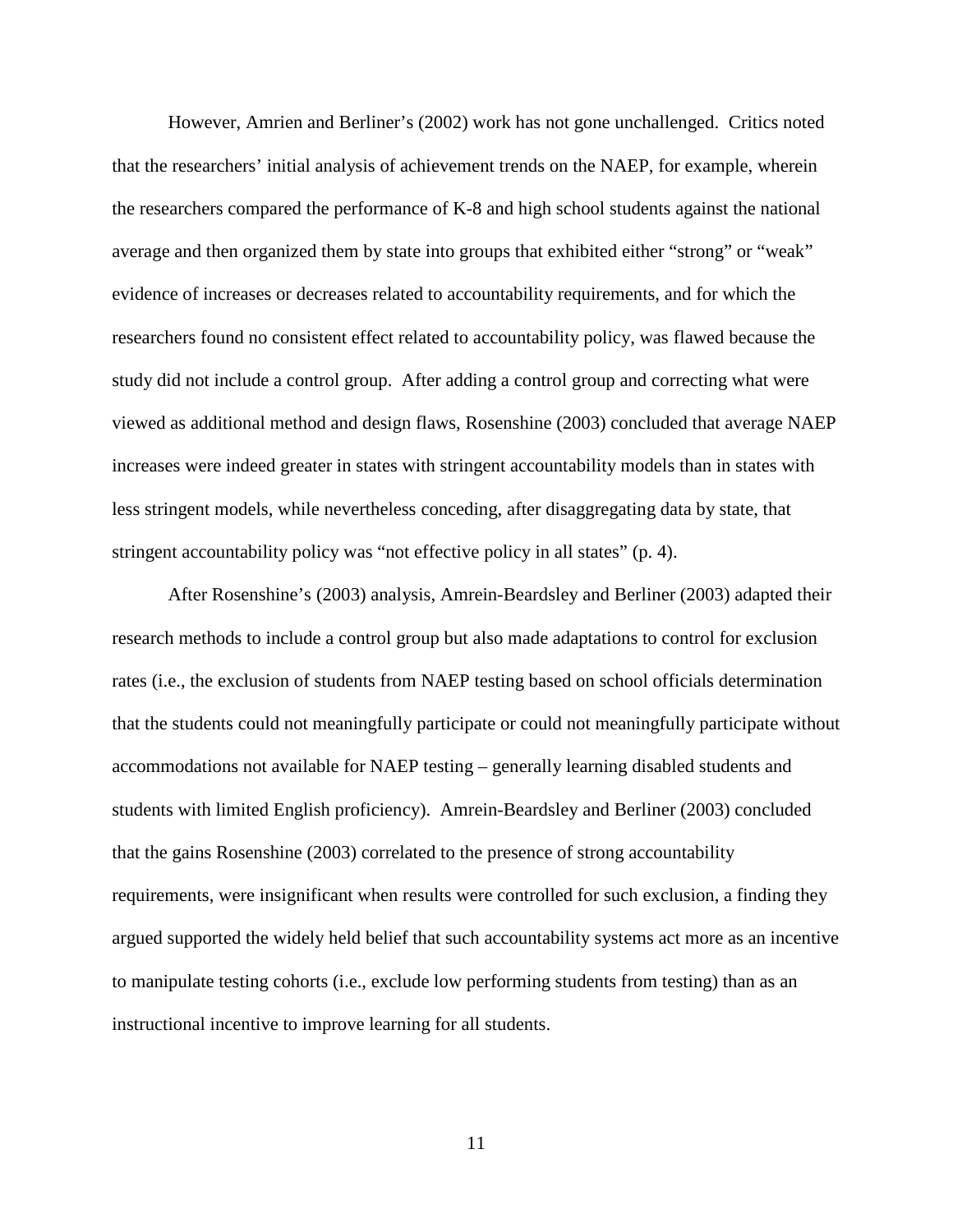Henry Braun (2004) also studied achievement gains on NAEP for students in relation to the strength of the relevant accountability system applied and found that when standard error measurements were included, students in states with strong accountability instruments in place, did better on math assessments than students in states with weak or no test-based accountability. However, Braun noted that when cohorts of these students were followed as they progressed through schools, these gains "largely disappeared" (p. 33), suggesting that any gains related to accountability pressures are short-lived and potentially the result of enhanced effort by students on the assessment itself rather than an indication of actual increased achievement or improved instructional practice.

Clearly, the debate as to the efficacy of accountability systems as an incentive to improve instructional practice and enhance student achievement remains unsettled. However, it is worth noting, that while these studies have sought to examine the positive effects (or lack thereof) of such systems on student achievement, they did not attempt to account for negative unintended consequences that may have played a role in the data ultimately gathered but for which the design of the studies was inadequate to measure. In other words, are the unintended, yet "corrupt" (Jones, Jones, & Hargrove, 2003, p. 158) and "perverse" (Ryan, 2004, p. 39), consequences of such accountability instruments in fact negatively impacting student achievement even while data seems to arguably suggest that, at least for some students, the instruments are positively impacting the instruction they received. Notable, especially, are the charges that, as suggested by Amrein and Berliner (2003), NCLB has in fact distorted and corrupted the educational practices it was implemented to monitor. Are educators, in practice, under serving students as the educators struggle to adapt instructional practices that maximize performance as defined by the accountability instrument? Have these efforts come at the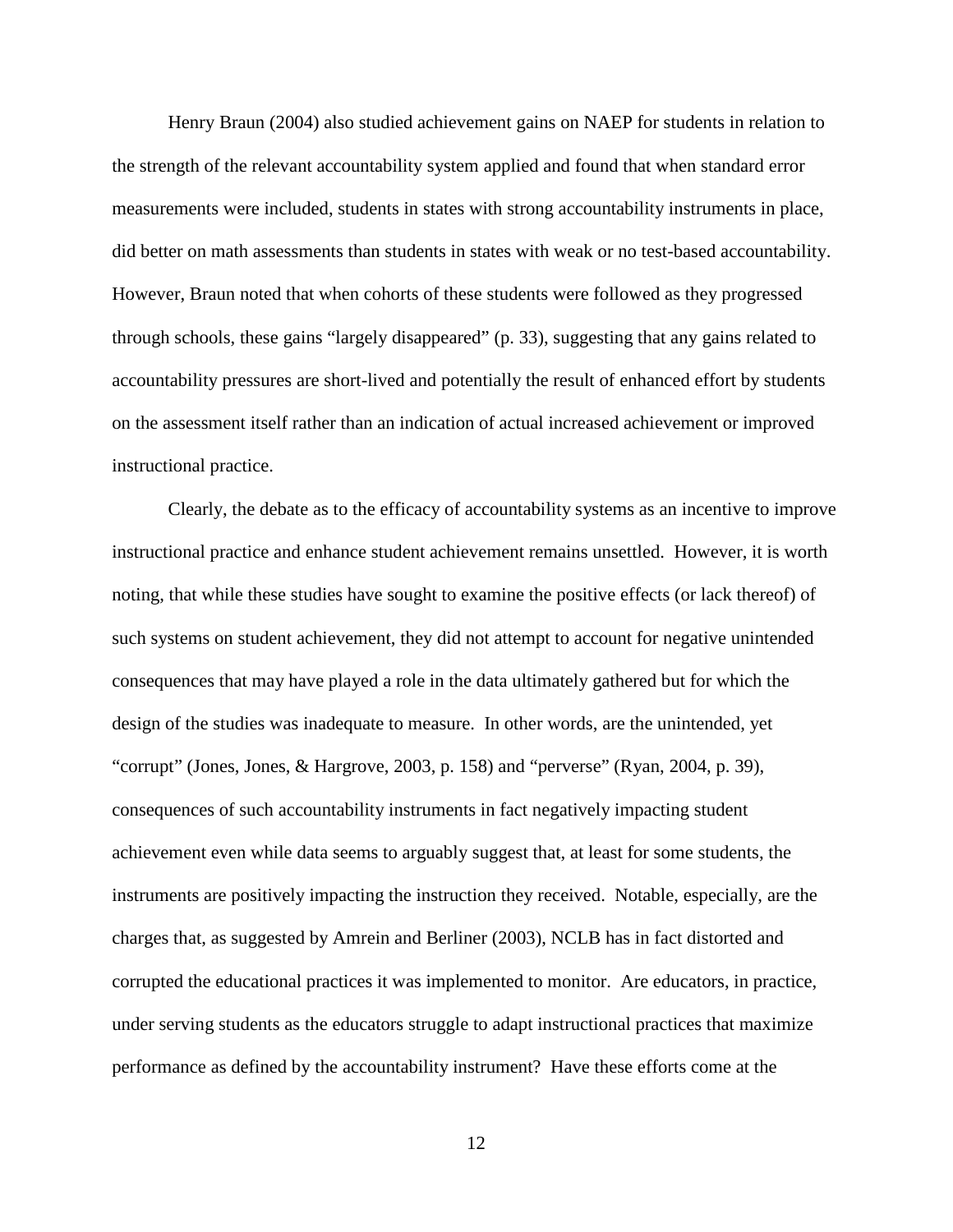expense of students outside the margins? Have they created an artificial ceiling for all students as educators seek to widen the breadth of student achievement by compromising the depth? Research Questions

Bearing in mind the context of the current educational environment and its related focus on accountability, research into the impact of accountability systems on the processes and practices of schools and school districts and the extent to which such impact is exacerbated by external factors such as the unique challenges facing schools and school districts with high populations of economically disadvantaged, immigrant, and/or limited English proficient students remains limited. Therefore, this study sought to determine whether test-based accountability instruments have a disparate impact on instructional practices related to schools' accountability risk. I posed two fundamental questions about the ways in which schools and school districts have responded to high-stakes accountability policies:

- 1. Does state assessment data support the theory that high stakes accountability systems encourage educators to disproportionately direct (distort) instructional practices to minimum skills levels?
- 2. Does the distortion of instructional practices, if any, increase subject to the accountability exposure of schools?

### Theoretical Framework

Public school educators face increasing pressure to improve the achievement of all students. Even assessment advocates such as Black and Wiliam (1998) have long recognized the potential perils inherent in high-stakes, test-based, accountability. Though opposed to the single, summative measure utilized by NCLB and most state accountability systems, preferring instead some system of formative assessment and continuous feedback, they acknowledge that outcome-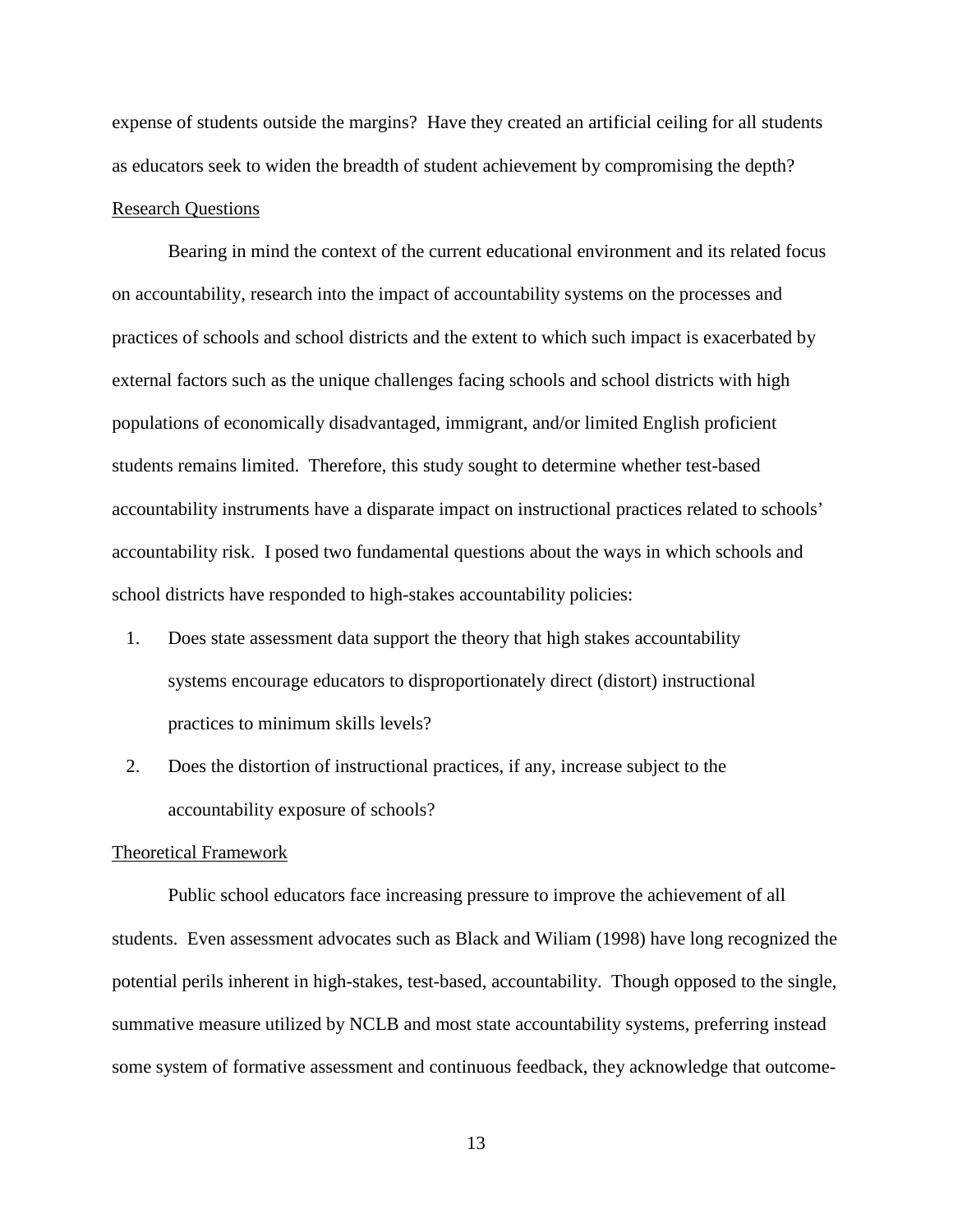based accountability systems (including NCLB) and their associated requirements have at least focused educators on outputs instead of inputs, that is, learning instead of instruction. (Black, Wiliam, et al, 2003). Black and Wiliam promote the argument that outcomes, as a measure of student learning, are the only effective indicator of educational efficacy. However, as is increasingly clear as the impacts of such accountability systems become more apparent, outcomes as measured by a quantitative metric are subject to a variety of distortions which not only call into question the validity of the ratings issued under such systems, but also negatively impact student learning, especially for those students most in need.

This research endeavor offers an analysis of organizational decision making in response to external pressures created by state and federal accountability systems, and the extent to which disparate challenges faced by some districts, campuses, and teachers distort or alter such decisions.

Social science researchers building on rational choice and incentive theories borrowed from economics have closely examined how individuals react to incentives (rewards) and disincentives (sanctions) and the extent to which such behaviors distort organizational goals. As economists Laffont and Martimort (2001) note, the use of incentives to promote a desirable action (in this case improved instructional programs and practices) creates a paradox between institutional goals and individual goals (p. 393). A key component of incentive theory is a concept economists refer to as nonverifiability and deals with the processes that an agent pursuing an incentive utilizes to achieve a measured goal. However, broad public policy goals such as those typically established in education, for example to improve student learning, are extremely complex and difficult to measure with direct, quantifiable metrics, resulting in the establishment of indirect metrics, such as proficiency rates on standardized assessments, which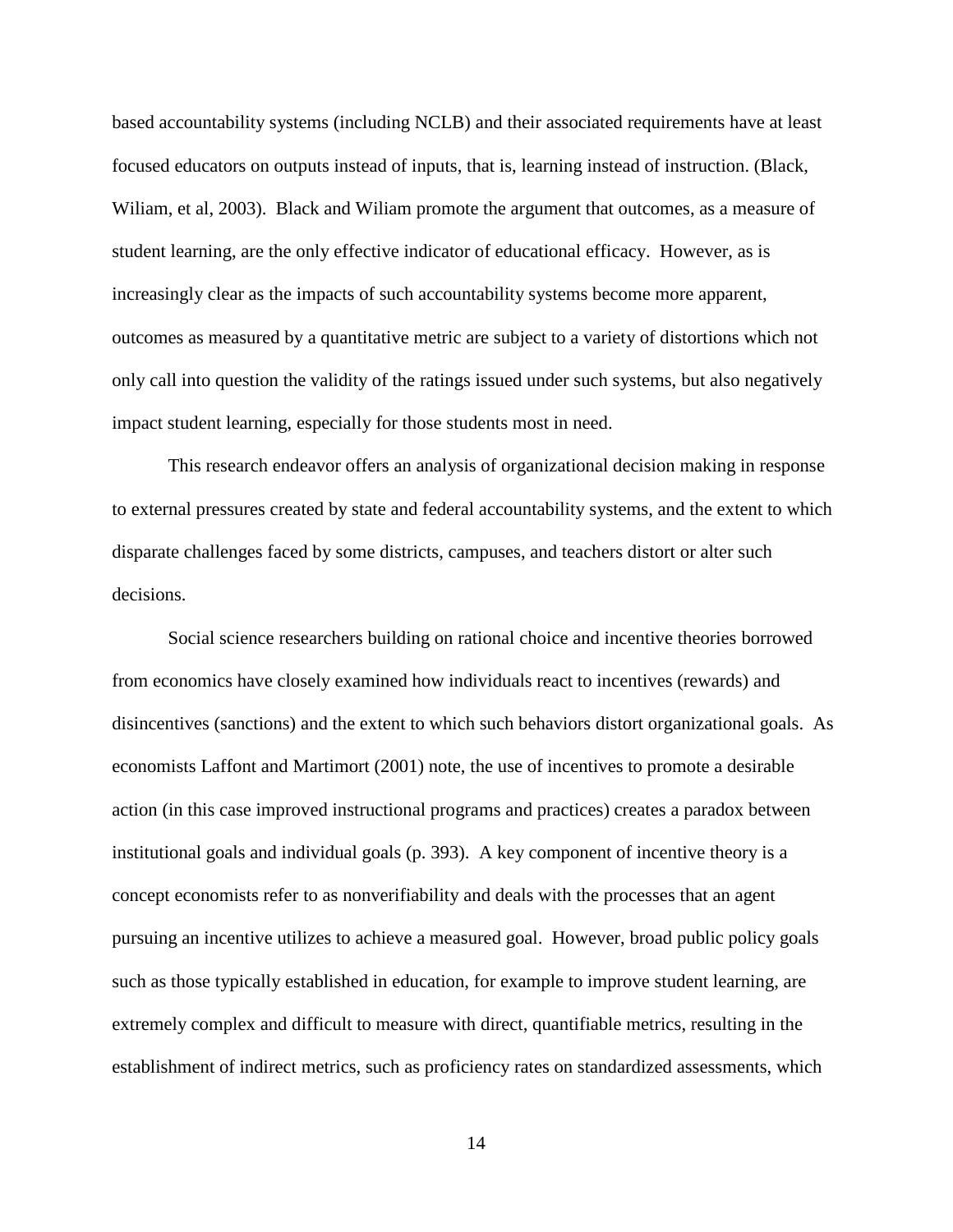tend to corrupt public service (Simon, 1978). According to Rothstein (2008), conventional measurements of such outputs are "oversimplified and unable to support valid accountability" (p. 5). While an increase in the percentage of students testing "proficient" on standardized assessments may be an indicator of improved student learning, it could also be an indicator of several alternate factors, including more motivated students, less rigorous tests, and lowered proficiency thresholds, which have little to do with improved instructional practices or increased student learning. Likewise, a decrease or static measure in the percentage of students testing proficient may or may not indicate something with respect to the efficacy of educational programs and providers. Moreover, the disincentives created by high-stakes accountability inevitably lead to goal distortion, wherein achieving the metric becomes the goal irrespective of the processes employed to attain it.

As Stecher and Kirby (2004) illustrate, outcome-based accountability systems frequently induce educators to target the metric or distorted goal rather than the broad public policy goal, resulting in such practices as teaching to the test, cohort manipulation, and disproportionate curricular focus, to name but a few. Such practices not only call into question the efficacy of accountability systems to improve educational practices, but also raise questions related to the validity of improvements reported under such systems.

The basic premise of most state accountability systems as well as the federal system under NCLB is that incentives, in the form of rewards and/or sanctions will "encourage" improved practices that will translate into improved educational outcomes through a cycle of continuous improvement. See Figure 1 below.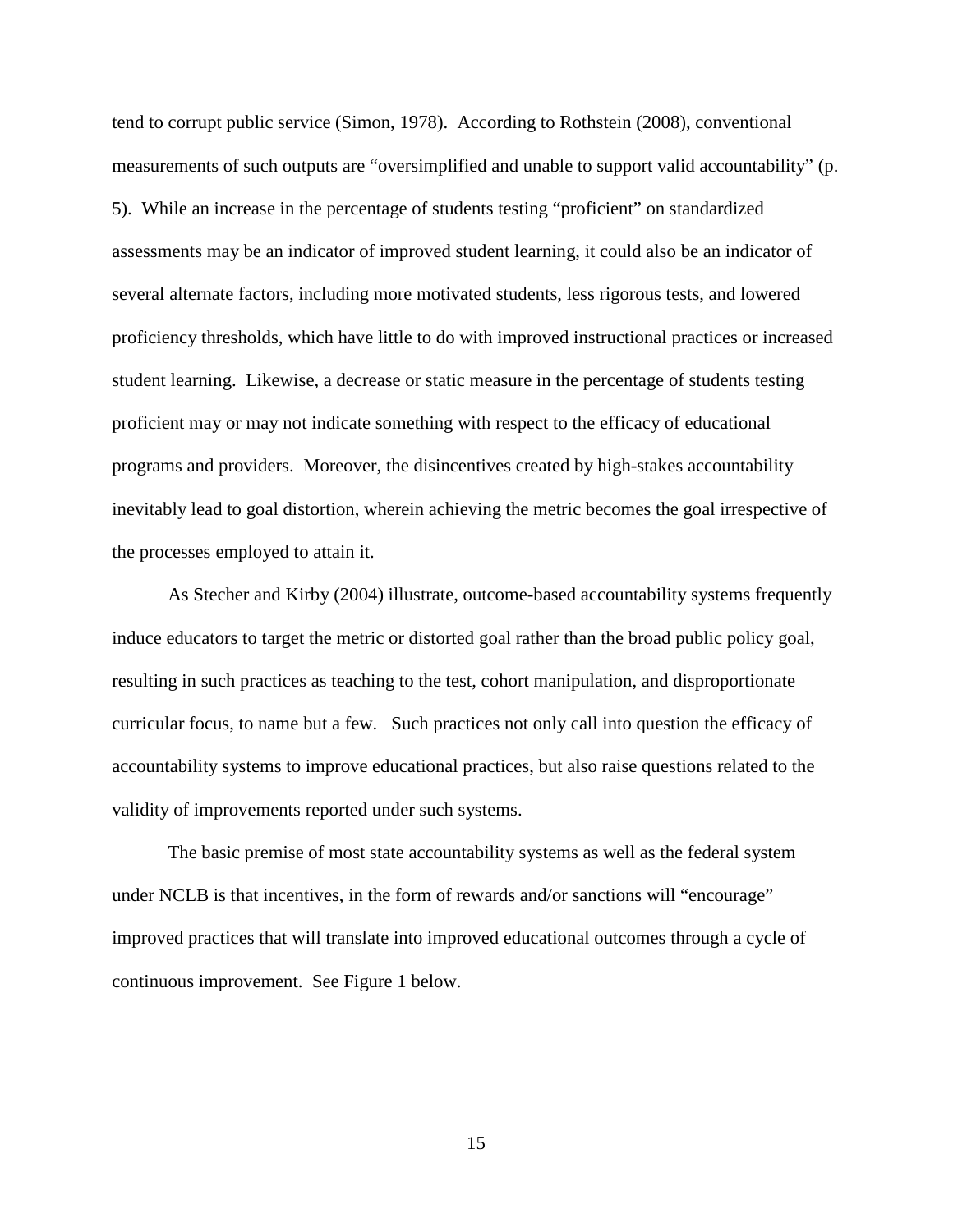### Continuous Improvement Cycle (Adapted)



Figure #1

However, as incentive theory has consistently demonstrated in other fields, especially health care and governmental services, actors under accountability pressure tend to distort goals to focus on metrics through practices that do not necessarily, and in fact, rarely support the broader public policy goals — in this case improved educational practices. As Holmstrom and Milgrom (1991) have shown in economic models, the greater the "risks" of failure, such as the challenges in an educational setting, especially input disparity in the form of language, economic, and mobility issues, "the more likely actors are to distort processes" to meet a distorted goal, thereby meeting the goal by attaining an indirect metric rather than the broad policy goal of, for example, improved student learning (p. 34). See Figure 2 below.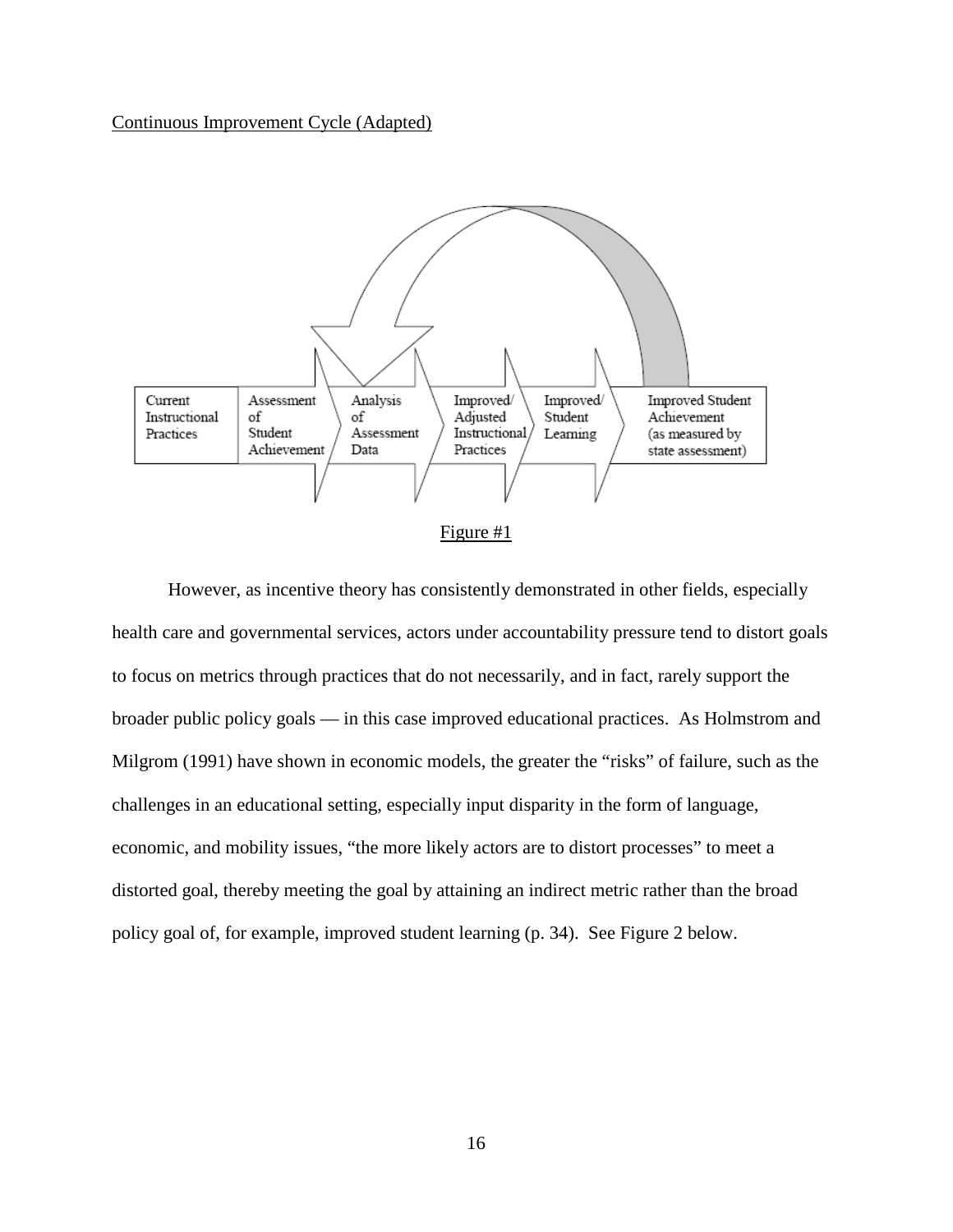#### Distorted Processes Model



Figure #2

As illustrated in Figure 2 above, substantial risk of failure (denoted therein as challenges) may cause actors to subvert rather than address challenges to meeting a metric (in the case of accountability: student achievement as determined by the rates of students meeting minimum standards on the state assessment). Economists Laffont and Martimort (2001) have noted goal distortion as a problem particularly with accountability systems based on narrowly defined indirect metrics rather than systems which rely on more "holistic evaluative techniques" based on observation, work product, and other factors which may have influenced performance (p. 292). Intuitively, it would seem, such distortions would only be exacerbated in accountability systems such as AEIS and AYP that rely disproportionately on the single indicator of test scores. McNeil (2005) equates such reliance on single indicators to the well-publicized "accounting debacles" that took place related to the collapse of one-time oil giant Enron (p. 65). She points out that Enron utilized a single metric indicator (the company's stock price) to market the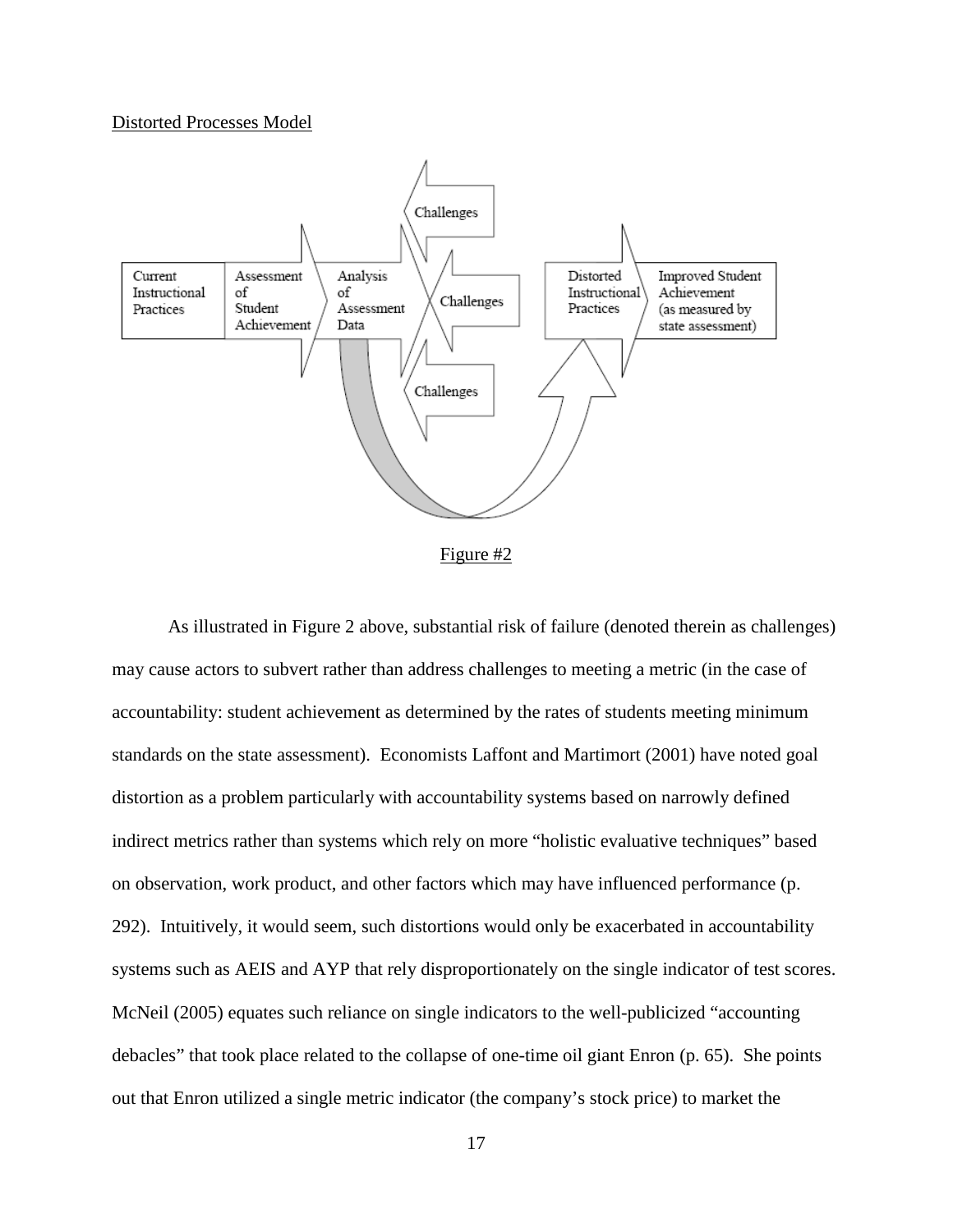company's success. The company's balance sheets reflected high revenues and profits, thus driving the price up, while questionable, and as it turns out illegal, accounting practices hid the company's massive debt obligations, thereby artificially inflating the company's net worth. Similarly, McNeil (2005) criticizes the heavy reliance of the Texas accountability on the state's standardized assessment, noting it has led to a bevy of questionable practices such as test drill, restricted curricula, and targeted exemptions of students.

The Texas accountability system, as Rothstein (2008) points out, makes little adjustment for so-called risk factors. Though it does disaggregate results by subgroup, overall score requirements are not adjusted for high numbers of students within risk groups. Therefore, schools and districts, such as those along the Texas-Mexican border, with high populations of students in focus groups, including limited English proficient, migrant, and economically disadvantaged, are disproportionately impacted since these populations constitute a great majority of their students. Many schools in the Far West Texas ISD, for example, have economically disadvantaged populations approaching 100 percent, while the district as a whole most recently reported more than 68 percent of its students as economically disadvantaged and nearly a third as limited English proficient (Texas Education Agency, Pocket Edition of School Statistics, FWTISD Supplement, 2007-2008). The federal system is even more onerous, not only holding schools and school districts to a single AYP criteria for overall performance regardless of the population of students in focus groups, but also requiring such standard individually for each and every subgroup category above a minimum population threshold (10 percent of student population with minimum of 50 students).

These statistics bolster the argument that both the state and federal accountability systems are inequitable in their treatment of schools and school districts which are demonstrably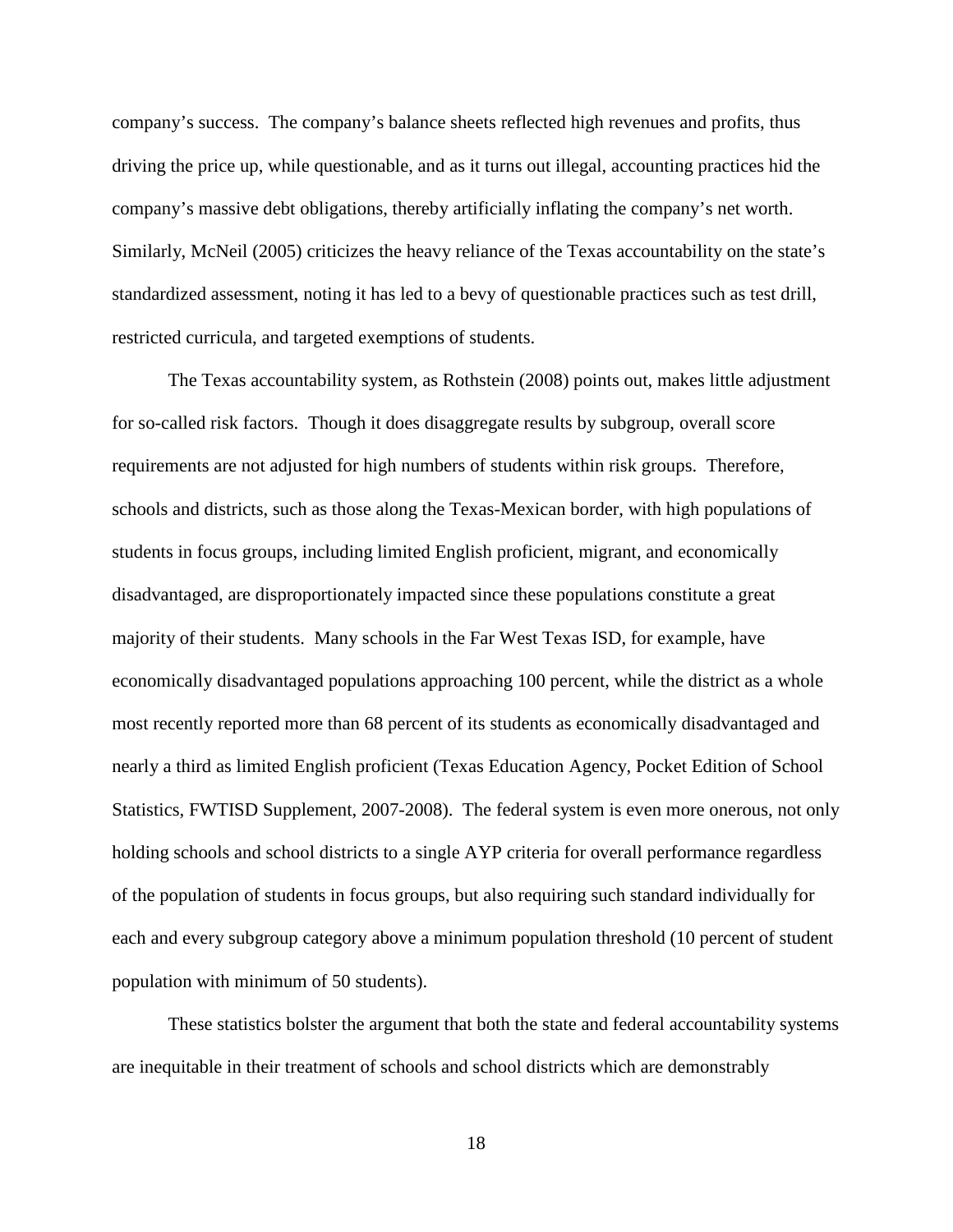disproportionately challenged to meet accountability requirements under both models (Kim & Sunderman, 2005; Tracey, Sunderman, & Orfield, 2005). Challenges of this type widely impact these schools and districts in terms of personnel, program budgets, and curriculum focus. However, many proponents of test-based accountability continue to insist that the system acts as an incentive to encourage students, parents, teachers, and administrators to work harder to identify and remediate struggling students (Whitehurst, 2010). Such advocates believe student achievement can be improved by raising student motivation, increasing parental involvement, and encouraging states and districts to improve curriculum and pedagogy. This study employed quantitative methods to examine student achievement in schools with varying degrees of accountability risk as a means to determine whether the student achievement gains celebrated by proponents mask distorted instructional practices that have had a disproportionate impact on the most needful students and campuses.

### Purpose of the Study

The purpose of this study was to determine (1) whether student performance as measured on the state assessment evidenced significant differences in performance of students at schools related to the schools' level of accountability risk as defined herein, and (2) whether such differences, if any, reflected the prevailing wisdom related to distortion of educational goals and practices, specifically the nature of the curriculum that educational practitioners choose to focus instruction upon as well as the instructional delivery focus related to the target student group. In other words, as is a common complaint related to accountability: Has the use of standardized testing led to narrowing of the curriculum and a focus on the most easily attainable skills delivered at the minimal level to achieve proficiency to thereby achieve as high a possible rate of students meeting at least minimum proficiency levels, as such levels are typically the focus of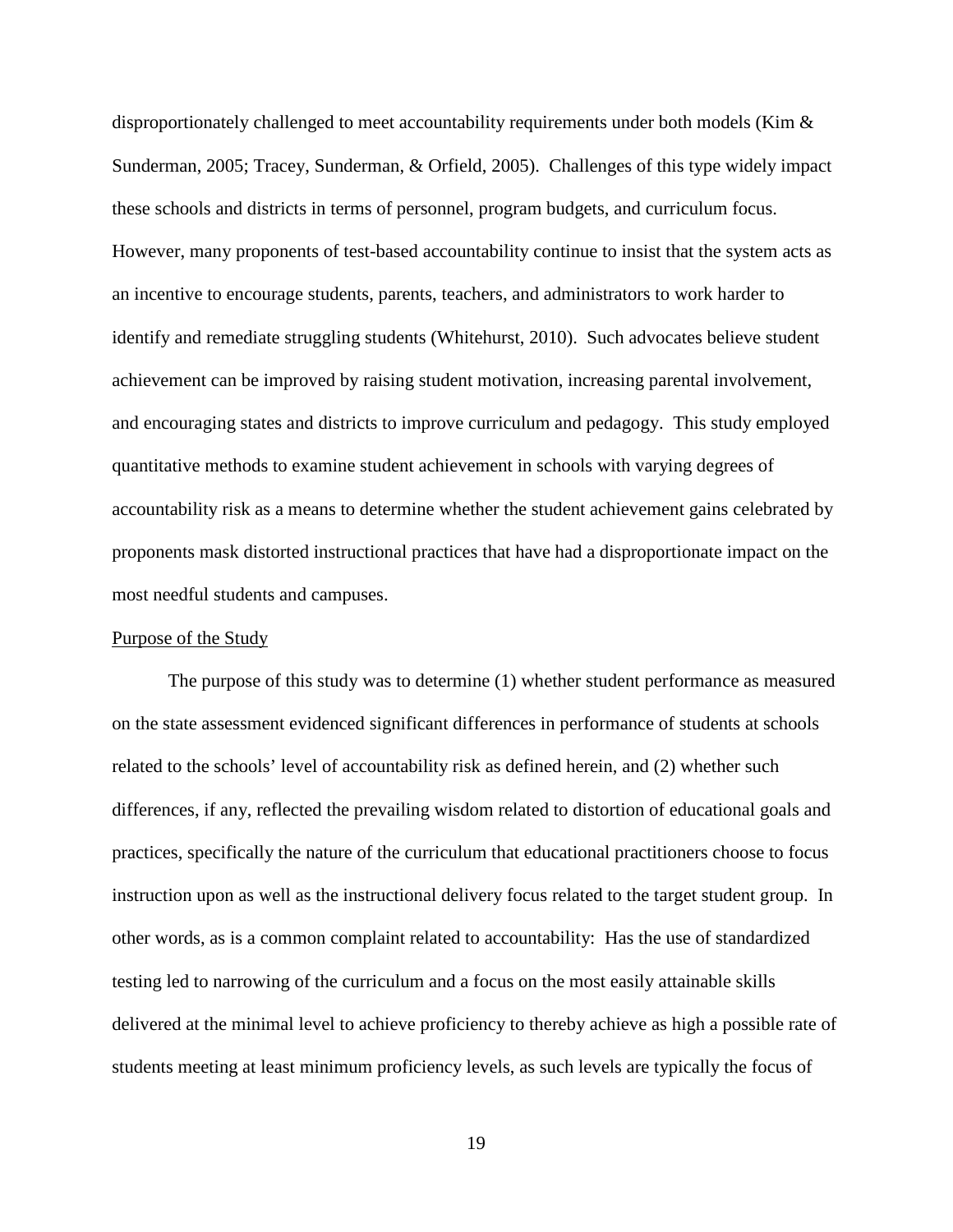high stakes accountability systems, including both the AEIS system and the AYP provisions of NCLB?

### Significance of the Study

With NCLB legislation currently stalled as to reauthorization, and as Congress debates the relative positives and negatives of this legislation, this study is significant in that it sought to determine whether quantitative evidence from the accountability instrument's own chief metric could support the theory often alleged anecdotally and qualitatively that NCLB and similar accountability instruments have induced educators to distort educational goals and practices in response to such accountability risks. In addition, the study aimed to determine the extent to which, if such distortion is indeed prevalent, such use of singular assessment metrics for accountability are reliable, let alone appropriate measures by which to determine school efficacy, student achievement, and teacher quality. Though studies by Campbell (1979) and Simon (1978), discussed in more detail later in this dissertation, suggest that public accountability systems are difficult to design due to the frequent misalignment of goals and measurement metrics, it seems unlikely that outcome-based accountability has run its course. Therefore, to the extent that identifying and understanding how accountability systems relate to broad public policy goals and how they manifest unforeseen and unintended consequences, may, it is hoped, mitigate such effects in future systems.

Finally, this study is significant because if, as the model herein suggests, the accountability system intended to incentivize educators to improve instructional practice is in fact, acting to inhibit sound instructional practice in an effort to achieve metrics only loosely aligned to broad policy goals, then in a practical sense, the data (i.e., test scores) used to evaluate curriculum and instructional practice, as well as to formulate much educational policy, does not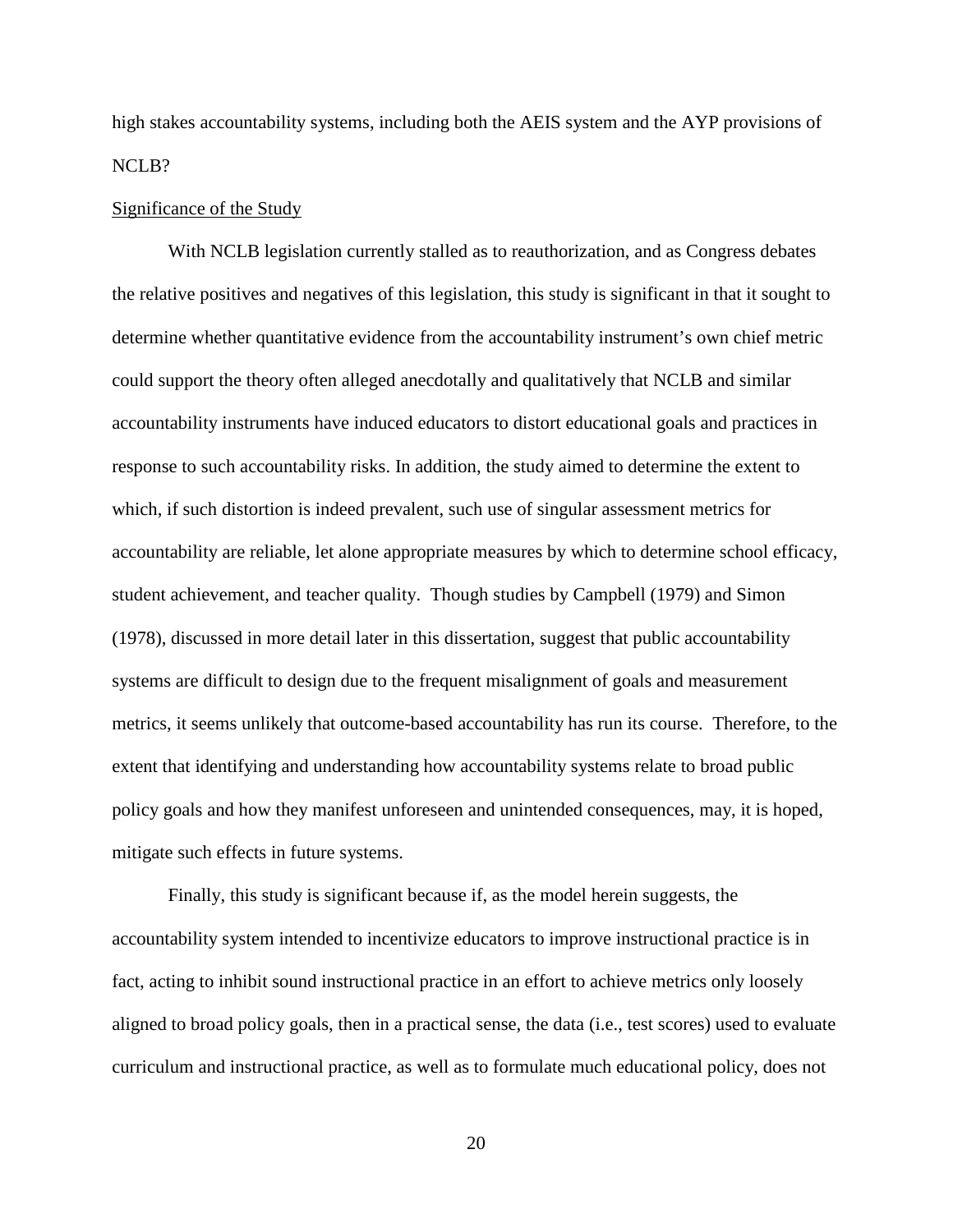in fact accurately reflect either student performance or that of the professionals charged with educating them.

### Limitations of the Study

The extent to which findings from this study can be generalized across other student populations may be limited due to the relative small sample of school performance data analyzed in the study. In addition, while the methodological approach employed within this study attempts to mitigate the possibility that differences in student performance observed in relation to the different risk groups analyzed herein may potentially relate to other factors, including the lack of homogenous educational practices, approaches, and backgrounds, such factors cannot be entirely discounted. However, to the extent that student achievement is a function of untold numbers of factors, not the least of which are nonpersistent factors described later in this dissertation, the researcher believes the strong relationship between predicted outcomes and accountability risks make it likely that high degrees of accountability risk are in fact, contributing to the performance measured herein.

In addition, this study relies on state assessment data, the reliability of which is called into question within this dissertation, itself. However, as is evidenced in the discussion dealing with summative and formative assessment, the faults of the data lie principally in their volatility and verifiability. To this extent, although such data is called into question as a metric for reliability purposes, its use as a general indicator of student response, especially in large populations is less volatile and problematic because the study does not seek to determine the educational performance of any single student, teacher, or even campus based on such snapshot data, but rather the performance in a broader sense of campus groups on test items relative to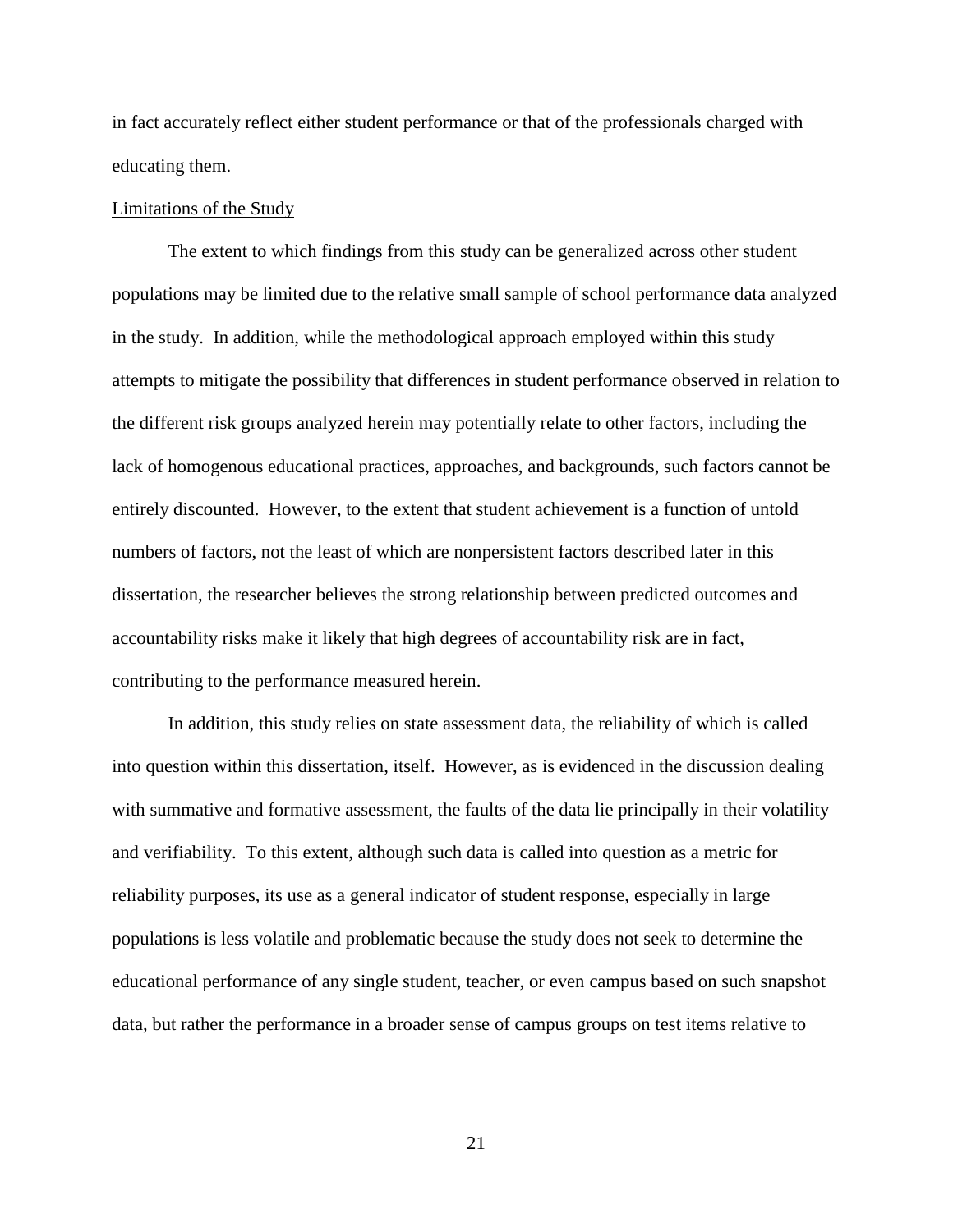their position on a continuum of difficulty determined by statewide performance of students on the individual items.

Finally, it is both ironic and apropos that this study relies on test data to make conclusions regarding instructional practice. As this study sought to quantify the instructional impact of accountability through a comparison of the state's own data, it therefore did not rely on any direct measure of instructional practice in the classrooms of the schools from which the data originated. Though the reliability of conclusions drawn from such indirect metrics is a salient point in the theoretical framework upon which the study is based, this only further serves to illustrate the varying conclusions that can be drawn from data relevant to the disparate lenses under which it is examined. Therefore, while the conclusions drawn from the data in this study may be subject to similar discrepancies, the underlying point that metrics of this nature cannot be used to reliably evaluate school efficacy, is, nevertheless, strengthened.

### Chapter Summary

The federal school accountability system under NCLB is an overwhelming mandate that impacts hundreds of millions of students across the United States. The legislation, as its title implies, was designed to encourage educators to focus instructional practice such that traditionally overlooked groups of students, particularly students who are economically disadvantaged or who are limited English proficient. However, consistent with Campbell (1979) and Simon's (1978) theories of performance measurement, and Laffont and Martimort's (2001) studies involving incentives, many researchers such as Linn (2009) and Rothstein (2008) now question the premise that accountability has improved or will improve instructional practice in schools, pointing to conflicting statistics on other measurement instruments, for example, NAEP scores.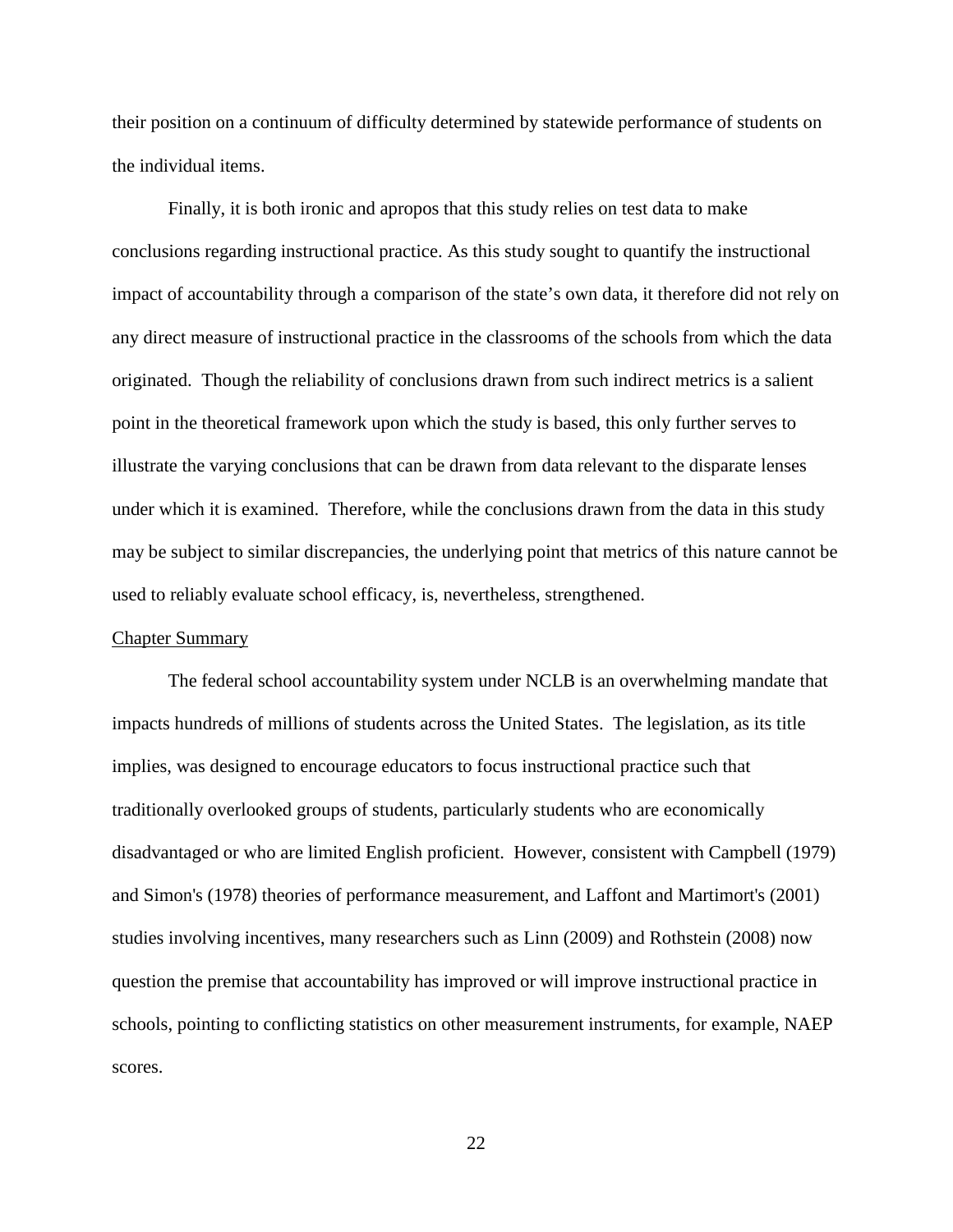This chapter provided background information, a statement of the problem, the theoretical framework that guided the study, the purpose and significance of the study, the research questions undertaken by the study, and a definition of key terms used in the study, as well as the study's limitations. In Chapter 2, the researcher will review the literature related to assessment and accountability, including the legal framework and mandate for principal leaders to utilize assessment and data to inform instructional practice in schools, the role of accountability systems as an incentive to improve instructional practice in the public schools, and the concept of goal distortion as it applies to organizations in general and to schools in particular, including such commonly criticized practices as narrowing of the curriculum, teaching to the test, and the impact of test-focused practices on high-risk groups, including economically disadvantaged students and those who are limited English proficient.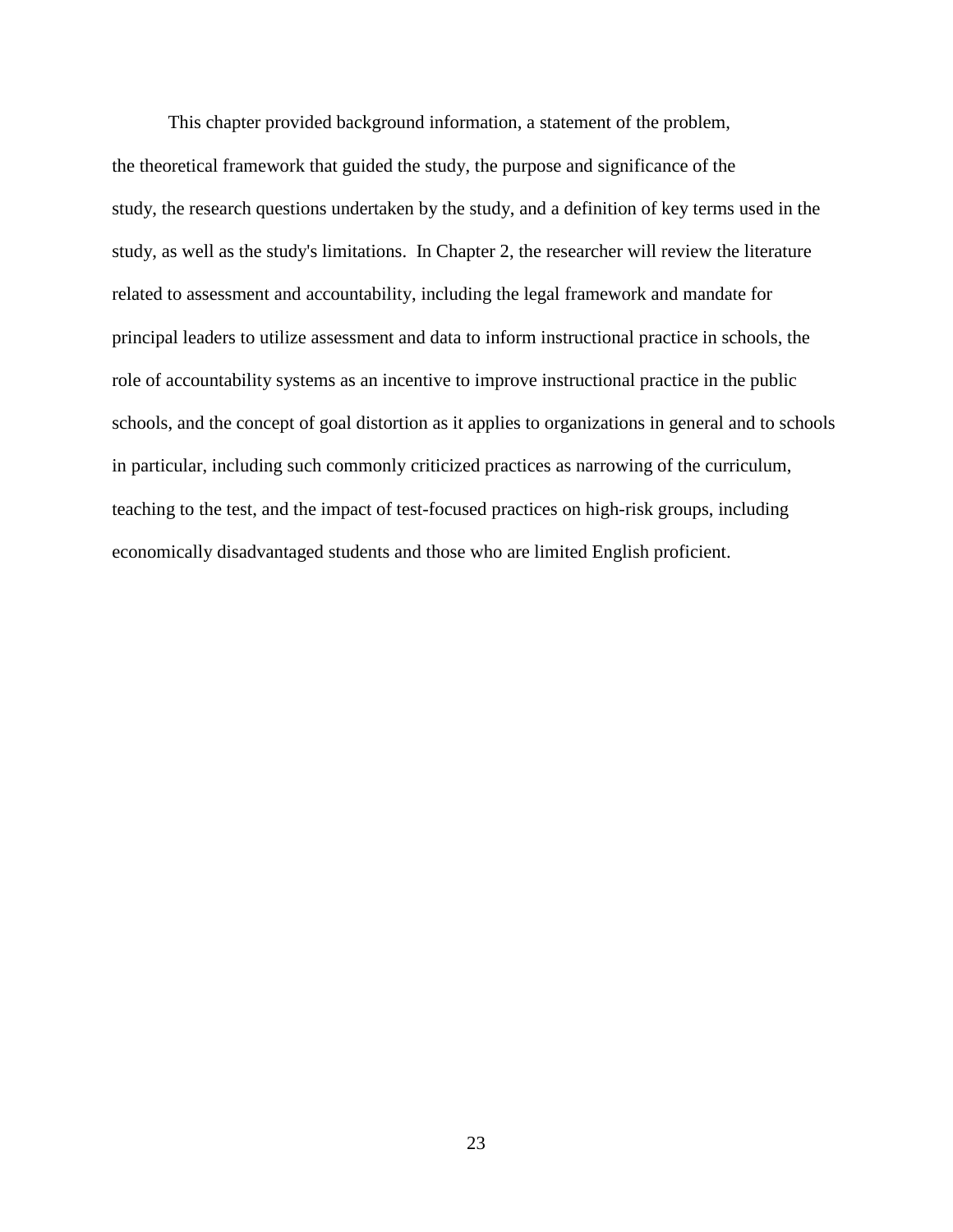### Chapter 2

## REVIEW OF LITERATURE

## Introduction

The review of literature is focused on the following areas: the legal framework underpinning the role of assessment and the use of data to inform instructional practice, the perceived impact of accountability on instructional practice, the concept of goal distortion in general and as applied specifically to education, implications for special populations, and finally requirements under the accountability system.

### Legal Framework

In Texas, standards for educator certification for school administrators are contained within the Texas Administrative Code, Title 19, Part 7, Chapter 241, Rule §241.15. The code represents the legislative framework that delineates the duties and responsibilities of administrators related to the instruction of public school students in Texas. The expectation that school leaders in Texas promote the analysis of student data to adapt and guide instruction is set forth therein as follows:

- I Learner-Centered Leadership and Campus Culture. A principal is an educational leader who promotes the success of all students and shapes campus culture by facilitating the development, articulation, implementation, and stewardship of a vision of learning that is shared and supported by the school community. At the campus level, a principal understands, values, and is able to:
	- (5) utilize emerging issues, trends, demographic data, knowledge of systems, campus climate inventories, *student learning data*, and other information to develop a campus vision and plan to implement the vision.
		- (g) Learner-Centered Curriculum Planning and Development. A principal is an educational leader who promotes the success of all students by facilitating the design and implementation of curricula and strategic plans that enhance teaching and learning; alignment of curriculum, curriculum resources, and assessment; and the use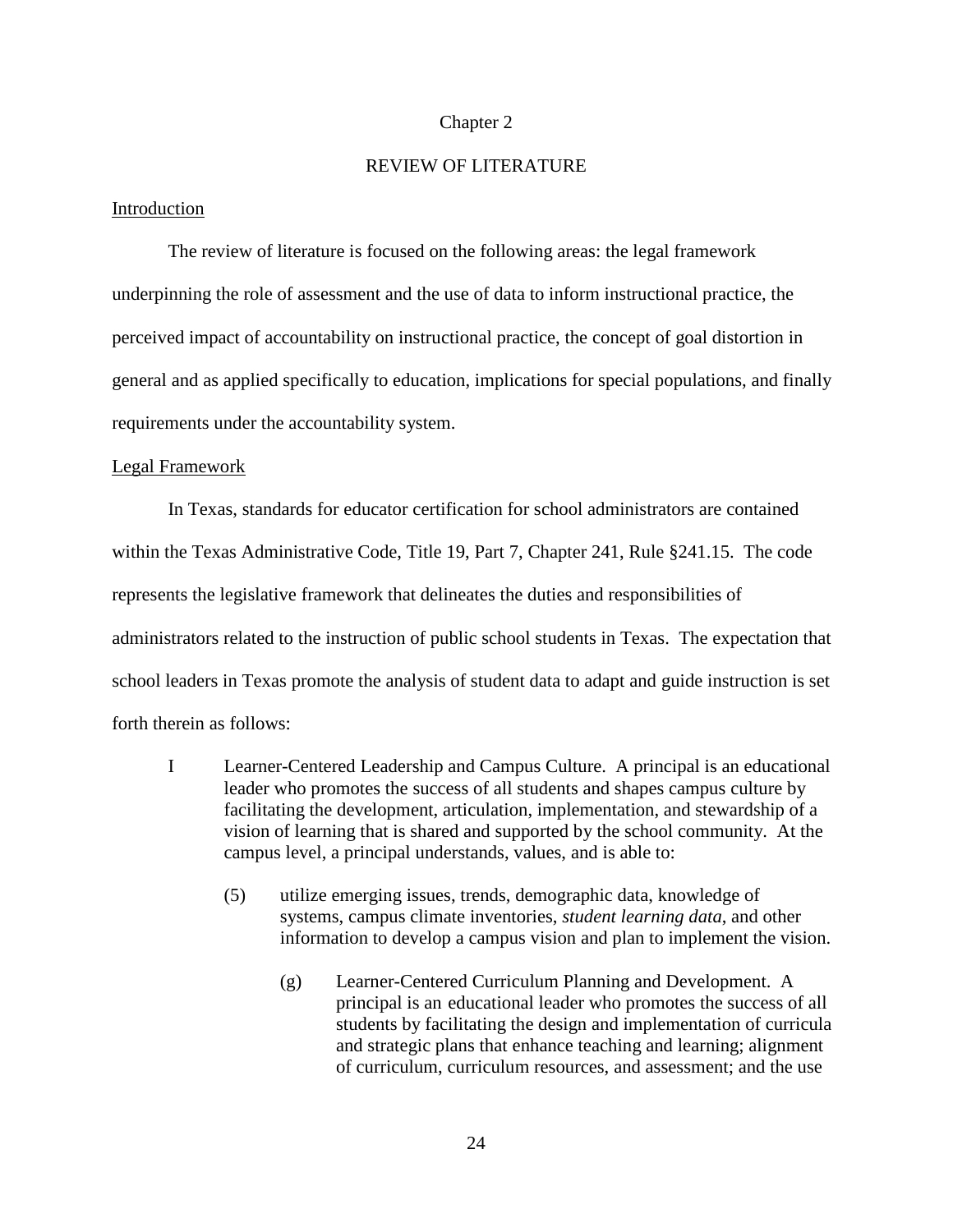of various forms of assessment to measure student performance. At the campus level, a principal understands, values, and is able to:

- (1) use emerging issues, occupational and economic trends, demographic data, *student learning data*, motivation theory, learning theory, legal requirements, and other information as a basis for campus curriculum planning.
- (h) Learner-Centered Instructional Leadership and Management. A principal is an educational leader who promotes the success of all students by advocating, nurturing, and sustaining a campus culture and instructional program conducive to student learning and staff professional growth. At the campus level, a principal understands, values, and is able to:
	- (4) utilize interpretation of *formative and summative data* from a comprehensive student assessment program to develop, support, and improve campus instructional strategies and goals.

The establishment in schools of processes to analyze student learning data for the purpose of

adjusting instruction is also recognized in school leadership standards set forth by the Interstate

School Leaders Licensure Consortium as follows:

## Standard 2

A school administrator is an educational leader who promotes the success of all students by advocating, nurturing, and sustaining a school culture and instructional program conducive to student learning and staff professional growth.

Knowledge

The administrator has knowledge and understanding of *(in part)*:

*measurement, evaluation, and assessment strategies*

As illustrated by the codification of these duties and responsibilities above, the utilization

of state assessment data to inform and adapt instruction is clearly supported by a legal

framework. However, the duties and responsibilities below clearly mandate that administrators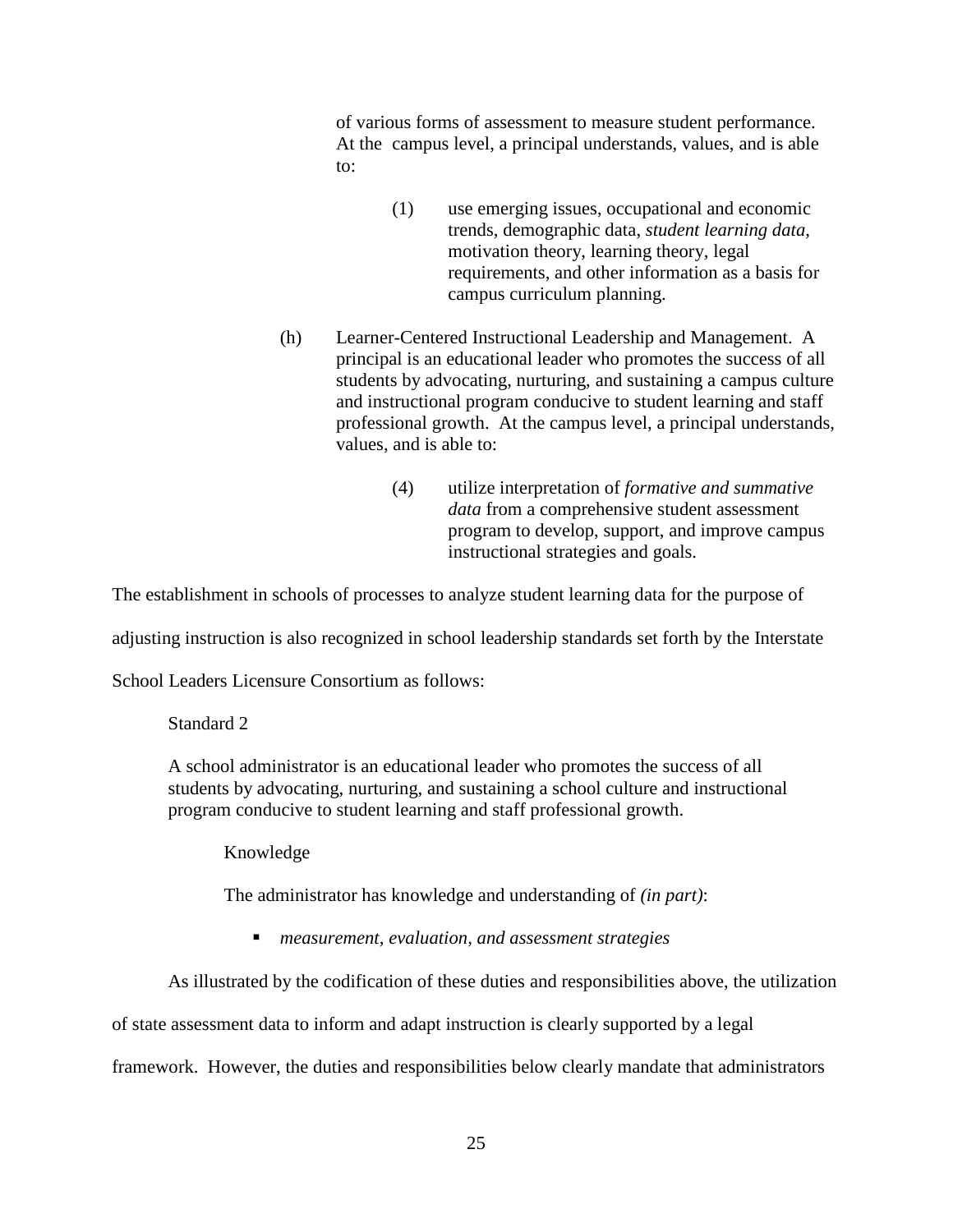provide strategies and structures to meet broad educational goals and that such strategies and structures be developed based on a variety of information sources to meet individual student learning needs. In Texas Administrative Code, Title 19, Part 7, Chapter 241, Rule §241.15:

- (g) Learner-Centered Curriculum Planning and Development. A principal is an educational leader who promotes the success of all students by facilitating the design and implementation of curricula and strategic plans that enhance teaching and learning; alignment of curriculum, curriculum resources, and assessment; and the use of various forms of assessment to measure student performance. At the campus level, a principal understands, values, and is able to:
- (3) implement special campus programs to ensure that all students are provided quality, flexible instructional programs and services to meet individual student needs.

And in the Interstate School Leaders Licensure Consortium:

Standard 2

Dispositions

The administrator believes in, values, and is committed to *(in part)*:

- student learning as the fundamental purpose of schooling
- the proposition that all students can learn
- professional development as an integral part of school improvement

# Performances

The administrator facilitates processes and engages in activities ensuring that *(in part)*:

- **PEDREGISTER 1** professional development promotes a focus on student learning consistent with the school vision and goals
- barriers to student learning are identified, clarified, and addressed
- multiple opportunities to learn are available to all students
- curriculum decisions are based on research, expertise of teachers, and the recommendations of learned societies
- a variety of sources of information is used to make decisions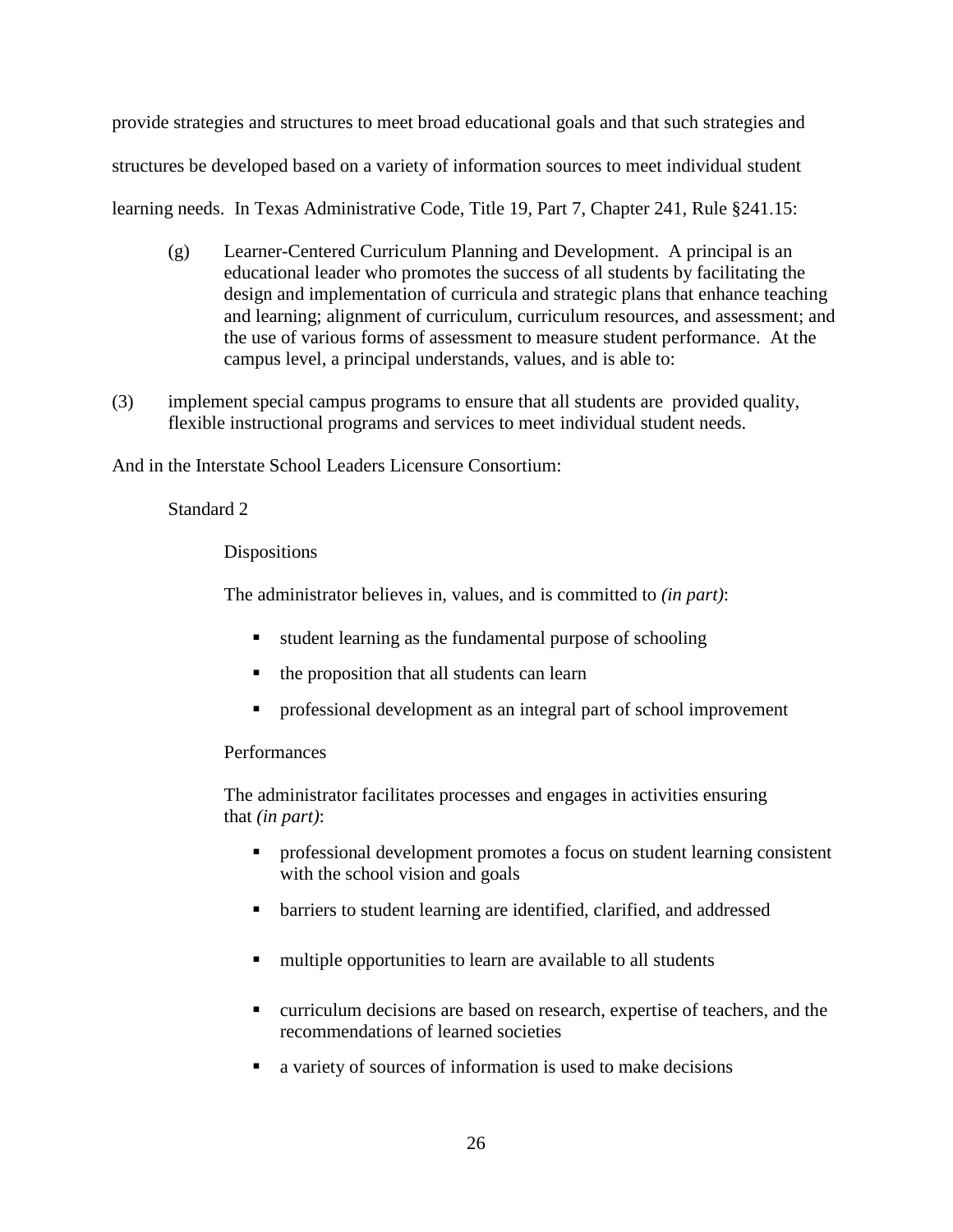### The Impact of Accountability on Instructional Practice

This review of literature will first further examine the concept of goal distortion as a consequence of standardized test-based high-stakes accountability systems, detailing widely criticized practices aimed at targeting the test or gerrymandering student samples, and then analyze key risk factors which disproportionately challenge schools and school districts, notably socioeconomic factors as well as high populations of English language learners.

## Goal Distortion and the Law of Performance Measurement

Social science researchers have long observed that workers behave differently when monitored for efficiency. As Gillespie (1991) relates, early industrial studies conducted in the early 1920s at the General Electric factory first uncovered this previously unknown phenomenon. As part of a scientific management approach, researchers Elton Mayo and Fritz Roethlisberger, through what later became known as the Hawthorne Investigation at Western Electric Company, sought to determine the optimal illumination at General Electric plants for workers to be the most productive. They were surprised to observe that workers at the Hawthorne plant increased production both at dimmer and brighter levels of illumination. After conducting interviews with the workers, Mayo and Roethlisberger determined that workers had adjusted their performance as a consequence of the evaluation.

In the case of the Hawthorne experiments, monitoring had a positive unintended consequence. However, the Hawthorne workers, as Rothstein (2008) notes had no personal stake in the results of the study. No incentives were offered for increased production and no sanctions were threatened for decreased production, though one might assume that some workers feared the study results might be used to criticize their job performance. For more overt performance measurement models, however, such assumptions are not necessary. Workers in many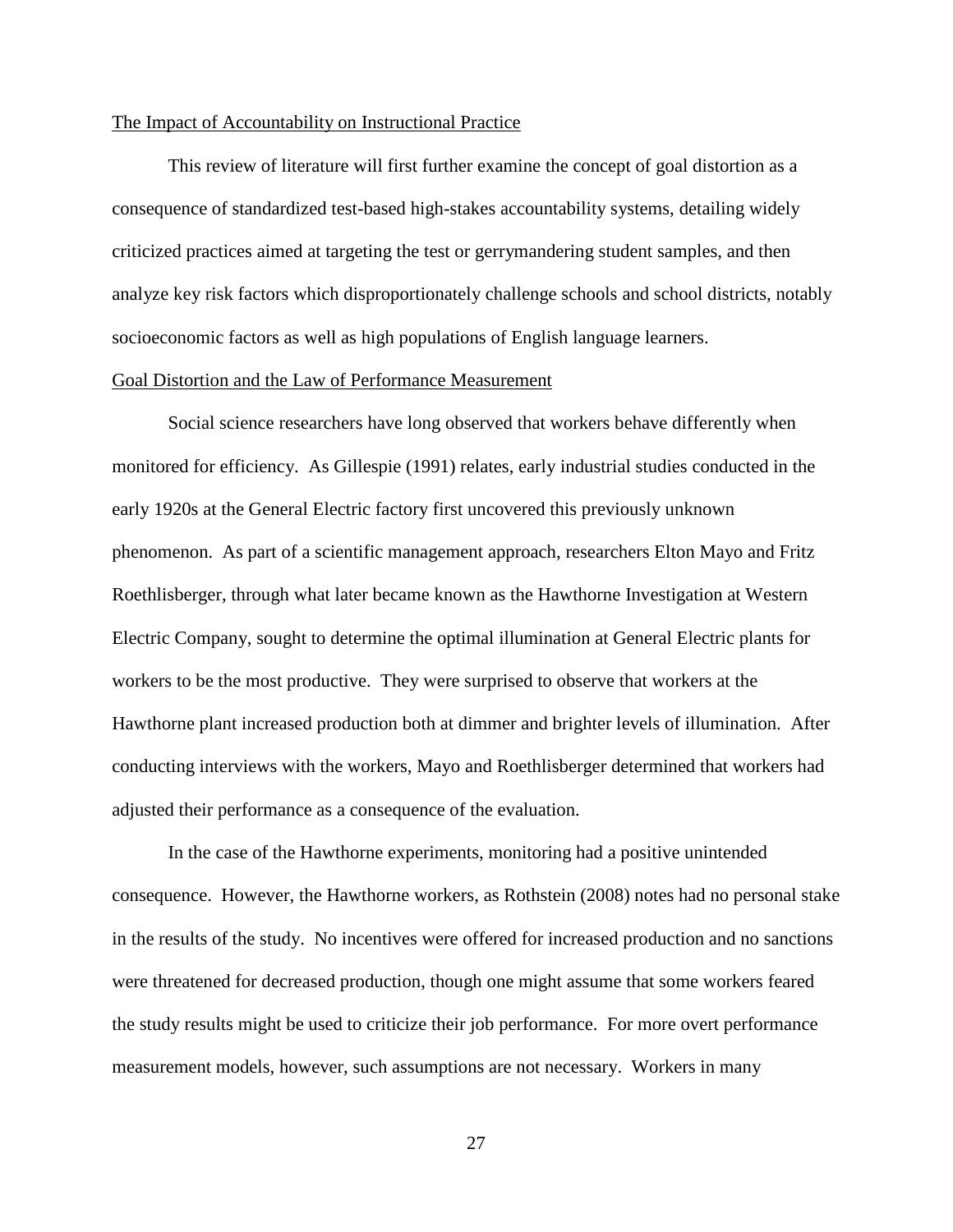occupations, both public and private, are acutely aware of performance monitoring systems as well as the incentives and disincentives related to measurement outcomes.

A half century later, Northwestern University social scientist Donald Campbell (1979) determined that accountability and control systems "which included elements of possible rewards or punishments created incentives for workers to utilize deception and fraud to appear more competent than they actually were" (p. 43). Campbell articulated his findings in a theory which came to be called the law of performance measurement:

The more any quantitative social indicator is used for social decision-making, the more subject it will be to corruption pressures and the more apt it will be to distort

and corrupt the social processes it is intended to monitor. (p. 43) Campbell, as well as Carnegie-Mellon University professor Herbert A. Simon (1978), defined two fissures which have weakened the foundation upon which public accountability policy has been constructed: the failed attempt to measure complex public goals with a simple quantifiable metric; and the corruption and fraud which have been engendered by attempts to meet such goal.

Even as politicians and policy makers debate the relative merits and deficiencies of NCLB as part of the effort to reauthorize the act, critics assail the attempt with countless examples of such fraud and corruption, running the gamut from the widespread perception that teachers "teach to the test" to more isolated incidents, or so it is thought, of blatant cheating and outright fraud (Jones, Jones, & Hargrove, 2003, Ryan, 2004). Nevertheless, with continued strong public support for some type of accountability system for education, lawmakers are resolutely, albeit possibly futilely, engaged in efforts to draft changes to the law that will address its weaknesses (Education Trust, 2011). In doing so, Rothstein (2008) notes three key obstacles that must be overcome: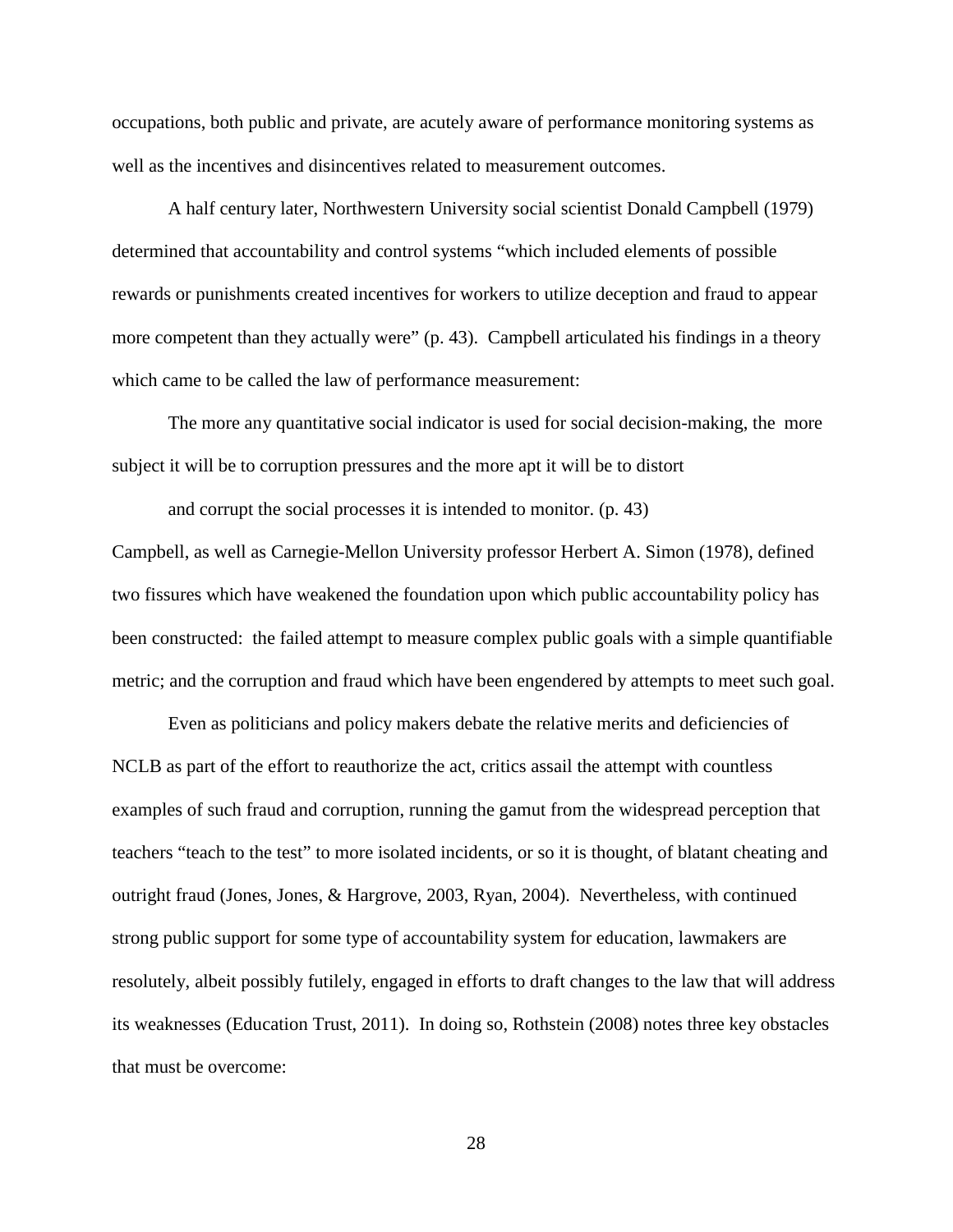(1) Oversimplified outcome measures (i.e., the disproportionate reliance on a single indicator [test score] to determine progress, resulting in goal distortion and manifest process distortion including excessive test prep activities, narrowed curriculum, questionable exemptions, and marginalizing of students at the high and low end; and

(2) Insufficient or absent inputs adjustment structures to account for disparate populations among schools and incumbent disparate impact of the accountability provisions (e.g., to provide a more equitable accountability comparison for schools with high levels of student populations at risk of failure as opposed to those with low populations of such students); and

(3) Untrustworthy statistics derived from assessments subject to probable sampling error associated with teaching to the test as well as the relatively small student cohorts for subgroups and subsequently large confidence intervals in score reporting that further undermine the system's credibility. (p. 6)

Educators have been harshly criticized for seeming to put personal professional goals before student learning, but as Rothstein demonstrates, goal distortion is a phenomenon readily observable in any system, public or private, where incentives and/or disincentives are employed to effect outcomes defined by a simple, indirect metric. In some respect, nevertheless, such criticisms have merit in so much as they involve educators readily adopting practices which they themselves denigrate in pursuit of higher test scores and satisfactory accountability ratings. However, such incongruence, if in fact such practices are being employed on a large scale, only underscores the strong influence that accountability incentives may be exerting on instructional practitioners.

Such pressures, critics argue, are especially strong in schools and school districts which face disparate levels of challenge. Rippberger and Staudt (2003) note, for example, that while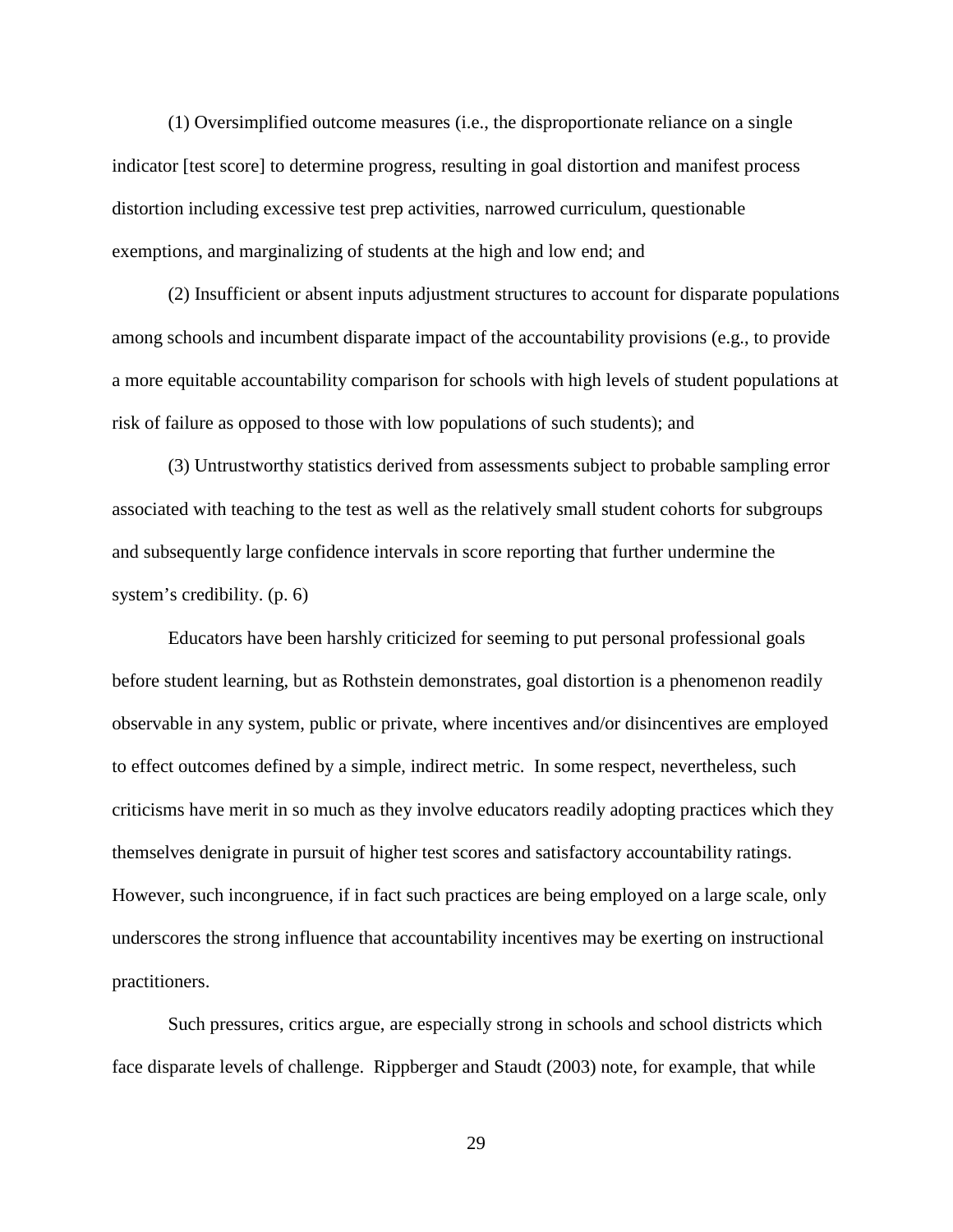the numbers of students in the United States for whom English is not the first language is dramatically increasing in the nation at large, border states, and especially border communities, face a far greater challenge than schools, districts, and even states which may have student subgroup populations "often too small to be subject to accountability measures" (p. 126). They go on to detail how in schools confronted with such disparate challenges "preparation for tests tends to subvert experience-based learning" and observed the propensity for pencil-paper test drills over participatory learning (p. 129).

#### Prevalence of Goal Distortion in the Other Sectors

Goal distortion is not unique to educational accountability systems. Long before the passage of NCLB, Holmstrom and Milgrom (1994) first identified the impact of incentives on parties to contracts in the economic sector. As Rothstein (2008) fully details, such distortion has been a predictable occurrence whenever incentives are insufficiently related to determinate metrics and has been widely observed in medical and legal practice as well as governmental services. Such distortion as well as often mismeasurement of outputs and failure to adjust risk according to inputs has encouraged practitioners to adversely redirect effort. For example, Rothstein details how an accountability model designed to assess physician performance related to heart surgery patients led to poorer cardiac care for those patients most in need. Designed to inform patients of the best surgery centers and to encourage improvements in practice, the system which used a single, indirect metric (mortality rates) encouraged doctors to treat the riskiest patients (also presumably the most needy) with conservative approaches such as drug therapy that delayed what often turned out to be necessary surgery.

In another example, Rothstein describes the evaluation of government unemployment counselors under a system that very heavily weighed the number of successful placements in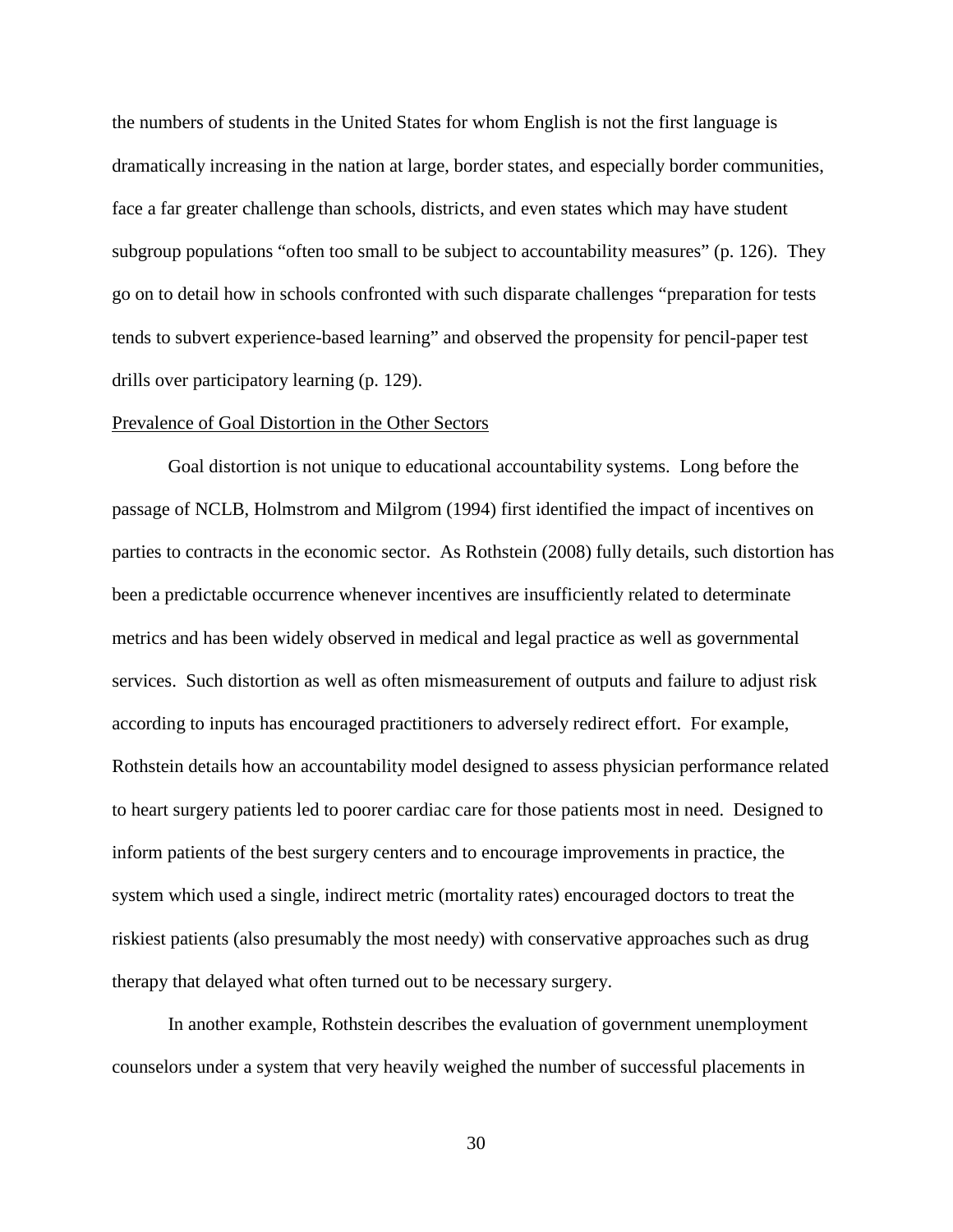jobs. Again, goal distortion resulted as meeting the metric became the primary goal of counselors who adopted processes that ironically tended to exclude the most needy applicants. Faced with sharp pressure to maximize the placement of referrals, counselors focused their efforts on highly skilled workers (often the most recent, short-term unemployed) and avoided referring low skilled, long-term unemployed applicants who were less likely to be hired, though the applicants who had been unemployed for longer times were clearly in the most need. This practice is an example of what economists refer to as cream skimming and Rothstein relates it to the targeting of so called bubble students who are the easiest to move into the proficient realm, at the expense of lowest performing students who are deemed to have little or no chance of passing a test but who are clearly in the most need.

In a Rand study, Stecher and Kirby (2004) note additional examples of goal distortion in private enterprise and add an additional caution, explaining that many of the failed accountability models relied on insufficient numbers of indicators which were, nevertheless, "far more numerous than the indicators used for most educational accountability systems" (p. 12).

As educators throughout the nation continue to struggle with accountability under NCLB and state systems, it is important that the laws that focus on risk subgroups be reformed rather than eliminated. For too long, long before accountability systems created the distortions described herein, difficult to educate children, indeed the most needy of our students, have been passively discriminated against through systems that overlooked poor performance in preference of an efficient, scientific management approach, which shuffled students through the system with little regard to their educational progress.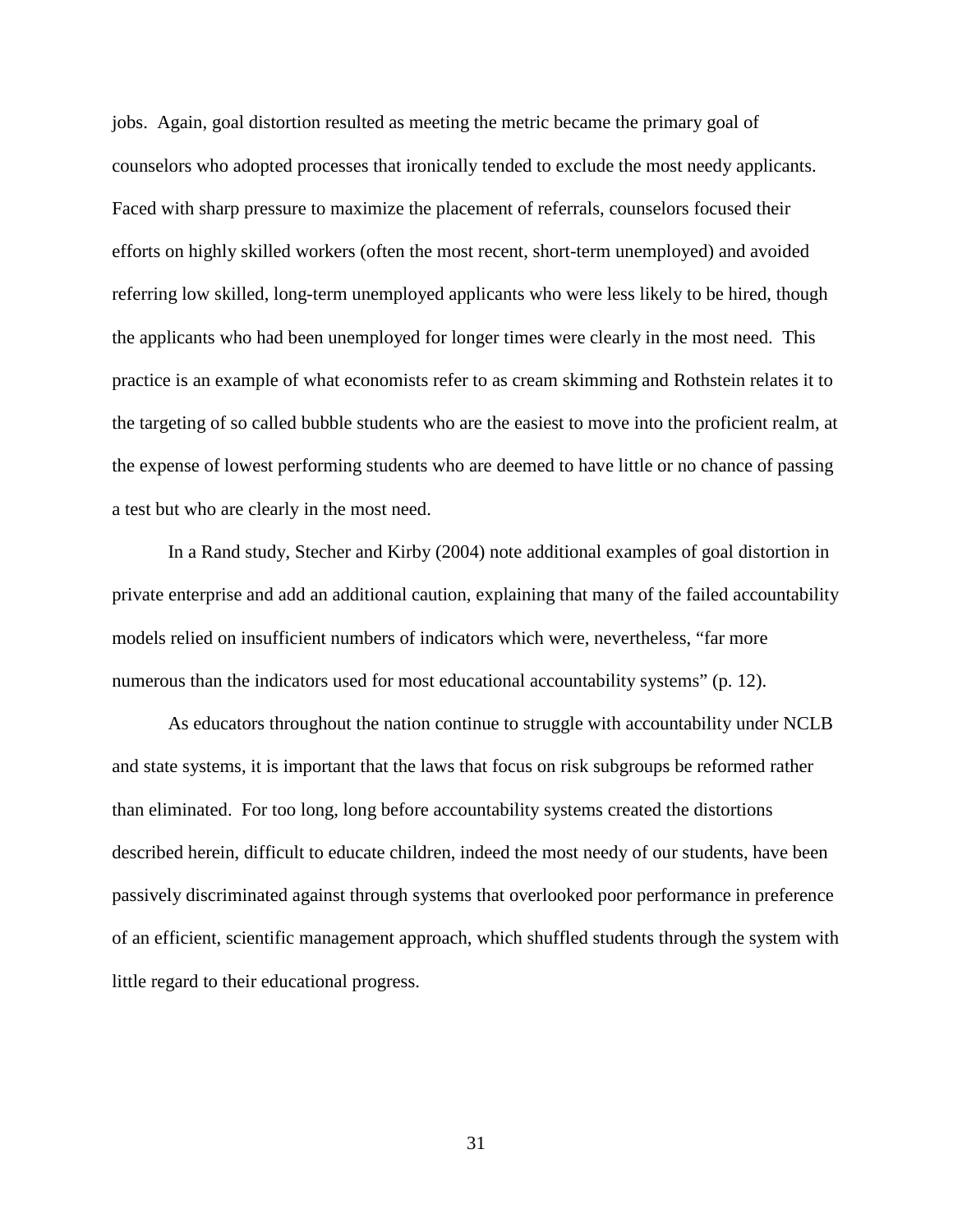#### Impact on Schools and Districts with High Defined Subgroup Populations

As noted earlier in this proposal, Texas's accountability system, the Academic Excellence Indicator System (AEIS), has long held schools accountable for performance of their English language learners. However standards for which students would be tested for accountability purposes have vacillated over the years with exemption periods ranging from one to three years before students must be tested for accountability. Additionally, until recently, AEIS, though desegregating data by subgroup (including Limited English Proficient [LEP]), did not set performance standards for individual subgroups as did the AYP component of NCLB, instead relying on these students' presence in the "all students" group as an indicator of academic proficiency. Though at first glance, such policy appears favorable to schools (especially those struggling to meet federal AYP requirements for each subgroup), its structure fails to adjust for the high risk levels of schools with high populations of English language learners. Current AEIS provisions now require separate evaluation of subgroups with a student population of at least 30 students, provided the student group accounts for at least ten percent of the all student population and of subgroups of 50 or more regardless of the percentage of the overall student group (2011 Accountability Manual, p. 53). While these adjustments have made accountability exposure somewhat more equitable, they still do not adjust for the disproportionate exposure to which schools with high populations of students in defined subgroups are subjected.

Title III of NCLB, in contrast, holds states accountable for meeting the same accountability requirements for defined subgroups, including LEP students, which meet specific criteria as measured by state summative assessments based on specific academic content standards as well as for progress toward English proficiency. Though at its most drastic stages,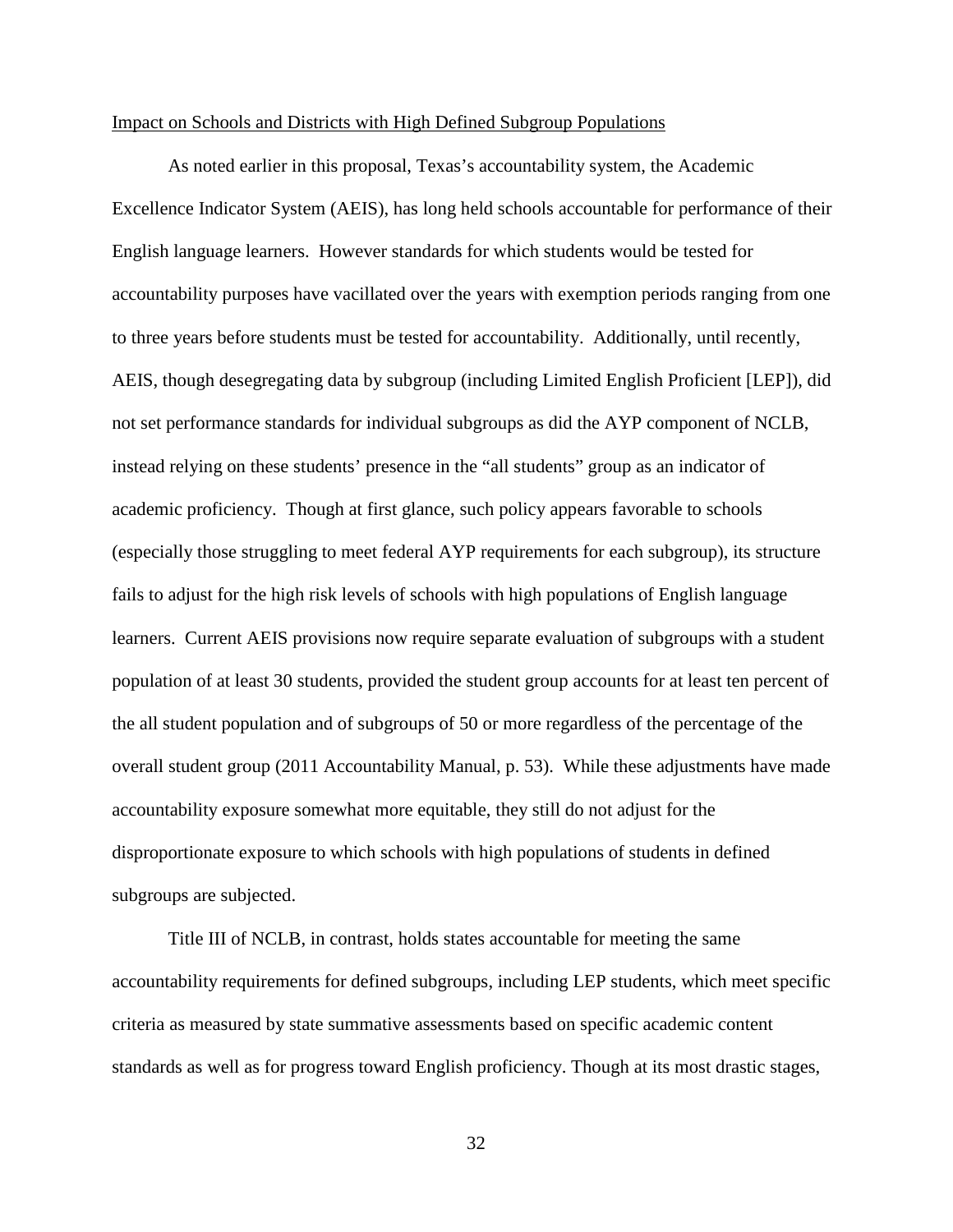the accountability system can impose harsh sanctions, including loss of federal funding, for failure to meet established proficiency standards, schools in the early stages of AYP sanctions in fact receive additional funding to assist with the remediation of students, though the funds come with a bevy of strings attached. However, continued failure to achieve standards can result in the loss of federal funding and reassignment of school personnel, among other sanctions (NCLB Title III, Subpart 2, Sec. 3122).

While neither state nor federal legislation dictates the adoption of specific educational programs for students belonging to defined focus groups, NCLB does require that the educational programs that districts select be designed upon sound, research-based practices and established educational theory, provide trained personnel with appropriate instructional materials, and include a reliable evaluation process (Lessow-Hurley, 2003).

For example, research has shown that LEP students achieve higher levels of academic success when quality instruction is provided in both English and their native language (Bailey  $\&$ Butler, 2003). Learning is further facilitated by instruction that incorporates elements of both the students' native culture as well as learning about the dominant culture and others. Conversely, students immersed in an unknown language and culture struggle academically when schools pressure them to abandon their native language and culture (Cummins, 1995).

According to the California State Department of Education, LEP students programs should observe the following framework:

- instruction and support in the student's primary language
- instruction for English language development
- sheltered academic content, and
- multicultural representative curriculum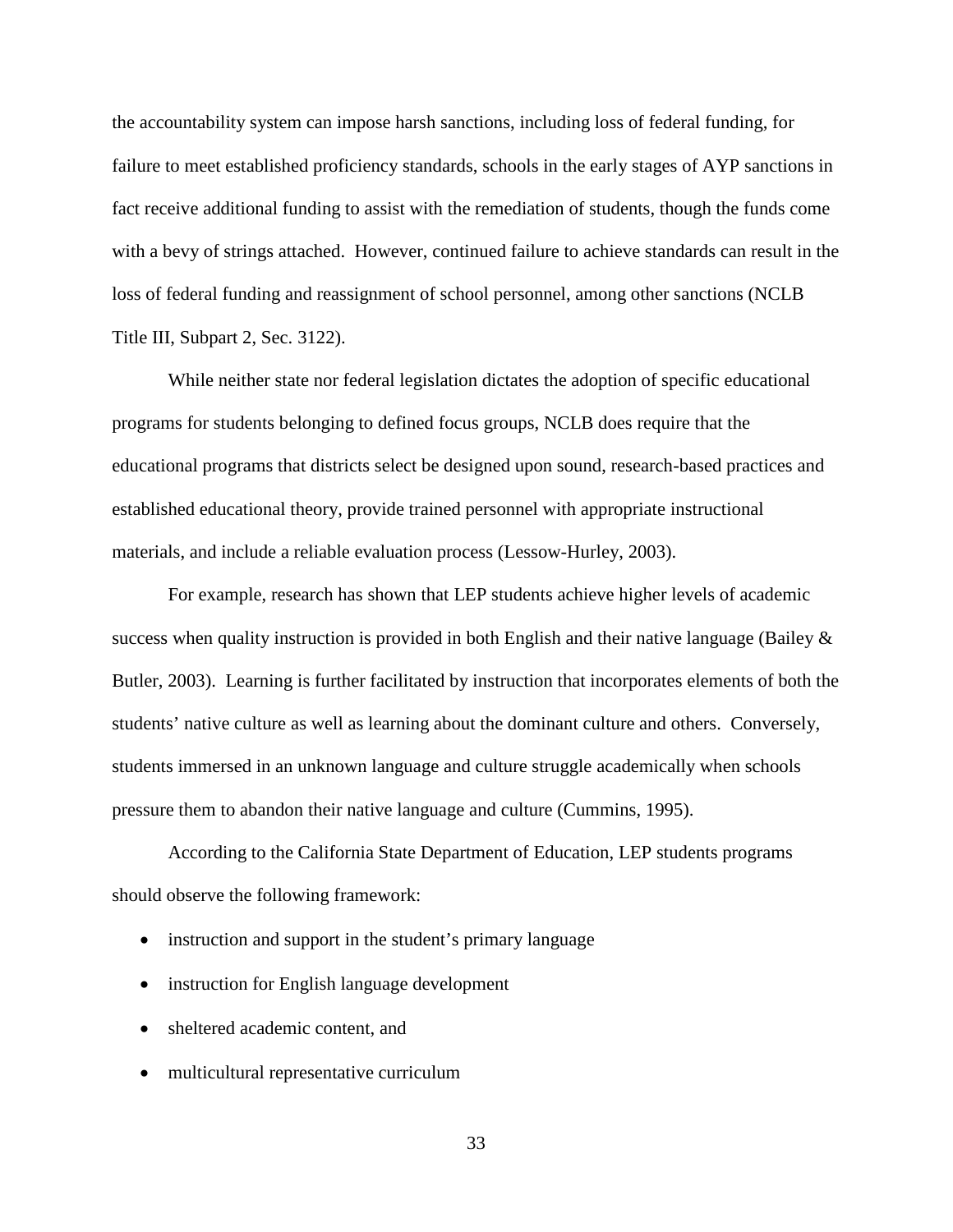Assessment of learning should measure LEP students' growth in each aspect of the framework. Assessments should be free of bias and be valid and reliable. Results should be analyzed and used to adjust instruction to best support students' progress toward their goals (Freeman & Freeman, 1998).

Hence, studies indicate that effective bilingual education programs promote high academic achievement for LEP students (Thomas & Collier, 1997). With a hot debate currently raging across the nation related to immigration, many citizens in the United States oppose bilingual instructional programs (Reyhner & Singh, 2010). For example, voters in California, Arizona and Massachusetts, have recently passed referendums that severely limit, if not effectively eliminate, most bilingual programs in favor of structured English immersion where LEP students receive all instruction in English. Though key provisions of these laws are under court review, the mood of the country reflects a growing dissatisfaction with bilingual programs. Even the names of national agencies charged to oversee instructional programs in this area are being revised to reflect the changing political climate. For example, the Office of Bilingual Education and Minority Language Affairs (OBEMLA) is now called the Office of English Language Acquisition, Language Enhancement, and Academic Achievement for Limited English Proficient Students (OELA). Likewise, the National Clearinghouse for Bilingual Education is now the National Clearinghouse for English Language Acquisition & Language Instruction Educational Programs.

Although NCLB does not prohibit native language instruction for immigrant students, the current focus of education for LEP students clearly emphasizes English language teaching over providing access to content or literacy in students' primary language. Unfortunately, while NCLB permits testing in students' primary language, most states do not provide for such testing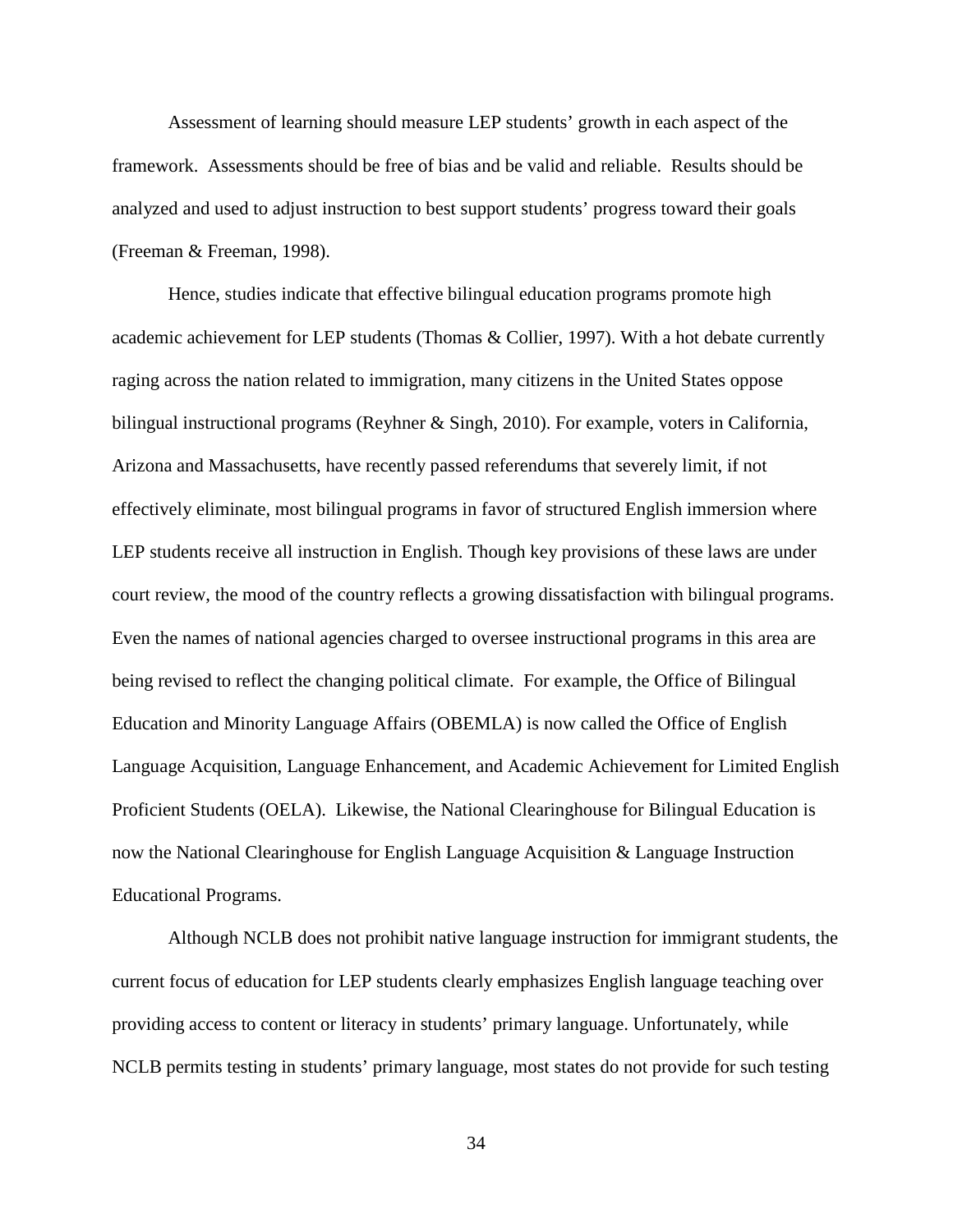(or, as in the case of Texas, provide limited opportunities for native language testing) (Bratt  $\&$ Sunderman, 2005).

Moreover, development of reliable and valid assessments (in English) for LEP populations poses special problems for test developers who must accurately document LEP students' academic progress despite their limited English proficiency, cultural disconnects and lack of opportunity to learn the material being tested. Too often, academic assessments of LEP students are, practically speaking, measures of students' English language abilities measured by their comprehension of the questions, rather than their purported level of knowledge of the content area assessed. Thus, as noted throughout this proposal, decisions made by teachers and administrators based on the state scores of LEP students' on standardized tests, run the risk of distorting educational processes as well as the garnering inappropriate, inequitable judgments.

In a 2003 position paper related to the testing of LEP students, the professional organization Teachers of English to Speakers of Other Languages (TESOL) held that:

[i]nasmuch as [standardized] tests measure content in combination with linguistic abilities, English language learners are at a distinct disadvantage that is difficult to accommodate. Further, cultural differences and limitations concerning opportunity to learn can lead to unfair interpretations of low test scores and assessment discrimination…[S]ince high English proficiency is a prerequisite for success on high-stakes tests, such assessments are not appropriate for English language learners and often do more harm than good. (p. 3)

Likewise other professional organizations, including the American Educational Research Association, the American Psychological Association and the National Council on Measurement in Education also caution against decision-making based on the scores of English Language Learners on standardized tests: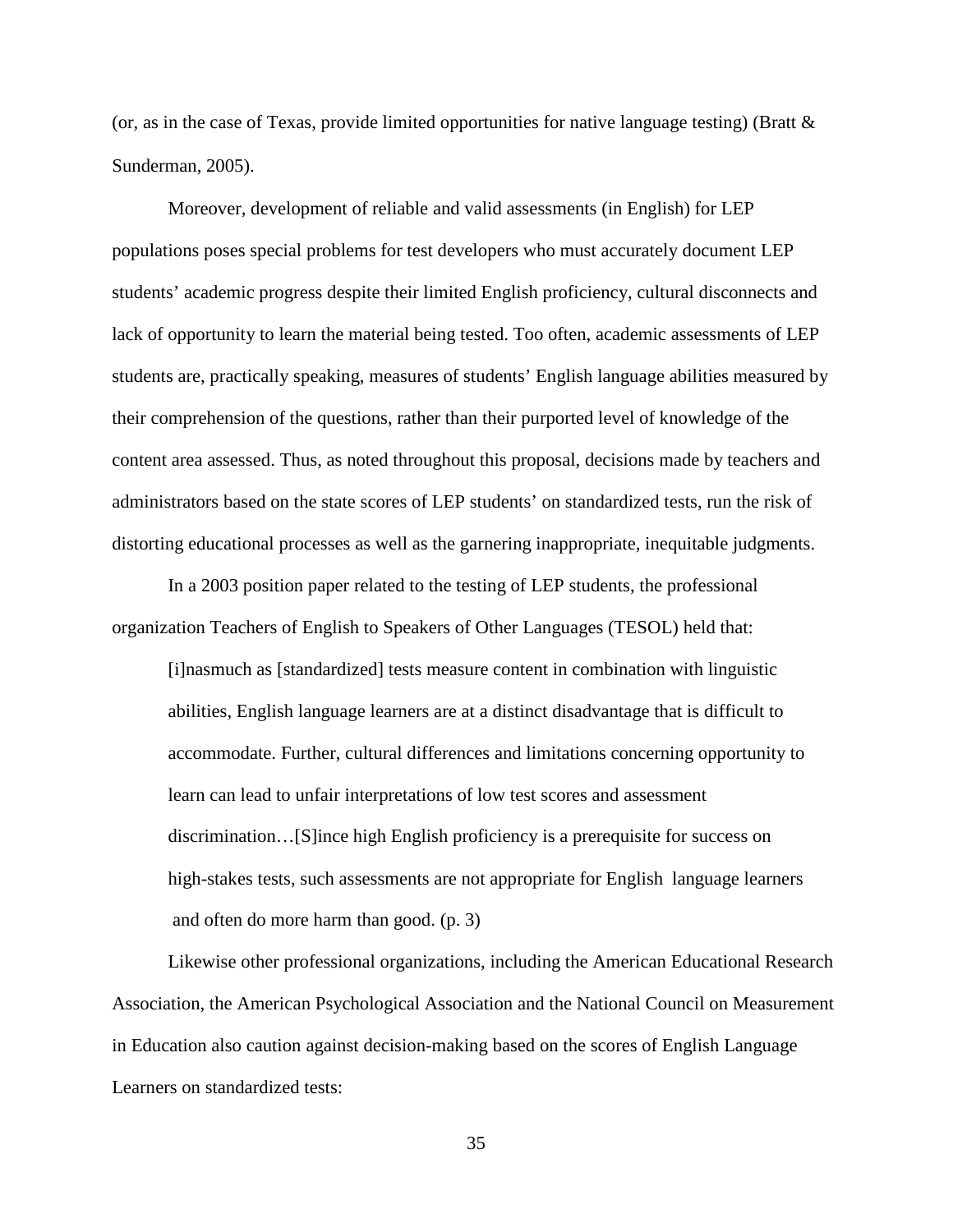…test norms based on native speakers of English either should not be used with individuals whose first language is not English or such individuals' test results should be interpreted as reflecting in part current level of English proficiency rather than ability, potential, aptitude or personality characteristics or symptomatology. (*Standards for Educational and Psychological Testing, 1999,* p. 91)

On the other hand, proponents of standardized testing (Whitehurst, 2010) maintain that assessments can inform individual students as well as their teachers and parents regarding their academic achievement relative to other students as well as identify groups of students who are struggling so as to help schools and districts understand the fundamental strengths and weaknesses of their students. However, even strong proponents of standardized tests acknowledge the limitations of assessment scores and caution that such scores should be only one factor among many that educators use to inform instruction (Farr & Trumbull, 1997).

Thus, the use of a single test score to determine a student's level of proficiency, educational placement, or other important consequence, is considered 'high-stakes.' The highstakes nature of accountability under NCLB has been found to strongly effect the educational environment in U.S. schools (Wright, 2002). As described earlier, American schools are rewarded or sanctioned based on the performance of their students on such assessments in accordance to AYP proficiency requirements. Researchers have documented that lowperforming schools have narrowed their curriculum, and limited, excluded, or de-emphasized subjects that will not be tested (McNeil, 2000). As schools struggle to demonstrate proficiency, students in low-performing schools are subjected to hours of monotonous test prep.

Ironically, for legislation designed at least in part to address educational gaps between White students and minority and economically disadvantaged students, the impact of the highstakes accountability measures pursuant to NCLB has been particularly troubling for students in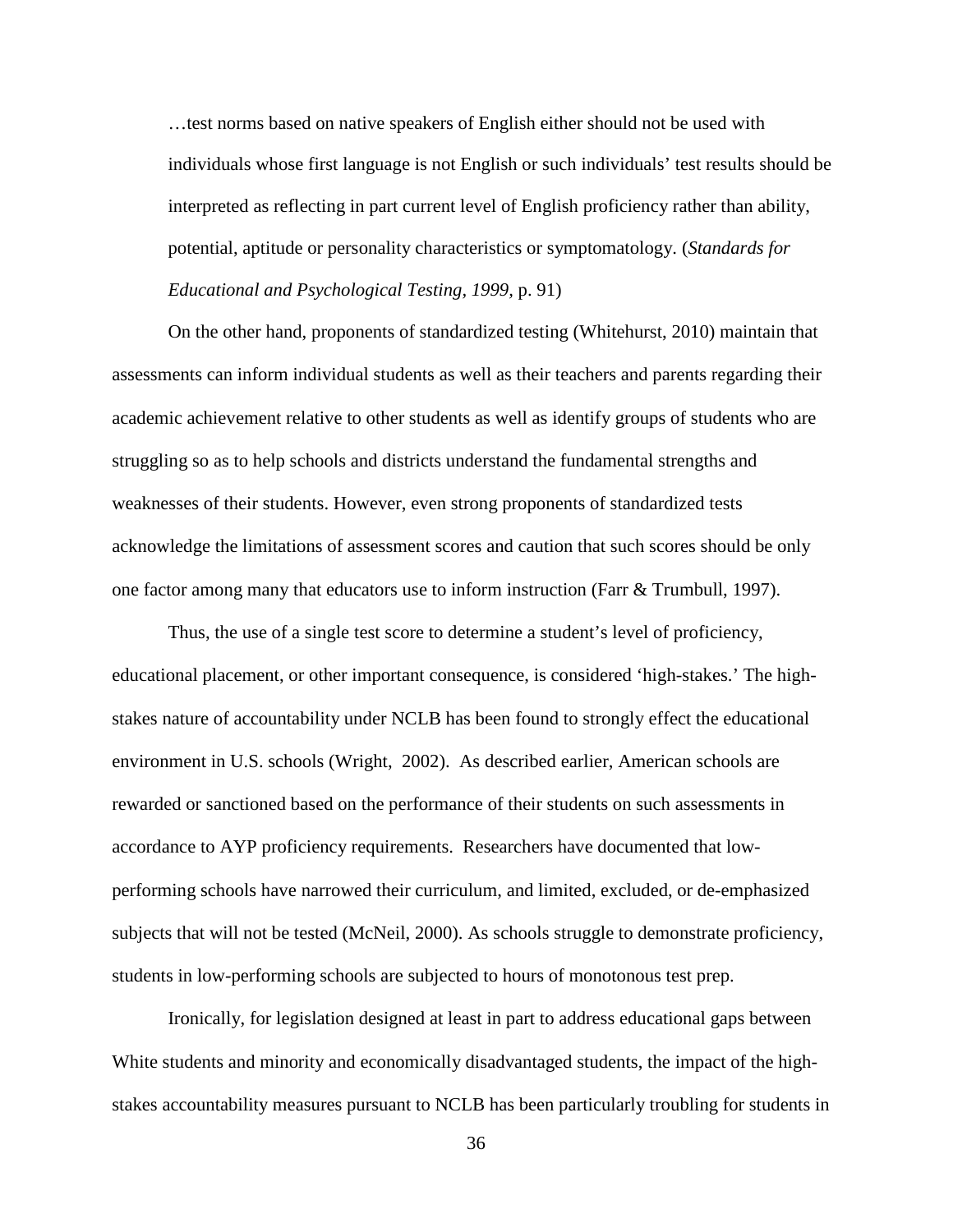these socioeconomic focus groups, including LEP students, migrant students, and economically disadvantaged students. Schools with high populations of these groups are disproportionately exposed and not surprisingly then disproportionally represented in the low-performing categories of both the state and federal accountability systems (Routledge, 2003).

Given that subgroup performance is a vital cog in the NCLB legislation and the plank on which many educational entities are most challenged when it comes to meeting AYP standards, it is useful to examine the makeup of the accountability system, particularly as it pertains to subgroup representation and expectation, and also to look at some of the troubling aspects of the instrument itself that relate to its reliability as a measure of educational achievement. Measuring Up Under NCLB Federal AYP Provisions and Guidelines

As the premise of this study postulates that the high-stakes accountability provisions of NCLB and other stringent accountability systems, including especially Texas's AEIS as pertains to this study, have distorted instructional practice in American public schools, it is useful to carefully examine the provisions of the accountability instrument so as to better gauge the accountability pressures that schools are subjected to and which may result in said instructional distortion, especially with reference to subgroup provisions and the determination of proficiency both for focus subgroup and all students groups.

Under NCLB four types of student subgroups are defined which include students from racial/ethnic groups (American Indian, Asian, Hispanic, African American, and White), students identified as Limited English Proficient, students with disabilities, and students identified as Economically Disadvantaged (typically determined by eligibility for the Federal Free and Reduced Lunch Program). NCLB mandates that schools meet AMOs (Annual Measurement Objectives) in all subgroups where there is a numerically significant (i.e., statistically reliable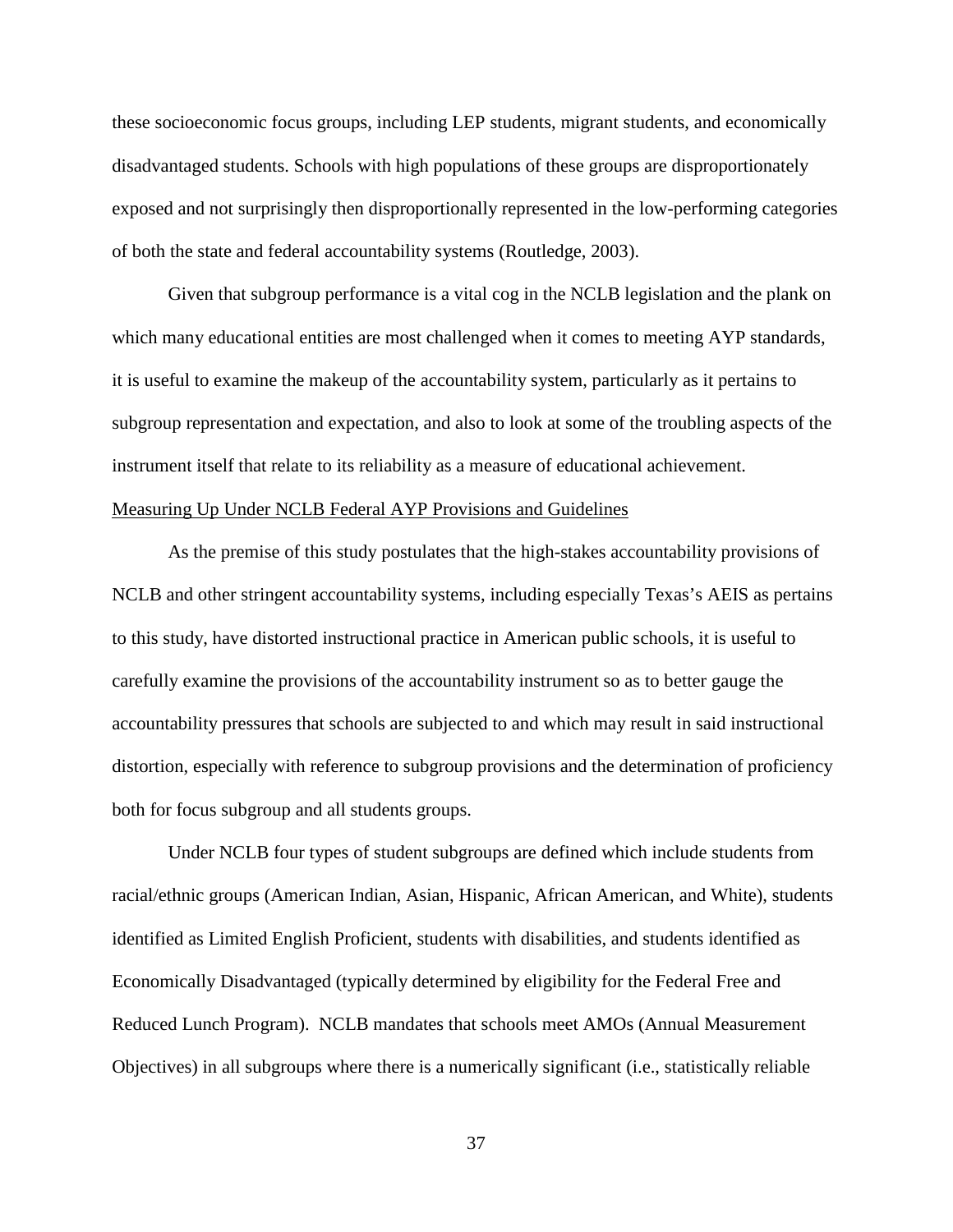sample population size) in mathematics and reading and that 95 percent of all students, as well as 95 percent of each qualifying subgroup, participate in testing in order for a school or school district to meet federal AYP requirements (2011 Adequate Yearly Progress Guide).

Under NCLB (20 USC 6311 (b)(2)(C)(V)(II), however, AYP is not required when student populations in a defined subgroup are "insufficient to yield statistically reliable information or the results would reveal personally identifiable information about an individual student." However, NCLB gives states broad leeway to determine what qualifies as a statistically reliable student subgroup (Erpenbach, Forte-Fast, & Potts, 2003). Thus states have broad discretion to determine the minimum number of students that a school must have in a subgroup to trigger NCLB subgroup reporting and tracking provisions as well as AYP subgroup performance requirements. Current NCLB subgroup requirements for AYP purposes range from 5 (Maryland) to 60 (Kentucky), with the mode being 40. In Texas, for example a subgroup must be at least 50 members and comprise at least 10 percent of all students or at least 200 members regardless of percentage to be measured for AYP purposes (compared to 30 members/10 percent or 50 members for the state system) while in California schools must have at least 50 students in a subgroup and comprise at least 15 percent of all students with subgroups of 100 or more evaluated regardless of their percentage of all students. Groups not meeting minimum size requirements are not counted separately for accountability purposes.

Thus, provisions of accountability systems exclude to various degrees students in focus groups. For example, in 2006, nearly two million students from defined subgroups were excluded from AYP calculation under the various state standards for minimum size. Likewise, while proficiency standards under NCLB continue to rise (the "moving targets"), consistent with the 100 percent proficiency goal of the program, nearly half the states (23) have increased the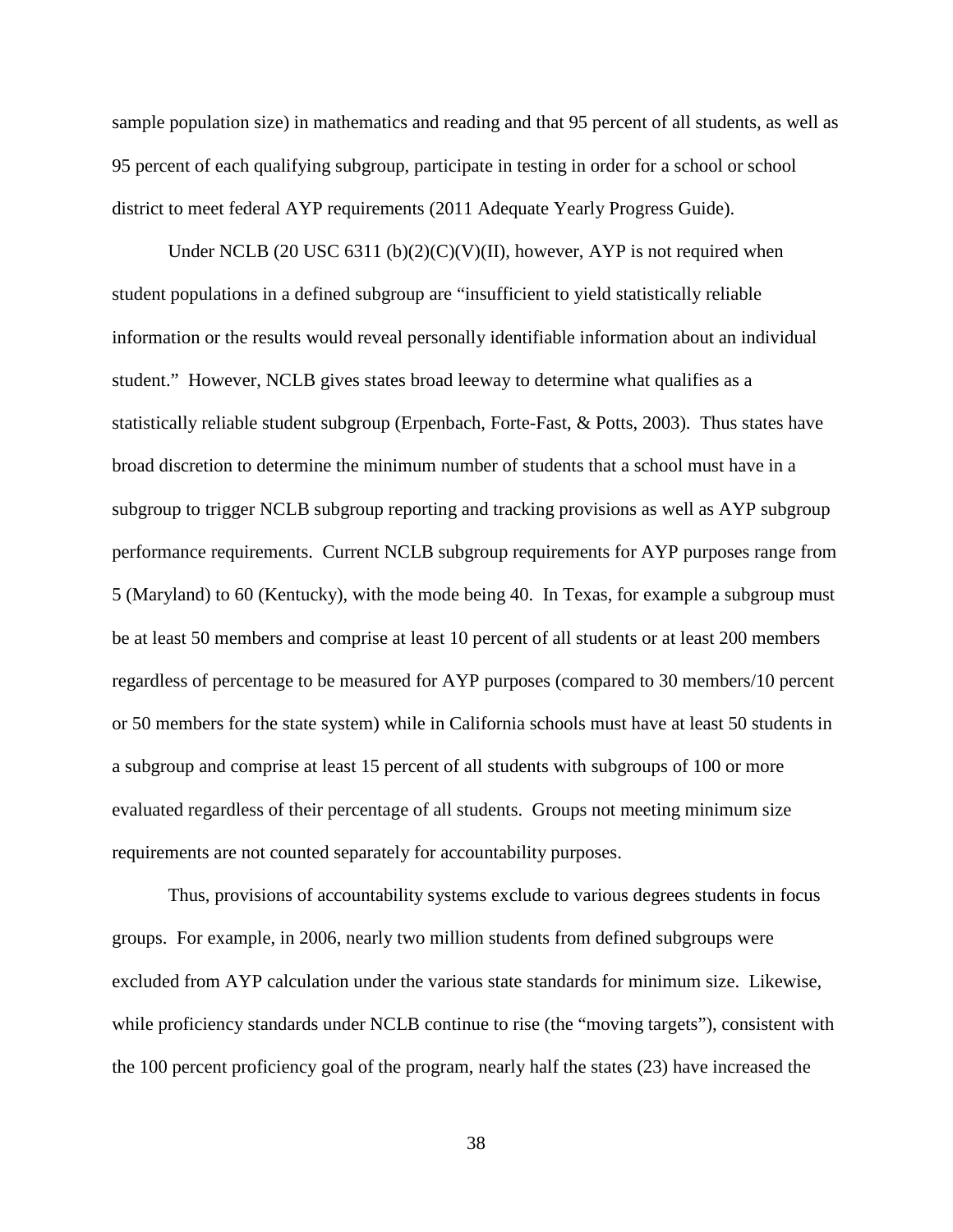minimum size requirements to include subgroups for AYP calculation since 2004, while no states had decreased the size (Chudowsky & Chudowsky, 2005).

The clear implication is, of course, that these changes to state accountability provisions are made to facilitate more schools successfully meeting AYP requirements, a theory supported by several studies which have shown that, in general, the percentage of a state's schools that meet AYP increases as the minimum subgroup size increases (Porter, Linn & Trimble, 2005; Simpson, Gong & Marion, 2006).

### Separate and Unequal: Moving Targets and an Unattainable Goal

As noted earlier, student achievement, or lack thereof, as pertains to the AYP provisions of NCLB and other high-stakes accountability instruments, is measured by the percentage of students meeting proficiency standards on the state's summative assessment and whether or not the percentage meets the instrument's Annual Measureable Objectives ("AMOs"), which specify the minimum percentages of students who must perform at or above the state's proficiency level or "cut score" for both reading and mathematics (NCLB, PL-107-110, Title II, Part A, Subpart 4, section 2141)..

NCLB critics, including Clarke (2007) and Cohen and Moffitt (2009) have long pointed to validity concerns with AYP accountability arising from the fact that the instrument relies on the individual states' independently developed and widely variable state assessments, developed from equally disparate and inconsistent state standards. Further complicating the potential for discrepancy, states enjoy autonomy for determining what level of performance constitutes proficiency, meaning states are allowed to set their own cut points for passing. This results in assessments of different rigor and substance being evaluated differently from state to state. Based on a comparison of state standards and the performance of states on the NAEP test,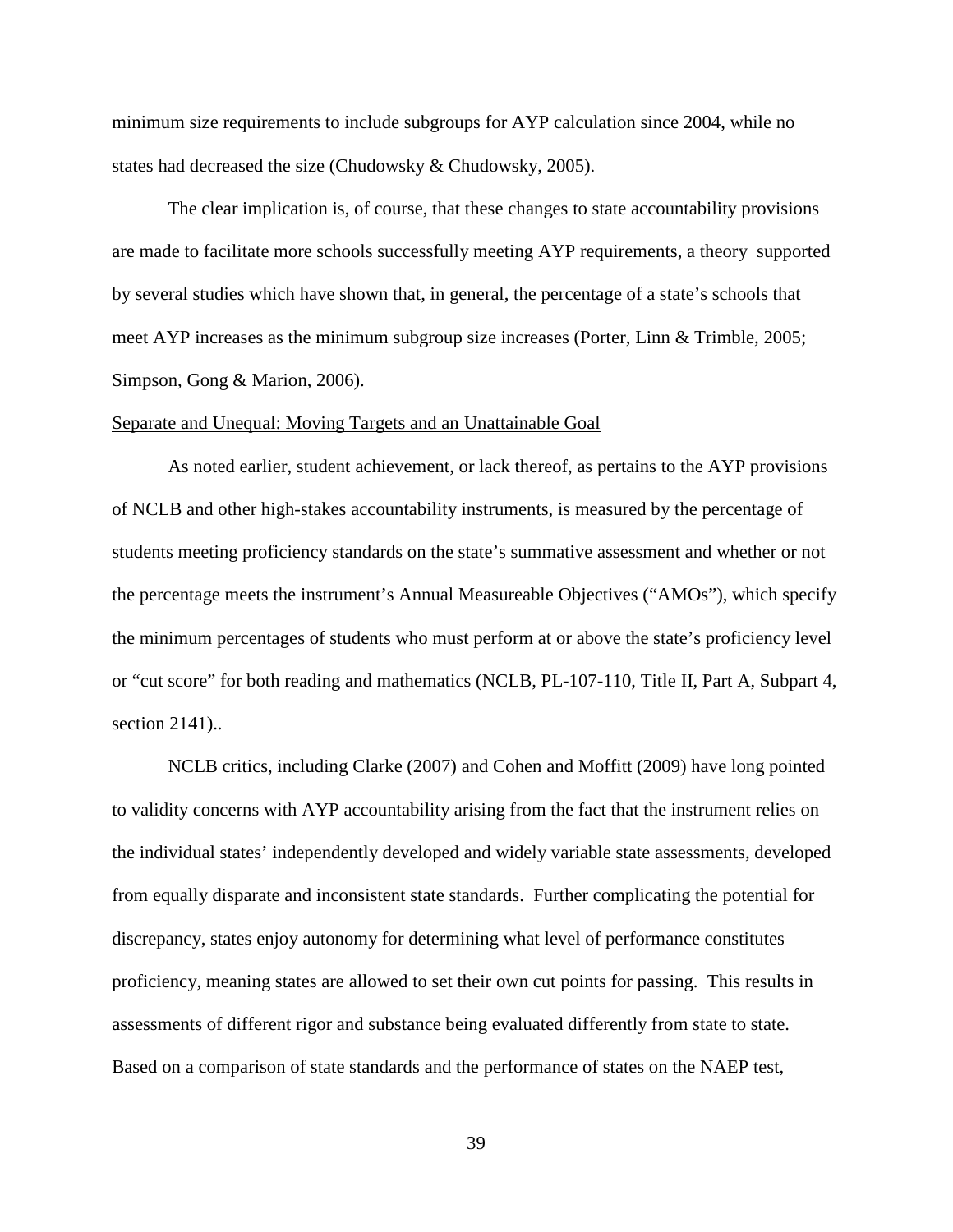researchers Peterson and Hess (2006) concluded that what constitutes a proficient student varies widely from state to state. Based on this analysis they concluded that a primary reason some states exhibit high proficiency rates relates to the relative weakness of the state's proficiency standards and vise-versa.

While it may be tempting to dismiss talk of standards discrepancy between states as mere academic rivalry, the differences between what constitutes proficient in one state compared to another are far from trivial. In a 2003 study, researchers at the National Center for Education Statistics compared the state proficiency levels of campuses with the NAEP performance for the same campuses as a means of correlating the state standards to the NAEP. McLaughlin et al. (2008) determined that equivalent NAEP performance varied significantly for states' proficient level students, estimating that in some cases as much as 20 percent of one state's proficient students would not have scored at the proficient level on another state's summative assessment.

Likewise, differences in state AMOs are often far greater than most would assume, despite the fact that all states, theoretically, are subject to the same ambitious, and many would argue unrealistic, broad NCLB goal of 100 percent proficiency by 2014. Under NCLB provisions, states must establish yearly AMOs building toward the 100 percent goal. Though NCLB does mandate that intermediate goals remain fixed for no longer than three years, states may choose how often to adjust the scores (annually, biannually, or every three years), resulting in a mish mash of growth trajectories and requirements, further adding to the inequity of the system for schools in different states. Porter, Linn and Trimble (2005) identified four basic trajectories types pertaining to intermediate AMOs: (1) straight line, with consistent annual increase; (2) stair-step with consistent increases every three years; (3) front-loaded, with large increases in early years, and (4) back-loaded, with the larger increases delayed until later years.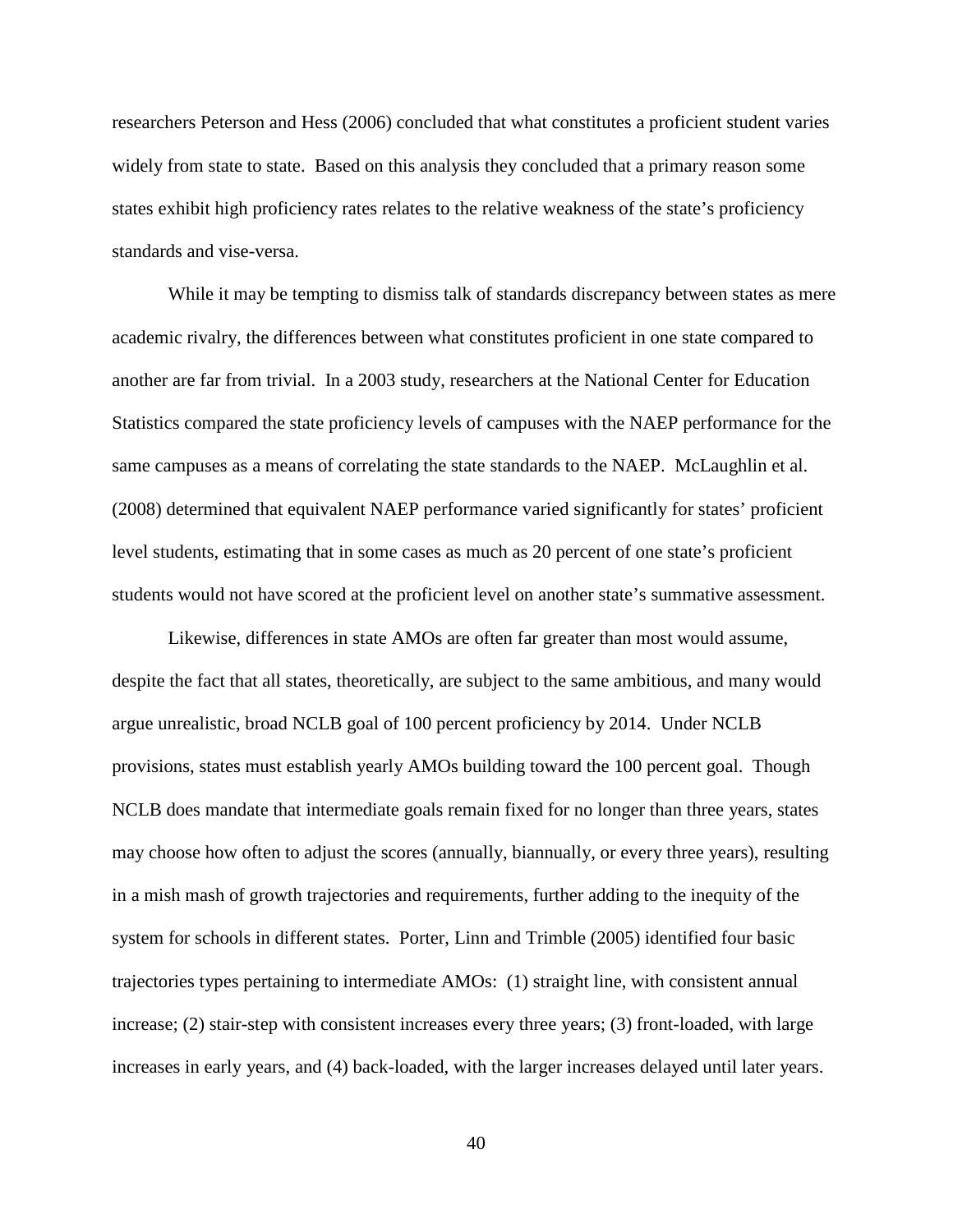While some states set the intermediate AMOs, often referred to as the "Moving Targets," at equal intervals of growth (e.g., Florida), nearly half of all states elected to back-load larger score gain requirements to later years, probably in hope that the goal would be moderated in the subsequent reauthorization of NCLB.

As 2014 rapidly approaches, and with projections that more than 90 percent of the schools in some states will miss AYP over the next three years (Wiley, Mathis, and Garcia, 2005), the back-loaded approach may prove itself prudent. In fact, President Barak Obama has now decided to issue by executive order, waivers that relieve schools of these AYP provisions under certain guidelines. However, it is unclear how the waivers will work with respect to the law as congress continues to work on its reauthorization. Nevertheless, currently, most states/districts are still required to meet established AMOs. Just how disparate the impact of the AMO provisions of NCLB are, even discounting previously described discrepancies in the state assessments themselves, their passing thresholds, and the standards upon which they are based, is evident through an examination of the initial AMOs set by states in 2002. The initial AMOs (the starting point for achievement growth required under AYP) were established based on the larger of the percentage of students at the proficient level in a state's lowest achieving subgroup or in schools at the 20<sup>th</sup> percentile in the state (calculated based on enrollment, with schools ranked based on the percentage of students rated proficient or above). Such criterion resulted in some states setting initial AYP AMOs as low as 7 percent compared to 75 percent on the same subject/grade level in other states. In other words schools in one state where as few as 7 percent of students achieved proficiency on a state assessment might be determined to meet AYP for that subject/grade level, while schools in another state where up to 74 percent of students achieved proficient ratings might be deemed to have "missed AYP."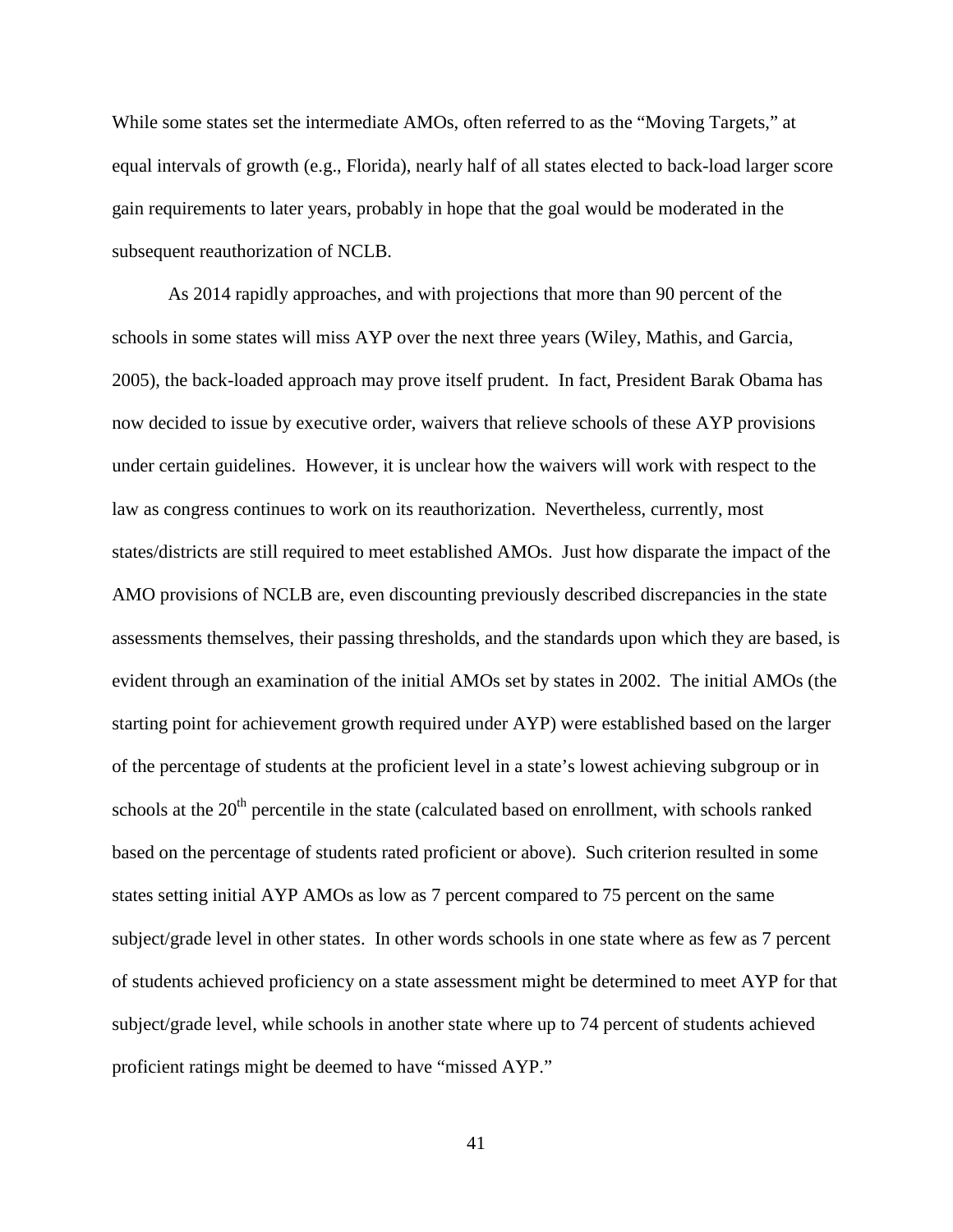In its current state, NCLB's accountability ratings bear little if any resemblance to what is actually taking place in America's schools. An instrument that relies on inconsistent inputs, interpreted and applied inconsistently, against inconsistent benchmarks cannot pretend to reliably compare the educational efficacy of schools. Add on top of these problems an end goal that most observers agree is unattainable, though laudable. As Rebell and Wolff (2008) have noted, the 100 percent proficiency rate is far from mere motivational diatribe, being the legal mandate that underpins NCLB's accountability structure—a mandate the authors contend has "never been achieved in history" and the feasibility of which "has never been demonstrated" (p. 5). The authors cite Linn's (2004) findings that in order to achieve such an ambitious target, students in some subject/grade level (e.g.,  $4<sup>th</sup>$  grade math) would have to progress at a rate nearly 16 times the national average over the period 1998 to 2003. Though lauding NCLB's attempt at ensuring that the educational needs of all students are addressed, the authors add that the unempirical goal of 100 percent proficiency is not only irrational, but in the sense that it will soon subject thousands of schools around the country to a "failing" rating and the problems that accompany such identification, it is "causing considerable harm" (p. 6)

## Safe Harbor, Confidence Intervals, and Projected Growth

Besides allowing the states broad authority to set standards, design assessments, set cut points and proficiency ratings, many states continue to struggle to meet AYP requirements, especially as the Moving Targets increase over time, since NCLB designates a series of increasingly-severe sanctions for schools that miss AYP. Such sanctions take affect based on the number of consecutive years schools miss AYP, however, the legislation seeks to soften the landing, so to speak, by allowing a variety of exceptions to the base-line AMO requirements. The most well-known of these exceptions is commonly referred to as "safe harbor," which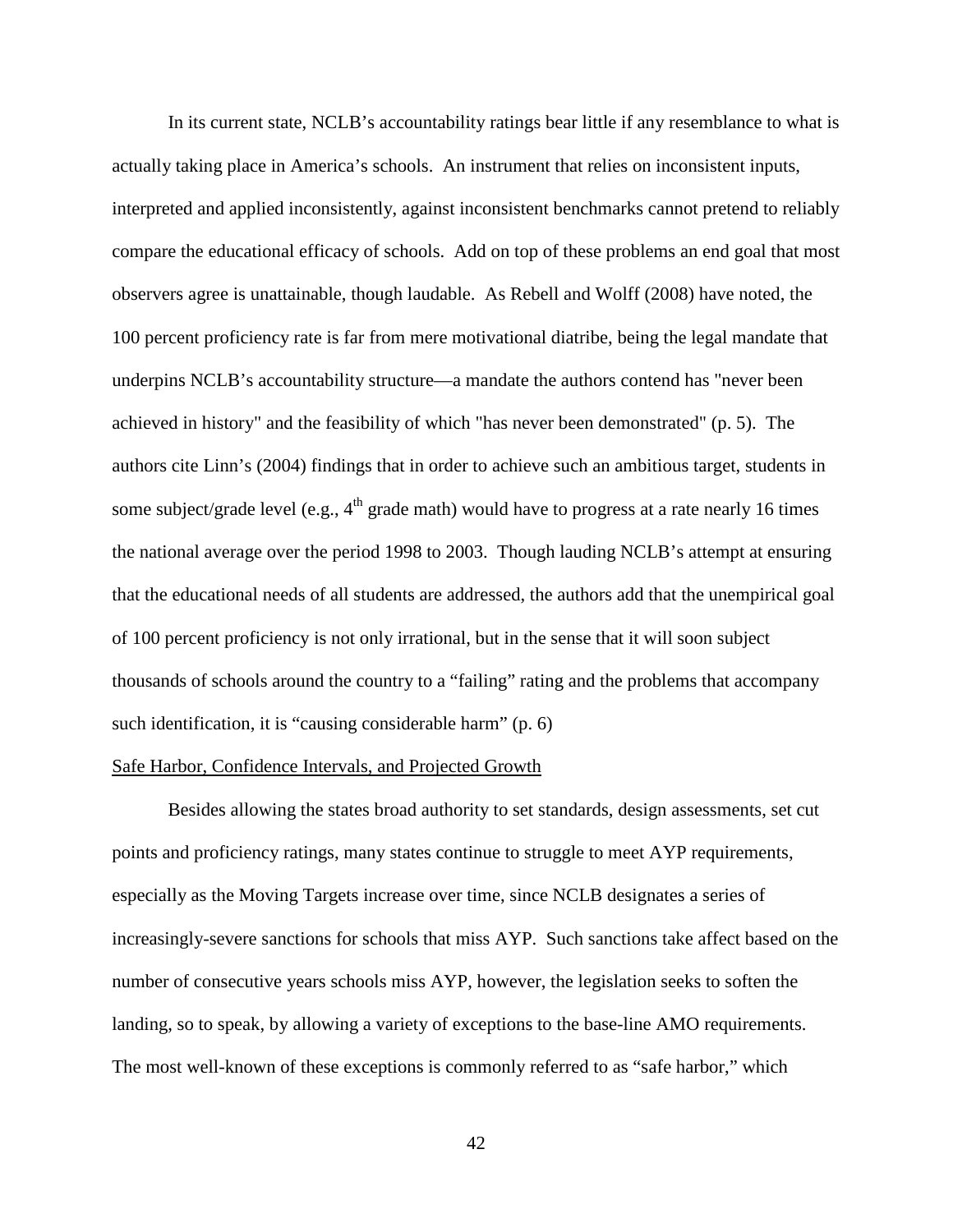allows for schools that miss AYP to be deemed to meet AYP guidelines provided they show sufficient progress toward meeting the AMO goals within ten years, projecting the same growth rate, provided certain other conditions for graduation and/or attendance rates are also met.

States may also choose to use confidence intervals (sometimes known as "margin of error") in order to determine whether schools meet an AMO. This provision allows a school that scores below a certain AMO, whether at the "all students" or a subgroup level, to be deemed to meet AYP provided its performance falls within the confidence interval surrounding a specific proficiency goal. States may even use confidence intervals to determine which schools meet AYP's safe harbor provision, thus allowing an exception to meet an exception. As the pressure mounts for states to meet their own Moving Targets, more and more of them have adopted the use of confidence intervals to calculate AYP. By 2003, more than half of all states (31) had already adopted the use of confidence intervals. By 2009, that number had ballooned to 45 states.

A confidence interval is basically a statistical measure of how a result might vary were a given population to be re-sampled. Confidence intervals basically attempt to account for sampling error, such as mitigating the effects of distracted students, which may occur during testing. In this case, the greater the confidence required, the greater the confidence interval will be. States, such as Arizona, which demand a greater confidence level (99%) are actually more lenient because this creates a larger confidence interval necessary for achieving such confidence than the typical 95 percent confidence level. However, even assuming a 95 percent confidence level is calculated for a given school's (Sample Campus) proficiency rate (e.g., 65%) resulting in a confidence interval of plus or minus 6 points, means that Sample Campus could meet an AMO of up to 71 percent (the school's actual performance, plus or minus 6 points). As Rogosa (2003) has argued, however, the very concept of confidence intervals is counterintuitive to a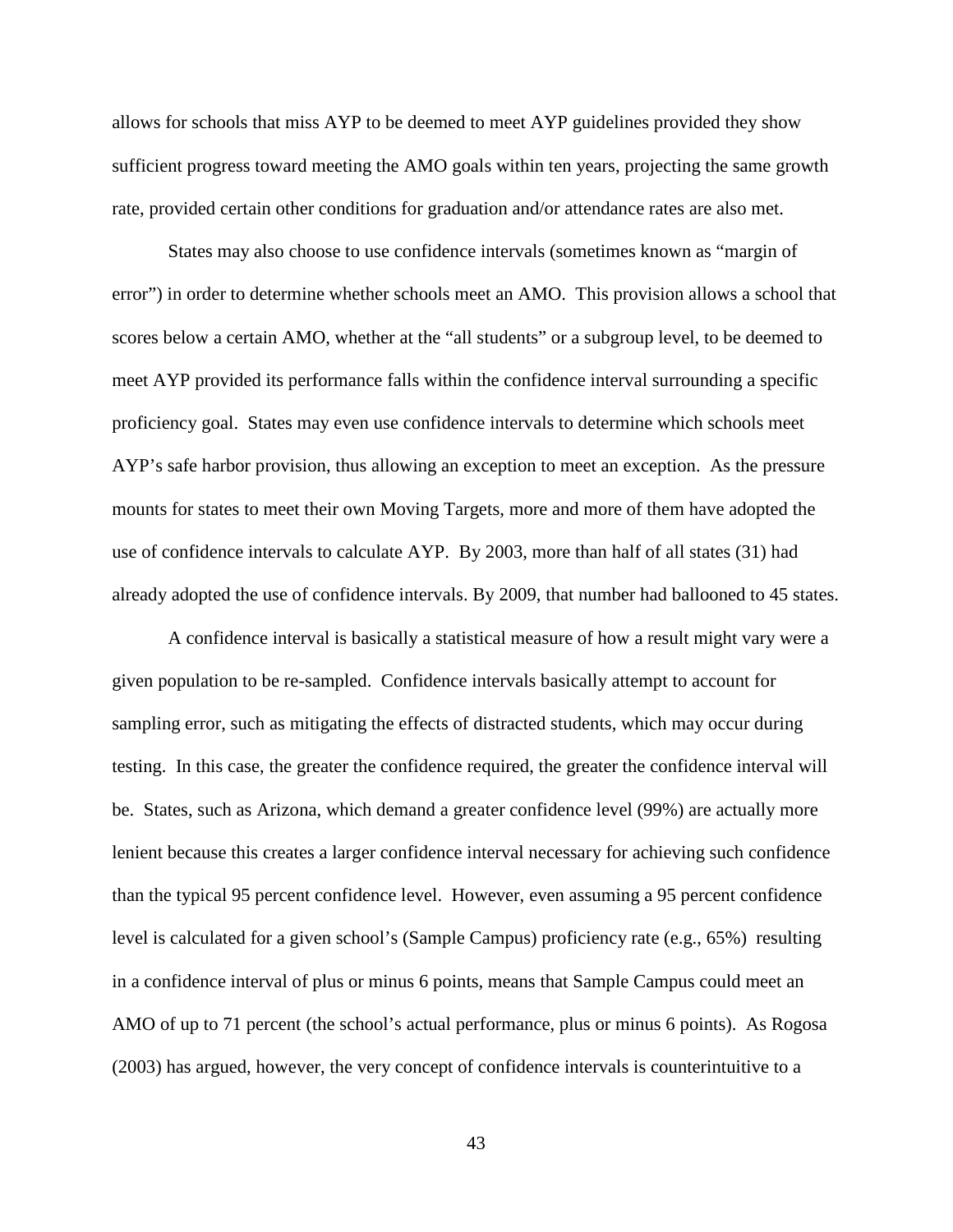proficiency requirement, because in the case of the Sample Campus described above, the school's so-called "real" proficiency rate is equally likely to be six points less its actual score (59%) as it is to be six points greater (71%).

However, for purposes of AYP sampling error is always calculated to benefit the target campus. Further as Cronin, et al (2009) have contended, the notion of sampling error is incongruent with the realities of testing under NCLB, pointing out that sampling error as applied to, for example, opinion polls, is normally employed to account for the relatively small sample of an overall population that is actually sampled and from which assumptions are based. However, under NCLB schools must test at least 95 percent of their students, meaning that the overall population, or nearly so, is in fact sampled, clearly outside the scope of the most common justification of the use of confidence intervals. Supporters of such intervals argue instead that the confidence intervals are necessary because the sampling represents a snapshot of student performance at an isolated time. However, as the researchers argue, "under such a broad application, no number could ever be seen as determinative for any reason" (Cronin, 2009, p. 16). Imagine, they ask, if election results were required to meet confidence level parameters because the election is a sample of public opinion on an isolated date.

In addition to safe harbor and confidence intervals, fifteen states either utilize or have utilized a growth projection model (Alaska, Arizona, Arkansas, Colorado, Delaware, Florida, Iowa, Michigan, Minnesota, Missouri, North Carolina, Ohio, Pennsylvania, Tennessee, and Texas) which allows the states to count as proficient students who do not currently meet proficient levels based on their assessment results but who are projected to meet proficiency levels at a future testing date, based on a complex model that looks at student growth over time and historical school performance. An analysis by the National Opinion Research Center found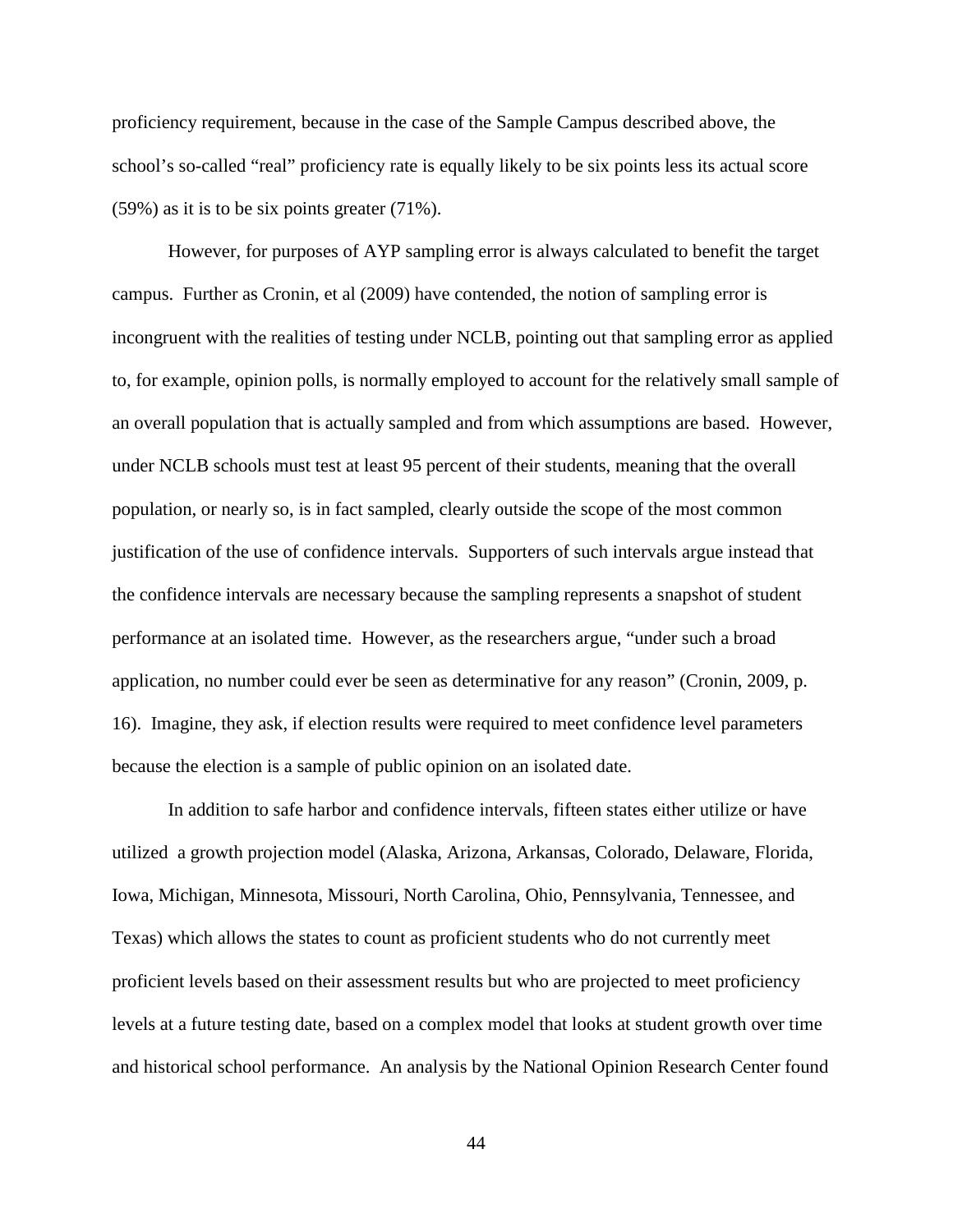that use of the projection model in these states allowed an average of 9 percent more campuses to meet AYP provisions than would have without the model (Hoffer, et al, 2011). Depending on how the growth models were formulated, there was wide variation in how much the growth models aided states in meeting AYP, with some improving only a small percentage while others (e.g., Ohio) improved their numbers of campuses meeting AYP by more than a third (34 percent). However, the study noted that preliminary reviews as to the accuracy of such projections show that under the best projection models slightly more than 20 percent of students projected proficient at a future date remained below proficient levels at the target date, while the accuracy of most projection models hovered around 50 percent. Texas has recently discontinued use of its growth model, the Texas Projection Measure ("TPM") after state education agency officials acknowledged that the measure incorrectly projected proficiency as much as 50 percent of the time depending on the assessment, grade level, and subject area (Thevenot, 2010). However, the TPM was utilized to determine accountability for several years in Texas and similar measures continue to be utilized in other states. These projection measures are used in conjunction with both safe harbor and confidence interval exceptions, meaning in effect, a school could potentially use a growth model to count students who were not proficient as proficient in order to move within the confidence interval of a safe harbor provision. In essence, this would build a three-tiered ladder of exceptions, although it is clear that many of the students in the growth model will not attain proficiency as projected, and although the confidence intervals are deeply flawed as described earlier in this section.

Notwithstanding these problems, the fact that only fifteen states use growth models means that students and schools in the other 35 states who are being measured under the same instrument may in fact demonstrate vastly different performance levels than their schools'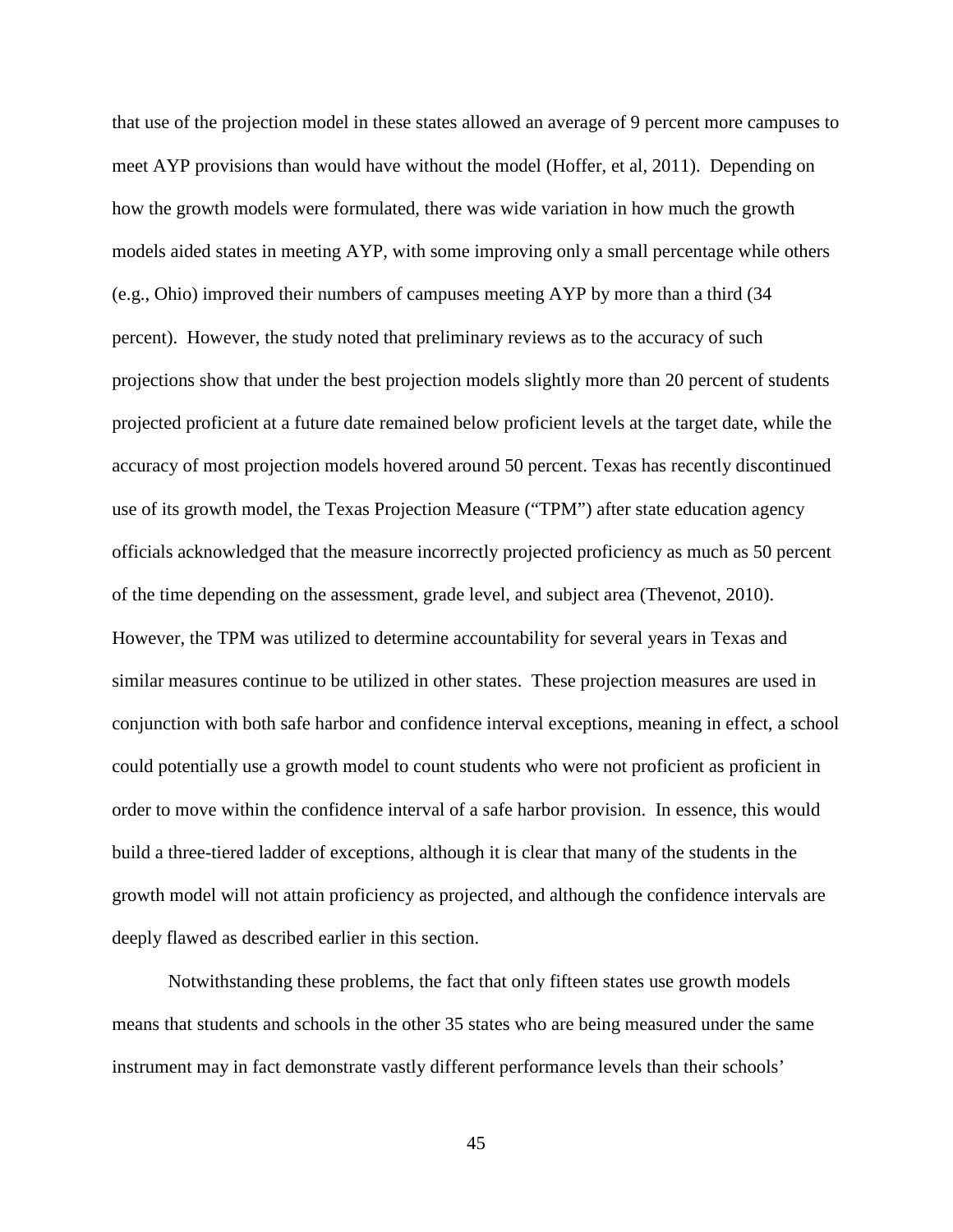accountability ratings might suggest. The growth models only add to the inconsistency by which schools and school districts are evaluated under the federal accountability measure of AYP.

## Score Volatility and Noisy Data

Prior to NCLB's implementation, critics of accountability systems dependant on singlescore results from large scale standardized state assessments were already voicing concerns that metrics collected from such assessments were compromised and thus unreliable for determining school efficacy due to the high degree of score volatility unrelated to persistent (i.e., policy or instructional) factors. In one study of score volatility, Kane and Staiger (2002) of the Brookings Institution, found that, depending on the size of the school, between 70 and 80 percent of score volatility was the result of non-persistent factors (e.g., some type of distraction on test day) rather than persistent factors (e.g., a new teacher, teaching approach, educational program, etc.). The study results suggest, therefore, that gains/losses posted by schools year over year are much more likely to reflect chance factors rather than systemic, duplicable educational reform (Kane & Staiger, 2002).

Kane and Staiger's (2002) study tracked the assessment performance of several hundred North Carolina elementary students over a multi-year period and compared variability in their scores from the standard mean at both the school and state levels. The authors note that a substantial amount of variability can be explained as sampling error. The authors further explain that this is especially prevalent given the typically small cohorts of elementary students at a particular grade at any given school (e.g., North Carolina schools averaged about 65 students per grade level cohort) and argue that much variability potentially exists in the sample simply due to the fact that the students in the sample are different (Kane & Staiger, 2002). The authors project that in schools which are particularly heterogeneous, such variability will likely be much greater.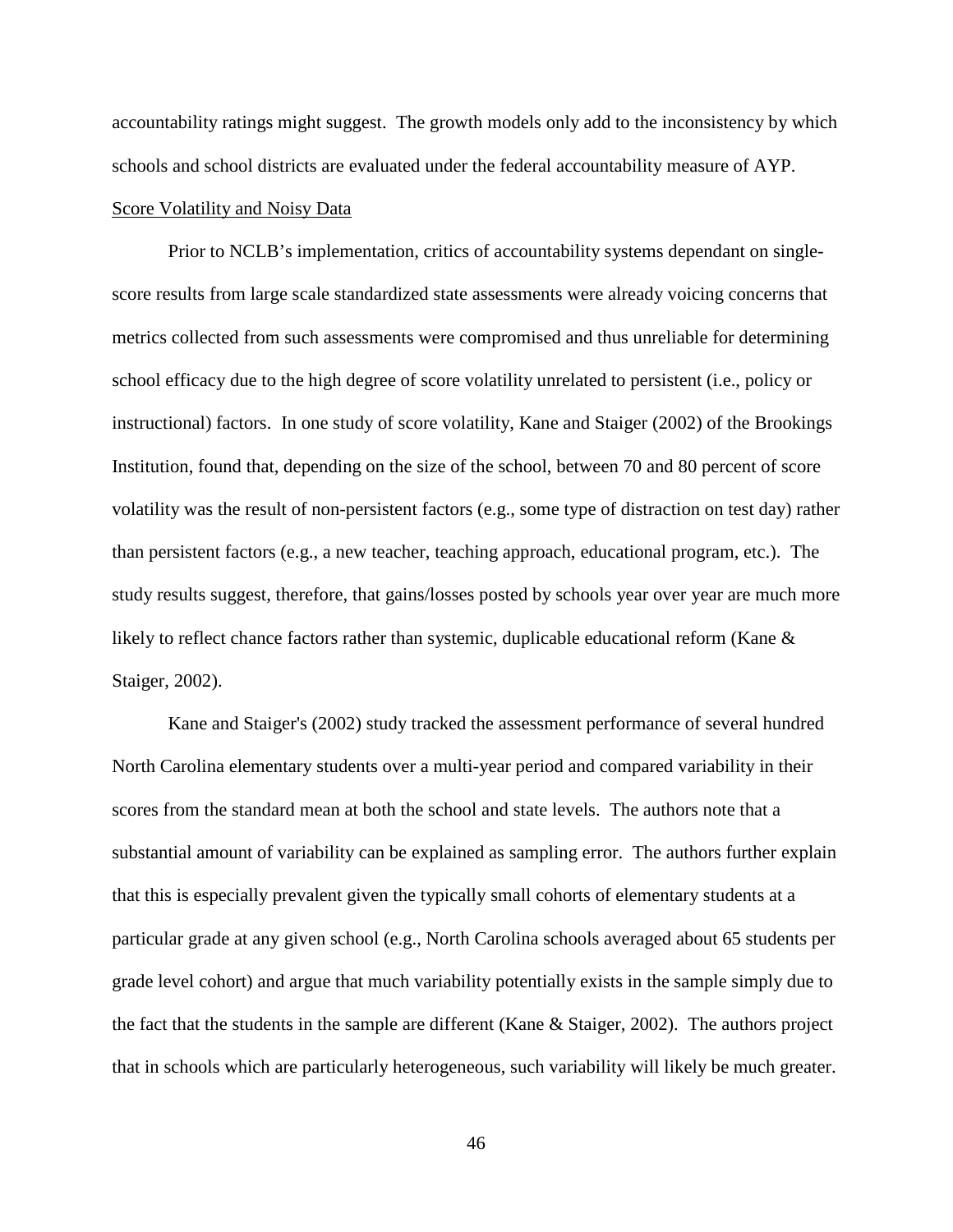The authors then compare this to variability at the state level which theoretically should be much smaller due to the much larger sample. However, data indicates that the state-level variation is nearly as large, consistent with the idea that most variation is due to outside factors and that only between 12 and 16 percent of variability is due to empirical differences in schools.

The authors note also that states' efforts to address preexisting factors in the form of value-added measures display similar, and in fact exasperated trends. Again, the variability in score gains for students within a particular school was only slightly larger than the variability overall, indicating again that such gains are mostly explained by outside factors beyond a school's control such as outside distractions or weather. This conclusion is supported by data from North Carolina that ranked the top ten improving schools each year for a decade with only nine (9) out of 101 schools ranked (one year two schools tied for  $10<sup>th</sup>$ ) appearing twice and only one school appearing three times. In other words, schools had trouble repeating performance gains because, following the author's hypothesis, such gains likely resulted from chance rather than actual differences in how the schools delivered instruction. As an anecdotal example, the authors noted a Massachusetts example where a district was lauded for remarkable gains in its 10<sup>th</sup> grade scores with extensive newspaper coverage of policy and instructional changes the district had implemented. Further study, however, revealed that the district had tested only 26 tenth grade students and comparable variability could be found by randomly sampling any 26 students across the state (Kane & Staiger, 2002).

Linn and Haug (2002) conducted a similar study on Colorado students tracking the percentage of students who achieved the proficient or advanced level year over year. Linn and Haug (2002) found that student performance for a given year/test was strongly linked to that student's performance the previous year regardless of school or teacher. The study revealed that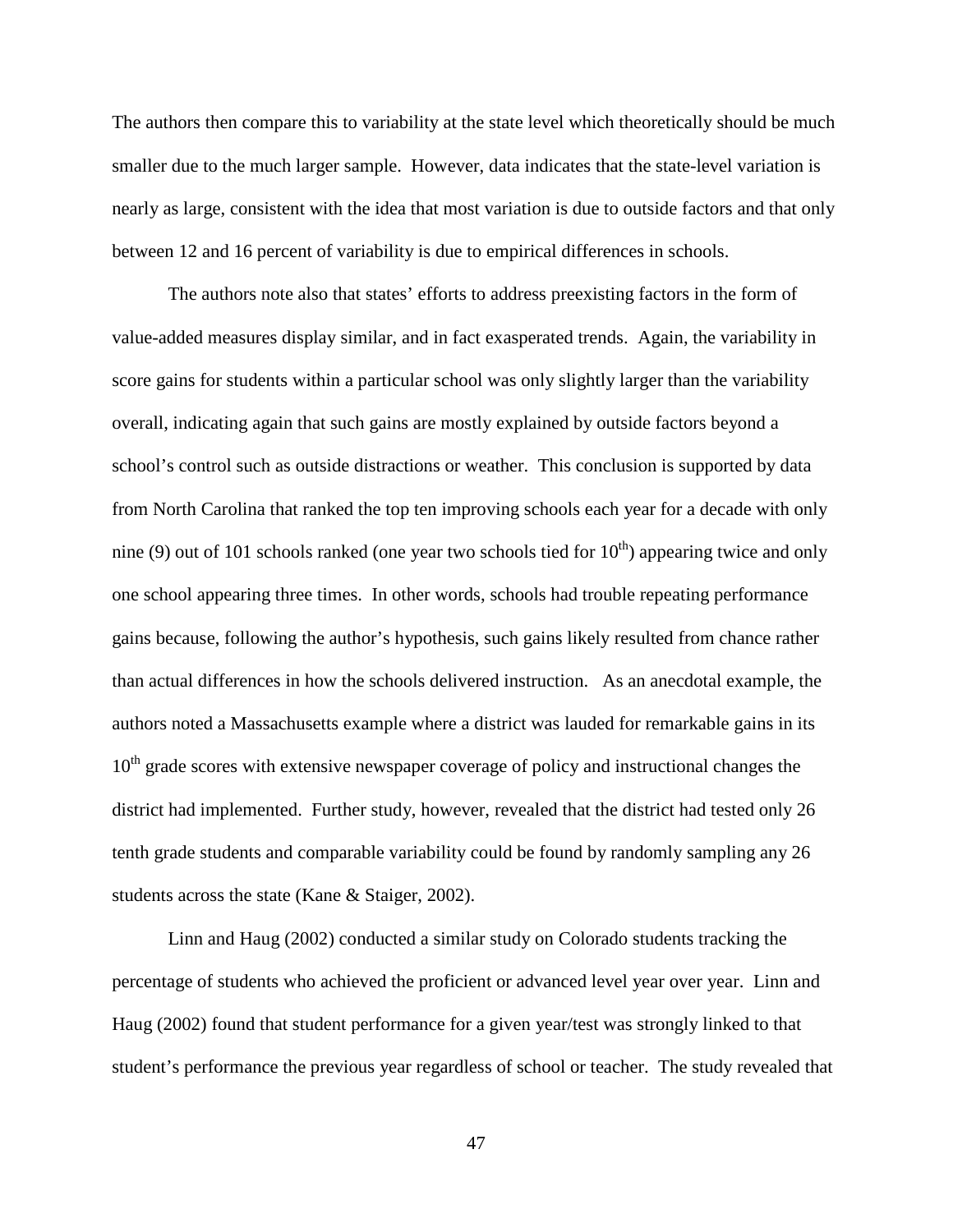such trends were true across cohorts as well. For example, the performance of a cohort of students was strongly linked to that group's previous year's performance regardless of teacher/school placement. The authors also noted, likewise, that volatility in change scores from year to year at campuses. That is, the instability of changes from year to year, with schools showing strong gains significantly more likely to show smaller gains or even declines the following year, and school showing declines one year much more likely to post increases the following year, all of which seems to argue against the idea that such gains/losses reflect school instructional practices. The Colorado data shows substantial between school variability as would be expected with regards to raw scores but the within school variability remains consistent and highly correlated to previous years scores. In other words, cohorts of students advance through schools along very predictable performance paths which do not show much variation as a result of educational programs or practices. Similar to the findings of Kane and Staiger (2002), Linn and Haug (2002) conclude that the use of successive cohorts' performance on standardize assessments is an unreliable metric for determining school, district, or teacher efficacy due to the volatility of non-persistent factors (Linn and Haug call this "noise") to which such results are highly susceptible.

### Chapter Summary

This chapter reviewed the literature related to the legal framework by which Texas administrators are required to utilize data from state assessments to inform instruction, as a discussion of the impact of federal accountability on instructional practice. The concept of goal distortion was introduced as related to both educational organizations and in other sectors, and examples were covered from other sectors. The researcher also presented literature related to the accountability system's impact on schools with large populations of defined subgroups subject to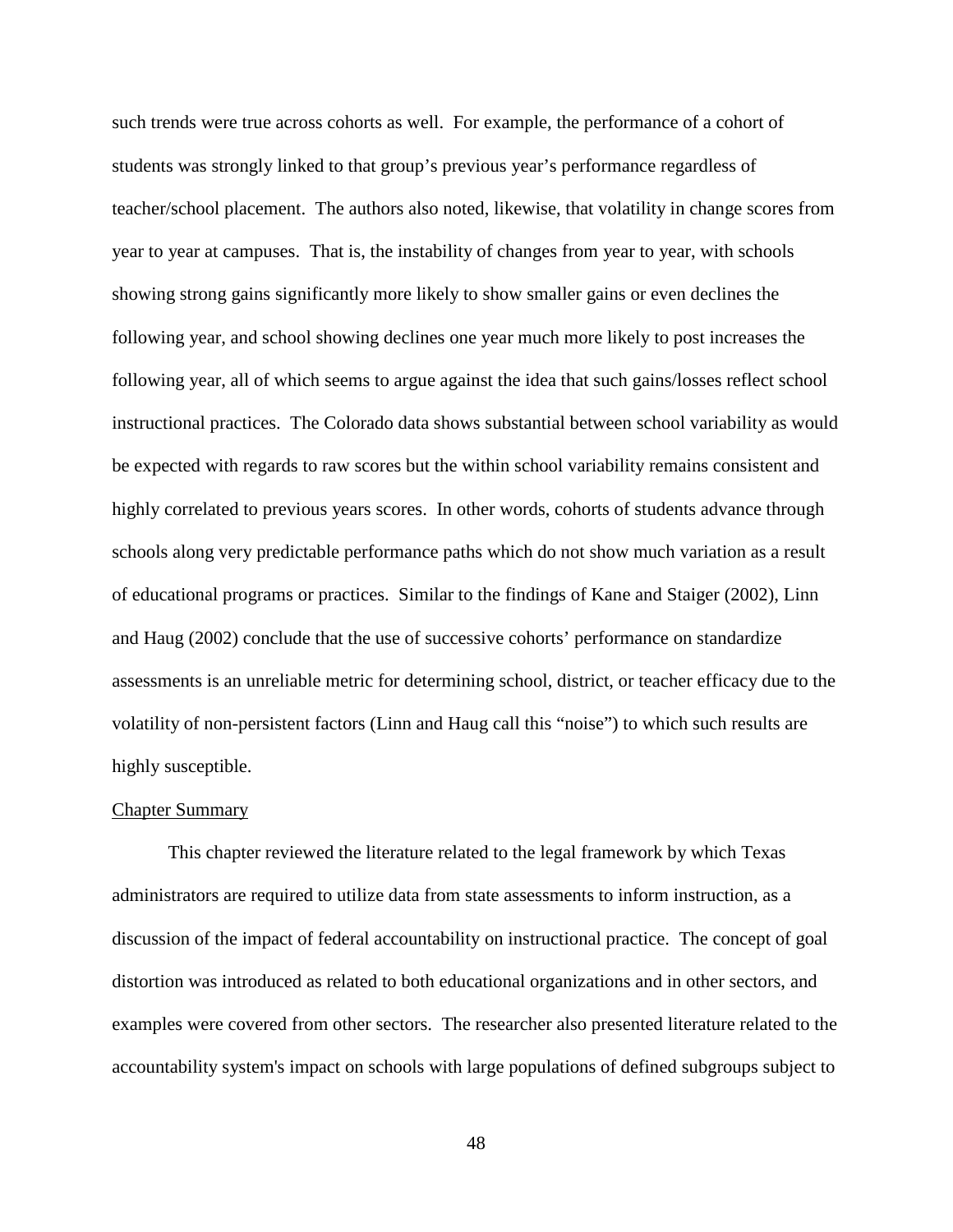the subgroup provisions of AYP. Finally, the chapter provided information about the various disparate requirements under NCLB as well as research that calls into question the validity of the test scores themselves.

In the following chapter, the researcher will discuss the methodology used in the study, including how participants were selected, defined in risk group categories, and tested for differences in item level performance on the 2011 administration of TAKS reading and math. Information about the simple linear regression test performed with SPSS statistical software is also provided.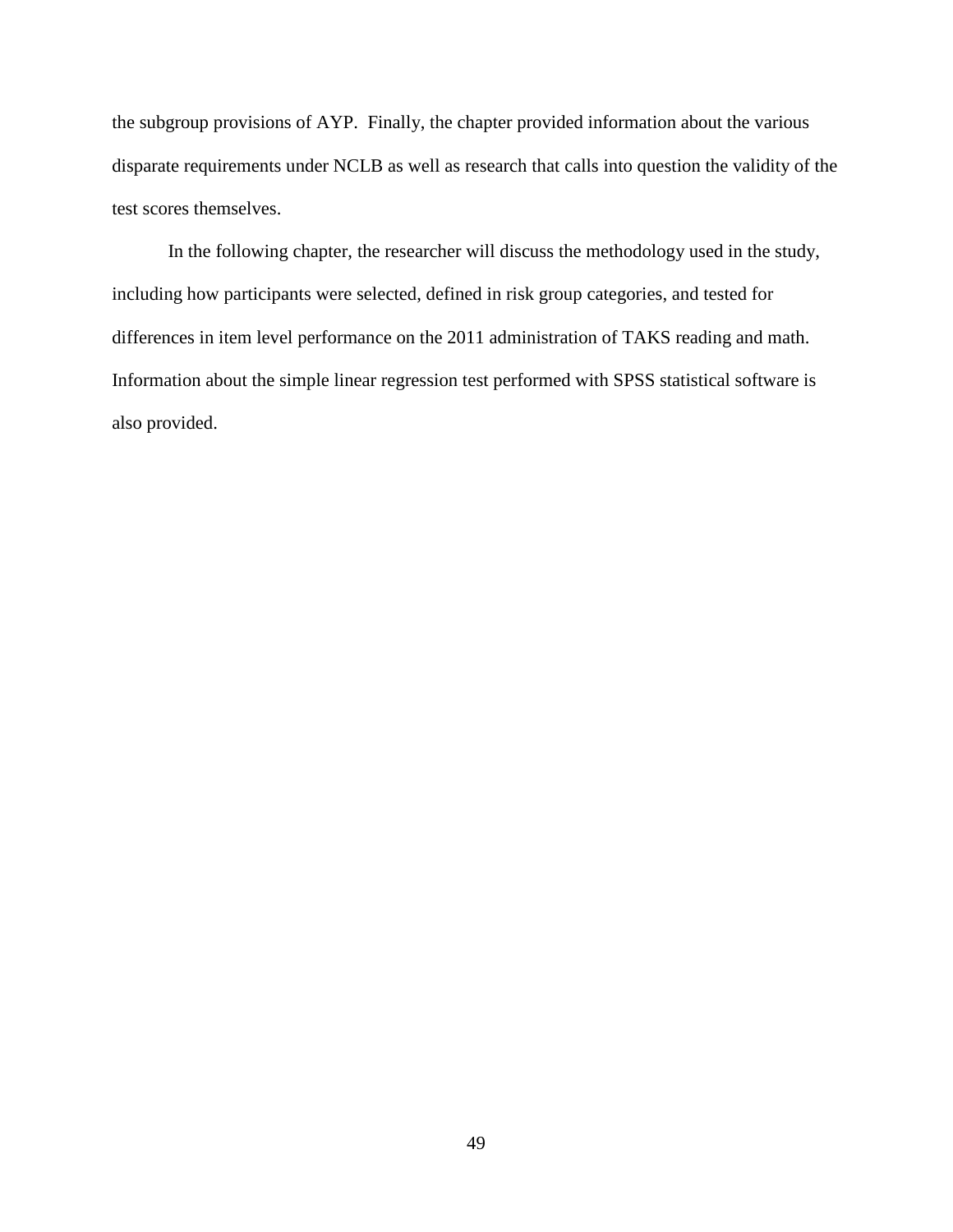## Chapter 3

## METHODOLOGY

This chapter will provide a brief overview of the study, including a review of the purpose of the study, a restatement of the research questions, as well as an explanation of why the researcher chose the investigative model that was utilized. The chapter describes any ethical considerations that were important to the study, as well as a description of how the subjects were chosen and assigned to risk groups. Finally the research design and plan for data analysis is described.

### **Overview**

The purpose of the study was to determine whether evidence could be extracted from the results of state standardized tests which supports the theory that test-based high-stakes accountability models, specifically the federal AYP provisions of NCLB, have negatively impacted or distorted instructional practices by inducing schools to target curriculum and focus instruction at levels designed to realize the maximum increase in students achieving minimum proficiency, without regard to such practice's impact on students other than those in the focus/targeted group level. The specific research questions this study proposed to answer are:

- 1. Does state assessment data support the theory that high stakes accountability systems encourage educators to disproportionately direct (distort) instructional practices to minimum skills levels?
- 2 Does the distortion of instructional practices, if any, increase subject to the accountability exposure of schools?

This section describes and justifies the research methodology and research methods proposed to answer the above noted research questions.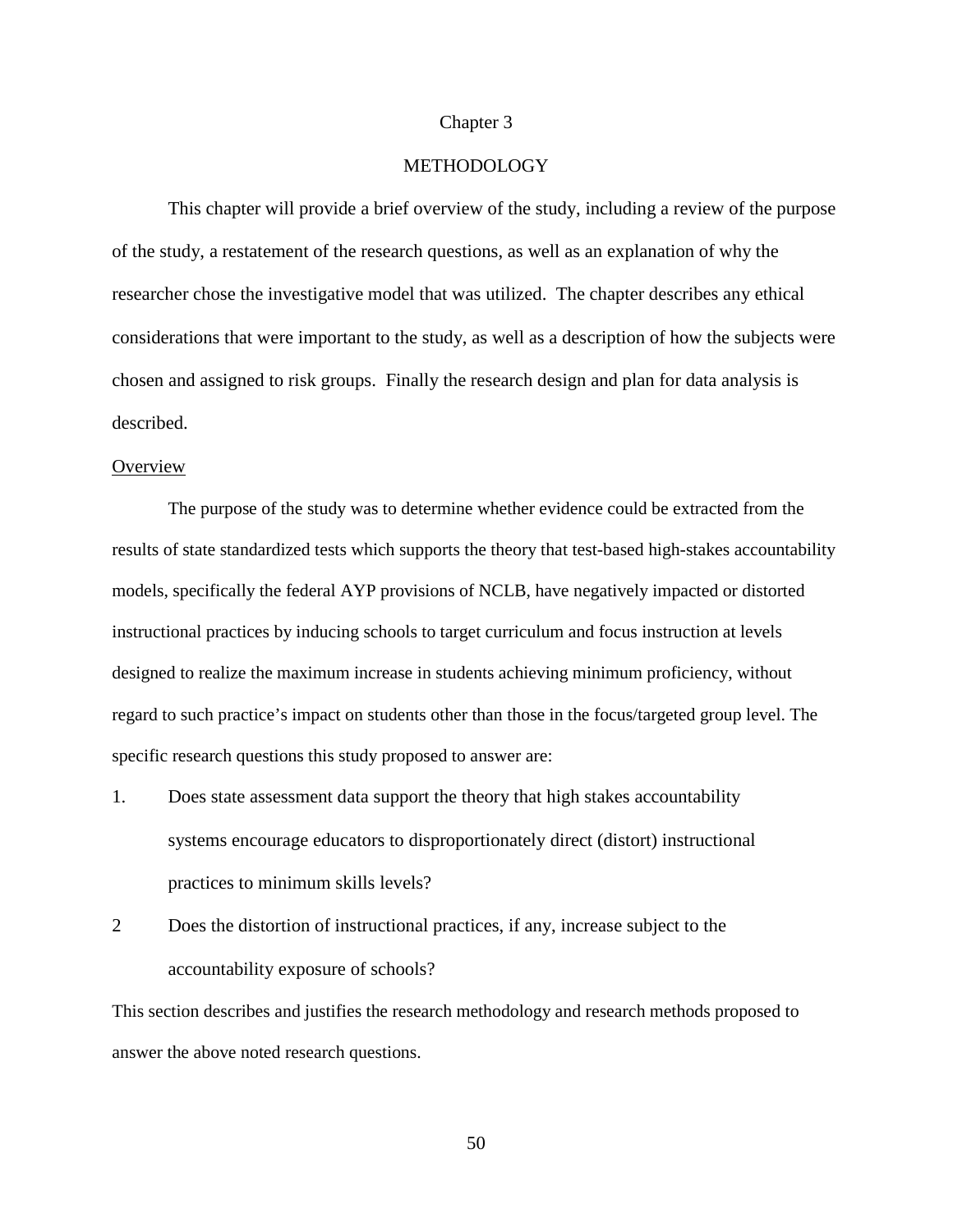Research methodology is a generic term that refers to the general logic and theoretical perspective of the research project (Bogdan & Biklen, 2003). Methodology is used to describe the theory of how the research should proceed, and involves an analysis of the principles and procedures for the particular field of research (deMarrais & Lapan, 2004).

#### Research methods

Methods is a term that generally refers to the specific tools and techniques used in research (Bogdan and Biklen, 2003). Methods should be consistent with the logic embodied in the research methodology (Bogdan and Biklen). Methods are specific research tools used by researchers to gain fuller understanding of the phenomenon under investigation (deMarrais and Lapan, 2004).

This study utilized a quantitative approach, gathering publicly available, quantitative assessment data from the Texas Education Agency, to determine the extent, if any, to which state and federal accountability instruments may be impacting schools and school districts in the design and delivery of curriculum and instruction and the extent, if any, to which said accountability models disparately impact schools related to accountability-related risk factors.

The study involved a multi-grade, review of data measuring student performance on the Texas Assessment of Knowledge and Skills (TAKS) at the item-level, to identify possible correlation between a school's accountability risk and the item-level assessment performance of students within the school(s) which might suggest distortion related to the design and delivery of curriculum and instruction to maximize performance of focus or bubble students in order to best meet the increasingly pressing requirements of state and federal accountability instruments, specifically Texas's AEIS and the federal AYP provisions of NCLB.

### Ethical Considerations

This researcher sought and was granted approval to conduct the study from the Institutional Review Board of the University of Texas at El Paso. The data used for the comparison of risk group item-level performance involved the use of campus-level, publicly available data, which did not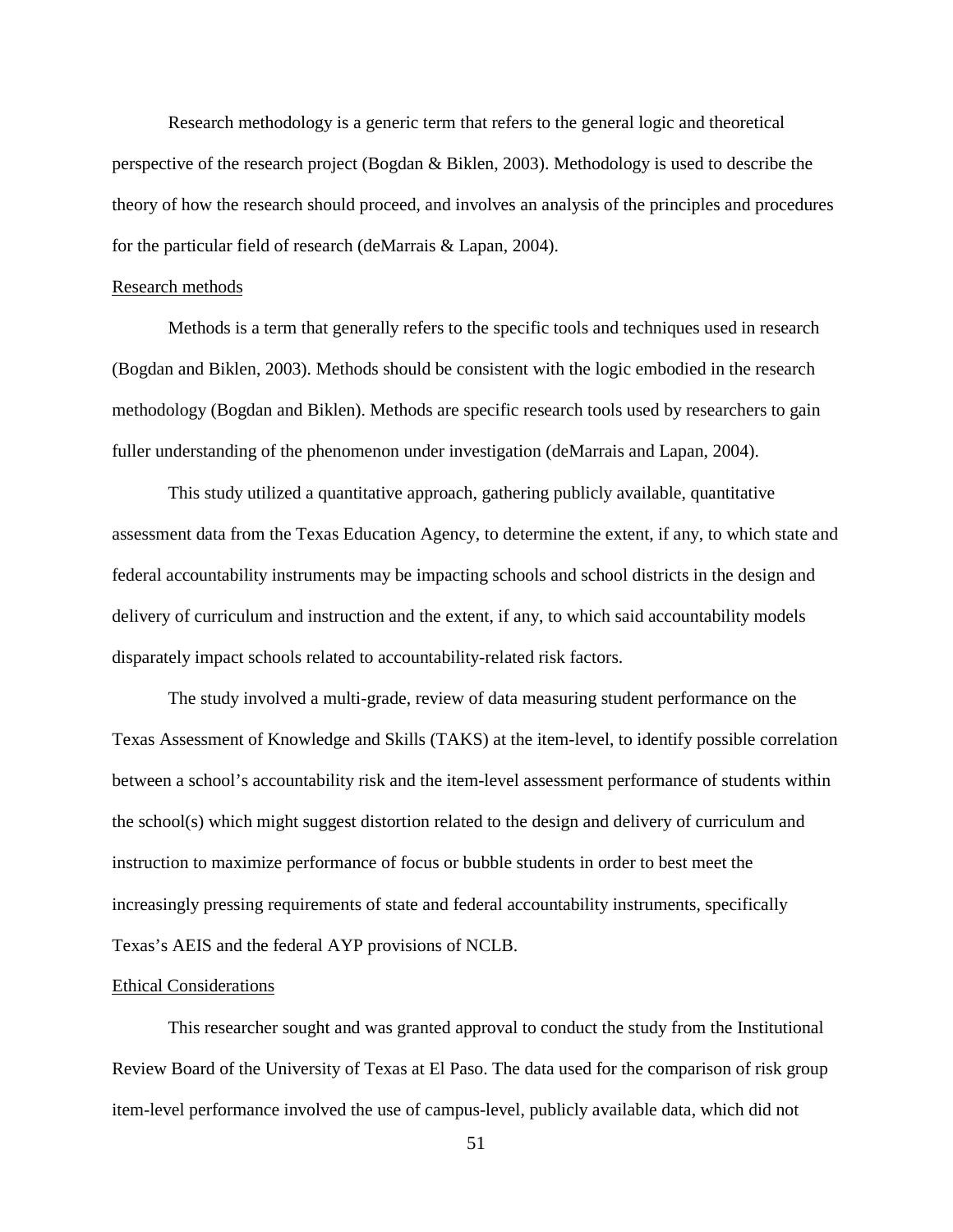contain information about individual students or the performance of individuals from the campuses. No individual student level data was utilized or sought. All data was secondary performance level data related to the performance of campuses at the item level.

### Subjects and Selection of Subjects

At the present time, more than 90 percent of the nearly 53 million children attending elementary and secondary schools in the United States are enrolled in public schools subject to federal accountability under NCLB. In Texas alone nearly 4.6 million students are enrolled in schools subject to both federal AYP and state AEIS accountability. In the selected district, more than 60,000 students subject to both AEIS and AYP accountability requirements.

The subjects of this research study were elementary public schools in two Texas public school districts; one a border area district (Far West Texas, ISD) and the other a central area district (Central Texas, ISD). The study utilized metrics collected related to item-level performance of students as well as test-score metric distributions. Fifteen, randomly selected (within risk groups) elementary schools from each focus district are included in the study. A careful examination of the schools' past accountability performance as well as socioeconomic and demographic data was done, and, based on such analyses, schools were placed into three accountability risk groups: high-risk, moderate-risk, and low-risk.

Campuses were placed into accountability exposure groups based on the following criteria:

High Risk – The high risk campus group includes all campuses that either  $(1)$  have received an accountability rating of "unacceptable" or "missed AYP" during the past five years; or (2) utilized exceptions for safe harbor, confidence intervals, subgroup sample size, or projected growth in order to meet minimum expectations for AEIS or AYP.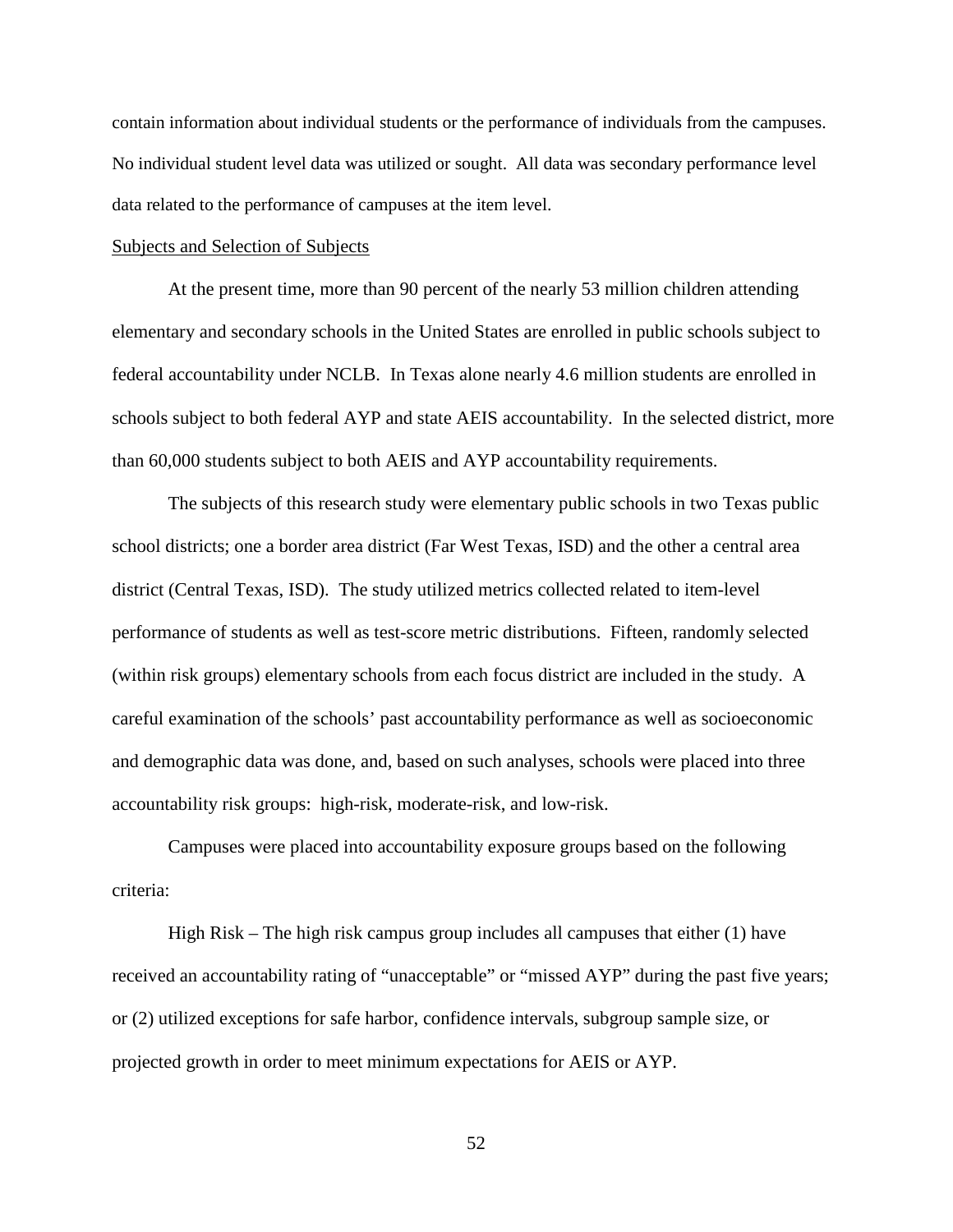Moderate Risk – The moderate risk campus group consists of campuses that either (1) have received an accountability rating of "unacceptable" or "missed AYP" since the inception of NCLB AYP provisions; (2) utilized exceptions for safe harbor, confidence intervals, subgroup sample size, or projected growth, in order to meet minimum expectations for AEIS/AYP; or (3) would have received a negative accountability rating or would have needed exceptions as described above to avoid such rating using the following year's AMO targets (e.g., by applying 2010 requirements to a school's 2009 data).

Low Risk – The low risk campus group consists of campuses that (1) have not been rated "unacceptable" or "missed AYP"; (2) have not needed exceptions to achieve acceptable ratings; and (3) would not have received negative accountability ratings even with the application of the following year's AMO targets.

The review of literature pertaining to the impact of accountability requirements to schools and districts strongly suggests a difference in the impact of federal and/or state accountability for campus related to their accountability risk, particularly as such risk reflects mandated instructional practices related to the application of various levels of sanctions under the AYP accountability instrument (Rouse, et al, 2007).

#### Research Design

To answer the first question of this study, the researcher conducted a comparison of itemlevel data for schools identified at high risk of facing accountability sanctions as defined below with state item-level data to determine if the results of the focus campuses suggest a correlation between student performance and possible distortion of instructional focus. The researcher further conducted a comparison of district schools in various levels or groups of risk, ranging from high-risk, moderate risk, and low risk to determine whether such distortion, if any, can be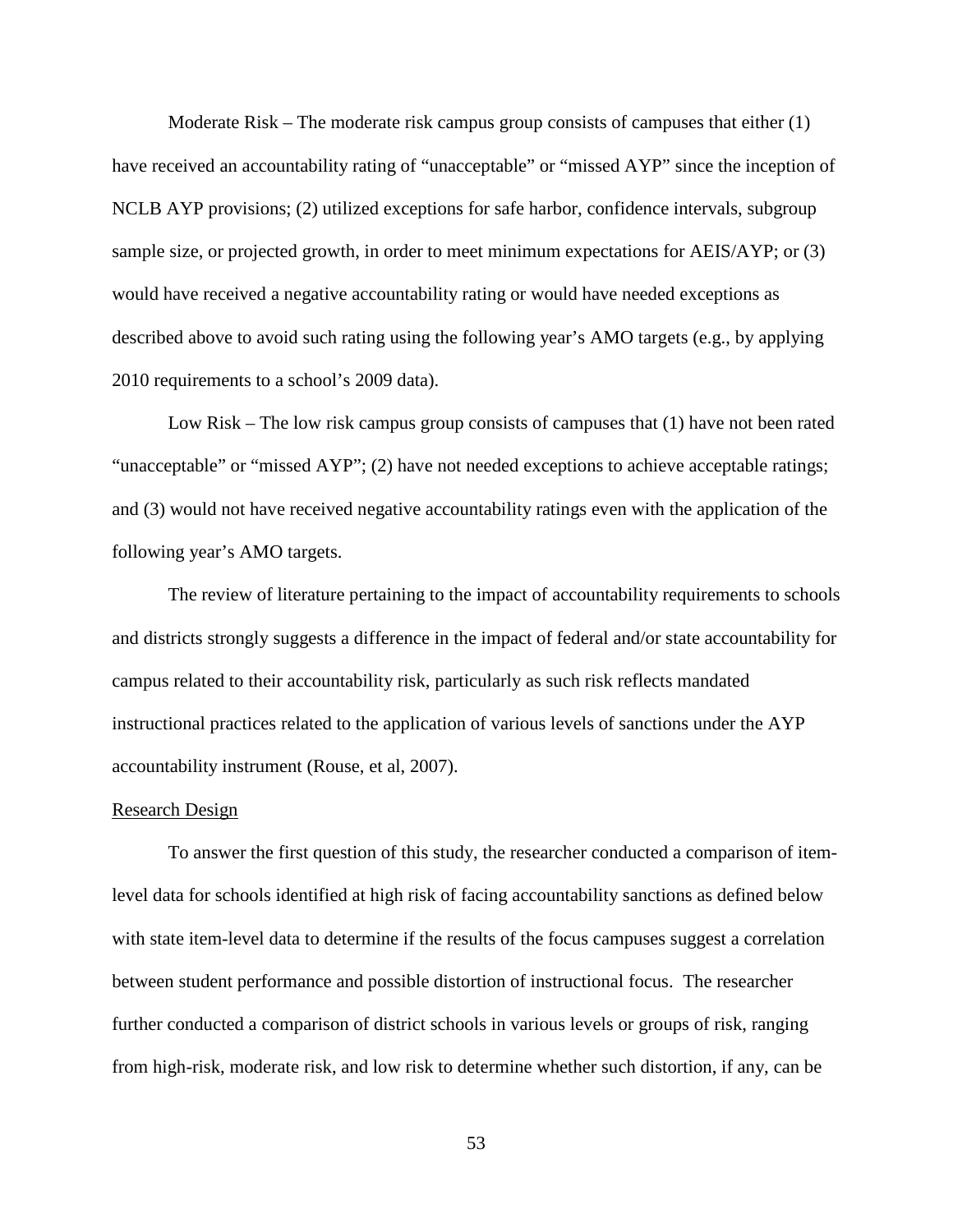correlated to increasing levels of accountability risk. Campus were placed in risk groups based on past accountability performance as described above.

Both studies compared student performance of campuses in the identified accountability exposure groups on individual items ranked on a scale from easiest to most difficult (as determined by state-level item metrics (Rasch, B-equate item difficulty measure) to determine if campuses performance on items of various difficulty (i.e., requiring different levels of skill and higher-order thinking) remains consistent with the focus group or lags in areas that suggest a distortion in instructional focus.

The researcher used a simple regression model for exploring the relationship of the predictive variable, item difficulty, as defined by the state metric described above, and the dependent variable of this quantitative study, the item-level performance gap between students at campuses within each focus group. The predictive variable for the item level data will describe data from the 2010-2011 school year related to student performance on the TAKS reading and mathematics tests at grades 3 and 5. Grades three and five were chosen as these grades are part of the state's Student Success Initiative (SSI), and thus more sensitive to the demands of accountability. The SSI provisions, for example, provide for the potential retention of students who do not score proficient on the state's summative assessment. The predictive variable for accountability exposure described campuses' risk factors as described herein.

The research chose to focus the study on elementary campuses from a large west Texas border area district and a large central Texas district because the researcher believed that the diversity of these campuses would demonstrate that accountability risk factors have a distorting effect on instructional practice that is not dependent upon the presence or lack of socioeconomic factors. It was the researcher's belief that, even when controlling for the direct effects of these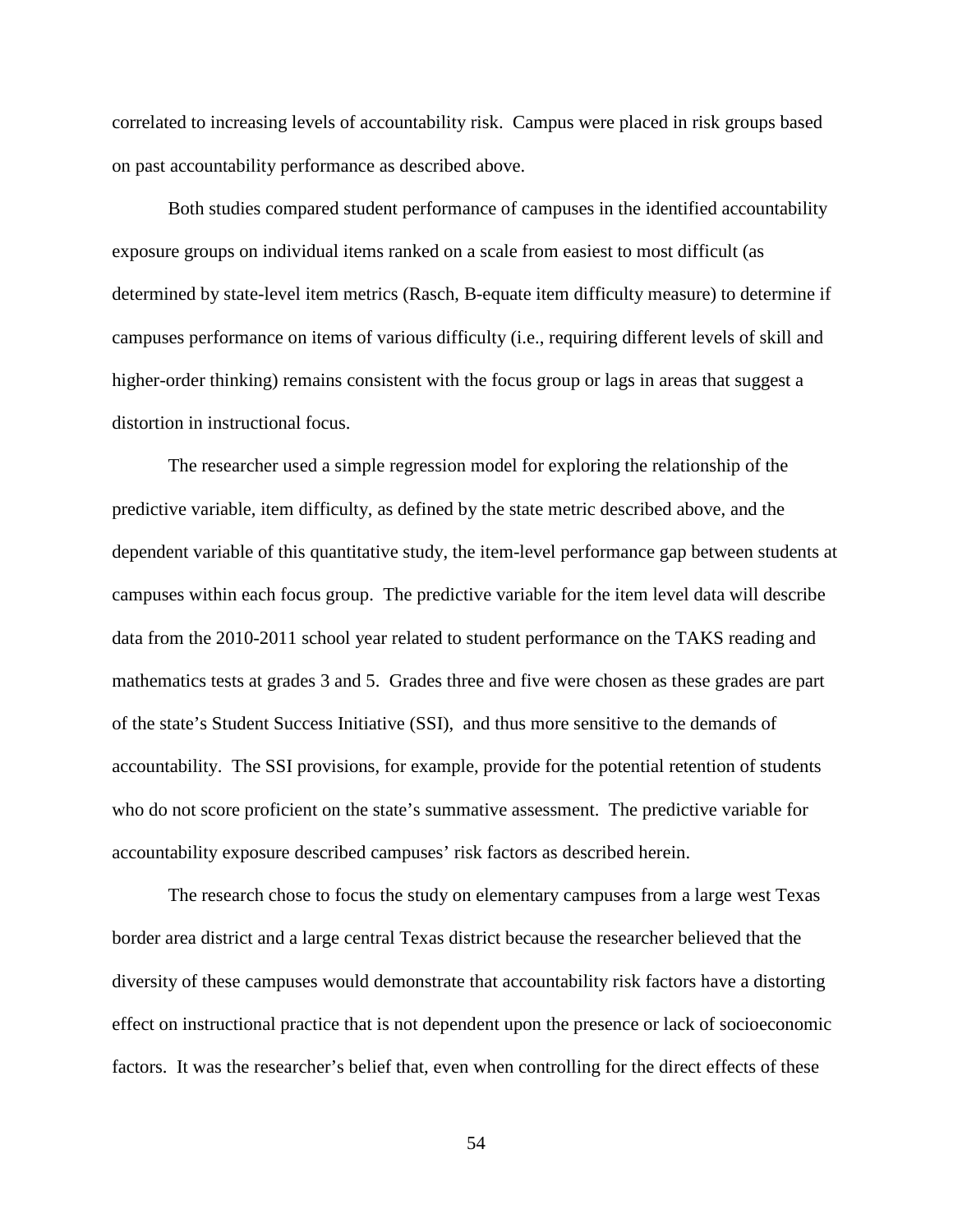factors, accountability exposure though itself indirectly related, would prove predictive to poorer student performance at the item-level, despite schools' otherwise acceptable, recognized, or even exemplary, accountability ratings.

The research design of the study was a non-experimental, explanatory, correlation design (Keppel & Zedeck, 1989) that employed simple regression analysis to measure the relationships of the predictive variable (item difficult) and the dependent variable of item-level student achievement gap on the Texas Assessment of Knowledge and Skills for the 2010-2011 school year. Non-experimental research is considered "an important and appropriate mode of research in education" (Johnson, 2001, p. 3) since such studies frequently involve areas where neither randomized experiments nor quasi-experimental designs are possible. Johnson (2001) further advises that explanatory studies must (a) develop or test theories about phenomenon that attempt to explain "how" or "why" the phenomenon occurs, and (b) tries to identify correlations that may represent potential causal factors.

Data was acquired from the Texas Education Agency technical digest and reports, TEA school report cards 2002/2003 through 2010/2011 school years for purpose of assigning campuses to accountability risk groups and from the 2010 TAKS performance data files for the purpose of determining performance levels and performance gaps. Data pertaining to the gaps in student performance were be entered into and manipulated/analyzed using SPSS/PAWS statistical software. The researcher then employed a simple regression analysis which allows correlation of the dependant variable or outcome "based on values of the predictive variables." (Field, 2009, p. 198). The use of existing data mitigated the potential reliability threat often associated with independent data gathering techniques (Suskie, 1996).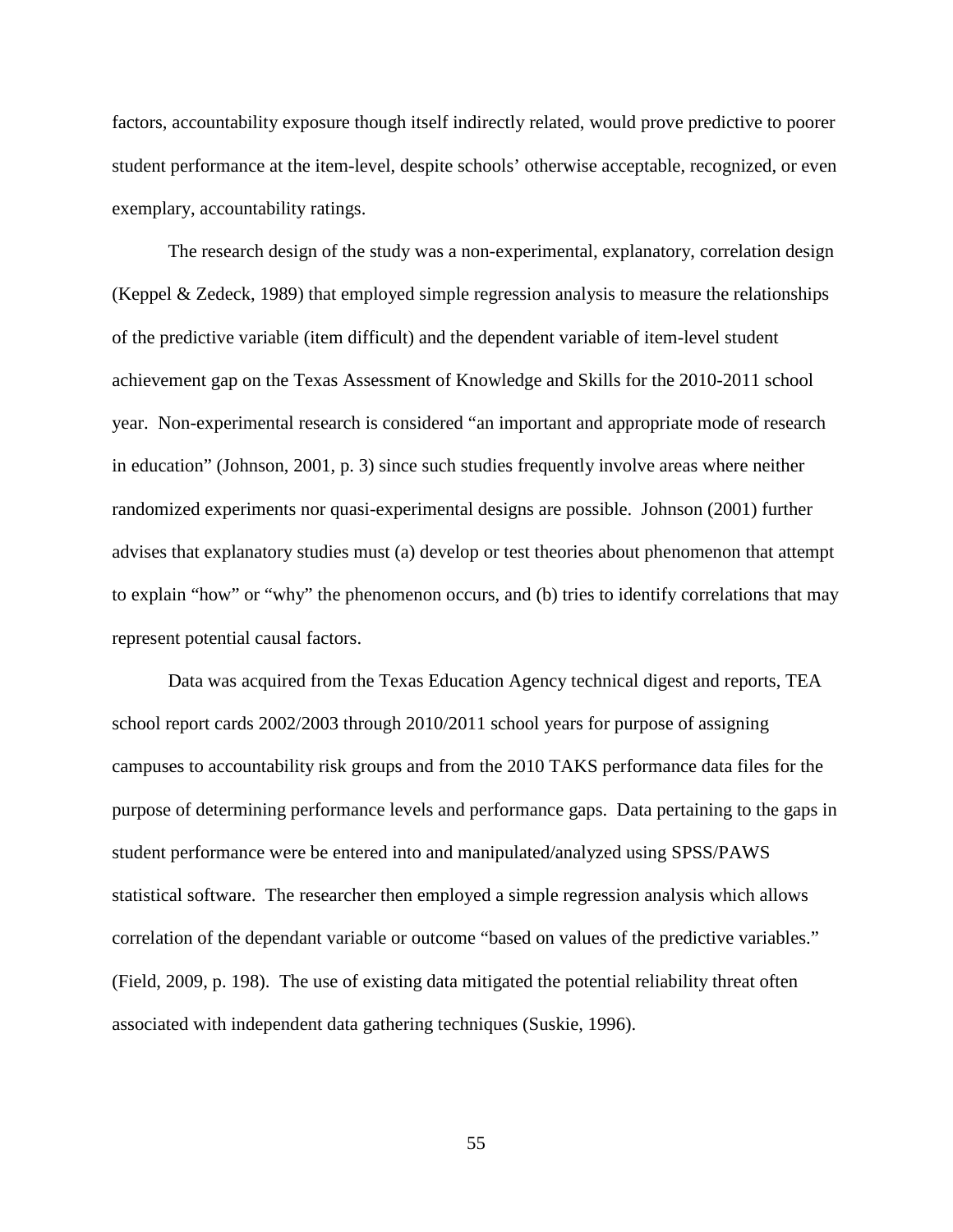### Data Analysis

The two research questions were examined by first conducting a descriptive correlational analysis to discover if the predictor variable contributes to the independent variable. The researcher utilized the following simple regression equation:

 $y = \alpha + \beta x + \epsilon$ , where x represents the predictor variable (item difficulty) and y represents the outcome or dependent variable (item-level student achievement gap between the various risk groups). According to Gelman and Hill (2007), linear regression is appropriate when seeking to determine the relationship between a quantitative outcome and a quantitative explanatory variable. In this study, the research sought to determine if a significant relationship existed between the mean gap in student performance, measured item to item, and the difficulty level of the item as determined by state item response theory (IRT) parameters, specifically the Rasch differential.

To determine whether or not accountability risk was a significant factor in curricular instruction, the mean p-values for students in all schools at each of the risk levels was calculated for each item and regressed to determine a predictive relationship with regard to item difficulty, with the underlying assumption being that an increased performance gap on more difficult items would support the theory that schools subjected to escalating levels of accountability risk target instruction away from the higher-order skills necessary to successfully answer such items (even comparing the top performing students in each risk group). The null hypothesis was that no significant difference existed between the gap in student performance related to item difficulty or, in other words that students at the various ability levels within each risk group would exhibit similar achievement gaps across the spectrum of item difficulty.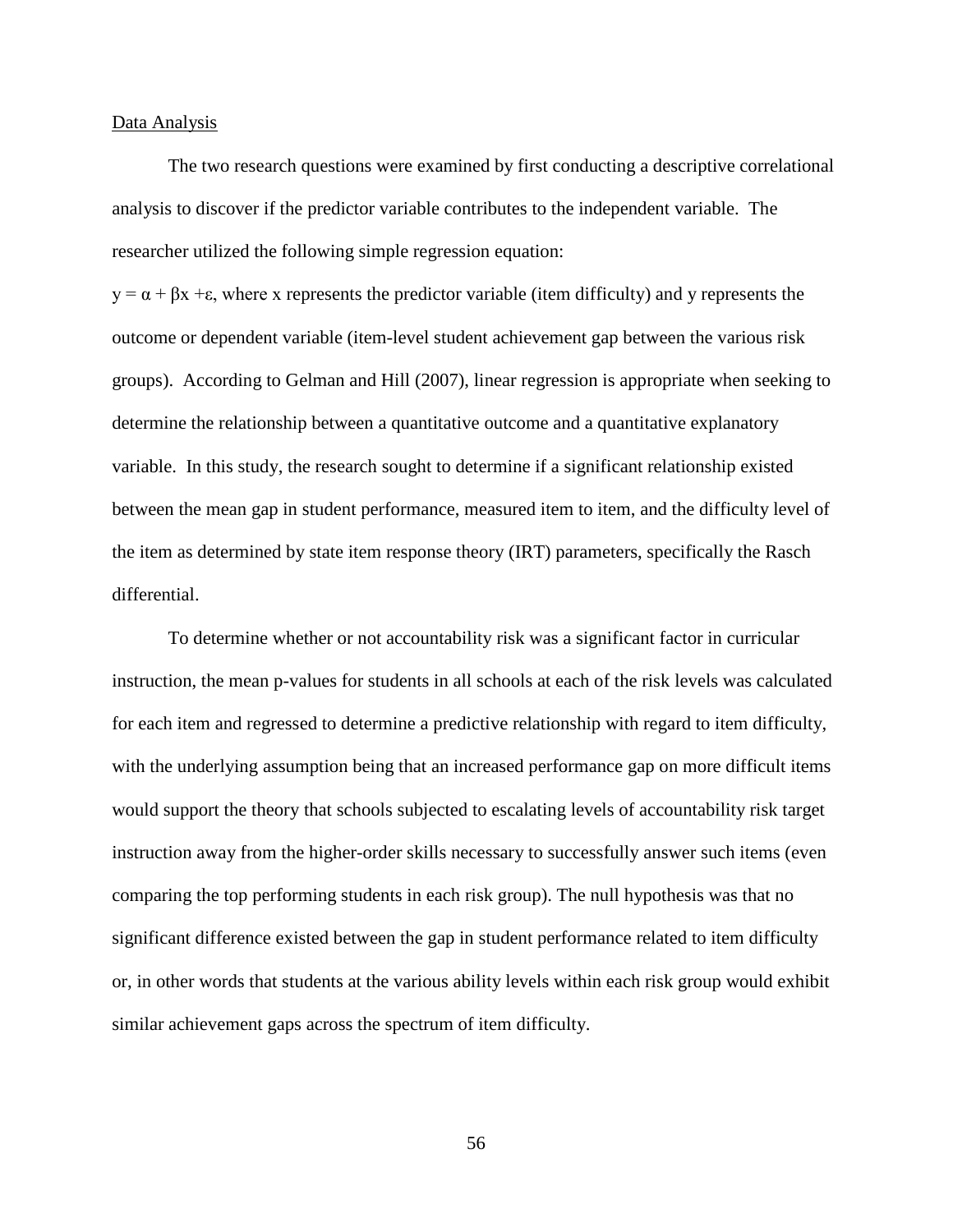## Chapter Summary

This chapter began with a brief overview of the study that included a review of the purpose of the study and the research questions. The researcher also described the investigative mode and explained with the model was selected for the study. The chapter also details the ethical considerations that the researcher reviewed related to the selection of subjects, along with a description of how the researcher selected the subjects and determined their level of risk. In addition, the research design and the plan for analyzing the data were reviewed.

Looking ahead, Chapter 4 will describe the results of the statistical testing and preliminary analyses as to the significance of the independent variable as a predictor of the student achievement gap under the model. The chapter will also include a break down of each of the tests run for each of the two focus groups (limited English and economically disadvantaged) isolated and excluded from students not coded in either of those groups. Finally, the chapter will show the results of the TAAS control group testing along with a preliminary description of the data.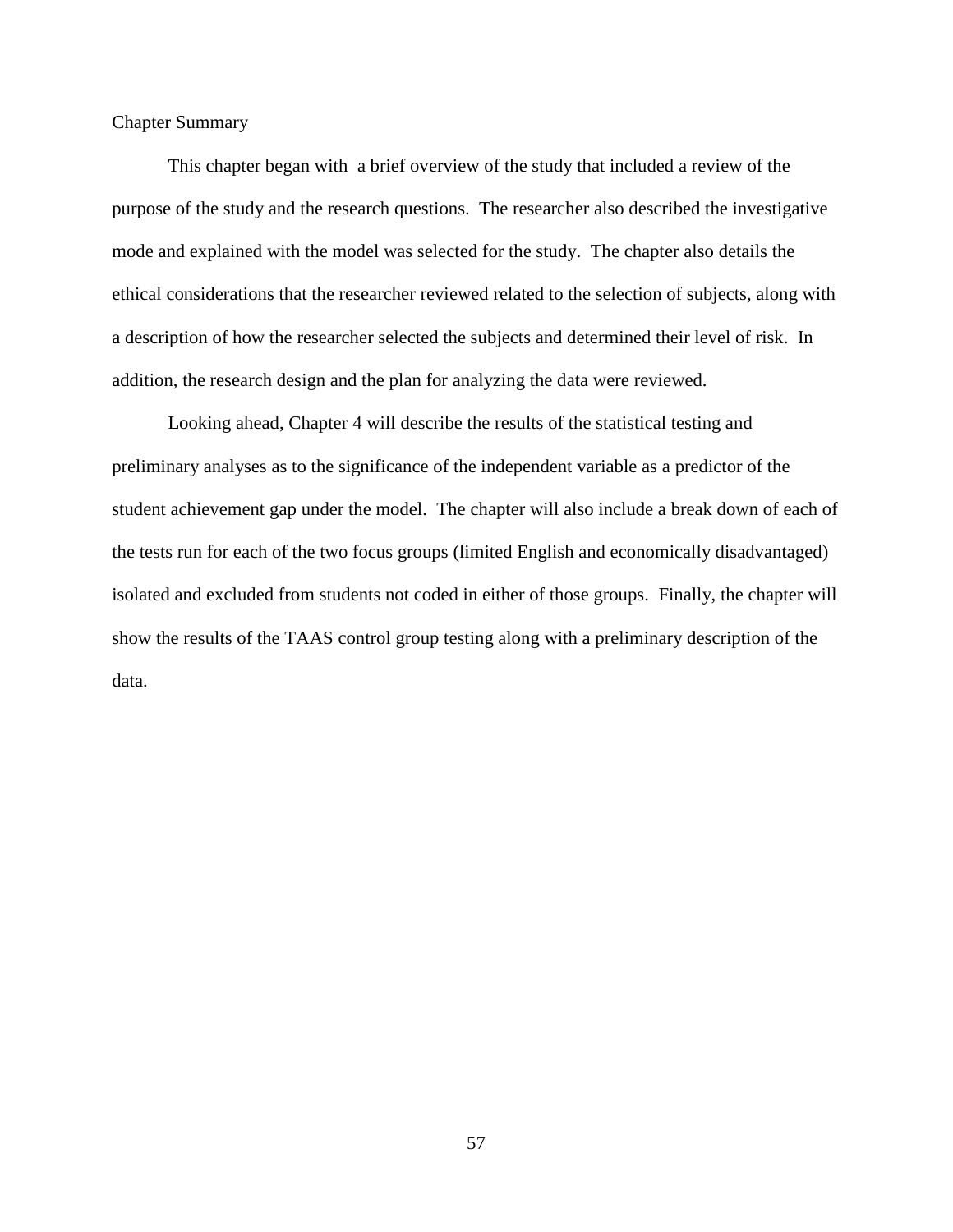### Chapter 4

### RESULTS

This chapter will detail the preliminary results of the statistical testing for each test and student group (e.g., economically disadvantaged and non economically disadvantaged) along with a brief description related to the significance of the independent variable as a predictor of student achievement gap and the relative strength of the model. The results of the data tables will illustrate the statistical tests that were performed for each of the two focus groups (limited English and economically disadvantaged). As will be seen, separate tests for each subgroup and non-subgroup were isolated and excluded from other student groups in order to control for characteristics of the subgroup with the model. Finally, the chapter will describe the result of the TAAS control group testing along with a preliminary description of that data.

### Investigative Model

Linear regression was utilized to test the hypothesis that the gap in student performance at the item level between campus groups at different risk levels could be predicted from the independent variable of item difficulty. Overall, as reported below, the model proved significant for all 2011 TAKS assessments observed, in reading and in mathematics, both at third and fifth grades, and when Limited English Proficient (LEP) and Economically Disadvantaged (ED) students were isolated in the model or excluded from the model, Non Limited English Proficient (NLEP) and Non Economically Disadvantaged (NED).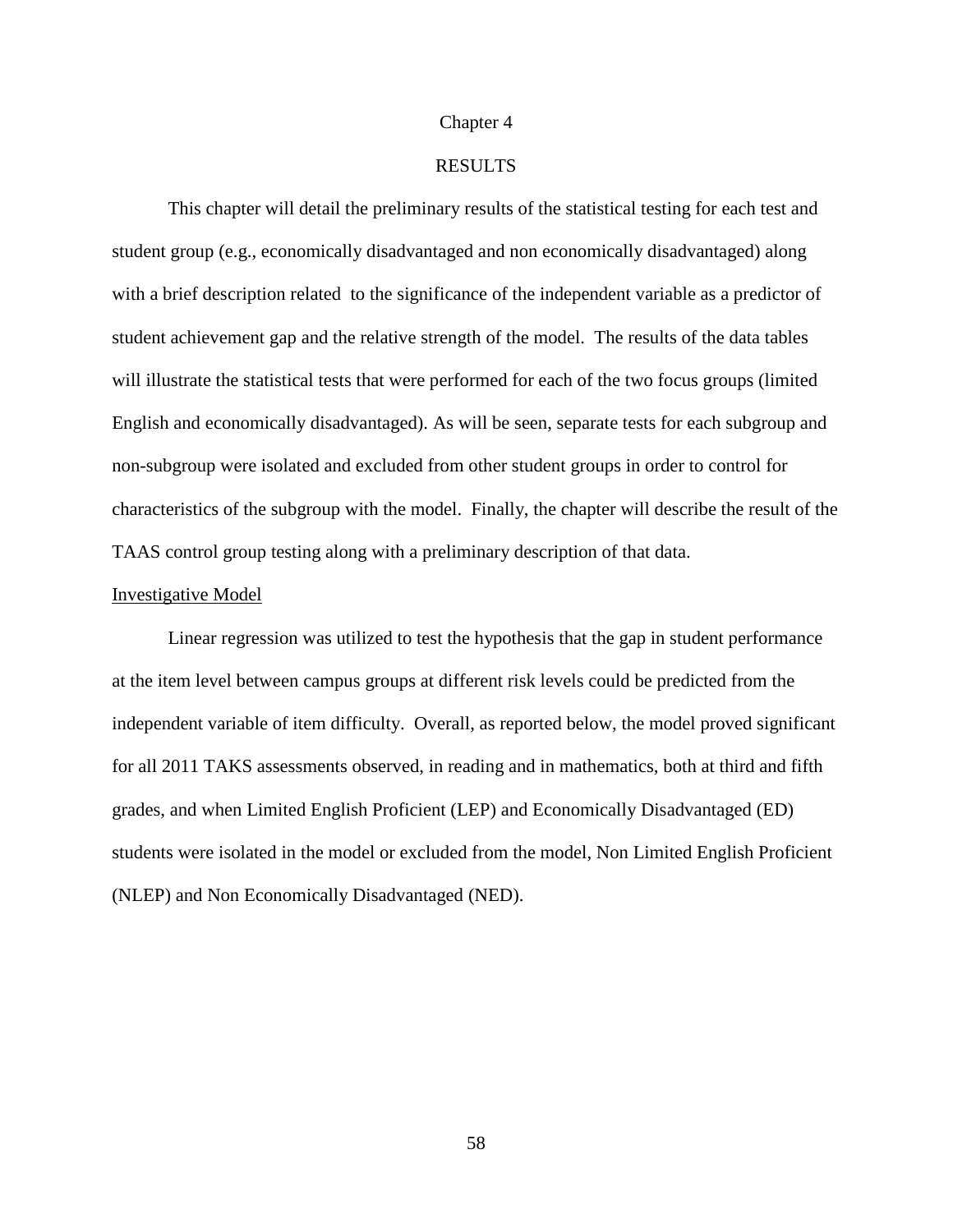### Results of the Statistical Tests

## Table #1

| Group       | R    | R Square | Adjusted<br>R Square | <b>Standard Error</b><br>of the Estimate | F(1,40) | Sig  |
|-------------|------|----------|----------------------|------------------------------------------|---------|------|
| ED          | .936 | .875     | .872                 | 3.5665                                   | 281.032 | .000 |
| <b>LEP</b>  | .928 | .862     | .858                 | 3.7419                                   | 249.411 | .000 |
| <b>NED</b>  | .802 | .643     | .634                 | 4.0234                                   | 71.966  | .000 |
| <b>NLEP</b> | .828 | .686     | .678                 | 3.6481                                   | 87.208  | .000 |

## Grade 3 Reading Low Risk-High Risk Gap Summary

As Table 1 illustrates, the F-test indicates the regression model is statistically significant for all groups. The R Square value reflects that the model accounts for a sizeable percentage of the variance in performance gap between the low and high risk group on the Grade 3 reading test items relative to item difficulty, about 88 percent for the ED group and about 86 percent for the LEP group. The model also accounted for a sizeable percentage of the variance within the NED group (63 percent) and the NLEP group (68 percent).

As is illustrated in Table 2, below, the relationship was significant for all groups In addition, the coefficients for all groups are positive, indicating that as item difficulty increases the performance gap between campuses in the low and high risk groups likewise increases.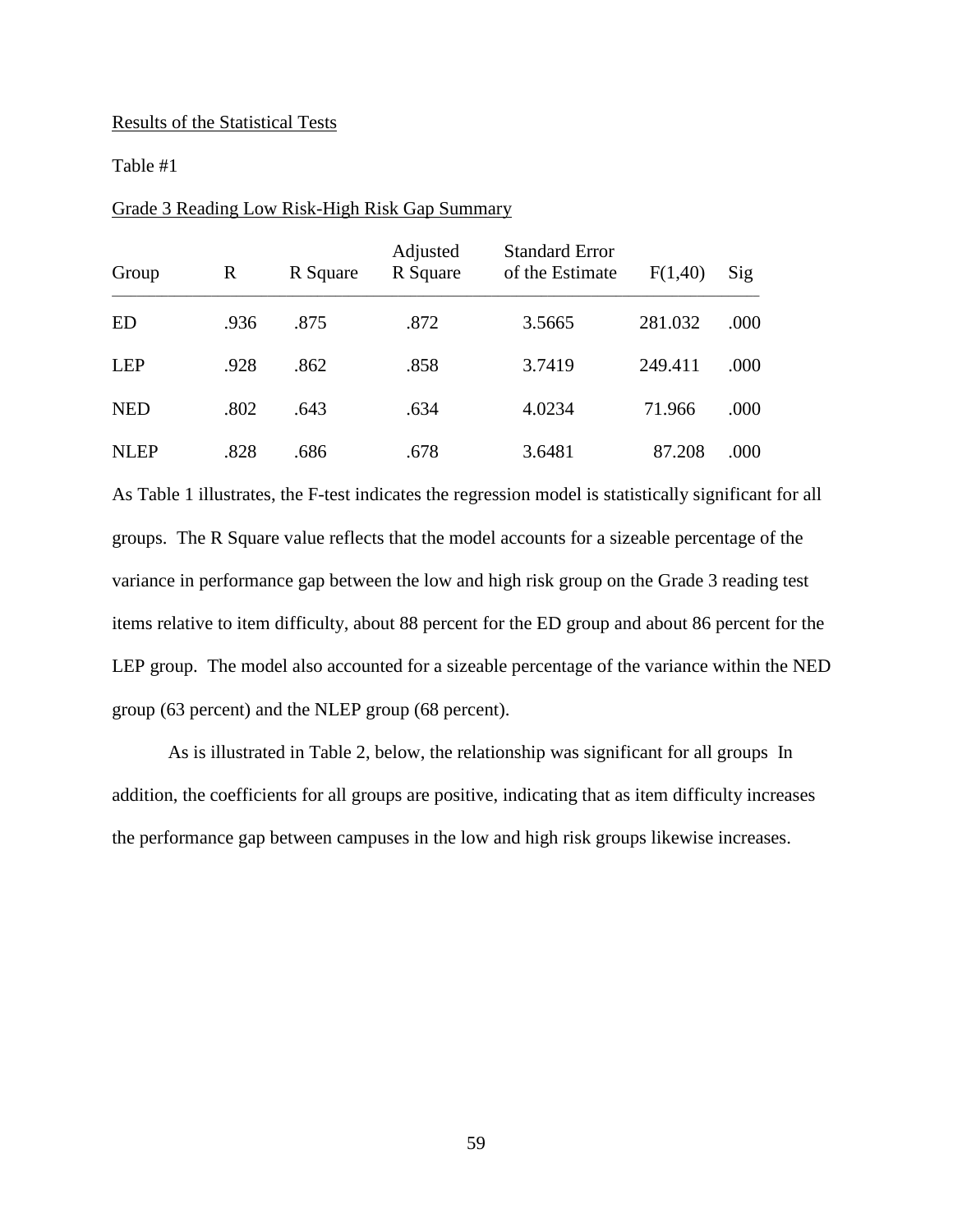Table # 2

## Grade 3 Reading Low Risk-High Risk Gap Analysis

| Group       | B      | Std. Error | <b>B</b> eta |        | Sig  |
|-------------|--------|------------|--------------|--------|------|
| <b>ED</b>   | 11.614 | .693       | .936         | 16.764 | .000 |
| <b>LEP</b>  | 11.479 | .727       | .928         | 15.793 | .000 |
| <b>NED</b>  | 6.632  | .782       | .802         | 8.485  | .000 |
| <b>NLEP</b> | 6.618  | .709       | .828         | 9.339  | .000 |

As the table indicates, the sizes of the coefficients vary, but indicate, for example in the ED group that each one unit increase in difficulty yields about an 11.6 unit increase in the student performance gap.

Table #3

| Group       | R    | R Square | Adjusted<br>R Square | <b>Standard Error</b><br>of the Estimate | F(1,40) | Sig  |
|-------------|------|----------|----------------------|------------------------------------------|---------|------|
| <b>ED</b>   | .967 | .934     | .933                 | 1.4819                                   | 569.790 | .000 |
| <b>LEP</b>  | .989 | .942     | .943                 | 1.4993                                   | 568.974 | .000 |
| <b>NED</b>  | .718 | .515     | .503                 | 3.3596                                   | 42.489  | .000 |
| <b>NLEP</b> | .781 | .610     | .600                 | 2.8443                                   | 62.518  | .000 |

#### Grade 3 Reading Low Risk-Moderate Risk Gap Summary

As Table 3 illustrates, the F-test indicates the regression model is statistically significant for all groups. The R Square value reflects that the model accounts for a sizeable percentage of the variance in performance gap between the low and moderate risk groups on the Grade 3 reading test items relative to item difficulty, about 93 percent for the ED group and about 94 percent for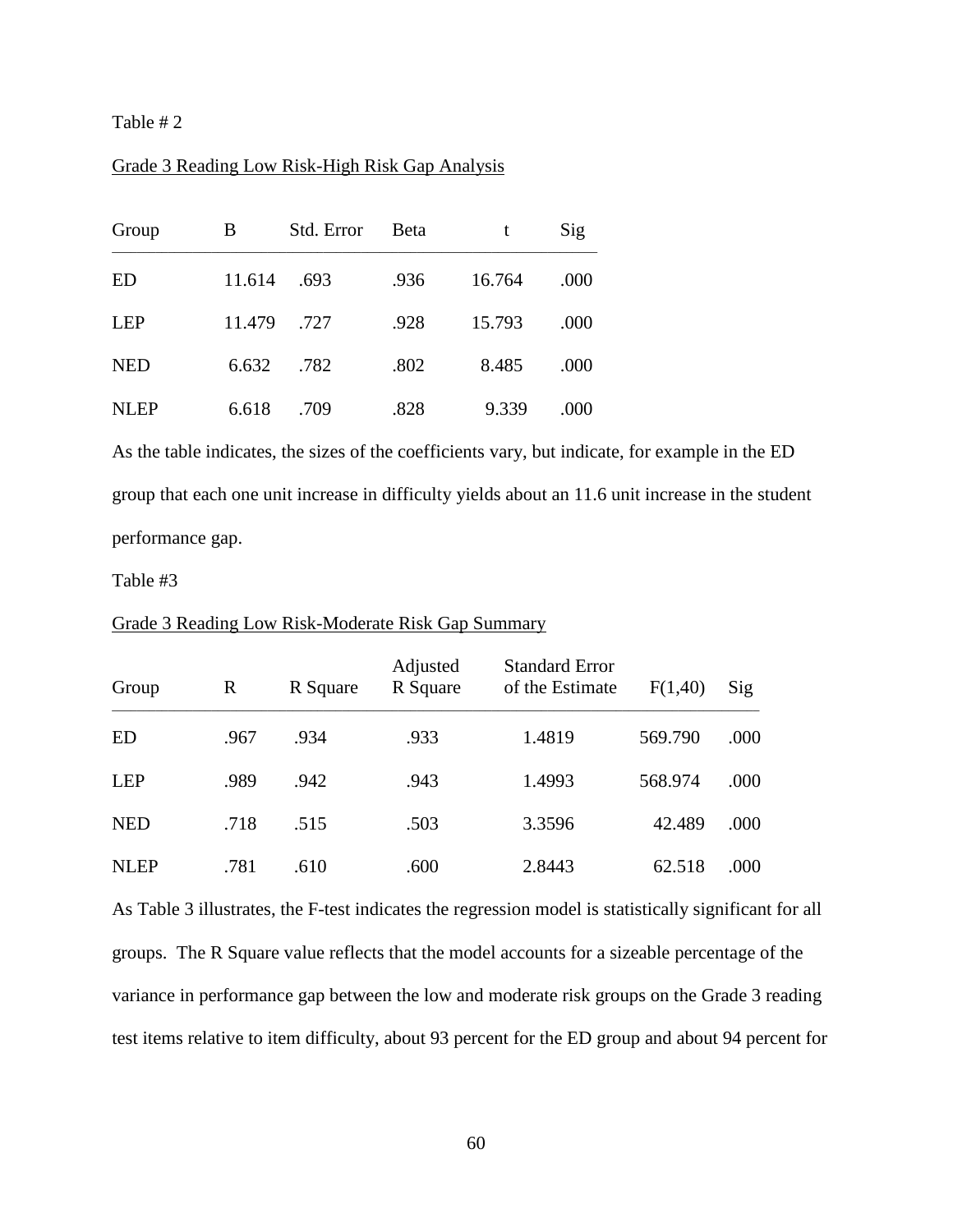the LEP group. The model also accounted for a sizeable percentage of the variance within the NED group (51 percent) and the NLEP group (61 percent).

As is illustrated in Table 4, below, the relationship was significant for all groups. In addition, the coefficients for all groups are positive, indicating that as item difficulty increases the performance gap between campuses in the low and moderate risk groups likewise increases. Table # 4

# Grade 3 Reading Low Risk-Moderate Risk Gap Analysis

| Group       | В     | Std. Error | <b>B</b> eta | t      | Sig  |
|-------------|-------|------------|--------------|--------|------|
| <b>ED</b>   | 6.872 | .288       | .967         | 23.870 | .000 |
| <b>LEP</b>  | 6.947 | .291       | .930         | 23.753 | .000 |
| <b>NED</b>  | 4.254 | .653       | .718         | 6.515  | .000 |
| <b>NLEP</b> | 4.369 | .553       | .781         | 7.907  | .000 |

As the table indicates, the sizes of the coefficients vary, but indicate, for example in the ED group that each one unit increase in difficulty yields about a 6.9 unit increase in the student performance gap.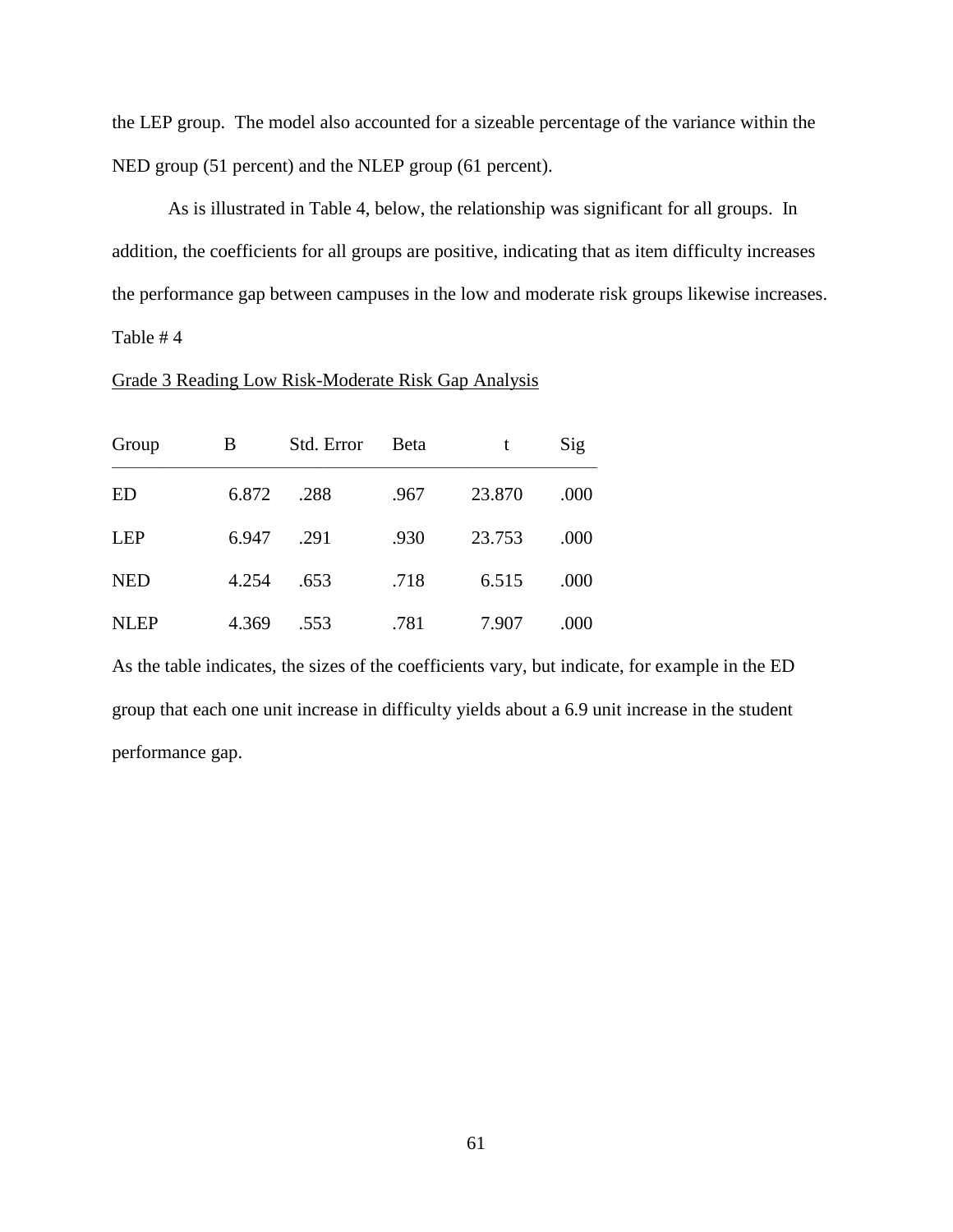| Group       | R    | R Square | Adjusted<br>R Square | <b>Standard Error</b><br>of the Estimate | F(1,40) | Sig  |
|-------------|------|----------|----------------------|------------------------------------------|---------|------|
| ED          | .961 | .923     | .921                 | .9732                                    | 477.615 | .000 |
| LEP         | .946 | .896     | .893                 | 1.1350                                   | 343.826 | .000 |
| <b>NED</b>  | .674 | .454     | .440                 | 2.1229                                   | 33.611  | .000 |
| <b>NLEP</b> | .709 | .502     | .490                 | 1.9793                                   | 40.318  | .000 |

## Grade 3 Reading Moderate Risk-High Risk Gap Summary

As Table 5 illustrates, the F-test indicates the regression model is statistically significant for all groups. The R Square value reflects that the model accounts for a sizeable percentage of the variance in performance gap between the moderate and high risk group on the Grade 3 reading test items relative to item difficulty, about 92 percent for the ED group and about 90 percent for the LEP group. The model also accounted for a sizeable percentage of the variance within the NED group (45 percent) and the NLEP group (50 percent).

As is illustrated in Table 6, below, the relationship was significant for all groups. In addition, the coefficients for all groups are positive, indicating that as item difficulty increases the performance gap between campuses in the moderate and high risk groups likewise increases.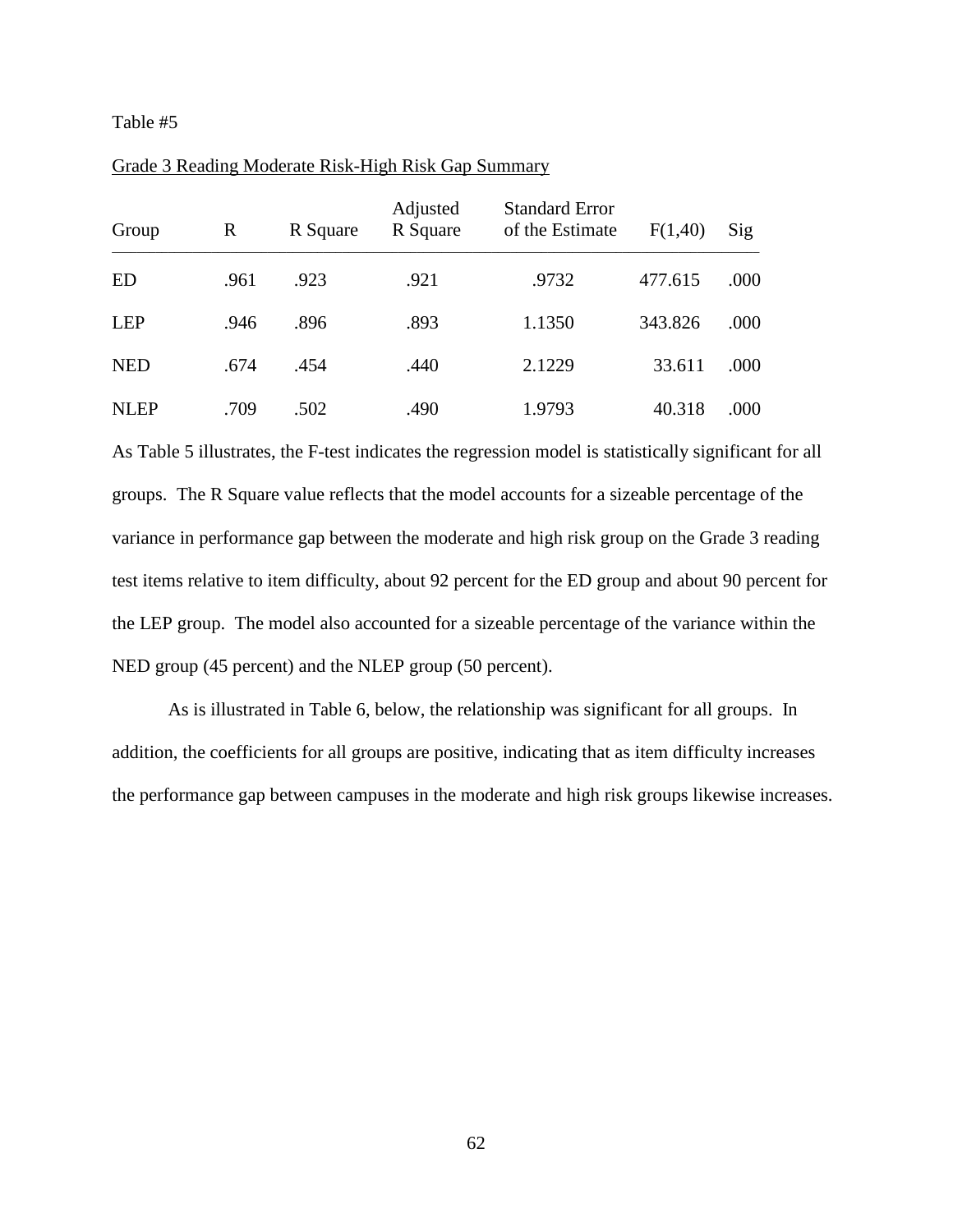## Grade 3 Reading Moderate Risk-High Risk Gap Analysis

| Group       | B     | Std. Error | <b>B</b> eta | t      | Sig  |
|-------------|-------|------------|--------------|--------|------|
| <b>ED</b>   | 4.132 | .189       | .961         | 21.854 | .000 |
| <b>LEP</b>  | 4.088 | .220       | .946         | 18.543 | .000 |
| <b>NED</b>  | 2.378 | .412       | .674         | 5.766  | .000 |
| <b>NLEP</b> | 2.441 | .384       | .709         | 6.350  | .000 |

As the table indicates, the sizes of the coefficients vary, but indicate, for example in the ED group that each one unit increase in difficulty yields about a 4.1 unit increase in the student performance gap.

Table #7

| Group       | R    | R Square | Adjusted<br>R Square | <b>Standard Error</b><br>of the Estimate | F(1,42) | Sig  |
|-------------|------|----------|----------------------|------------------------------------------|---------|------|
| ED          | .910 | .828     | .824                 | 3.3633                                   | 202.501 | .000 |
| <b>LEP</b>  | .946 | .895     | .892                 | 2.6596                                   | 357.800 | .000 |
| <b>NED</b>  | .927 | .859     | .855                 | 2.9026                                   | 255.539 | .000 |
| <b>NLEP</b> | .916 | .840     | .836                 | 3.254                                    | 220.141 | .000 |

#### Grade 3 Math Low Risk-High Risk Gap Summary

As Table 7 illustrates, the F-test indicates the regression model is statistically significant for all groups. The R Square value reflects that the model accounts for a sizeable percentage of the variance in performance gap between the low and high risk group on the Grade 3 math test items relative to item difficulty, about 83 percent for the ED group and about 90 percent for the LEP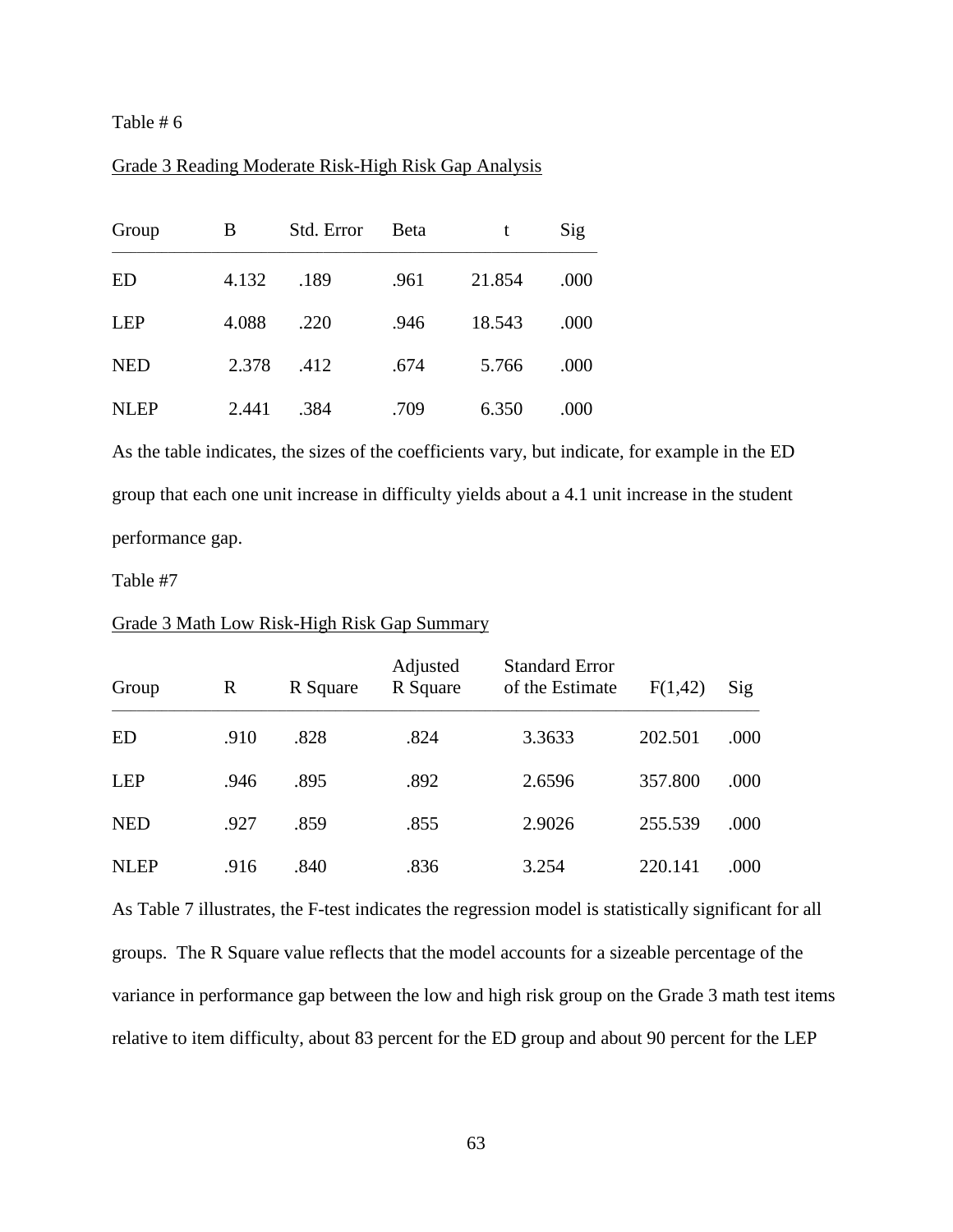group. The model also accounted for a sizeable percentage of the variance within the NED group (86 percent) and the NLEP group (84 percent).

As is illustrated in Table 8, below, the relationship was significant for all groups. In addition, the coefficients for all groups are positive, indicating that as item difficulty increases the performance gap between campuses in the low and high risk groups likewise increases.

Table # 8

| Grade 3 Math Low Risk-High Risk Gap Analysis |  |  |  |  |
|----------------------------------------------|--|--|--|--|
|                                              |  |  |  |  |

| Group       | B     | Std. Error | <b>B</b> eta | t      | Sig  |
|-------------|-------|------------|--------------|--------|------|
| ED          | 8.561 | .602       | .910         | 14.320 | .000 |
| <b>LEP</b>  | 8.999 | .476       | .946         | 18.916 | .000 |
| <b>NED</b>  | 8.300 | .519       | .927         | 15.986 | .000 |
| <b>NLEP</b> | 8.638 | .582       | .916         | 14.837 | .000 |

As the table indicates, the sizes of the coefficients vary, but indicate, for example in the ED group that each one unit increase in difficulty yields about an 8.6 unit increase in the student performance gap.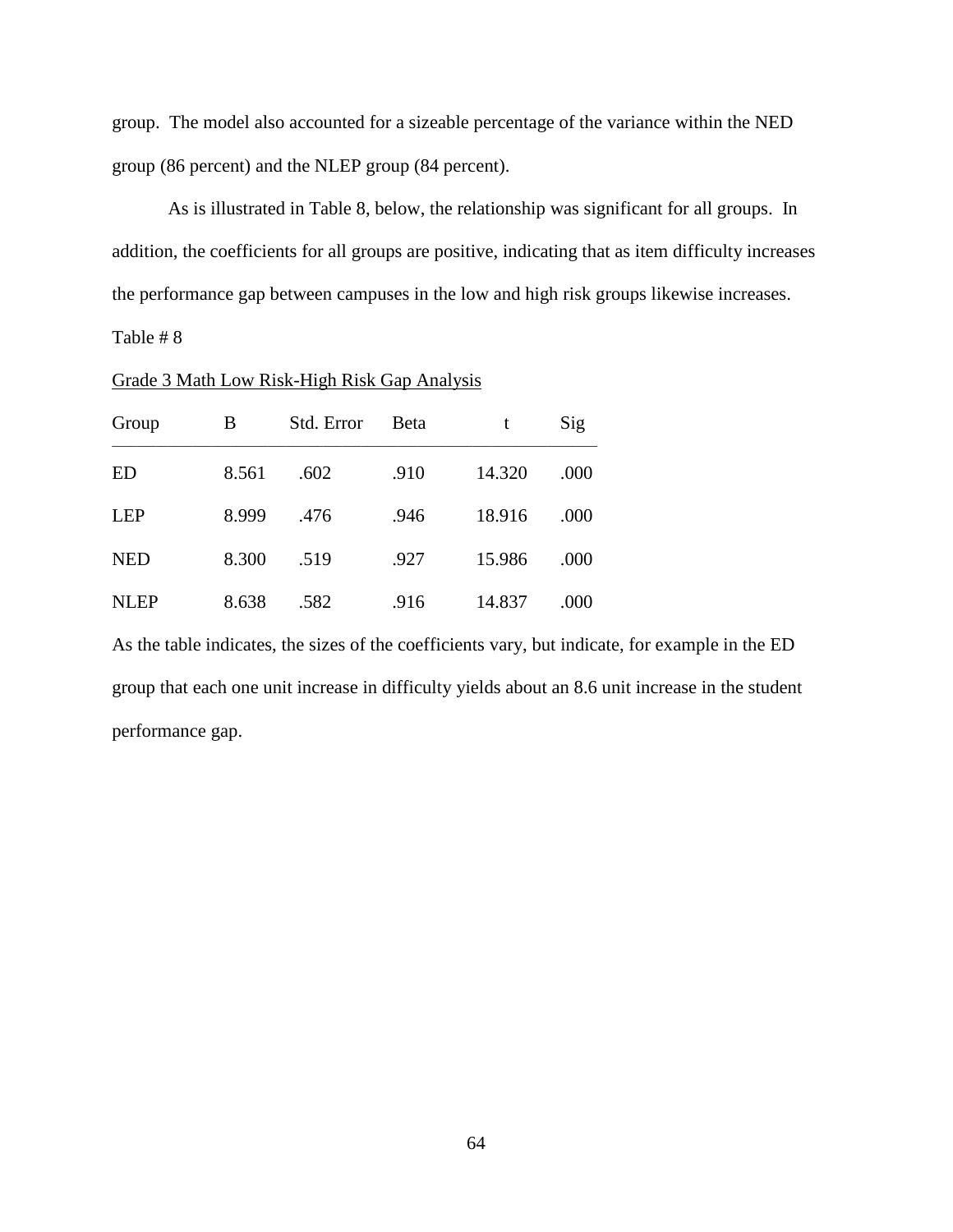| Group       | R    | R Square | Adjusted<br>R Square | <b>Standard Error</b><br>of the Estimate | F(1,42) | Sig  |
|-------------|------|----------|----------------------|------------------------------------------|---------|------|
| ED          | .876 | .767     | .761                 | 2.2412                                   | 138.130 | .000 |
| <b>LEP</b>  | .910 | .828     | .824                 | 1.8984                                   | 202.188 | .000 |
| <b>NED</b>  | .877 | .769     | .764                 | 2.3266                                   | 139.922 | .000 |
| <b>NLEP</b> | .889 | .791     | .786                 | 2.1509                                   | 158.998 | .000 |

## Grade 3 Math Low Risk-Moderate Risk Gap Summary

As Table 9 illustrates, the F-test indicates the regression model is statistically significant for all groups. The R Square value reflects that the model accounts for a sizeable percentage of the variance in performance gap between the low and moderate risk groups on the Grade 3 math test items relative to item difficulty, about 77 percent for the ED group and about 83 percent for the LEP group. The model also accounted for a sizeable percentage of the variance within the NED group (77 percent) and the NLEP group (79 percent).

As is illustrated in Table 10, below, the relationship was significant for all groups. In addition, the coefficients for all groups are positive, indicating that as item difficulty increases the performance gap between campuses in the low and moderate risk groups likewise increases.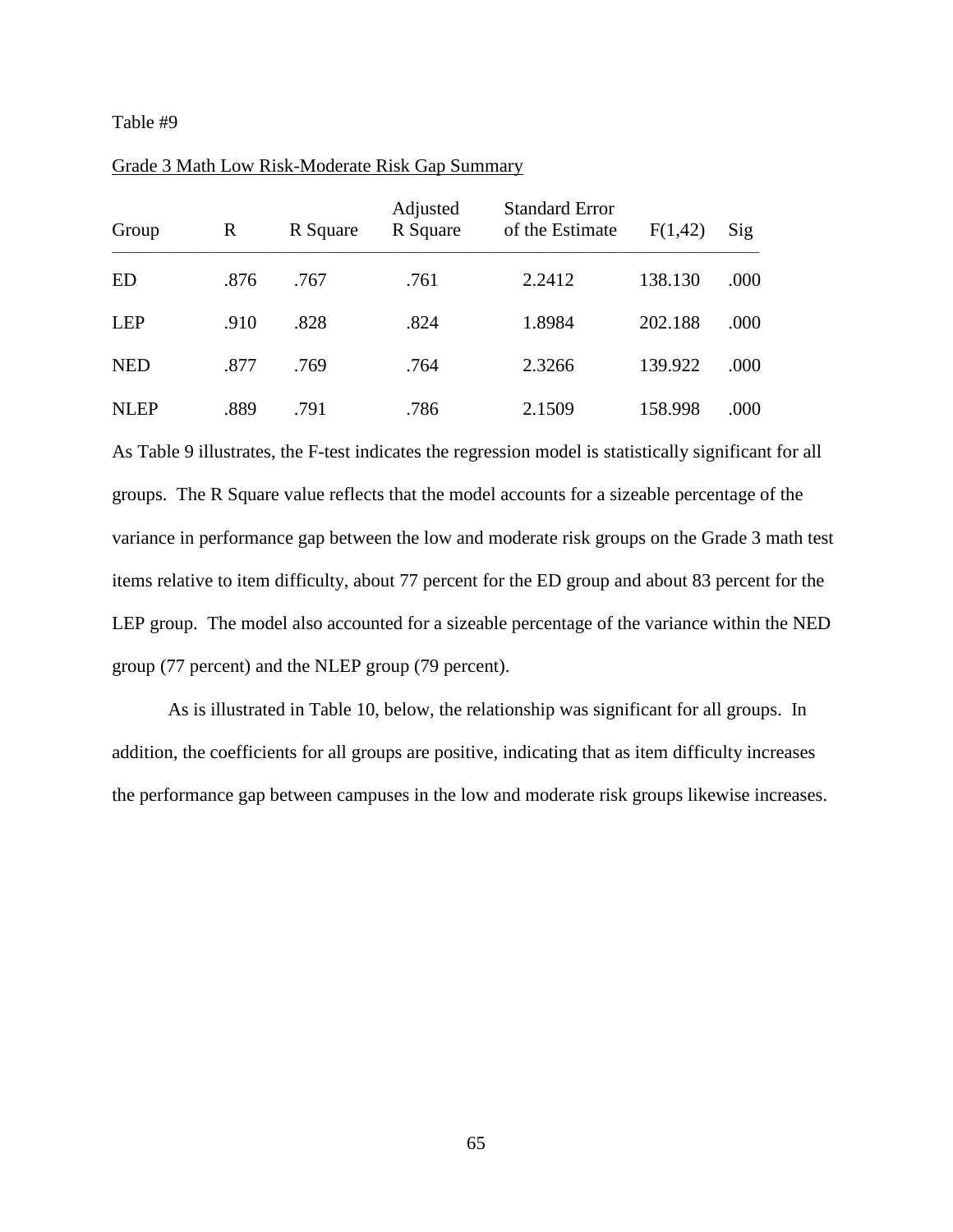## Grade 3 Math Low Risk-Moderate Risk Gap Analysis

| Group       | B     | Std. Error | Beta | t      | Sig  |
|-------------|-------|------------|------|--------|------|
| <b>ED</b>   | 4.712 | .401       | .876 | 11.753 | .000 |
| <b>LEP</b>  | 4.829 | .340       | .910 | 14.219 | .000 |
| <b>NED</b>  | 4.923 | .416       | .877 | 11.829 | .000 |
| <b>NLEP</b> | 4.369 | .553       | .781 | 7.907  | .000 |

As the table indicates, the sizes of the coefficients vary, but indicate, for example in the ED group that each one unit increase in difficulty yields about a 4.7 unit increase in the student performance gap.

Table #11

| Group       | $\mathbb{R}$ | R Square | Adjusted<br>R Square | <b>Standard Error</b><br>of the Estimate | F(1,42) | Sig  |
|-------------|--------------|----------|----------------------|------------------------------------------|---------|------|
| <b>ED</b>   | .674         | .455     | .442                 | 1.8428                                   | 35.004  | .000 |
| <b>LEP</b>  | .702         | .493     | .481                 | 1.7475                                   | 40.828  | .000 |
| <b>NED</b>  | .767         | .588     | .578                 | 1.7017                                   | 59.845  | .000 |
| <b>NLEP</b> | .757         | .573     | .562                 | 1.6933                                   | 56.271  | .000 |

#### Grade 3 Math Moderate Risk-High Risk Gap Summary

As Table 11 illustrates, the F-test indicates the regression model is statistically significant for all groups. The R Square value reflects that the model accounts for a sizeable percentage of the variance in performance gap between the moderate and high risk group on the Grade 3 math test items relative to item difficulty, about 46 percent for the ED group and about 48 percent for the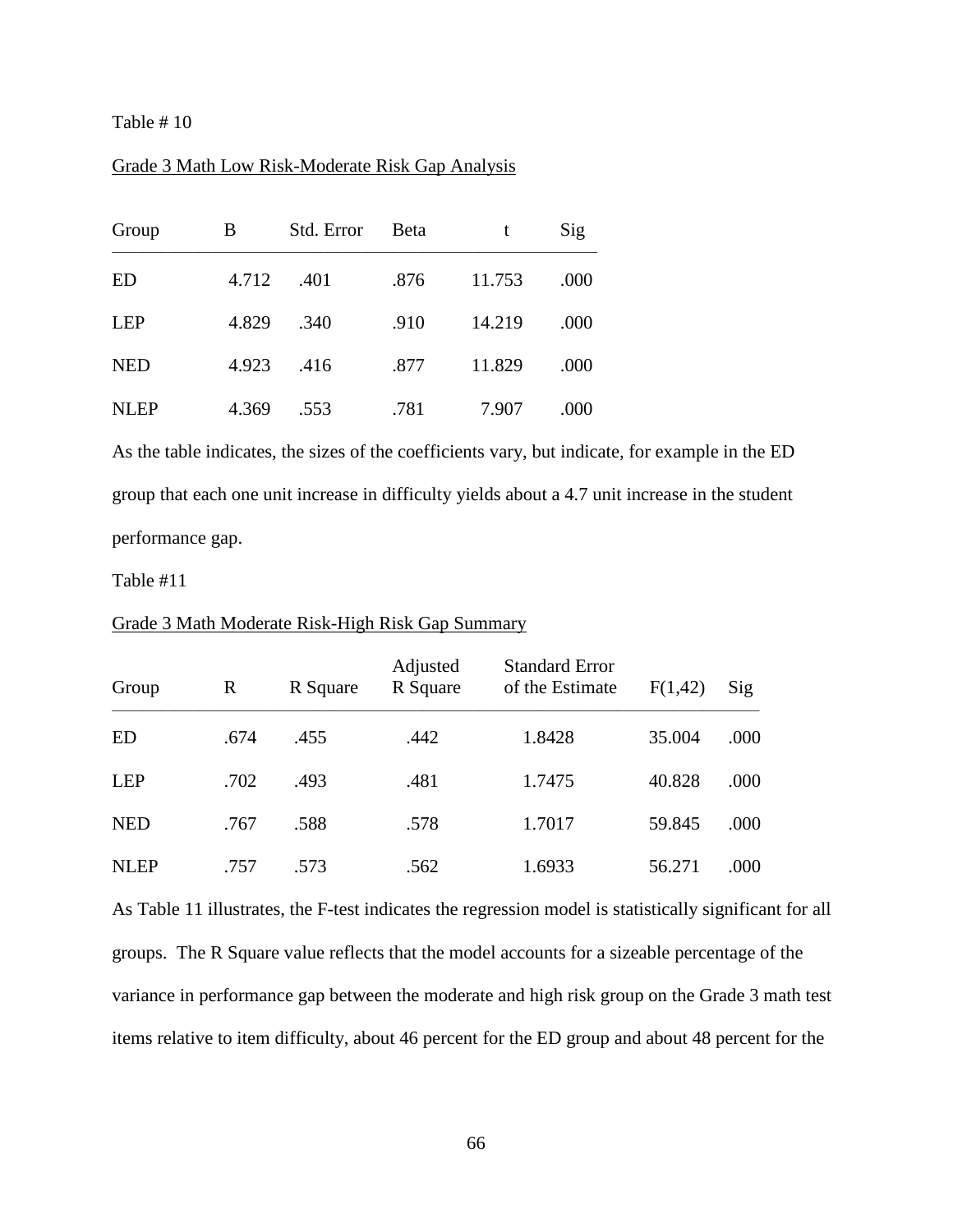LEP group. The model also accounted for a sizeable percentage of the variance within the NED group (59 percent) and the NLEP group (57 percent).

As is illustrated in Table 12, below, the relationship was significant for all groups. In addition, the coefficients for all groups are positive, indicating that as item difficulty increases the performance gap between campuses in the moderate and high risk groups likewise increases. Table # 12

# Grade 3 Math Moderate Risk-High Risk Gap Analysis

| Group       | B     | Std. Error | Beta | t     | Sig  |
|-------------|-------|------------|------|-------|------|
| <b>ED</b>   | 1.950 | .330       | .674 | 5.916 | .000 |
| <b>LEP</b>  | 1.997 | .313       | .702 | 6.390 | .000 |
| <b>NED</b>  | 2.355 | .304       | .767 | 7.736 | .000 |
| <b>NLEP</b> | 2.272 | .303       | .757 | 7.501 | .000 |

As the table indicates, the sizes of the coefficients vary, but indicate, for example in the ED group that each one unit increase in difficulty yields about a 1.95 unit increase in the student performance gap.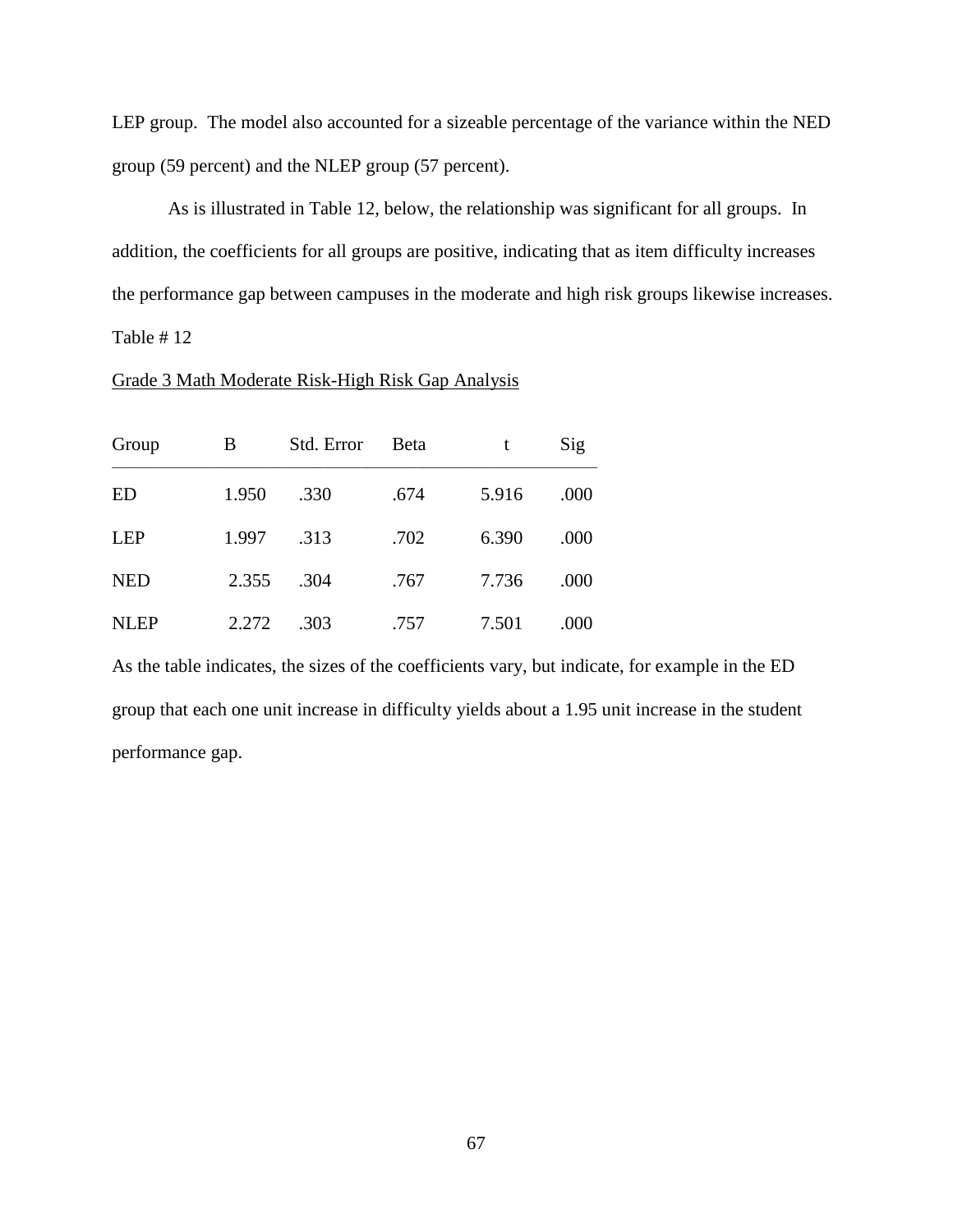| Group       | R    | R Square | Adjusted<br>R Square | <b>Standard Error</b><br>of the Estimate | F(1,46) | Sig  |
|-------------|------|----------|----------------------|------------------------------------------|---------|------|
| ED          | .948 | .900     | .897                 | 3.5119                                   | 412.249 | .000 |
| LEP         | .931 | .867     | .865                 | 3.9953                                   | 301.095 | .000 |
| <b>NED</b>  | .876 | .768     | .763                 | 4.8953                                   | 152.368 | .000 |
| <b>NLEP</b> | .886 | .786     | .781                 | 4.7017                                   | 168.474 | .000 |

#### Grade 5 Reading Low Risk-High Risk Gap Summary

As Table 13 illustrates, the F-test indicates the regression model is statistically significant for all groups. The R Square value reflects that the model accounts for a sizeable percentage of the variance in performance gap between the low and high risk group on the Grade 5 reading test items relative to item difficulty, about 88 percent for the ED group and about 86 percent for the LEP group. The model also accounted for a sizeable percentage of the variance within the NED group (63 percent) and the NLEP group (68 percent).

As is illustrated in Table 14, below, the relationship was significant for all groups In addition, the coefficients for all groups are positive, indicating that as item difficulty increases the performance gap between campuses in the low and high risk groups likewise increases.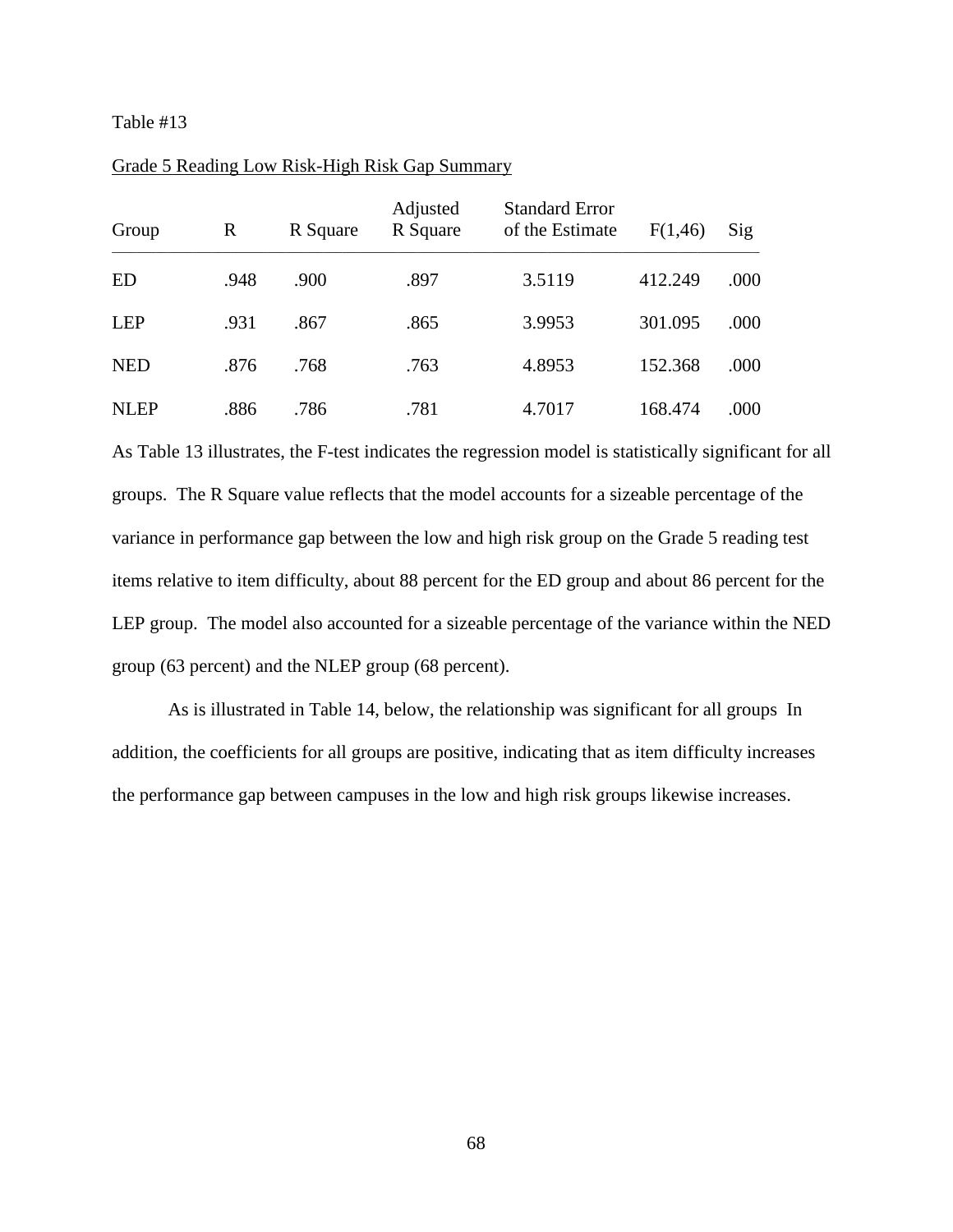Table # 14

## Grade 5 Reading Low Risk-High Risk Gap Analysis

| Group       | B      | Std. Error | Beta | t      | Sig  |
|-------------|--------|------------|------|--------|------|
| <b>ED</b>   | 11.077 | .546       | .948 | 20.304 | .000 |
| <b>LEP</b>  | 10.770 | .621       | .931 | 17.352 | .000 |
| <b>NED</b>  | 9.387  | .760       | .876 | 12.344 | .000 |
| <b>NLEP</b> | 9.480  | .730       | .886 | 12.980 | .000 |

As the table indicates, the sizes of the coefficients vary, but indicate, for example in the ED group that each one unit increase in difficulty yields about an 11.6 unit increase in the student performance gap.

Table # 15

| Group       | R    | R Square | Adjusted<br>R Square | <b>Standard Error</b><br>of the Estimate | F(1,46) | $\mathrm{Sig}$ |
|-------------|------|----------|----------------------|------------------------------------------|---------|----------------|
| <b>ED</b>   | .974 | .949     | .948                 | 1.5296                                   | 852.810 | .000           |
| <b>LEP</b>  | .962 | .926     | .925                 | 1.8787                                   | 578.090 | .000           |
| <b>NED</b>  | .907 | .824     | .820                 | 2.8214                                   | 214.624 | .000           |
| <b>NLEP</b> | .936 | .875     | .872                 | 2.3924                                   | 322.556 | .000           |

#### Grade 5 Reading Low Risk-Moderate Risk Gap Summary

As Table 15 illustrates, the F-test indicates the regression model is statistically significant for all groups. The R Square value reflects that the model accounts for a sizeable percentage of the variance in performance gap between the low and moderate risk groups on the Grade 5 reading test items relative to item difficulty, about 93 percent for the ED group and about 94 percent for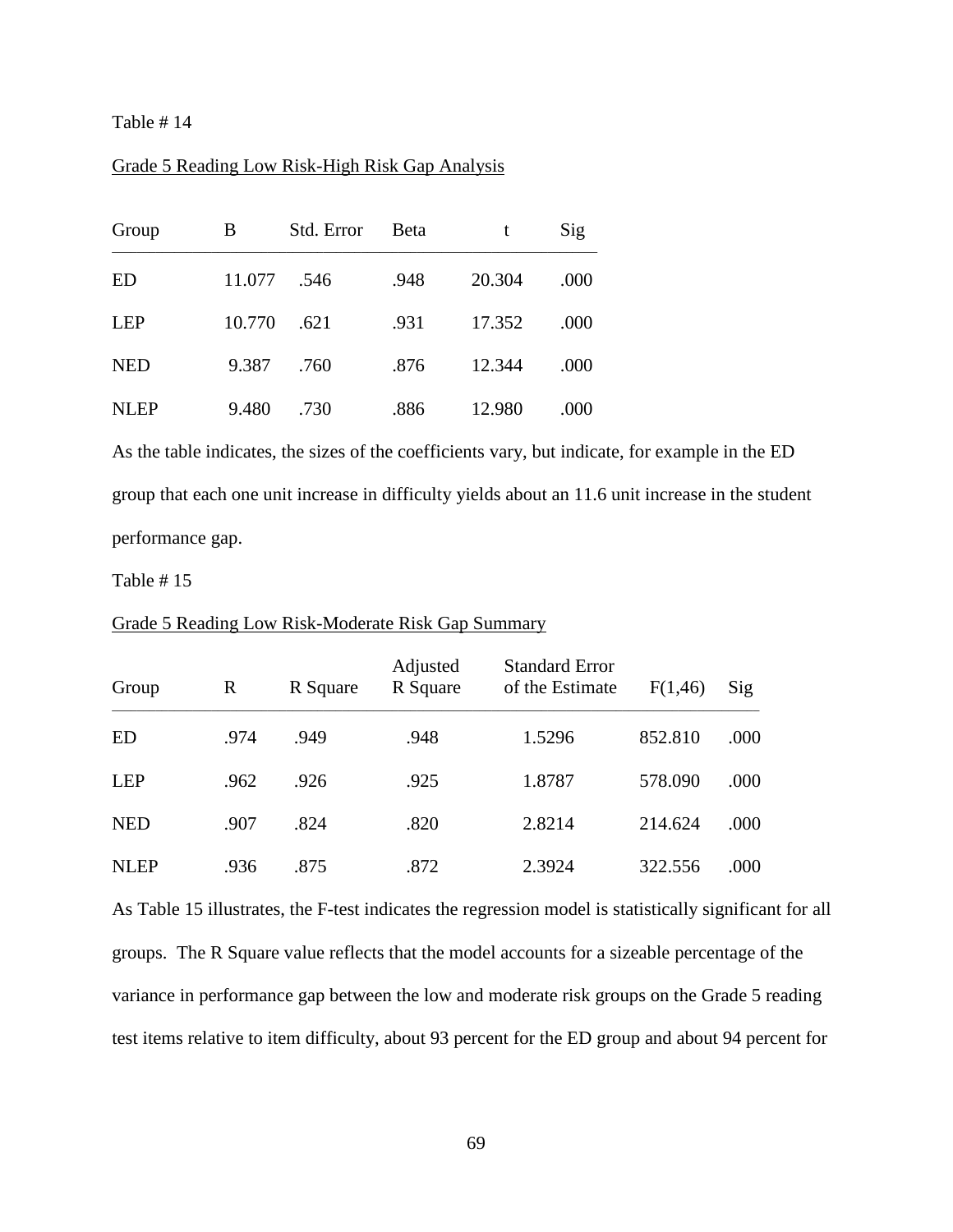the LEP group. The model also accounted for a sizeable percentage of the variance within the NED group (51 percent) and the NLEP group (61 percent).

As is illustrated in Table 16, below, the relationship was significant for all groups In addition, the coefficients for all groups are positive, indicating that as item difficulty increases the performance gap between campuses in the low and moderate risk groups likewise increases. Table # 16

| Grade 5 Reading Low Risk-Moderate Risk Gap Analysis |  |
|-----------------------------------------------------|--|
|                                                     |  |

| Group       | В     | Std. Error | <b>B</b> eta | t      | Sig  |
|-------------|-------|------------|--------------|--------|------|
| <b>ED</b>   | 6.939 | .238       | .974         | 29.203 | .000 |
| <b>LEP</b>  | 7.017 | .292       | .962         | 24.043 | .000 |
| <b>NED</b>  | 6.421 | .438       | .907         | 14.650 | .000 |
| <b>NLEP</b> | 6.675 | .372       | .936         | 17.960 | .000 |

As the table indicates, the sizes of the coefficients vary, but indicate, for example in the ED group that each one unit increase in difficulty yields about a 6.9 unit increase in the student performance gap.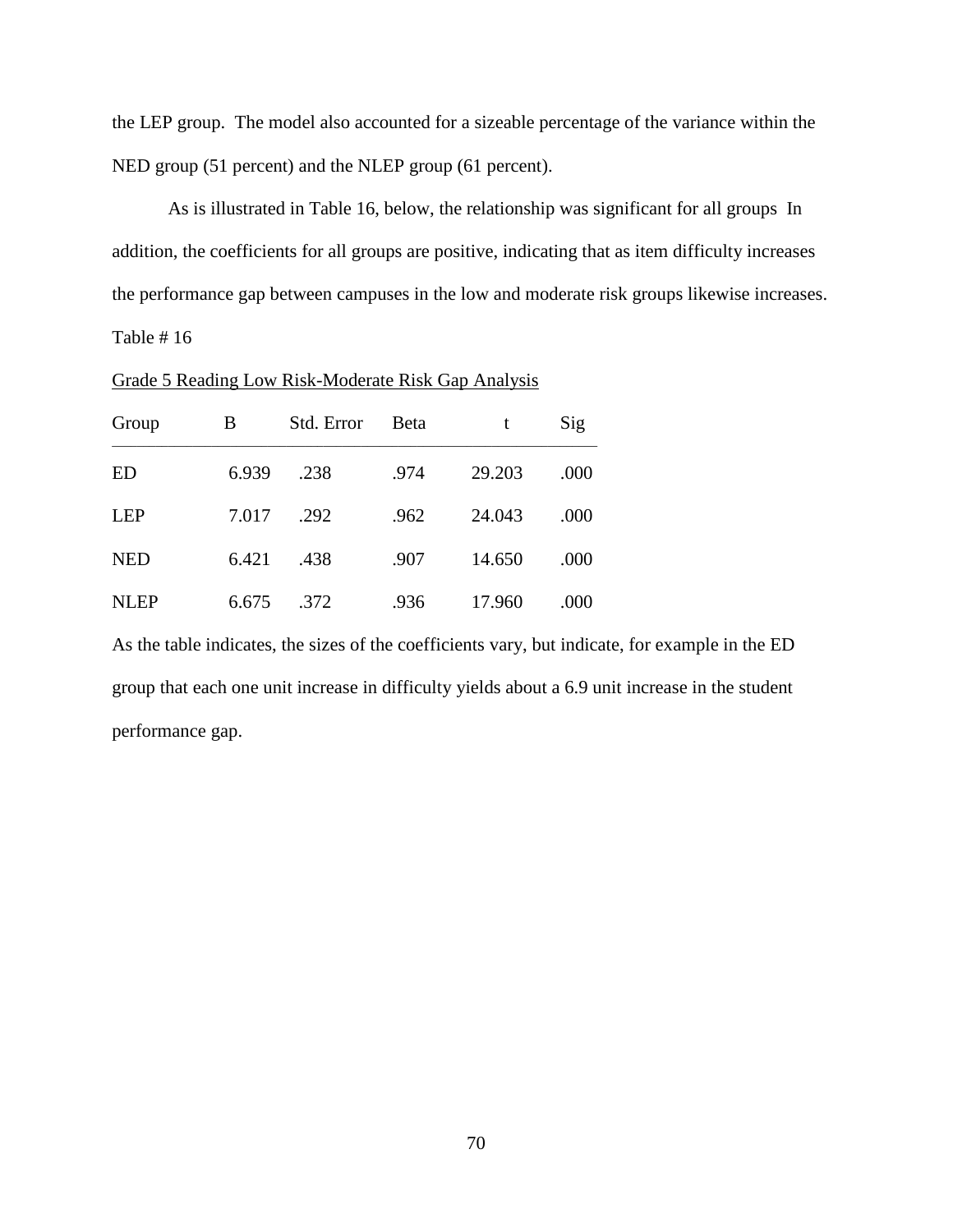| Group       | R    | R Square | Adjusted<br>R Square | <b>Standard Error</b><br>of the Estimate | F(1,46) | Sig  |
|-------------|------|----------|----------------------|------------------------------------------|---------|------|
| ED          | .971 | .943     | .941                 | .9633                                    | 756.320 | .000 |
| LEP         | .934 | .871     | .869                 | 1.5099                                   | 311.954 | .000 |
| <b>NED</b>  | .894 | .799     | .795                 | 1.7796                                   | 182.742 | .000 |
| <b>NLEP</b> | .922 | .850     | .847                 | 1.5765                                   | 260.917 | .000 |

## Grade 5 Reading Moderate Risk-High Risk Gap Summary

As Table 17 illustrates, the F-test indicates the regression model is statistically significant for all groups. The R Square value reflects that the model accounts for a sizeable percentage of the variance in performance gap between the moderate and high risk group on the Grade 5 reading test items relative to item difficulty, about 92 percent for the ED group and about 90 percent for the LEP group. The model also accounted for a sizeable percentage of the variance within the NED group (45 percent) and the NLEP group (50 percent).

As is illustrated in Table 18, below, the relationship was significant for all groups. In addition, the coefficients for all groups are positive, indicating that as item difficulty increases the performance gap between campuses in the moderate and high risk groups likewise increases.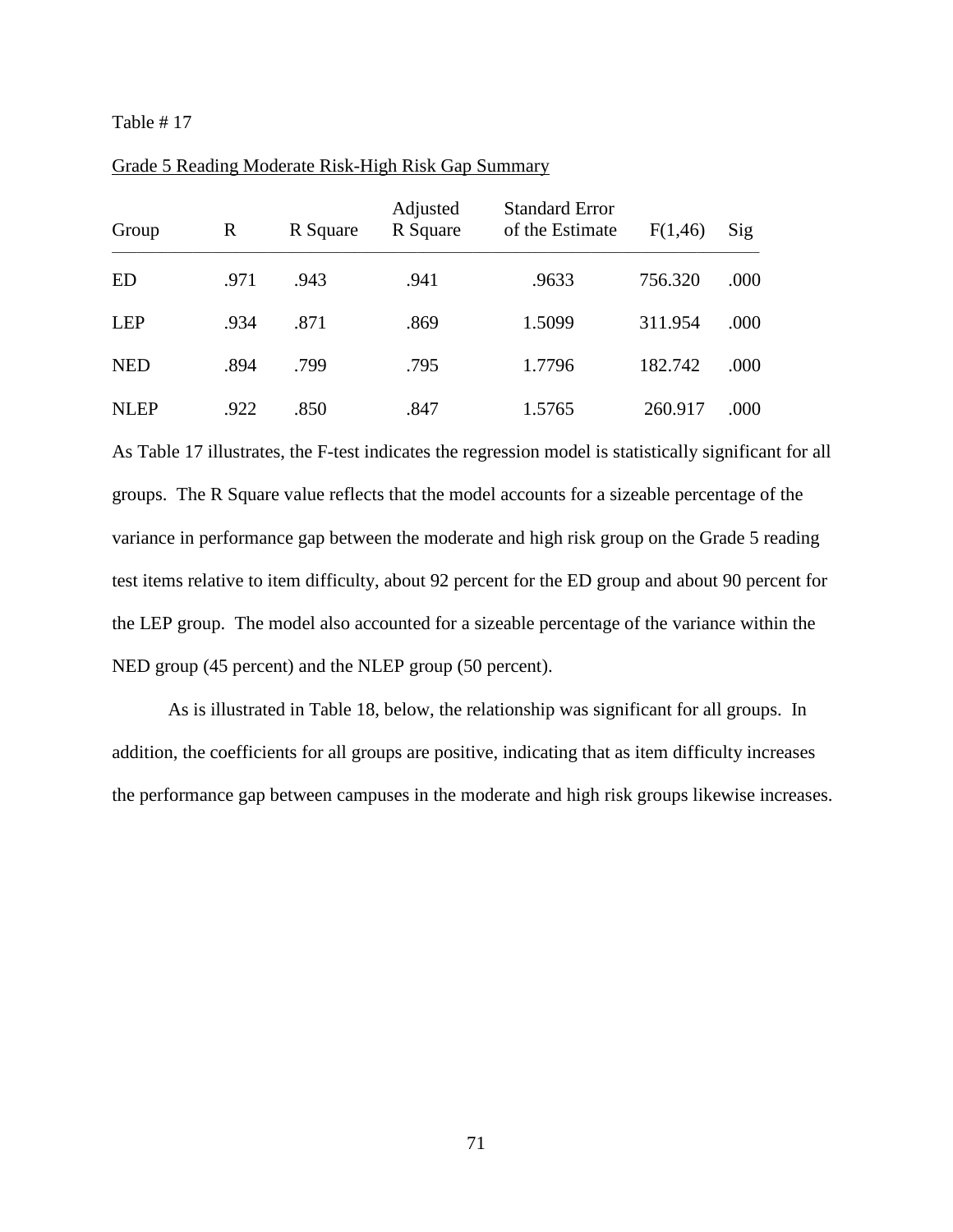Table # 18

## Grade 5 Reading Moderate Risk-High Risk Gap Analysis

| Group       | B     | Std. Error | Beta | t      | Sig  |
|-------------|-------|------------|------|--------|------|
| <b>ED</b>   | 4.115 | .150       | .971 | 27.50A | .000 |
| <b>LEP</b>  | 4.143 | .235       | .934 | 17.662 | .000 |
| <b>NED</b>  | 3.737 | .276       | .894 | 13.518 | .000 |
| <b>NLEP</b> | 3.956 | .245       | .922 | 16.153 | .000 |

As the table indicates, the sizes of the coefficients vary, but indicate, for example in the ED group that each one unit increase in difficulty yields about a 4.1 unit increase in the student performance gap.

Table # 19

| Group       | R    | R Square | Adjusted<br>R Square | <b>Standard Error</b><br>of the Estimate | F(1,47) | Sig  |
|-------------|------|----------|----------------------|------------------------------------------|---------|------|
| ED          | .882 | .779     | .774                 | 4.5247                                   | 168.840 | .000 |
| <b>LEP</b>  | .944 | .892     | .889                 | 3.2056                                   | 394.970 | .000 |
| <b>NED</b>  | .865 | .749     | .744                 | 4.9433                                   | 143.228 | .000 |
| <b>NLEP</b> | .871 | .759     | .754                 | 4.8202                                   | 151.244 | .000 |

#### Grade 5 Math Low Risk-High Risk Gap Summary

As Table 19 illustrates, the F-test indicates the regression model is statistically significant for all groups. The R Square value reflects that the model accounts for a sizeable percentage of the variance in performance gap between the low and high risk group on the Grade 5 math test items relative to item difficulty, about 78 percent for the ED group and about 89 percent for the LEP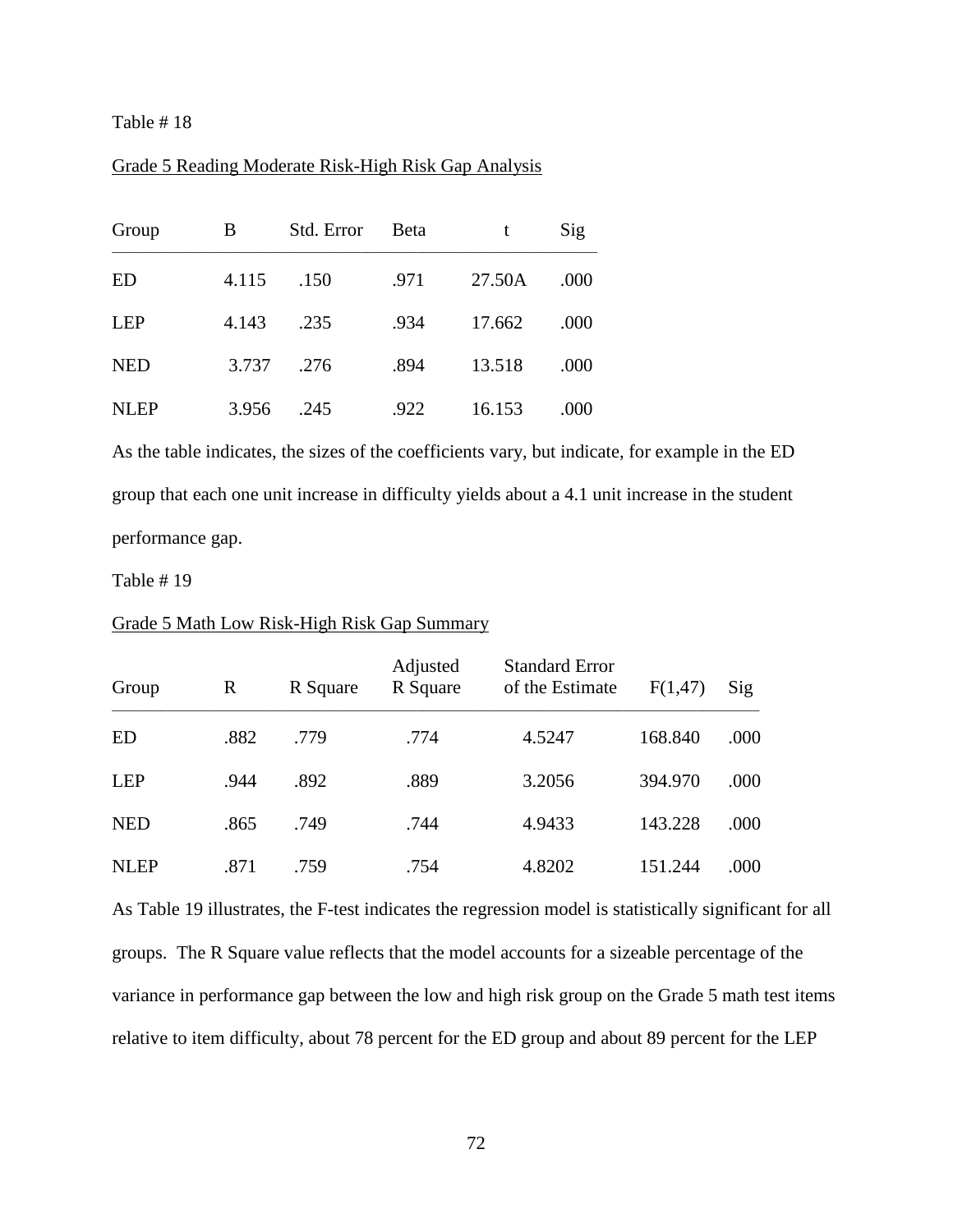group. The model also accounted for a sizeable percentage of the variance within the NED group (75 percent) and the NLEP group (76 percent).

As is illustrated in Table 20, below, the relationship was significant for all groups In addition, the coefficients for all groups are positive, indicating that as item difficulty increases the performance gap between campuses in the low and high risk groups likewise increases.

# Table # 20

# Grade 5 Math Low Risk-High Risk Gap Analysis

| Group       | B     | Std. Error | <b>B</b> eta | t      | Sig  |
|-------------|-------|------------|--------------|--------|------|
| <b>ED</b>   | 8.695 | .669       | .882         | 12.994 | .000 |
| <b>LEP</b>  | 9.422 | .474       | .944         | 19.874 | .000 |
| <b>NED</b>  | 8.749 | .731       | .865         | 11.968 | .000 |
| <b>NLEP</b> | 8.767 | .713       | .871         | 12.298 | .000 |

As the table indicates, the sizes of the coefficients vary, but indicate, for example in the ED group that each one unit increase in difficulty yields about an 8.7 unit increase in the student performance gap.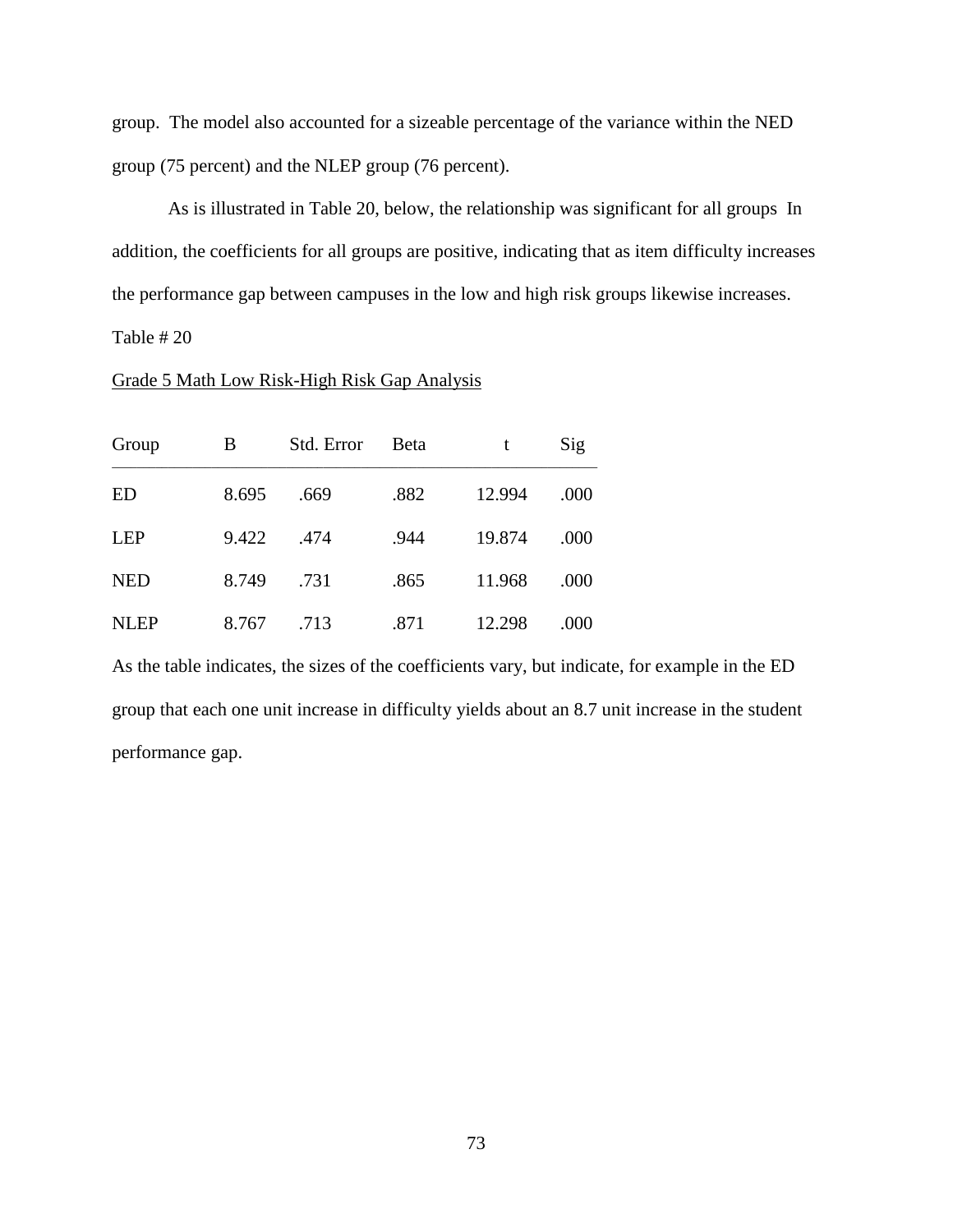| Group       | R    | R Square | Adjusted<br>R Square | <b>Standard Error</b><br>of the Estimate | F(1,48) | $\mathrm{Sig}$ |
|-------------|------|----------|----------------------|------------------------------------------|---------|----------------|
| ED          | .902 | .814     | .810                 | 2.9917                                   | 210.489 | .000           |
| LEP         | .942 | .887     | .884                 | 2.1110                                   | 376.099 | .000           |
| <b>NED</b>  | .887 | .788     | .783                 | 3.1199                                   | 177.947 | .000           |
| <b>NLEP</b> | .891 | .793     | .789                 | 3.1692                                   | 183.970 | .000           |

## Grade 5 Math Low Risk-Moderate Risk Gap Summary

As Table 21 illustrates, the F-test indicates the regression model is statistically significant for all groups. The R Square value reflects that the model accounts for a sizeable percentage of the variance in performance gap between the low and moderate risk groups on the Grade 5 math test items relative to item difficulty, about 81 percent for the ED group and about 89 percent for the LEP group. The model also accounted for a sizeable percentage of the variance within the NED group (79 percent) and the NLEP group (79 percent).

As is illustrated in Table 22, below, the relationship was significant for all groups. In addition, the coefficients for all groups are positive, indicating that as item difficulty increases the performance gap between campuses in the low and moderate risk groups likewise increases.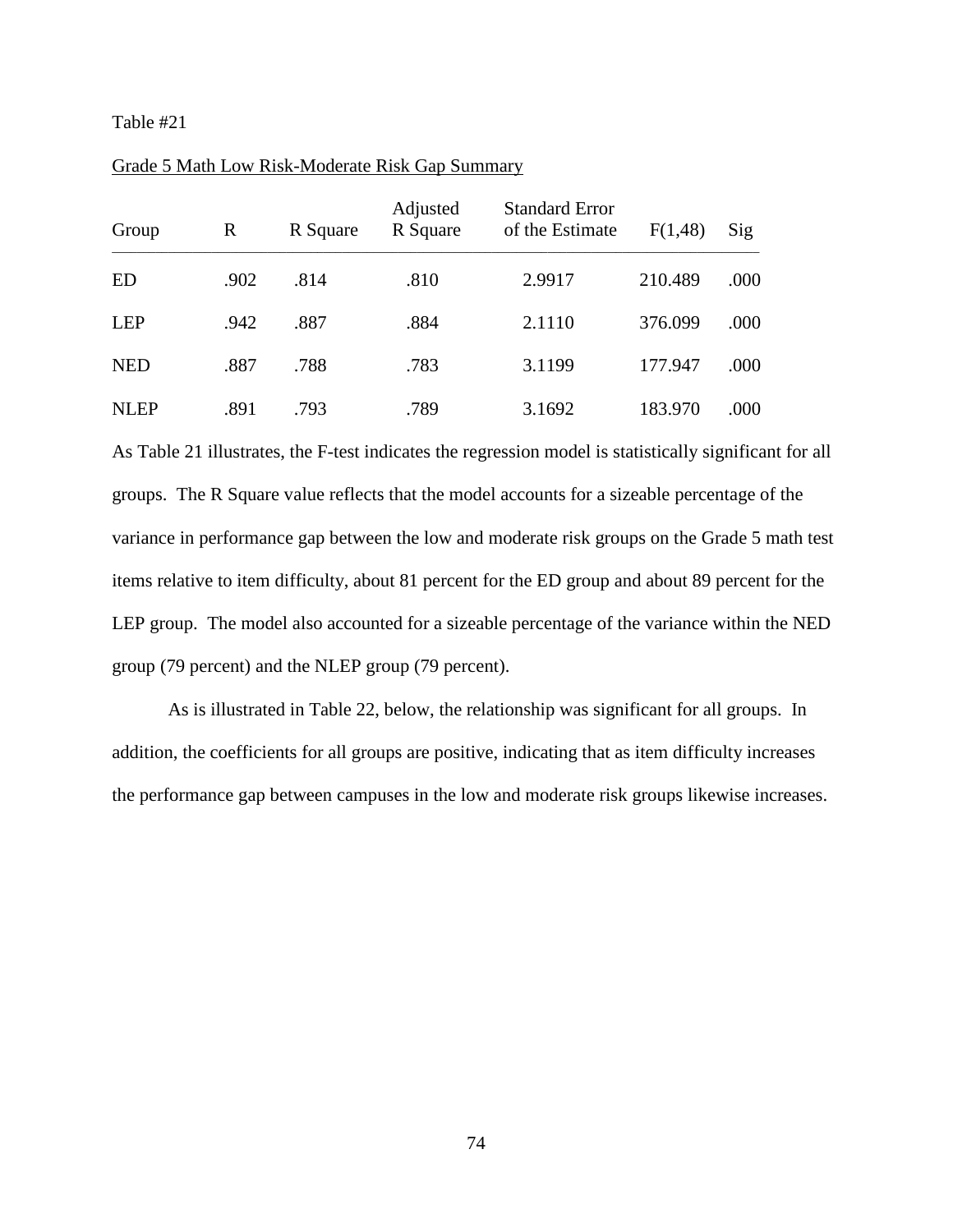Table # 22

## Grade 5 Math Low Risk-Moderate Risk Gap Analysis

| Group       | B     | Std. Error | <b>B</b> eta | t      | Sig  |
|-------------|-------|------------|--------------|--------|------|
| ED          | 6.419 | .442       | .902         | 14.508 | .000 |
| <b>LEP</b>  | 6.055 | .312       | .942         | 19.393 | .000 |
| <b>NED</b>  | 6.352 | .476       | .887         | 13.340 | .000 |
| <b>NLEP</b> | 6.357 | .469       | .891         | 13.564 | .000 |

As the table indicates, the sizes of the coefficients vary, but indicate, for example in the ED group that each one unit increase in difficulty yields about a 6.4 unit increase in the student performance gap.

Table # 23

| Group       | R    | R Square | Adjusted<br>R Square | <b>Standard Error</b><br>of the Estimate | F(1,48) | Sig  |
|-------------|------|----------|----------------------|------------------------------------------|---------|------|
| <b>ED</b>   | .920 | .846     | .843                 | 1.6110                                   | 246.443 | .000 |
| <b>LEP</b>  | .961 | .923     | .921                 | 1.1850                                   | 573.165 | .000 |
| <b>NED</b>  | .849 | .721     | .715                 | 2.3419                                   | 123.942 | .000 |
| <b>NLEP</b> | .828 | .686     | .679                 | 2.3761                                   | 104.703 | .000 |

Grade 5 Math Moderate Risk-High Risk Gap Summary

As Table 23 illustrates, the F-test indicates the regression model is statistically significant for all groups. The R Square value reflects that the model accounts for a sizeable percentage of the variance in performance gap between the moderate and high risk group on the Grade 5 math test items relative to item difficulty, about 85 percent for the ED group and about 92 percent for the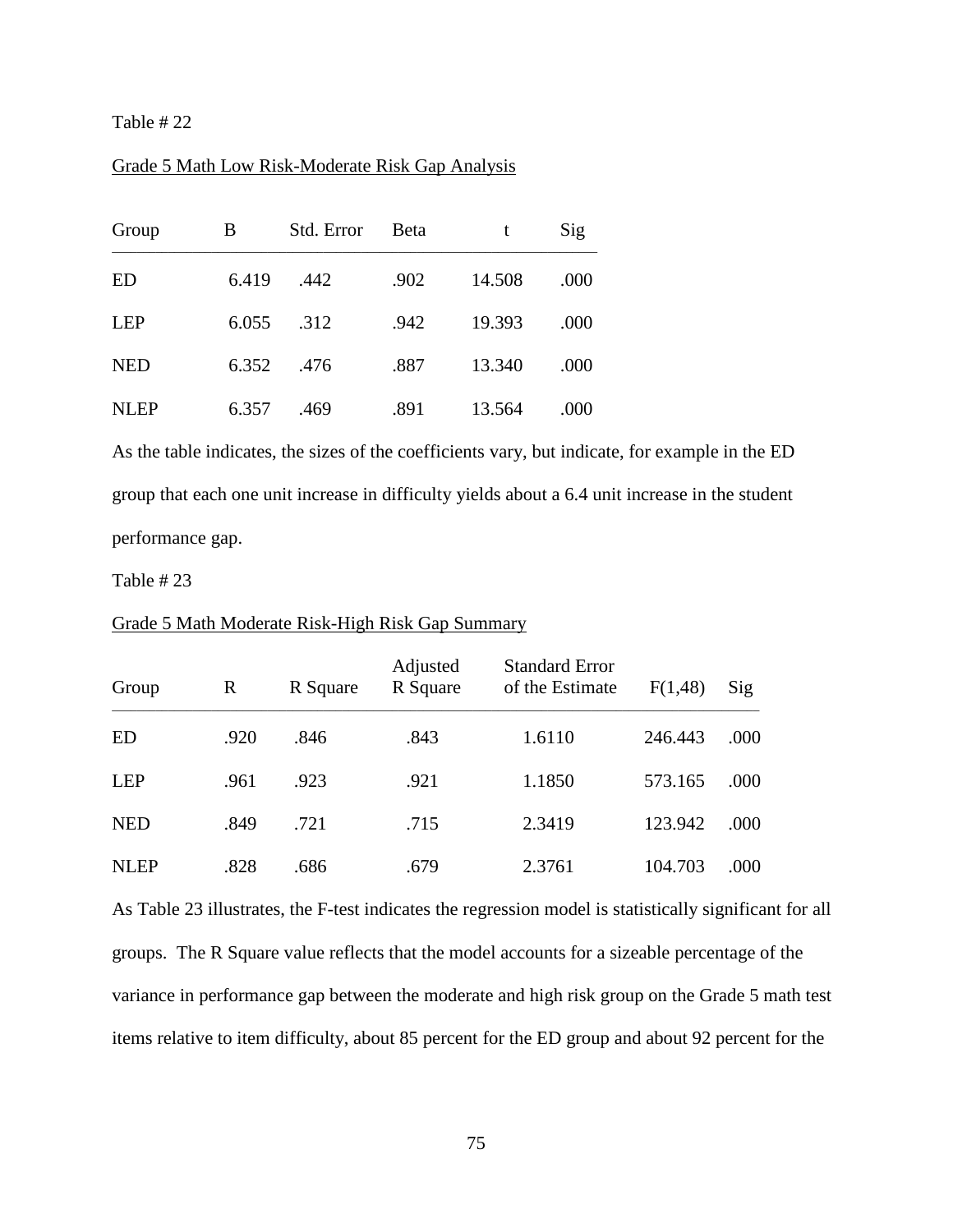LEP group. The model also accounted for a sizeable percentage of the variance within the NED group (72 percent) and the NLEP group (69 percent).

As is illustrated in Table 24, below, the relationship was significant for all groups. In addition, the coefficients for all groups are positive, indicating that as item difficulty increases the performance gap between campuses in the moderate and high risk groups likewise increases. Table # 24

#### Grade 5 Math Moderate Risk-High Risk Gap Analysis

| Group       | B     | Std. Error | <b>B</b> eta | t      | Sig  |
|-------------|-------|------------|--------------|--------|------|
| <b>ED</b>   | 3.876 | .238       | .920         | 16.268 | .000 |
| <b>LEP</b>  | 4.196 | .175       | .961         | 23.941 | .000 |
| <b>NED</b>  | 3.856 | .346       | .849         | 11.133 | .000 |
| <b>NLEP</b> | 3.596 | .351       | .828         | 10.232 | .000 |

As the table indicates, the sizes of the coefficients vary, but indicate, for example in the ED group that each one unit increase in difficulty yields about a 3.9 unit increase in the student performance gap.

#### 2002 TAAS Control Group Analyses

In addition to the 2011 TAKS data made the basis for the analyses described by the previous 24 tables, the study examined 2002 TAAS data. The 2001-2002 school year marked the final administration of the Texas Assessment of Academic Skills (TAAS) before it was replaced the following year by TAKS and prior to the full implementation of NCLB Accountability requirements. The researcher, therefore, hypothesized that the TAAS data would show an insignificant or less significant gap among performance levels for schools in various risk groups. A gap analysis of the TAAS student performance data for schools in the various risk

76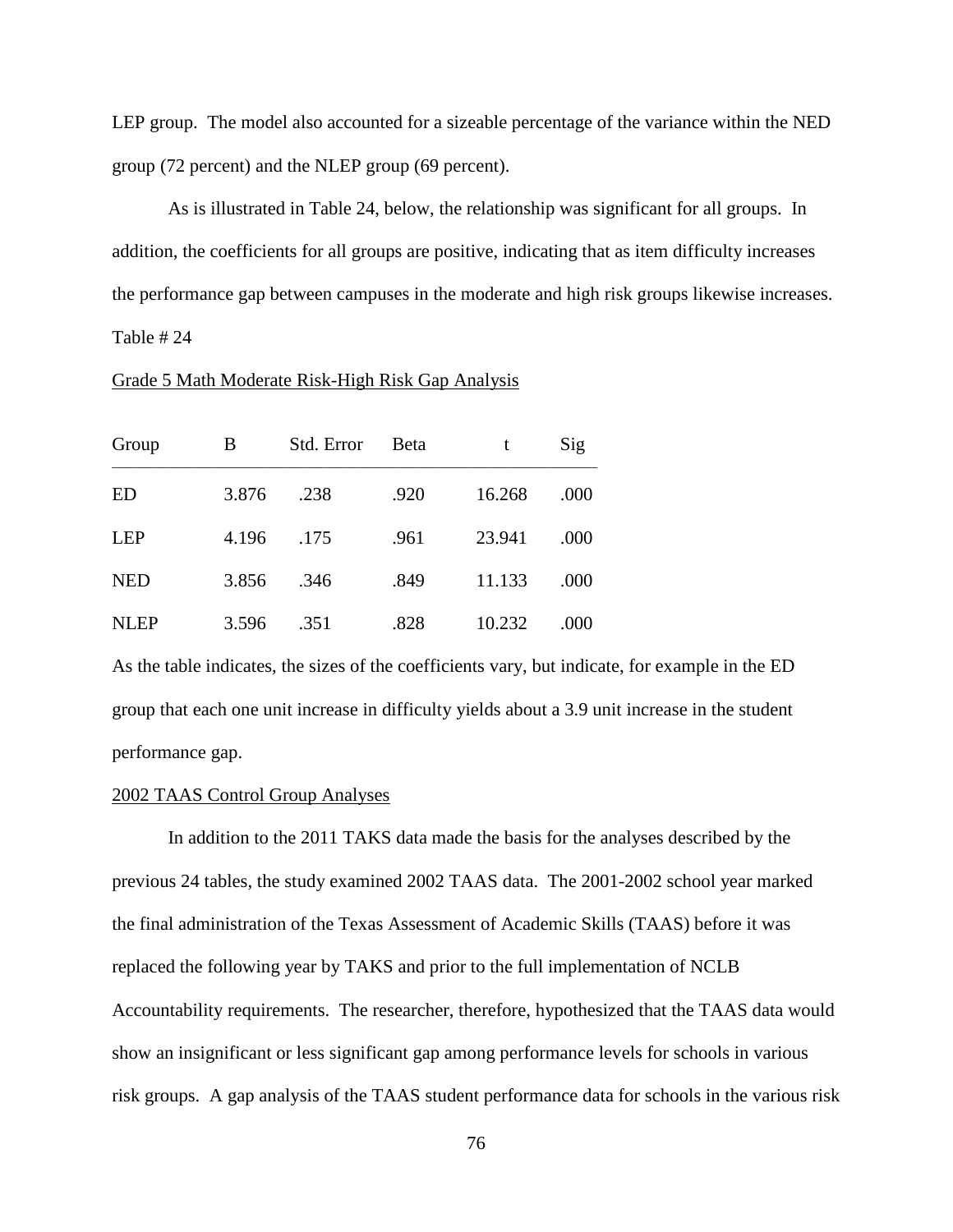groups revealed, in most cases, a significant but weak (in comparison with those demonstrated by comparison of TAKS data) relationship between schools in the various risk groups. In other cases, the regression revealed no relationship, and in a few instances, a fairly strong relationship was determined.

Such a relationship, however, as noted earlier, was not unexpected. Although, as noted above, NCLB Accountability mandates had yet to be implemented and no schools in the study had yet been subjected to AYP requirements, let alone sanctions, the schools were subject to accountability provisions of the state system, AEIS. Like AYP under NCLB, the AEIS system relies on state assessment data to determine accountability ratings. However, the AEIS does not employ a system of escalating sanctions as does the federal system, nor did the AEIS in 2002 have in place rigorous targets for focused subgroups. The presence of an accountability system which applied pressure to educators to meet accountability guidelines is consistent with the finding of a generally weaker though significant relationship between the student performance data and item difficulty on the TAAS.

Table # 25

| Group       | R    | R Square | Adjusted<br>R Square | <b>Standard Error</b><br>of the Estimate | F(1,40) | Sig  |
|-------------|------|----------|----------------------|------------------------------------------|---------|------|
| <b>ED</b>   | .424 | .180     | .159                 | 0.7991                                   | 8.767   | .005 |
| <b>LEP</b>  | .444 | .197     | .177                 | 0.5662                                   | 9.794   | .003 |
| <b>NED</b>  | .313 | .098     | .075                 | 0.6743                                   | 4.332   | .044 |
| <b>NLEP</b> | .767 | .589     | .579                 | 0.3547                                   | 57.292  | .000 |

## Grade 3 TAAS Reading Low Risk-High Risk Gap Summary

As Table 25 illustrates, the F-test indicates the regression model is statistically significant for all groups. The R Square value reflects that the model accounts for a small percentage of the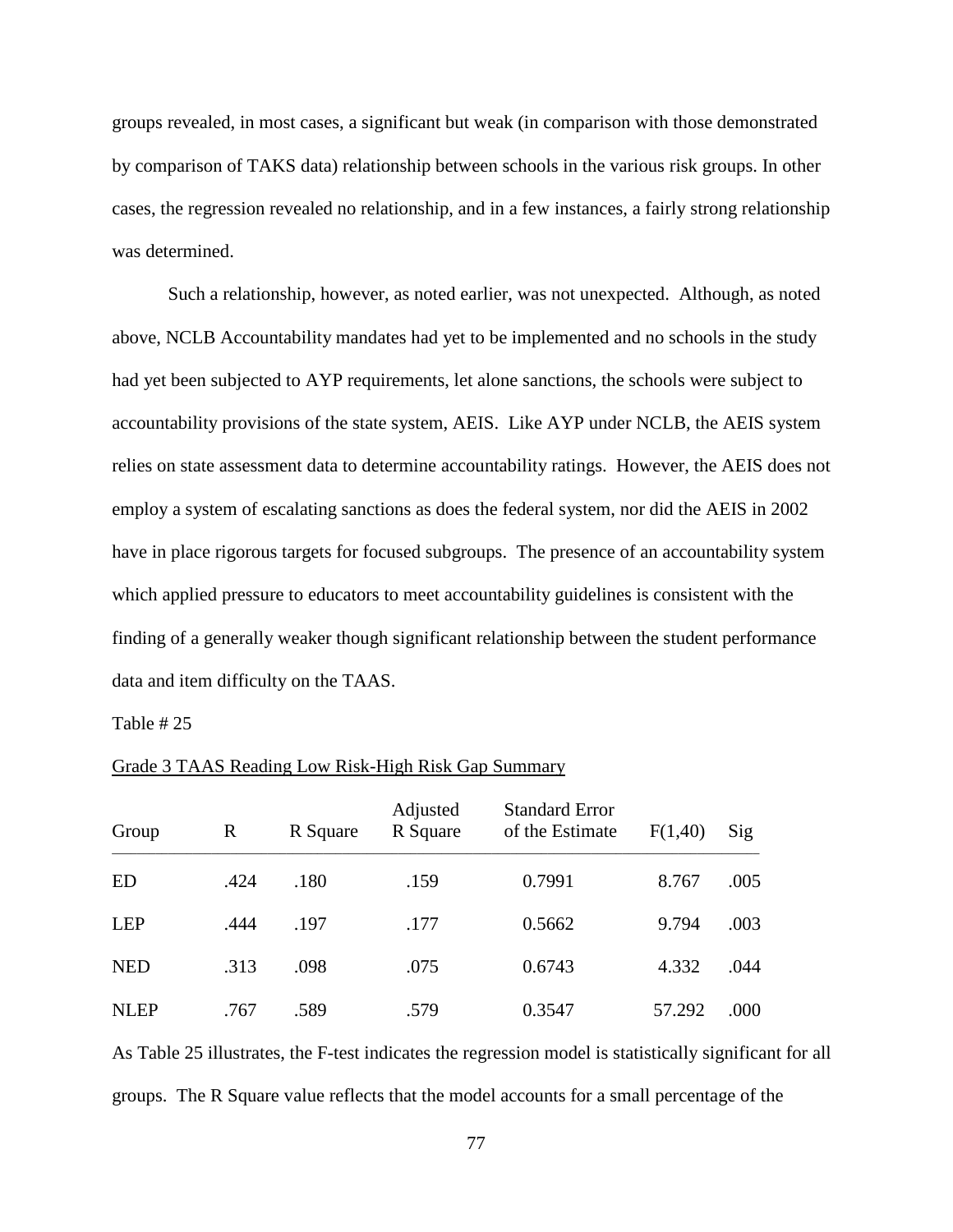variance in performance gap between the low and high risk group on the Grade 3 reading test items relative to item difficulty, about 18 percent for the ED group and about 20 percent for the LEP group. The model also accounted for a modest percentage of the variance within the NED group (10 percent) and a sizeable percentage of the NLEP group (59 percent).

As is illustrated in Table 26, below, the relationship was significant for all groups In addition, the coefficients for all groups are positive, indicating that as item difficulty increases the performance gap between campuses in the low and high risk groups likewise increases.

Table # 26

## Grade 3 TAAS Reading Low Risk-High Risk Gap Analysis

| Group       | B     | Std. Error | <b>B</b> eta | t     | Sig  |
|-------------|-------|------------|--------------|-------|------|
| <b>ED</b>   | 0.455 | .154       | .424         | 2.961 | .005 |
| <b>LEP</b>  | 0.341 | .109       | .444         | 3.130 | .003 |
| <b>NED</b>  | 0.270 | .130       | .313         | 2.081 | .044 |
| <b>NLEP</b> | 0.516 | .068       | .767         | 7.569 | .000 |

As the table indicates, the sizes of the coefficients vary, but indicate, for example in the ED group that each one unit increase in difficulty yields about a .45 unit increase in the student performance gap.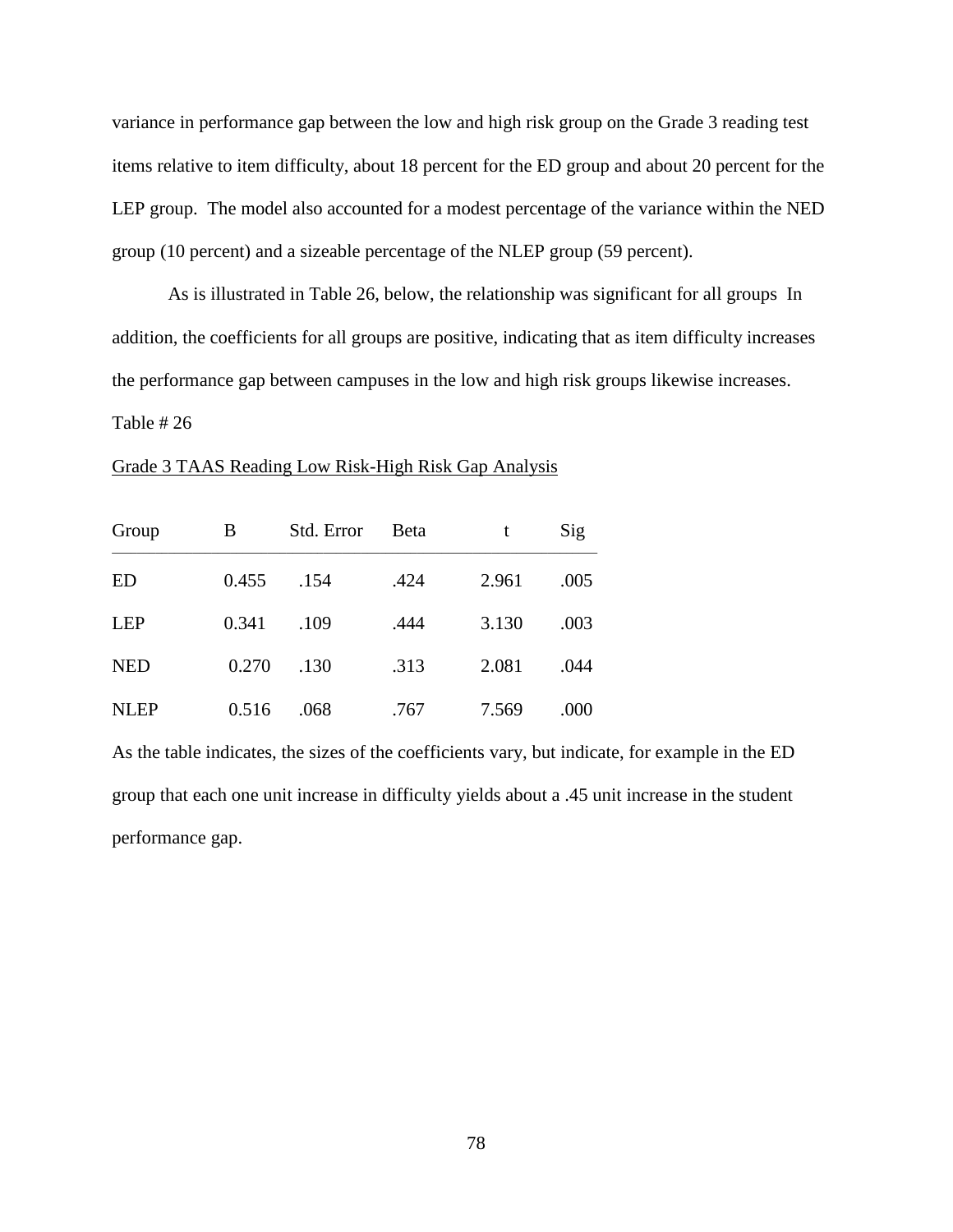| Group       | $\mathbf R$ | R Square | Adjusted<br>R Square | <b>Standard Error</b><br>of the Estimate | F(1,40) | Sig  |
|-------------|-------------|----------|----------------------|------------------------------------------|---------|------|
| ED          | .541        | .292     | .274                 | 0.5753                                   | 16.511  | .000 |
| LEP         | .572        | .327     | .310                 | 0.5363                                   | 19.419  | .000 |
| <b>NED</b>  | .573        | .329     | .312                 | 0.5355                                   | 19.599  | .000 |
| <b>NLEP</b> | .590        | .348     | .331                 | 0.5301                                   | 21.305  | .000 |

Grade 3 TAAS Reading Low Risk-Moderate Risk Gap Summary

As Table 27 illustrates, the F-test indicates the regression model is statistically significant for all groups. The R Square value reflects that the model accounts for a modest percentage of the variance in performance gap between the low and moderate risk groups on the Grade 3 reading test items relative to item difficulty, about 29 percent for the ED group and about 33 percent for the LEP group. The model also accounted for a modest percentage of the variance within the NED group (33 percent) and the NLEP group (35 percent).

As is illustrated in Table 28, below, the relationship was significant for all groups. In addition, the coefficients for all groups are positive, indicating that as item difficulty increases the performance gap between campuses in the low and moderate risk groups likewise increases.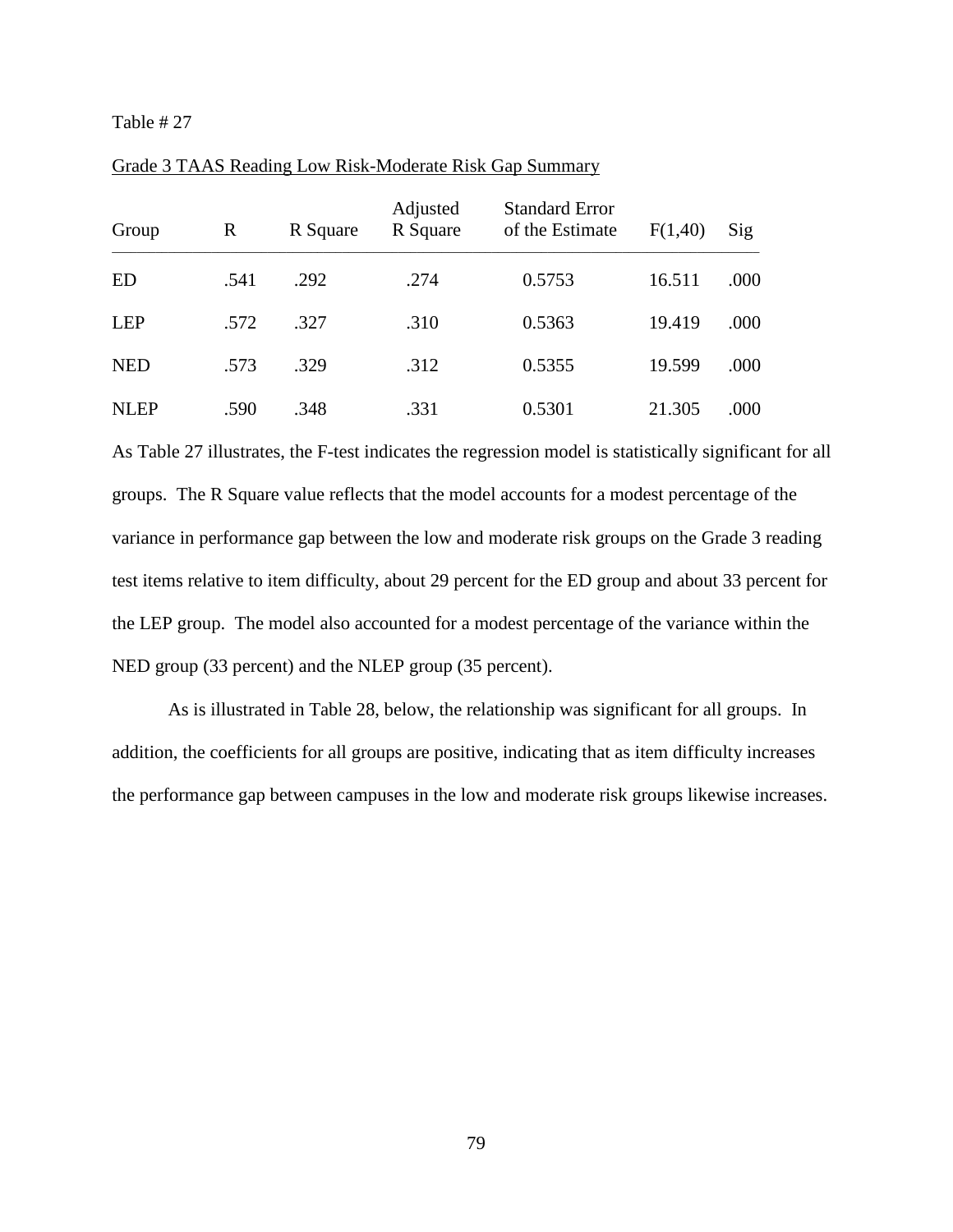| Group       | B     | Std. Error | Beta | t     | Sig  |
|-------------|-------|------------|------|-------|------|
| ED          | 0.449 | .111       | .541 | 4.063 | .000 |
| <b>LEP</b>  | 0.454 | .103       | .572 | 4.407 | .000 |
| <b>NED</b>  | 0.456 | .103       | .573 | 4.427 | .000 |
| <b>NLEP</b> | 0.470 | .102       | .590 | 4.616 | .000 |

Grade 3 TAAS Reading Low Risk-Moderate Risk Gap Analysis

As the table indicates, the sizes of the coefficients vary, but indicate, for example in the ED group that each one unit increase in difficulty yields about a 0.45 unit increase in the student performance gap.

Table # 29

| Group       | $\mathbb{R}$ | R Square | Adjusted<br>R Square | <b>Standard Error</b><br>of the Estimate | F(1,40) | Sig  |
|-------------|--------------|----------|----------------------|------------------------------------------|---------|------|
| <b>ED</b>   | .424         | .180     | .159                 | 0.7991                                   | 8.767   | .005 |
| <b>LEP</b>  | .364         | .132     | .111                 | 0.8077                                   | 6.095   | .018 |
| <b>NED</b>  | .493         | .243     | .224                 | 0.7382                                   | 12.831  | .001 |
| <b>NLEP</b> | .245         | .060     | .036                 | 0.8330                                   | 2.545   | .119 |

Grade 3 TAAS Reading Moderate Risk-High Risk Gap Summary

As Table 29 illustrates, the F-test indicates the regression model is statistically significant for all groups with the exception of the non-LEP group, which is not significant. However, the R Square value reflects that the model accounts for a modest percentage of the variance in performance gap between the moderate and high risk group on the Grade 3 reading test items relative to item difficulty, about 18 percent for the ED group and about 13 percent for the LEP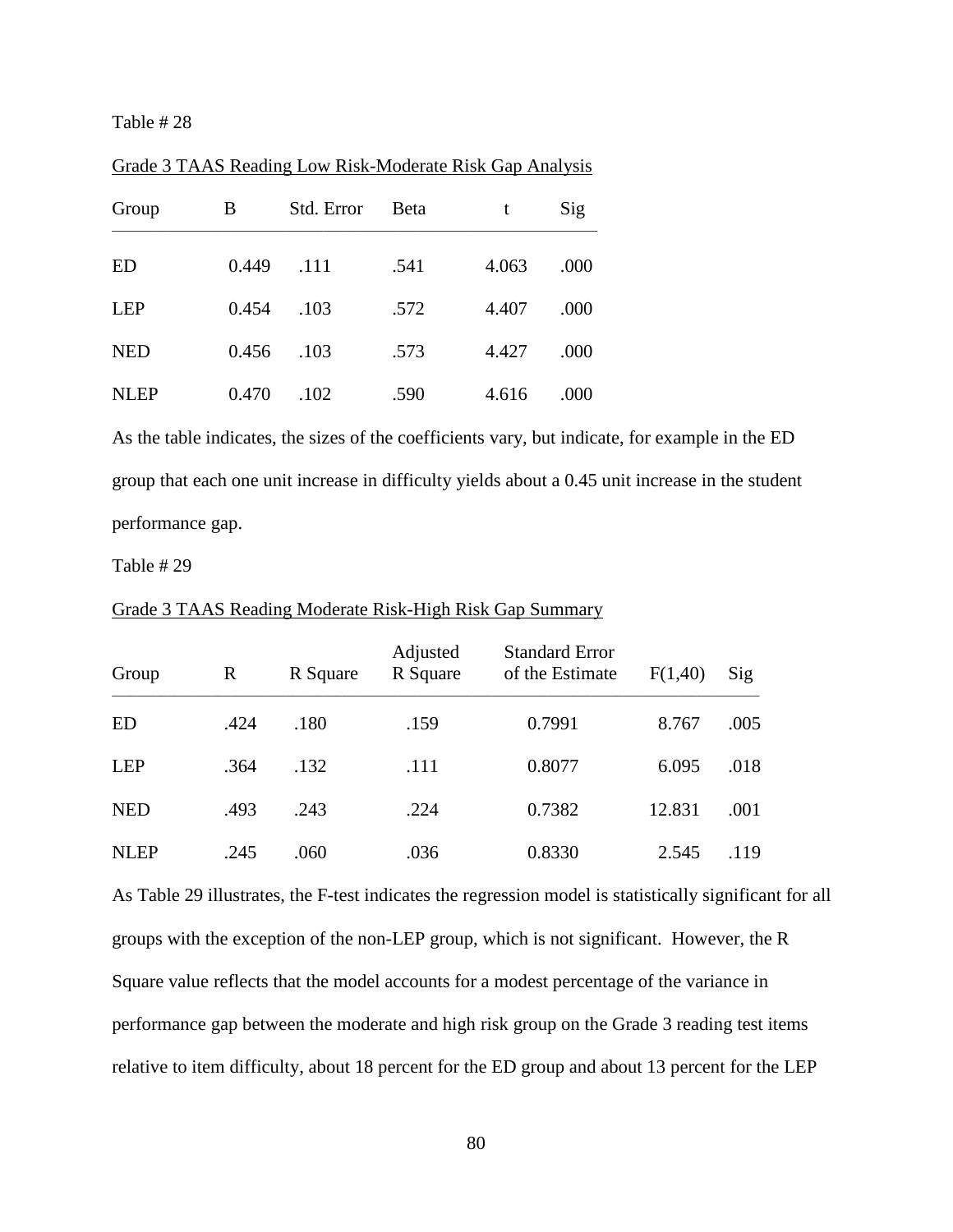group. The model also accounted for a modest percentage of the variance within the NED group (24 percent).

As is illustrated in Table 30, below, the relationship was significant for all groups except the non-LEP group. In addition, the coefficients for all groups are positive, indicating that as item difficulty increases the performance gap between campuses in the moderate and high risk groups likewise increases.

Table # 30

| Group       | В     | Std. Error | <b>B</b> eta | t     | Sig  |
|-------------|-------|------------|--------------|-------|------|
| ED          | 0.455 | .154       | .424         | 2.961 | .005 |
| <b>LEP</b>  | 0.383 | .155       | .364         | 2.469 | .018 |
| <b>NED</b>  | 0.508 | .142       | .493         | 3.582 | .001 |
| <b>NLEP</b> | 0.255 | .160       | .245         | 1.595 | .119 |

Grade 3 TAAS Reading Moderate Risk-High Risk Gap Analysis

As the table indicates, the sizes of the coefficients vary, but indicate, for example in the ED group that each one unit increase in difficulty yields about a 0.46 unit increase in the student performance gap.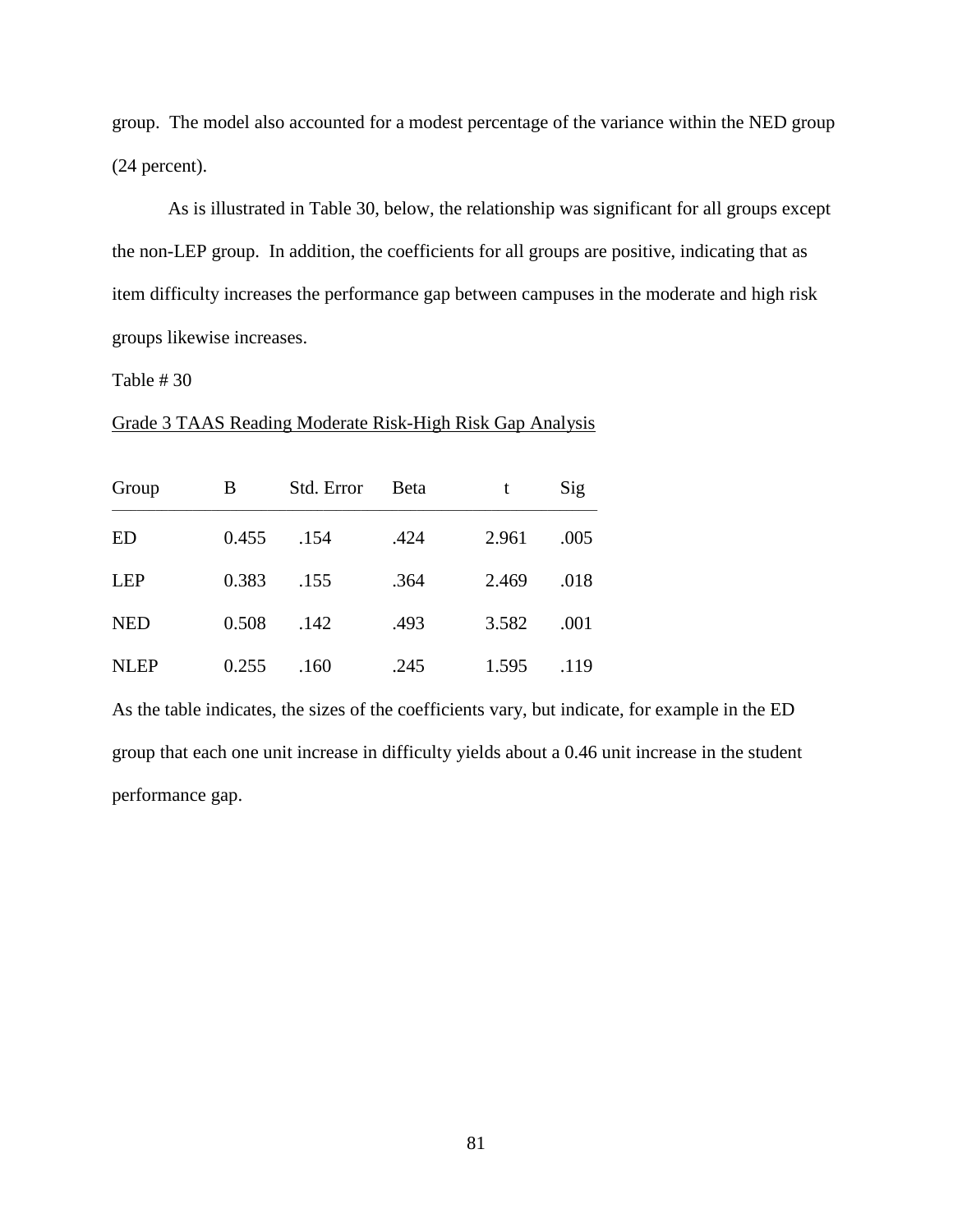| Group       | R    | R Square | Adjusted<br>R Square | <b>Standard Error</b><br>of the Estimate | F(1,44) | Sig  |
|-------------|------|----------|----------------------|------------------------------------------|---------|------|
| ED          | .664 | .442     | .428                 | 0.5631                                   | 33.209  | .000 |
| LEP         | .525 | .275     | .258                 | 0.6944                                   | 15.940  | .000 |
| <b>NED</b>  | .634 | .401     | .387                 | 0.5352                                   | 28.175  | .000 |
| <b>NLEP</b> | .630 | .397     | .383                 | 0.6095                                   | 27.667  | .000 |

#### Grade 3 TAAS Math Low Risk-High Risk Gap Summary

As Table 31 illustrates, the F-test indicates the regression model is statistically significant for all groups. The R Square value reflects that the model accounts for a moderate percentage of the variance in performance gap between the low and high risk group on the Grade 3 math test items relative to item difficulty, about 44 percent for the ED group and about 28 percent for the LEP group. The model also accounted for a moderate percentage of the variance within the NED group (40 percent) and the NLEP group (40 percent).

As is illustrated in Table 32, below, the relationship was significant for all groups In addition, the coefficients for all groups are positive, indicating that as item difficulty increases the performance gap between campuses in the low and high risk groups likewise increases.

82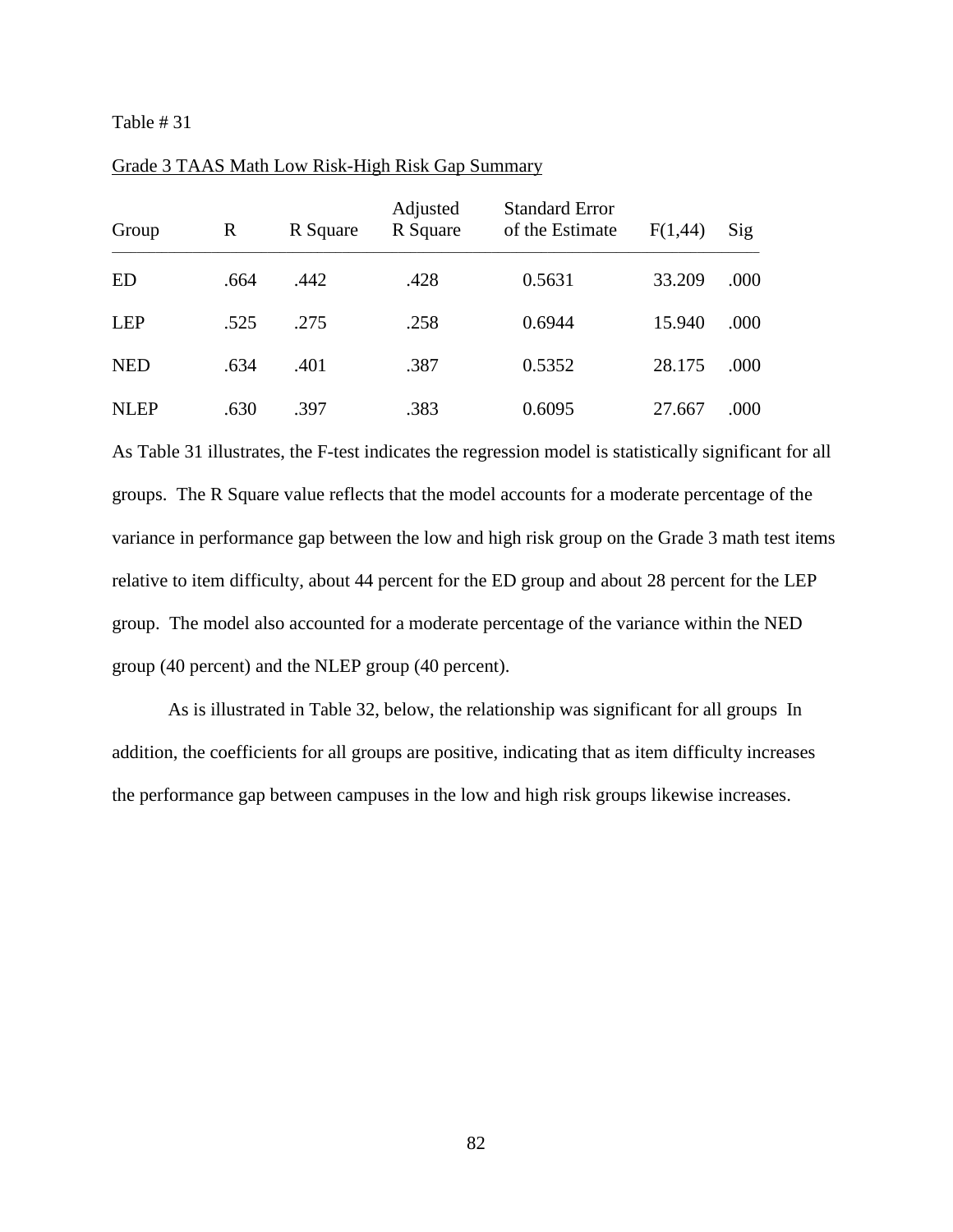| Group       | B     | Std. Error | <b>Beta</b> | t     | Sig  |
|-------------|-------|------------|-------------|-------|------|
| ED          | 0.564 | .098       | .664        | 5.763 | .000 |
| <b>LEP</b>  | 0.451 | .113       | .525        | 3.992 | .000 |
| <b>NED</b>  | 0.494 | .093       | .634        | 5.308 | .000 |
| <b>NLEP</b> | 0.558 | .106       | .630        | 5.260 | .000 |

Grade 3 TAAS Math Low Risk-High Risk Gap Analysis

As the table indicates, the sizes of the coefficients vary, but indicate, for example in the ED group that each one unit increase in difficulty yields about an 0.56 unit increase in the student performance gap.

Table # 33

| Group       | R    | R Square | Adjusted<br>R Square | <b>Standard Error</b><br>of the Estimate | F(1,44) | Sig  |
|-------------|------|----------|----------------------|------------------------------------------|---------|------|
| ED          | .416 | .173     | .153                 | 0.8090                                   | 8.770   | .000 |
| <b>LEP</b>  | .572 | .327     | .310                 | 0.5363                                   | 19.419  | .000 |
| <b>NED</b>  | .684 | .468     | .456                 | 0.5230                                   | 36.996  | .000 |
| <b>NLEP</b> | .288 | .083     | .061                 | 0.8118                                   | 3.788   | .058 |

Grade 3 TAAS Math Low Risk-Moderate Risk Gap Summary

As Table 33 illustrates, the F-test indicates the regression model is statistically significant for all groups, except the non-LEP group, which is not significant, though barely. The R Square value reflects that the model accounts for a sizeable percentage of the variance in performance gap between the low and moderate risk groups on the Grade 3 math test items relative to item difficulty, about 17 percent for the ED group and about 33 percent for the LEP group. The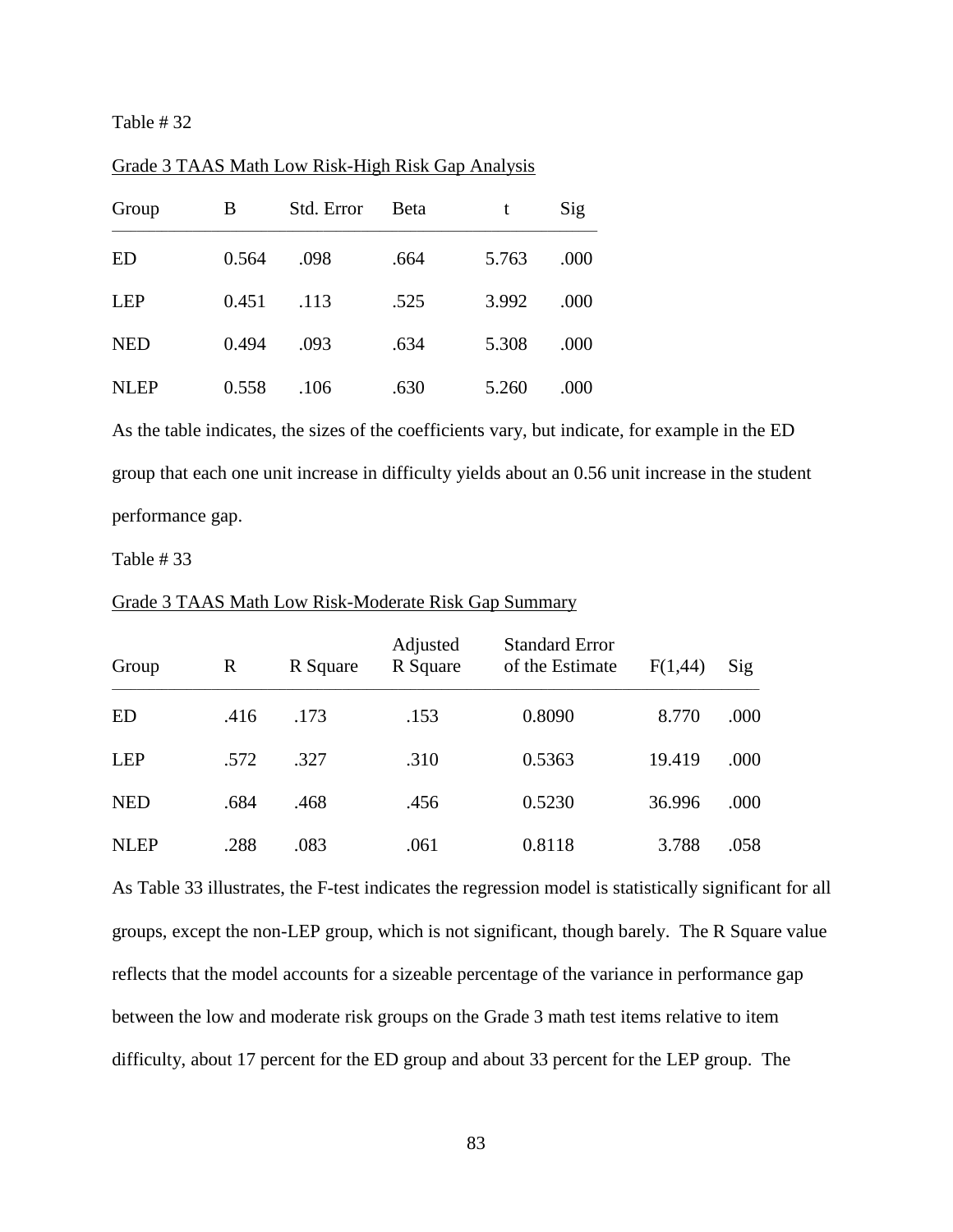model also accounted for a moderate percentage of the variance within the NED group (46 percent).

As is illustrated in Table 34, below, the relationship was significant for all groups, except the non-LEP group. In addition, the coefficients for all groups are positive, indicating that as item difficulty increases the performance gap between campuses in the low and moderate risk groups likewise increases.

Table # 34

#### Grade 3 TAAS Math Low Risk-Moderate Risk Gap Analysis

| Group       | B     | Std. Error | <b>B</b> eta | t     | Sig  |
|-------------|-------|------------|--------------|-------|------|
| <b>ED</b>   | 0.417 | .141       | .416         | 2.961 | .005 |
| <b>LEP</b>  | 0.454 | .103       | .572         | 4.407 | .000 |
| <b>NED</b>  | 0.553 | .091       | .684         | 6.082 | .000 |
| <b>NLEP</b> | 0.275 | .141       | .288         | 1.946 | .058 |

As the table indicates, the sizes of the coefficients vary, but indicate, for example in the ED group that each one unit increase in difficulty yields about a 0.41 unit increase in the student performance gap.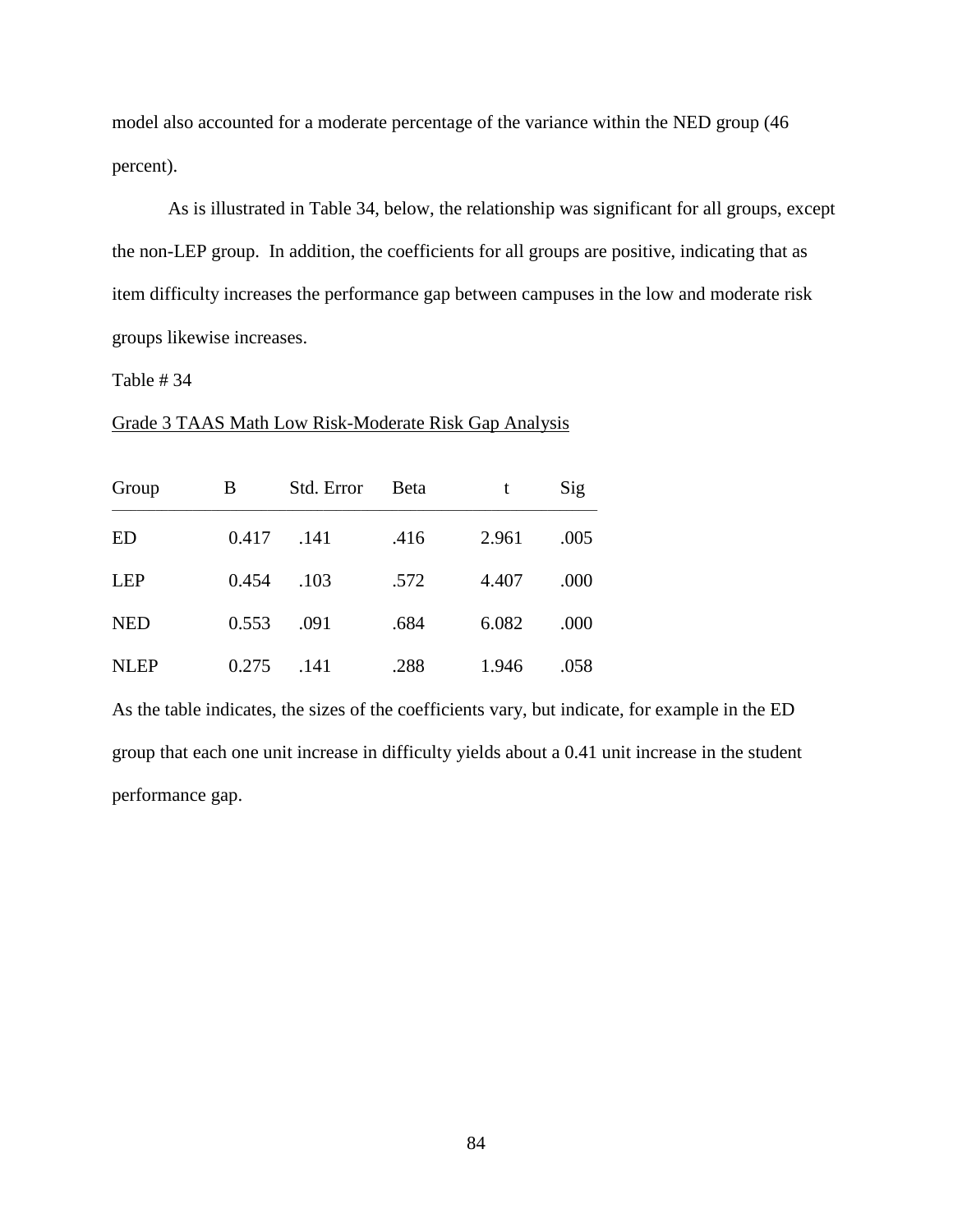| Group       | R    | R Square | Adjusted<br>R Square | <b>Standard Error</b><br>of the Estimate | F(1,44) | Sig  |
|-------------|------|----------|----------------------|------------------------------------------|---------|------|
| ED          | .424 | .180     | .159                 | 0.7991                                   | 8.767   | .005 |
| <b>LEP</b>  | .364 | .132     | .111                 | 0.8077                                   | 6.095   | .018 |
| <b>NED</b>  | .899 | .808     | .804                 | 0.3270                                   | 177.170 | .000 |
| <b>NLEP</b> | .824 | .679     | .671                 | 0.3850                                   | 88.851  | .000 |

## Grade 3 TAAS Math Moderate Risk-High Risk Gap Summary

As Table 11 illustrates, the F-test indicates the regression model is statistically significant for all groups. The R Square value reflects that the model accounts for a moderate percentage of the variance in performance gap between the moderate and high risk group on the Grade 3 math test items relative to item difficulty, about 42 percent for the ED group and about 36 percent for the LEP group. The model also accounted for a sizeable percentage of the variance within the NED group (81 percent) and the NLEP group (68 percent).

As is illustrated in Table 36, below, the relationship was significant for all groups. In addition, the coefficients for all groups are positive, indicating that as item difficulty increases the performance gap between campuses in the moderate and high risk groups likewise increases. Table # 36

| Group       | B     | Std. Error | <b>Beta</b> | t      | Sig  |
|-------------|-------|------------|-------------|--------|------|
| ED          | 0.455 | .154       | .424        | 2.961  | .005 |
| <b>LEP</b>  | 0.383 | .155       | .364        | 2.469  | .018 |
| <b>NED</b>  | 0.757 | .057       | .899        | 13.311 | .000 |
| <b>NLEP</b> | 0.631 | .067       | .824        | 9.426  | .000 |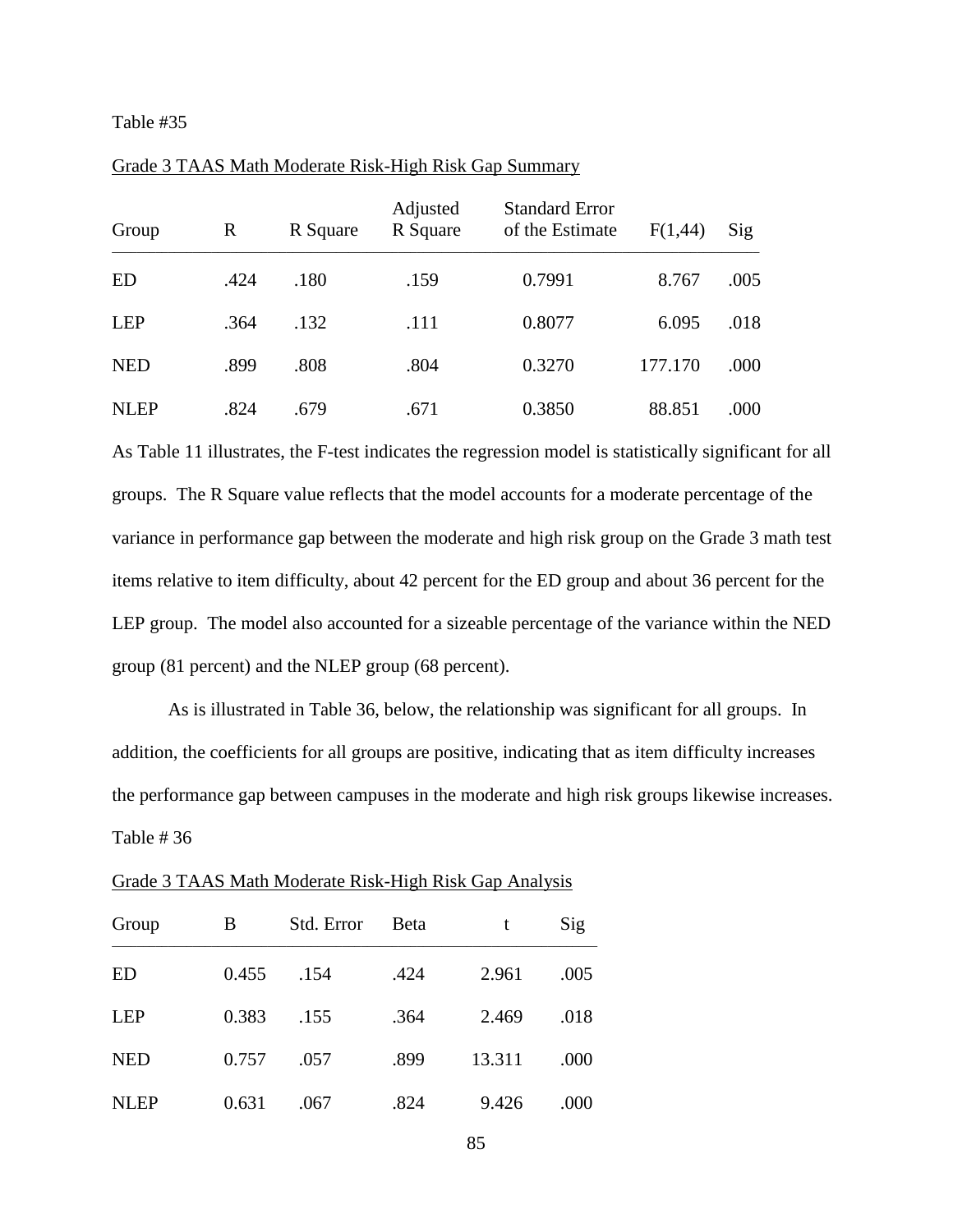As the table indicates, the sizes of the coefficients vary, but indicate, for example in the ED group that each one unit increase in difficulty yields about a 0.45 unit increase in the student performance gap.

Table # 37

#### Grade 5 TAAS Reading Low Risk-High Risk Gap Summary

| Group       | R    | R Square | Adjusted<br>R Square | <b>Standard Error</b><br>of the Estimate | F(1,44) | Sig  |
|-------------|------|----------|----------------------|------------------------------------------|---------|------|
| ED          | .353 | .125     | .106                 | 0.6582                                   | 6.545   | .014 |
| LEP         | .506 | .256     | .240                 | 0.6267                                   | 15.843  | .000 |
| <b>NED</b>  | .444 | .198     | .180                 | 0.6454                                   | 11.322  | .002 |
| <b>NLEP</b> | .310 | .096     | .076                 | 0.6459                                   | 4.876   | .032 |

As Table 37 illustrates, the F-test indicates the regression model is statistically significant for all groups. The R Square value reflects that the model accounts for a modest percentage of the variance in performance gap between the low and high risk group on the Grade 5 reading test items relative to item difficulty, about 13 percent for the ED group and about 26 percent for the LEP group. The model also accounted for a moderate percentage of the variance within the NED group (20 percent) and the NLEP group (10 percent).

As is illustrated in Table 38, below, the relationship was significant for all groups In addition, the coefficients for all groups are positive, indicating that as item difficulty increases the performance gap between campuses in the low and high risk groups likewise increases.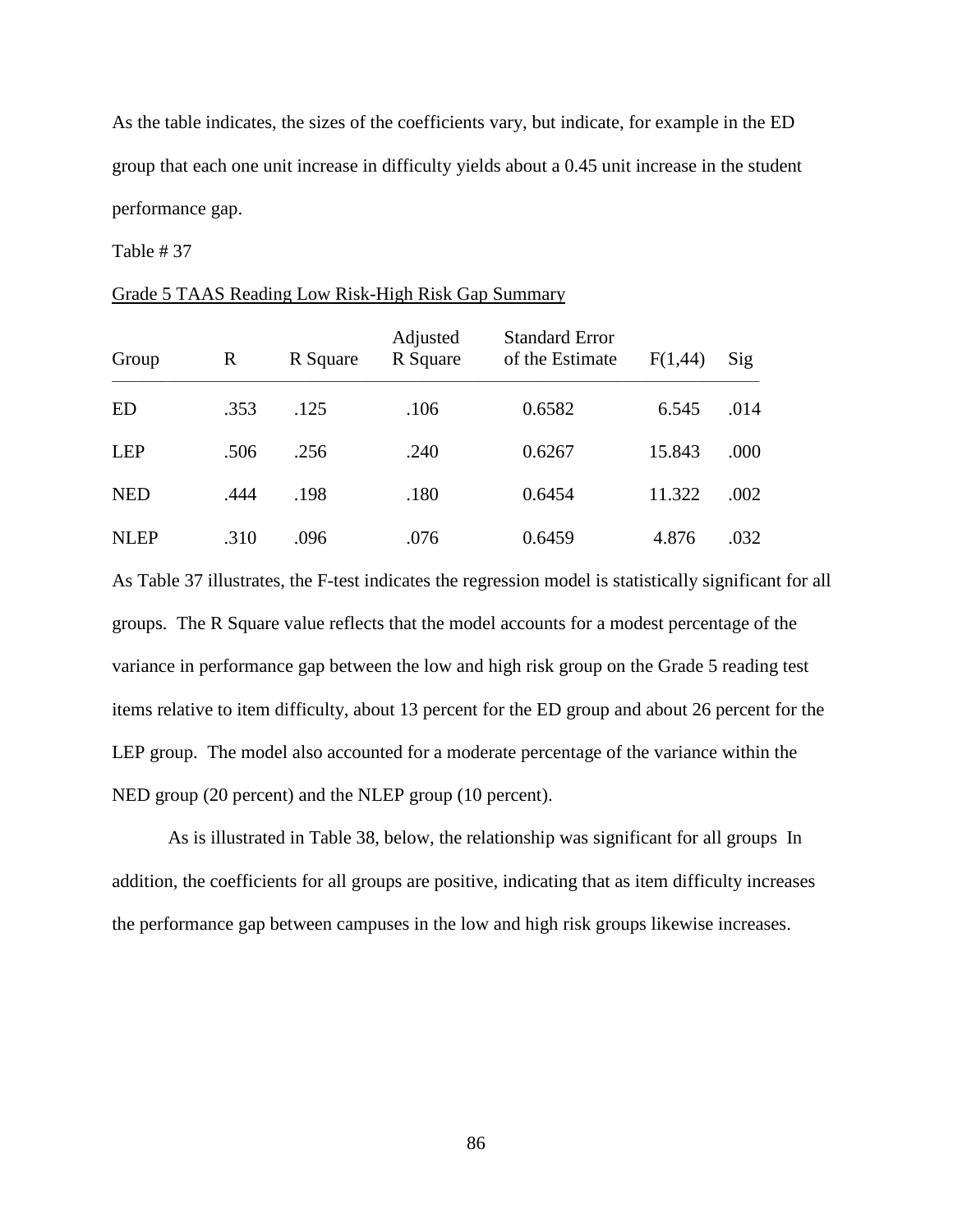| Group       | B     | Std. Error | <b>B</b> eta | t     | Sig  |
|-------------|-------|------------|--------------|-------|------|
| ED          | 0.267 | .104       | .353         | 2.558 | .014 |
| <b>LEP</b>  | 0.396 | .099       | .506         | 3.980 | .000 |
| <b>NED</b>  | 0.344 | .102       | .444         | 3.365 | .002 |
| <b>NLEP</b> | 0.226 | .102       | .310         | 2.208 | .032 |

Grade 5 TAAS Reading Low Risk-High Risk Gap Analysis

As the table indicates, the sizes of the coefficients vary, but indicate, for example in the ED group that each one unit increase in difficulty yields about a 0.27 unit increase in the student performance gap.

Table # 39

| Group       | R    | R Square | Adjusted<br>R Square | <b>Standard Error</b><br>of the Estimate | F(1,46) | Sig  |
|-------------|------|----------|----------------------|------------------------------------------|---------|------|
| ED          | .027 | .001     | $-.021$              | 0.6692                                   | 0.0330  | .857 |
| <b>LEP</b>  | .226 | .051     | .030                 | 0.6928                                   | 2.4750  | .123 |
| <b>NED</b>  | .113 | .013     | $-.009$              | 0.6987                                   | 0.5920  | .446 |
| <b>NLEP</b> | .003 | .000     | $-.022$              | 0.6489                                   | 0.0000  | .986 |

Grade 5 TAAS Reading Low Risk-Moderate Risk Gap Summary

As Table 39 illustrates, the F-test indicates the regression model is not statistically significant for any group. The R Square value reflects that the model accounts for less than a significant percentage of the variance in performance gap between the low and moderate risk groups on the Grade 5 reading test items relative to item difficulty.

As is illustrated in Table 40, below, the relationship was significant for only the LEP subgroup. In addition, though the coefficients for all groups except the non-LEP subgroup are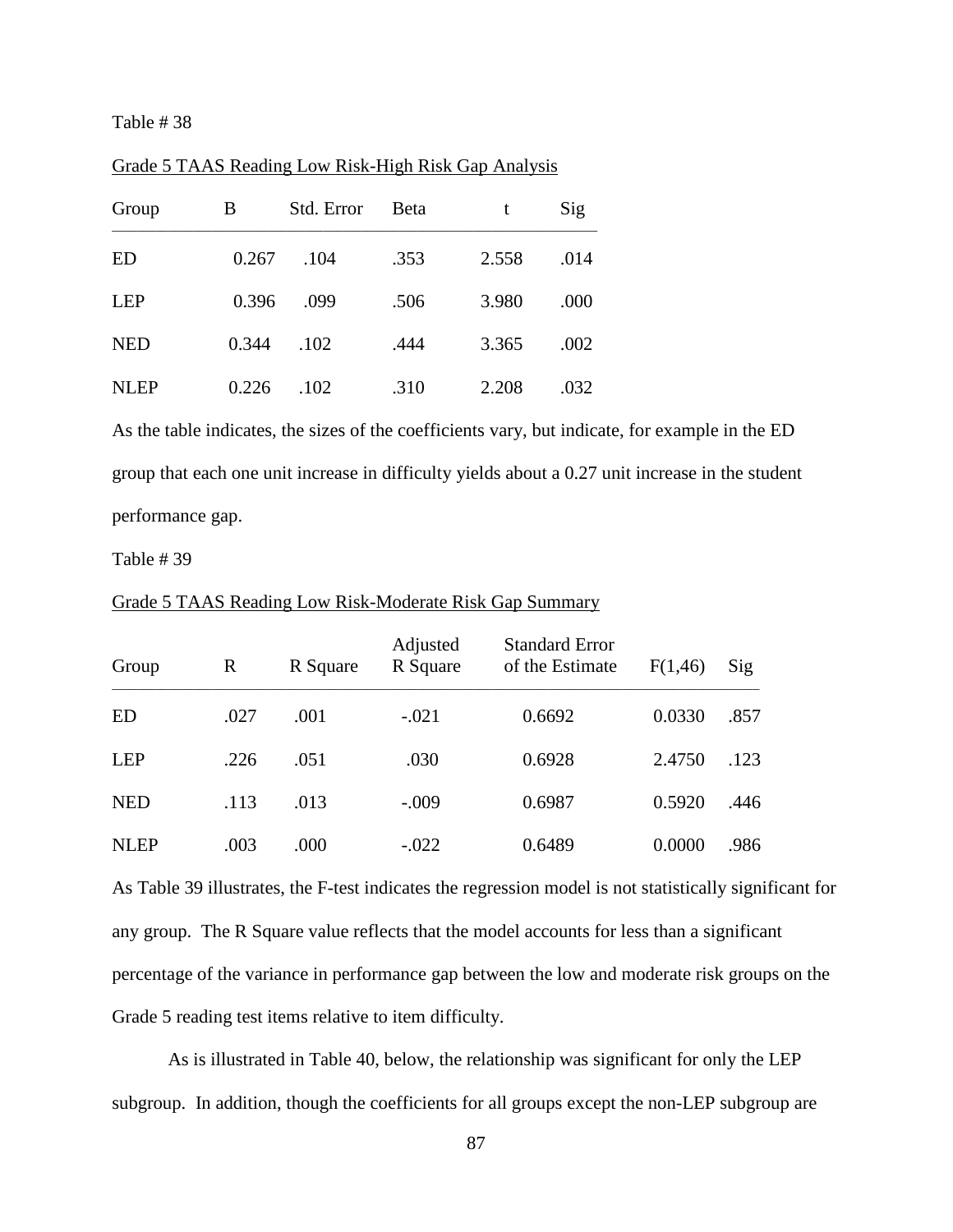positive, indicating that as item difficulty increases the performance gap between campuses in the low and moderate risk groups likewise increases, the strength of the association is extremely weak, and therefore unreliable, which conclusion is reinforced by the negative coefficient for the non-LEP subgroup score, indicating, counter intuitively, that as item difficulty increases the performance gap decreases.

Table # 40

## Grade 5 TAAS Reading Low Risk-Moderate Risk Gap Analysis

| Group       | B        | Std. Error | <b>B</b> eta | t        | Sig  |
|-------------|----------|------------|--------------|----------|------|
| <b>ED</b>   | 0.019    | .106       | .027         | 0.181    | .857 |
| <b>LEP</b>  | 0.173    | .110       | .226         | 1.573    | .000 |
| <b>NED</b>  | 0.085    | .111       | .113         | 0.769    | .446 |
| <b>NLEP</b> | $-0.002$ | .103       | $-.003$      | $-.0180$ | .986 |

As the table indicates, the sizes of the coefficients vary, but indicate, for example in the LEP group that each one unit increase in difficulty yields about a .17 unit increase in the student performance gap.

Table # 41

# Grade 5 TAAS Reading Moderate Risk-High Risk Gap Summary

| Group       | R    | R Square | Adjusted<br>R Square | <b>Standard Error</b><br>of the Estimate | F(1,46) | Sig  |
|-------------|------|----------|----------------------|------------------------------------------|---------|------|
| <b>ED</b>   | .457 | .209     | .191                 | 0.4918                                   | 12.120  | .001 |
| <b>LEP</b>  | .634 | .402     | .389                 | 0.4633                                   | 30.899  | .000 |
| <b>NED</b>  | .569 | .323     | .309                 | 0.4674                                   | 21.983  | .000 |
| <b>NLEP</b> | .477 | .228     | .211                 | 0.4996                                   | 13.573  | .001 |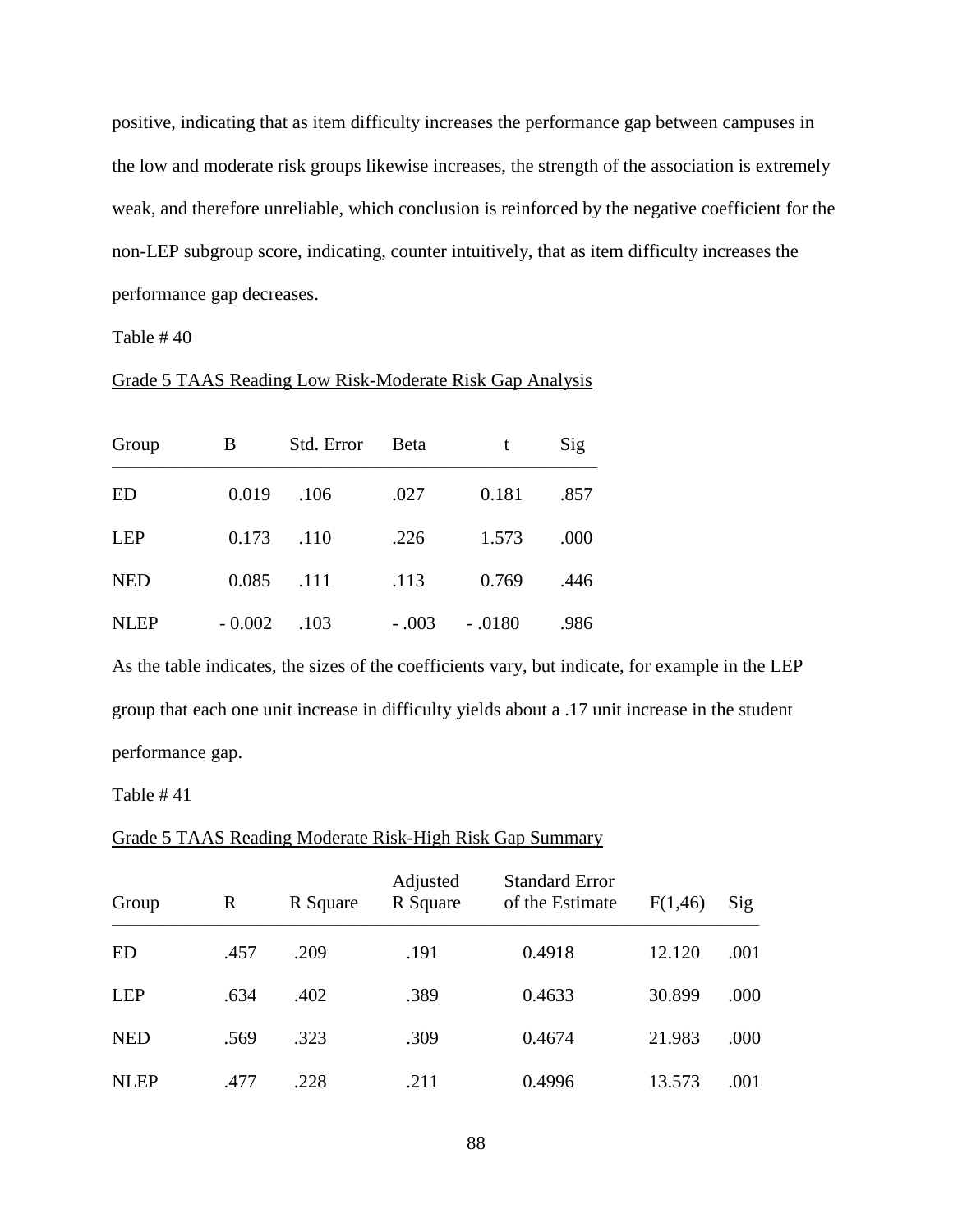As Table 41 illustrates, the F-test indicates the regression model is statistically significant for all groups. The R Square value reflects that the model accounts for a modest percentage of the variance in performance gap between the moderate and high risk group on the Grade 5 reading test items relative to item difficulty, about 21 percent for the ED group and about 40 percent for the LEP group. The model also accounted for a sizeable percentage of the variance within the NED group (32 percent) and the NLEP group (23 percent).

As is illustrated in Table 42, below, the relationship was significant for all groups. In addition, the coefficients for all groups are positive, indicating that as item difficulty increases the performance gap between campuses in the moderate and high risk groups likewise increases. Table # 42

| Group       | B     | Std. Error | <b>B</b> eta |       | Sig  |
|-------------|-------|------------|--------------|-------|------|
| ED          | 0.271 | .078       | .457         | 3.481 | .001 |
| <b>LEP</b>  | 0.408 | .073       | .634         | 5.559 | .000 |
| <b>NED</b>  | 0.348 | .074       | .569         | 4.689 | .000 |
| <b>NLEP</b> | 0.292 | .079       | .477         | 3.684 | .001 |

Grade 5 TAAS Reading Moderate Risk-High Risk Gap Analysis

As the table indicates, the sizes of the coefficients vary, but indicate, for example in the ED group that each one unit increase in difficulty yields about a 0.27 unit increase in the student performance gap.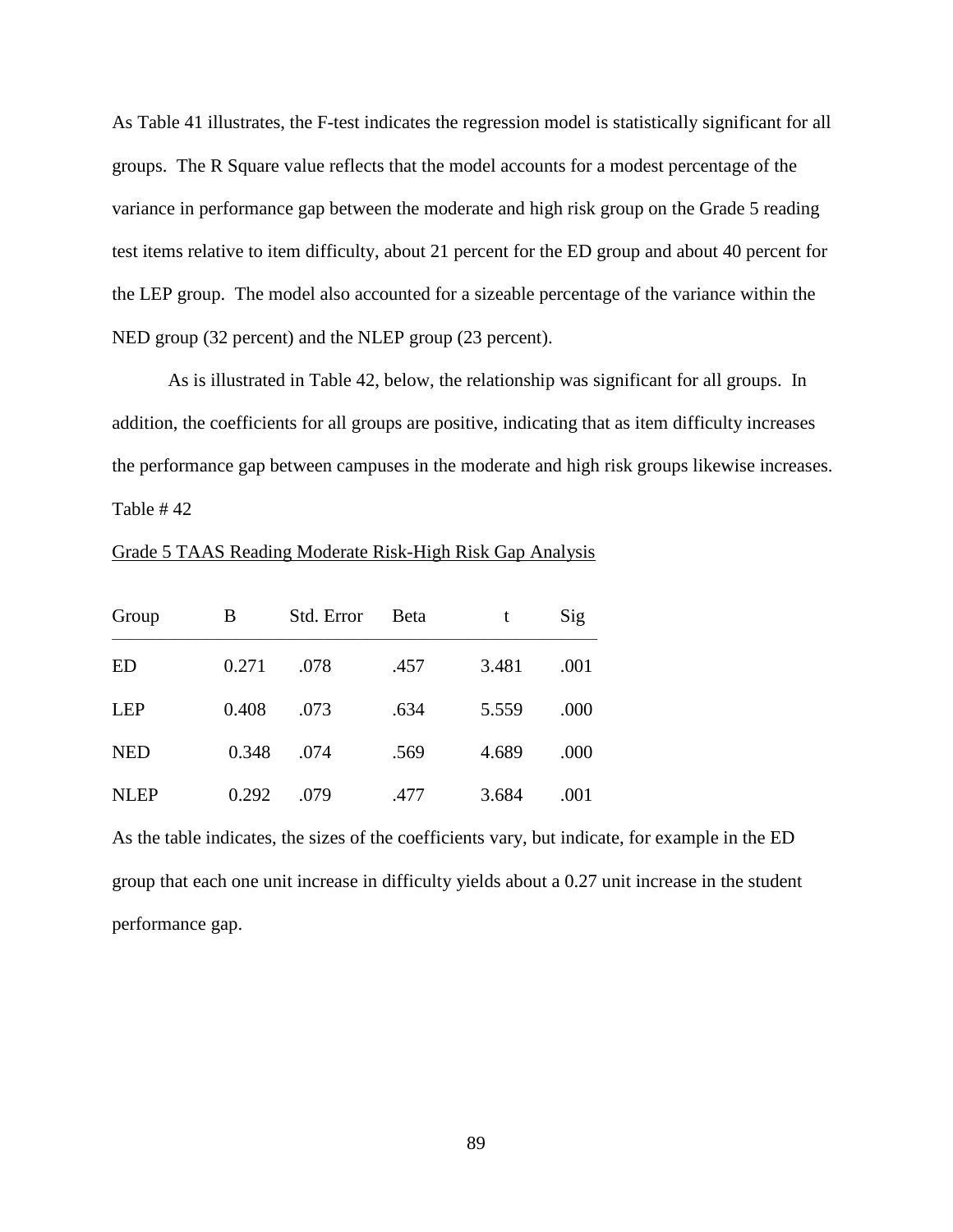| Group       | $\mathbb{R}$ | R Square | Adjusted<br>R Square | <b>Standard Error</b><br>of the Estimate | F(1,48) | Sig  |
|-------------|--------------|----------|----------------------|------------------------------------------|---------|------|
| ED          | .353         | .125     | .106                 | 0.6582                                   | 6.545   | .014 |
| <b>LEP</b>  | .394         | .155     | .138                 | 0.6843                                   | 8.826   | .005 |
| <b>NED</b>  | .393         | .154     | .137                 | 0.6902                                   | 8.766   | .005 |
| <b>NLEP</b> | .310         | .096     | .076                 | 0.6458                                   | 4.876   | .032 |

### Grade 5 TAAS Math Low Risk-High Risk Gap Summary

As Table 43 illustrates, the F-test indicates the regression model is statistically significant for all groups. The R Square value reflects that the model accounts for a sizeable percentage of the variance in performance gap between the low and high risk group on the Grade 5 math test items relative to item difficulty, about 13 percent for the ED group and about 16 percent for the LEP group. The model also accounted for a sizeable percentage of the variance within the NED group (15 percent) and the NLEP group (10 percent).

As is illustrated in Table 44, below, the relationship was significant for all groups In addition, the coefficients for all groups are positive, indicating that as item difficulty increases the performance gap between campuses in the low and high risk groups likewise increases. Table # 44

| Group       | В     | Std. Error | <b>Beta</b> | t     | Sig  |
|-------------|-------|------------|-------------|-------|------|
| ED          | 0.267 | .104       | .353        | 2.558 | .014 |
| <b>LEP</b>  | 0.301 | .101       | .394        | 2.971 | .005 |
| <b>NED</b>  | 0.302 | .102       | .393        | 2.961 | .005 |
| <b>NLEP</b> | 0.226 | .102       | .310        | 2.208 | .032 |

|--|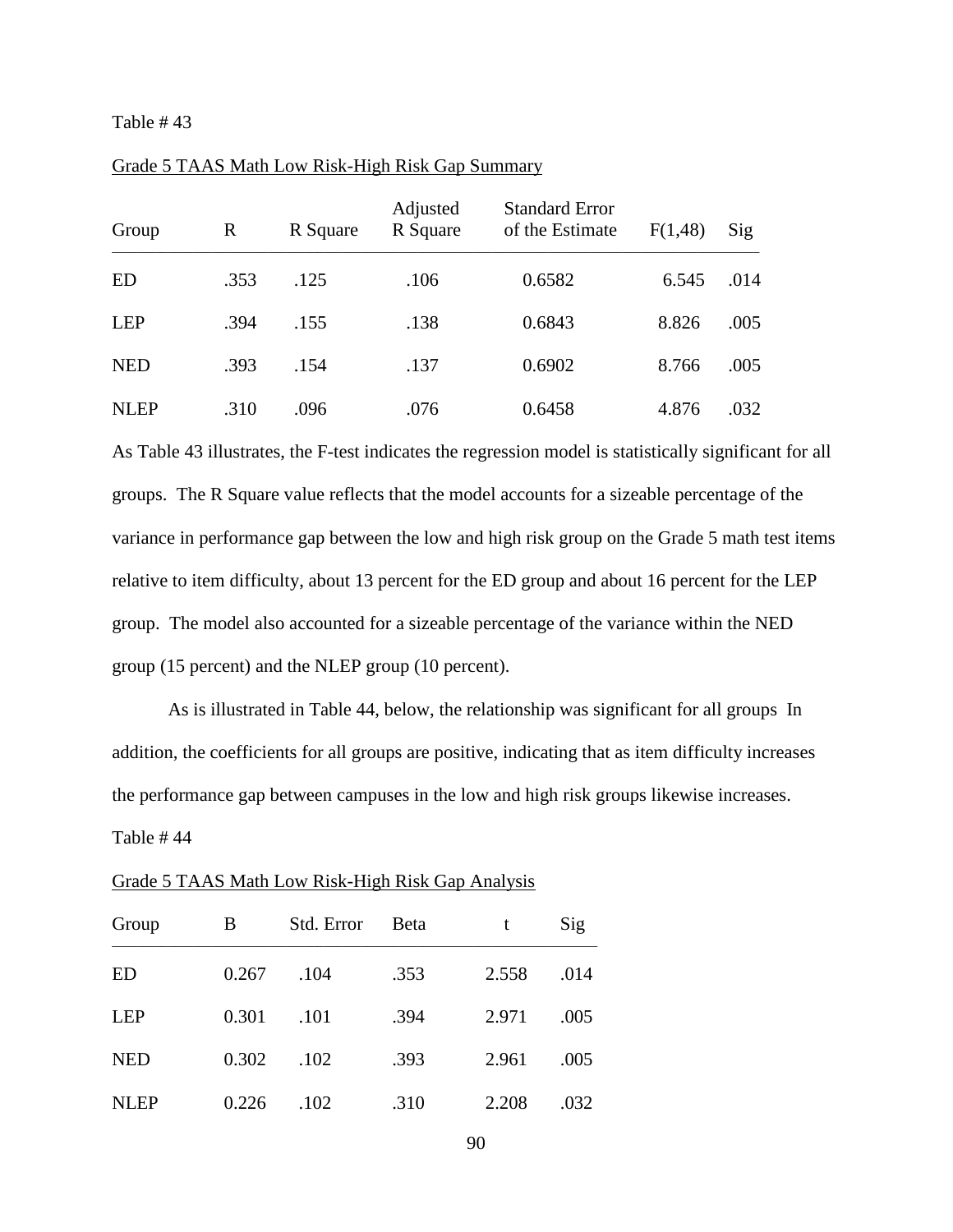As the table indicates, the sizes of the coefficients vary, but indicate, for example in the ED group that each one unit increase in difficulty yields about an 0.27 unit increase in the student performance gap.

Table # 45

|--|

| Group       | R<br>R Square |      | Adjusted<br>R Square | <b>Standard Error</b><br>of the Estimate | F(1,48) | Sig  |  |
|-------------|---------------|------|----------------------|------------------------------------------|---------|------|--|
| ED          | .027          | .001 | $-.021$              | 0.6692                                   | 0.033   | .857 |  |
| LEP         | .182          | .033 | .013                 | 0.8650                                   | 1.637   | .207 |  |
| <b>NED</b>  | .364          | .133 | .115                 | 0.6523                                   | 7.338   | .009 |  |
| <b>NLEP</b> | .387          | .149 | .122                 | 0.6989                                   | 7.870   | .015 |  |

As Table 45 illustrates, the F-test indicates the regression model is statistically significant for only the NED and NLEP groups. The R Square value reflects that the model accounts for a small percentage of the variance in performance gap between the low and moderate risk groups on the Grade 5 math test items relative to item difficulty, about 36 percent for the NED group and 39 percent for the NLEP group.

As is illustrated in Table 46, below, the relationship was not significant for the ED and LEP groups. In addition, the coefficients for all groups are positive, indicating that as item difficulty increases the performance gap between campuses in the low and moderate risk groups likewise increases.

91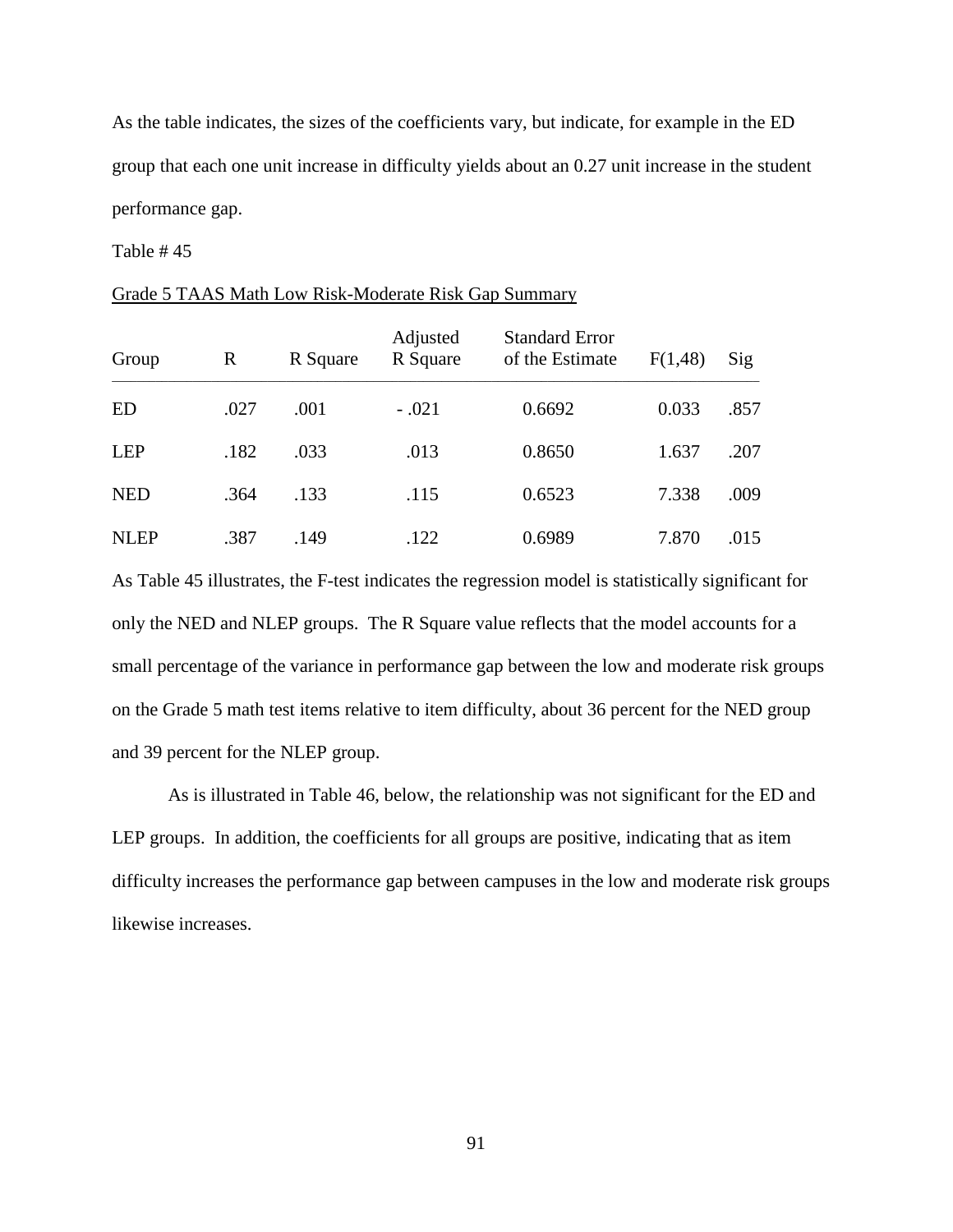## Grade 5 TAAS Math Low Risk-Moderate Risk Gap Analysis

| Group       | B     | Std. Error | Beta | t     | Sig  |
|-------------|-------|------------|------|-------|------|
| ED          | 0.019 | .106       | .027 | 0.181 | .857 |
| <b>LEP</b>  | 0.164 | .128       | .182 | 1.280 | .207 |
| <b>NED</b>  | 0.262 | .097       | .364 | 2.709 | .009 |
| <b>NLEP</b> | 0.369 | .153       | .481 | 2.907 | .015 |

As the table indicates, the sizes of the coefficients vary, but indicate, for example in the NLEP group that each one unit increase in difficulty yields about a 0.37 unit increase in the student performance gap.

Table # 47

#### Grade 5 TAAS Math Moderate Risk-High Risk Gap Summary

| Group       | R    | R Square | Adjusted<br>R Square | <b>Standard Error</b><br>of the Estimate | F(1,42) | $\mathrm{Sig}$ |
|-------------|------|----------|----------------------|------------------------------------------|---------|----------------|
| <b>ED</b>   | .457 | .209     | .191                 | 0.4912                                   | 12.120  | .001           |
| <b>LEP</b>  | .283 | .080     | .061                 | 1.0084                                   | 4.181   | .046           |
| <b>NED</b>  | .609 | .371     | .358                 | 0.6041                                   | 28.275  | .000           |
| <b>NLEP</b> | .477 | .228     | .211                 | 0.4996                                   | 13.573  | .001           |

As Table 47 illustrates, the F-test indicates the regression model is statistically significant for all groups, though only slightly so for the LEP group. The R Square value reflects that the model accounts for a modest percentage of the variance in performance gap between the moderate and high risk group on the Grade 5 math test items relative to item difficulty, about 21 percent for the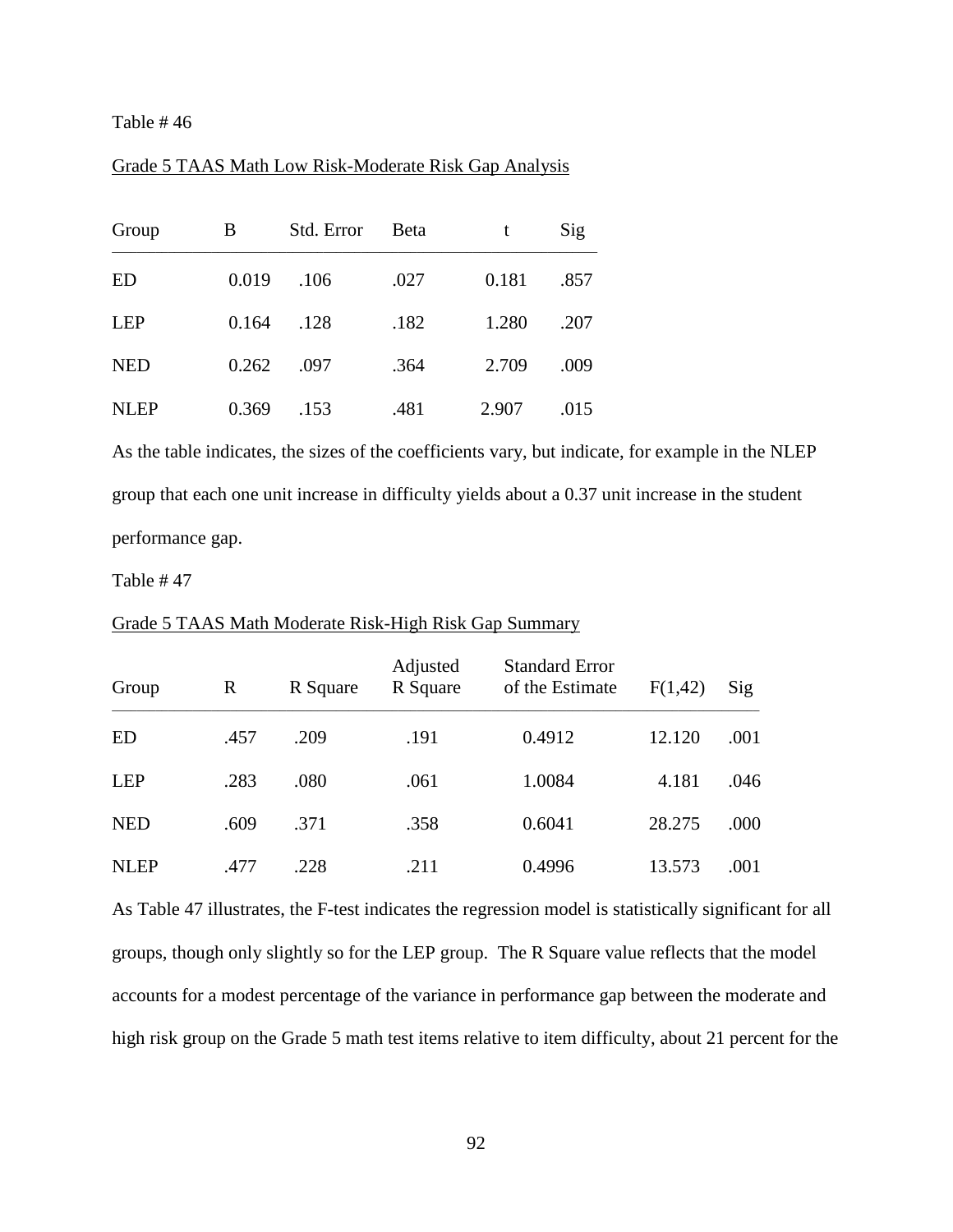ED group and about 8 percent for the LEP group. The model also accounted for a moderate percentage of the variance within the NED group (37 percent) and the NLEP group (23 percent).

As is illustrated in Table 48, below, the relationship was significant for all groups. In addition, the coefficients for all groups are positive, indicating that as item difficulty increases the performance gap between campuses in the moderate and high risk groups likewise increases. Table # 48

#### Grade 5 TAAS Math Moderate Risk-High Risk Gap Analysis

| Group       | B     | Std. Error | <b>B</b> eta | t     | Sig  |
|-------------|-------|------------|--------------|-------|------|
| <b>ED</b>   | 0.271 | .078       | .457         | 3.481 | .001 |
| <b>LEP</b>  | 0.305 | .149       | .283         | 2.045 | .046 |
| <b>NED</b>  | 0.475 | .089       | .609         | 5.317 | .000 |
| <b>NLEP</b> | 0.292 | .079       | .477         | 3.684 | .001 |

As the table indicates, the sizes of the coefficients vary, but indicate, for example in the NED group that each one unit increase in difficulty yields about a 0.48 unit increase in the student performance gap.

#### Chapter Summary

This chapter described the preliminary results of the statistical testing for each test and student group (e.g., limited English proficient, non-limited English proficient, economically disadvantaged, and non economically disadvantaged), provided a brief discussion as to the significance of the independent variable as a predictor of student achievement gap, and described the relative strength of the model. The results of analyses were reported in tables that illustrated the statistical tests that were performed for each of the focus groups (limited English proficient and economically disadvantaged/non-limited English proficient and non economically

93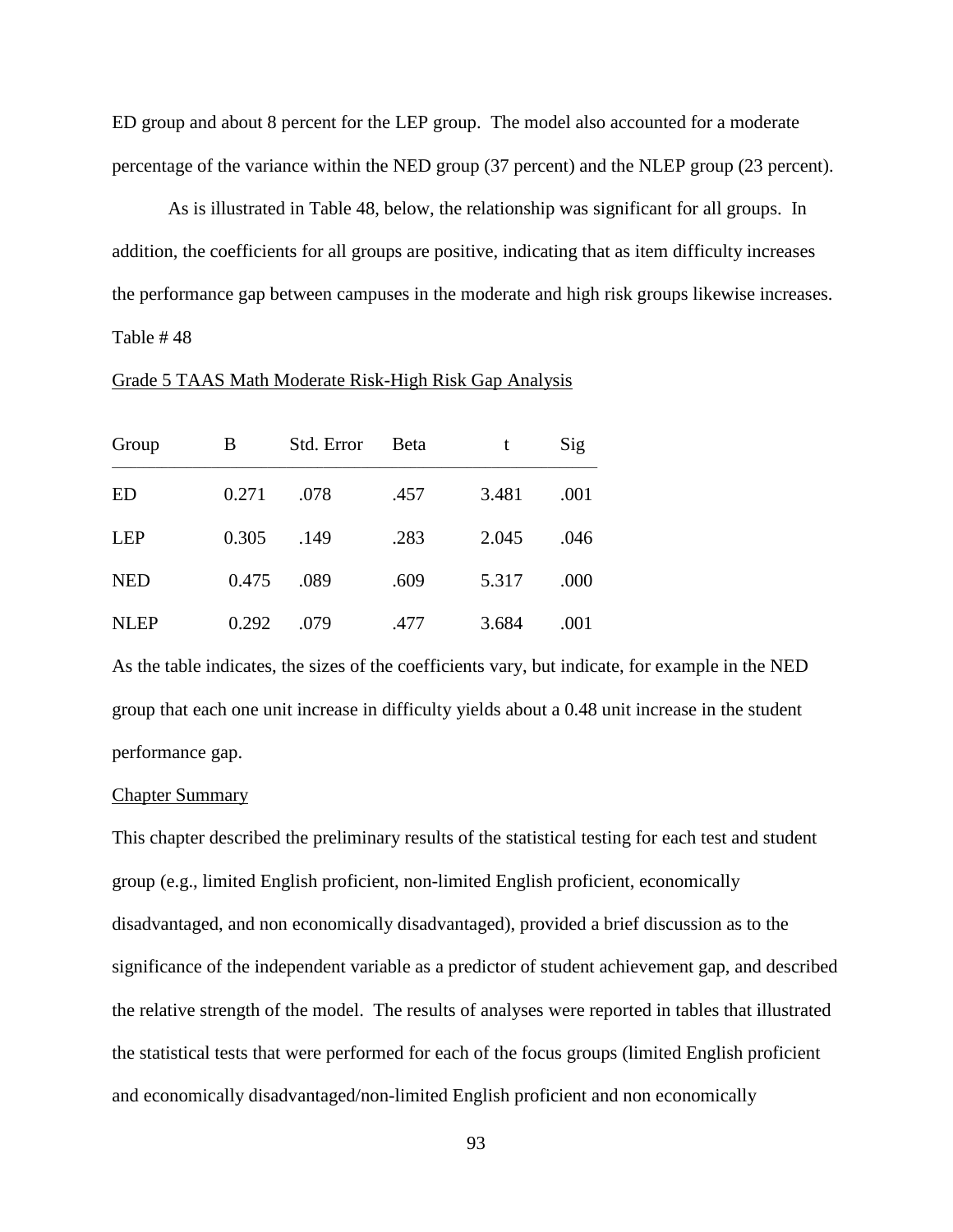disadvantaged). The results reported separate tests for each subgroup and non-subgroup, isolated and excluded from other student groups, to control for subgroup characteristics not accounted for in the basic model. Lastly, the chapter describes the results of the TAAS control group testing along with a preliminary description of that data.

The final chapter will describe the study context, a review of the study questions, and the methods the researcher used to conduct the study, as well as a description of the results and how they relate to the theoretical framework. The researcher includes some preliminary conclusions drawn from the data along with some suggestions for further research related to the study. The chapter then reviews the extant literature in light of the preliminary study results. Finally the chapter describes possible implications for both practice and policymakers, and ends with some personal, concluding remarks.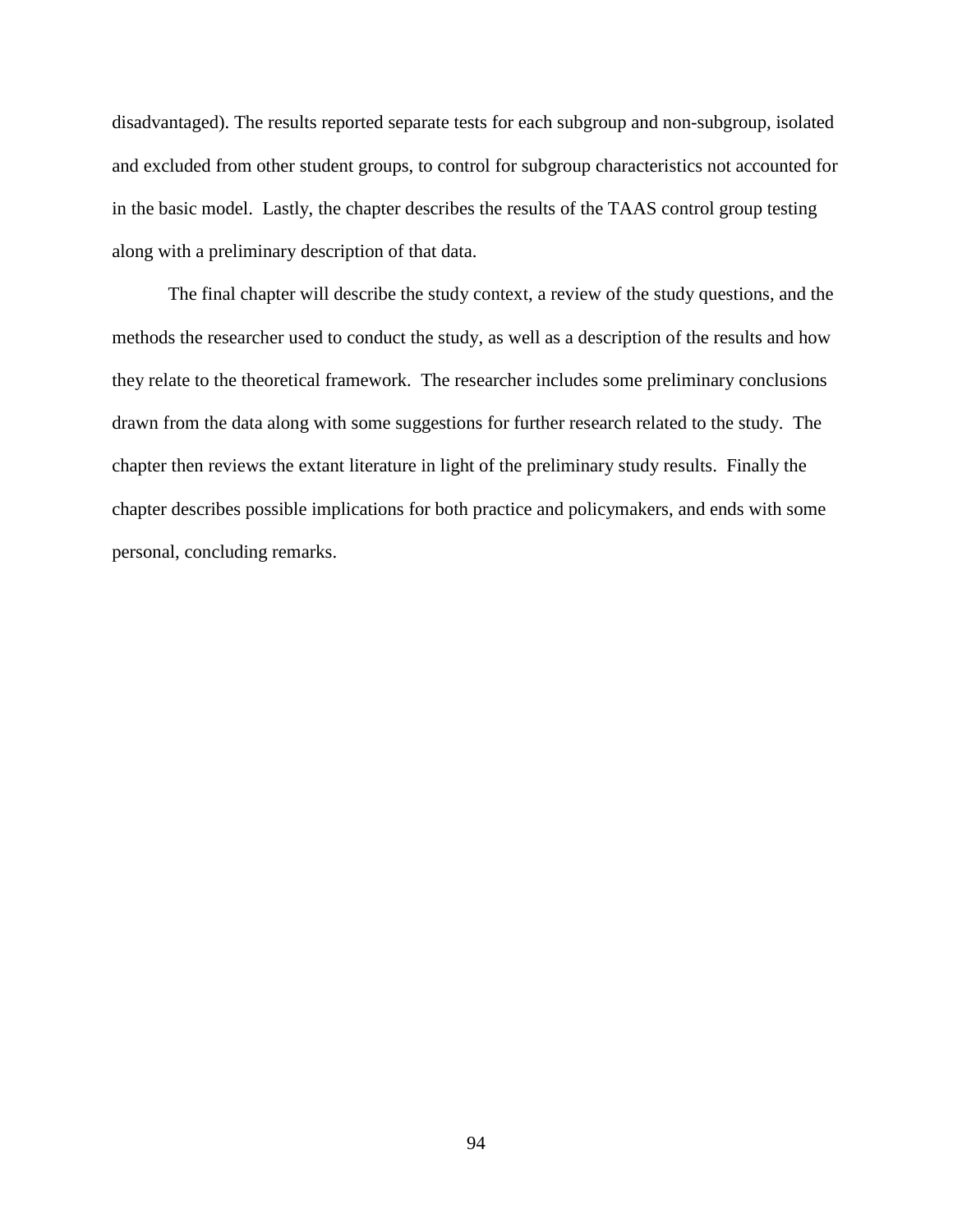## Chapter 5

#### **DISCUSSION**

This chapter will describe the context of the study, briefly review study questions as well the methods employed by the researcher for the study, and discussion of theoretical framework as it relates to the results. Next the researcher draws a few brief preliminary conclusions based on analyses of the results and describes some suggestions for further research. A review of the extant literature follows, adding the perspective of the study results. The chapter ends with a description of possible implications for practice as well as policymakers, along with some final, concluding remarks.

#### Study Context

A major issue this study attempts to address relates to the efficacy of policies that hold school districts, schools, and teachers accountable for the performance of students on state administered summative assessments, such as the TAKS test. The evidence, as discussed in the introduction to this dissertation, is by and large inconclusive, with a variety of authors, such as Braun (2004), Carnoy and Loeb (2002), and Hanuskeck and Raymond (2004), presenting evidence that seems to suggest a link between high-stakes accountability and improved student achievement. With regard to this study, the Carnoy and Loeb (2002) study is especially provocative, in that the authors found that the greater the external pressure created by the accountability system, the greater the improvement gains in student achievement. In contrast, the this dissertation sought to establish that the external pressure placed upon schools, at least to the extent that some schools are designated as low performing or failing to meet adequate yearly progress, has a detrimental impact on students in that such pressure induces educators to design and deliver instruction in order to realize the quickest, easiest, and surest score gains on the state

95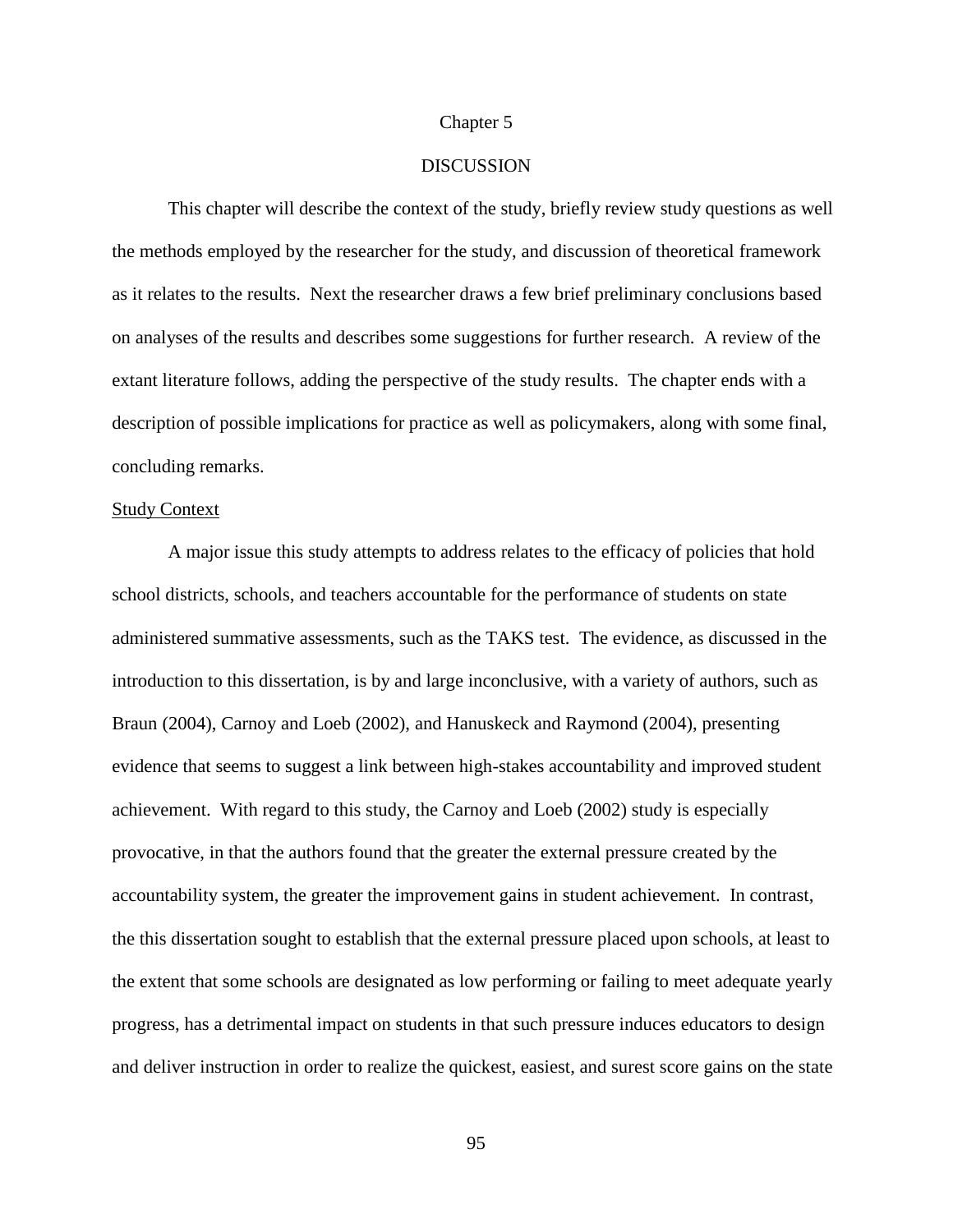assessment instrument. Although these two theories appear to be diametrically opposed, they are less so than might be assumed at first glance. Moreover, this study is not directly concerned with the raw test scores of any one group of students but rather the gap between student groups and how such gap, and changes in it, relate to the instructional philosophy practiced at the schools and whether that philosophy reflects distortion created by the pressures exerted through the accountability system.

In analyzing the results of this study, it is vital to keep in mind several implications related to the general theory of distortion and the variety of ways in which it manifests itself in public schools. First, as noted earlier in this study and should be intuitively evident, if school practices, such as the targeted instruction suggested herein, are able to mask significant problems in the instructional environment from detection, perception of which is obscured by myopic accountability system, then public policy in this realm has failed. Far worse, however, if such practices do more than passively mask existing problems, but rather systemically alter the instructional program so that it no longer serves every student to the full range of their potential, as the results of this study suggest, then the accountability instrument established to implement said policy has not only failed, it has become a far bigger problem than the one it was designed to solve. Second, when the design of the system, as detailed herein, creates large inequities between measures, expectations, standards of achievement, and proficiency targets, such a system cannot practically be utilized as an arbiter of school efficacy.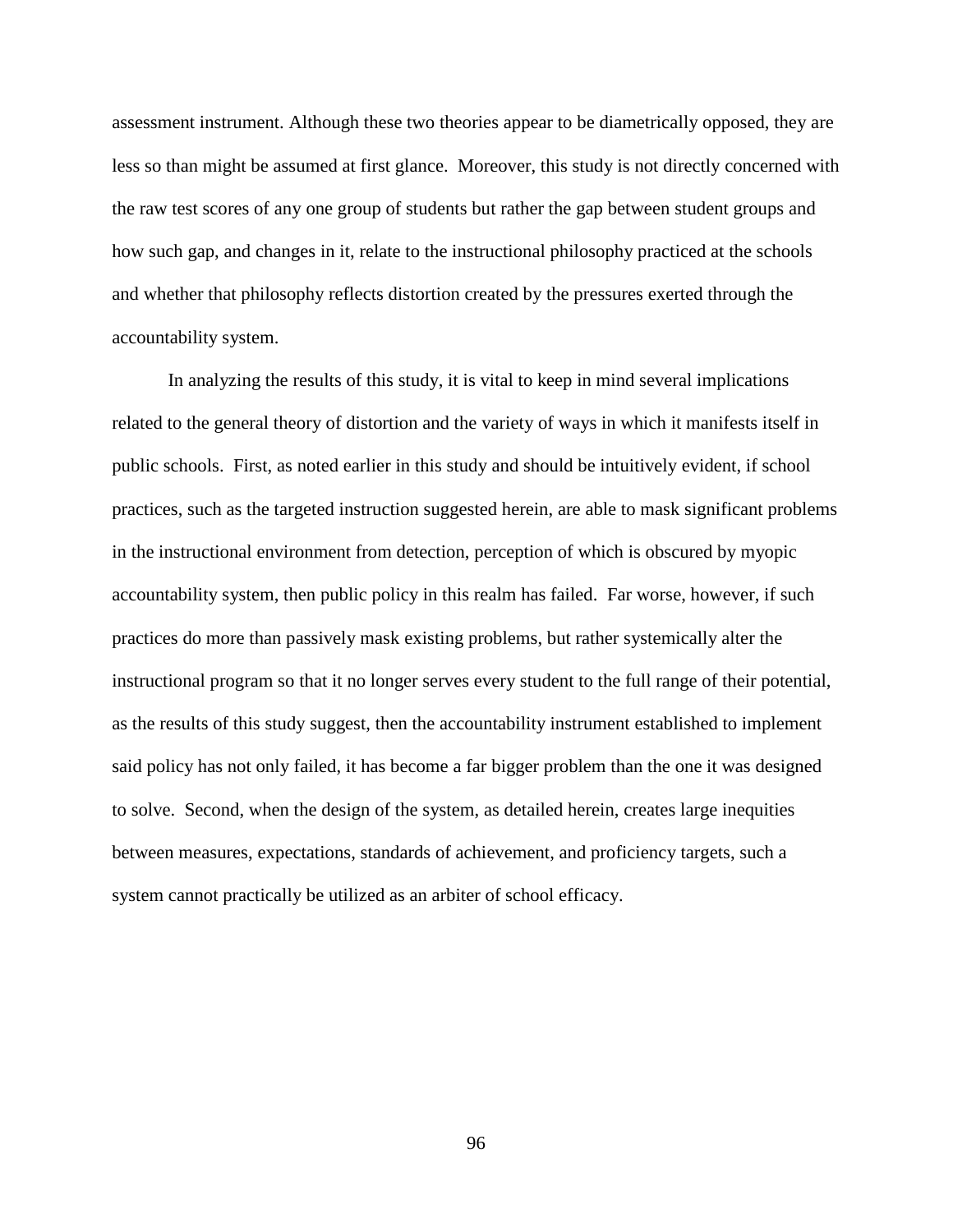### Research Questions

This research study was guided by two primary questions related to the impact of high-stakes accountability policies on the educational practices of teachers, schools, and school districts:

- 1. Does state assessment data support the theory that high stakes accountability systems encourage educators to disproportionately direct (distort) instructional practices to minimum skills levels?
- 2. Does the distortion of instructional practices, if any, increase subject to the accountability exposure of schools?

This study was conducted with data collected from two large Texas school districts, which will herein be referred to using the following pseudonyms: Far West Texas ISD and Central Texas ISD. The researcher selected five schools from each district for each category of risk, for a total of fifteen schools from each district. The total aggregate number of schools represented in the study was thirty. The thirty schools had a combined student population of approximately 2718 at grade 3 and 3364 at grade 5 who participated in the 2011 TAKS administration for reading and math, though the numbers varied slightly from reading to math in both cases. This is most likely due to students moving into and/or out of the state between administrations.

#### Methods

Individual student scores were not used in this study. Texas technical digest reports and data files (all publicly available) were used to determine the average score for the students at each campus on each item within the test administrations. The average for each campus was multiplied by the number of students who took part in the administration of the test at that campus. Then, the scores of all campuses were summed and divided by the total number of students in the risk group. This important step was done to alleviate the potential for schools that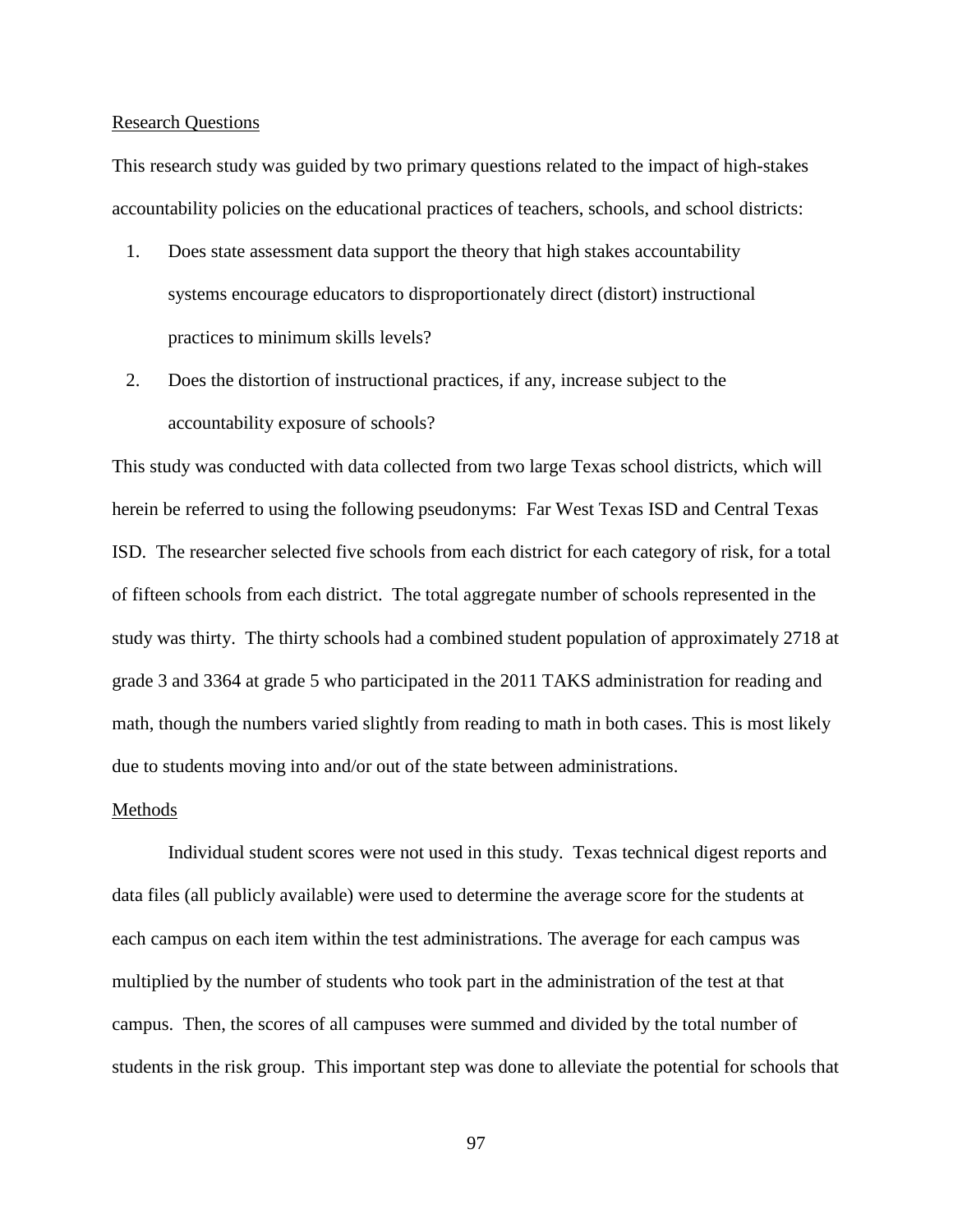had exceptionally higher or lower populations to skew the sample. From these figures, an overall average for campuses within each risk group was calculated for each item on the four tests that were studied (Grade 3 reading and math, and Grade 5 reading and math). Then, the researcher calculated the gap between the scores on each item between the high and low risk groups, the high and medium risk groups, and the medium and low risk group. The data tables were then analyzed using simple linear regression with SPSS statistical software version 20, to determine if the gap was significantly related to item difficulty (as defined by state IRT parameters, specifically the item's Rasch differential statistic).

If the gap increase is significantly related to item difficulty, then one might infer as a possible cause that students in the medium and especially high risk groups were receiving a disproportionate and inappropriate amount of instruction at the basic skills level. In all cases, the results of the analyses were that the gap was significantly and positively impacted by the difficulty of the items, meaning that the gap increased predictably with the level of increased difficulty.

## Theoretical Framework

The theoretical framework for this study is based principally on Campbell (1979) and Simon's (1978) work with performance measurement and its relationship to incentive theory as developed by Laffont and Martimort (2001). Both of these concepts have relevance to the hypotheses of this study and are reflected in the performance of the students at the campus which are the subject thereof. As discussed earlier, Campbell's (1979) Law of Performance Measurement directly relates the underlying theory upon which this study was designed. Campbell's law attempts to explain the disparity between accountability goals and actual accountability outcomes and speculates that the failure of accountability systems to incentivize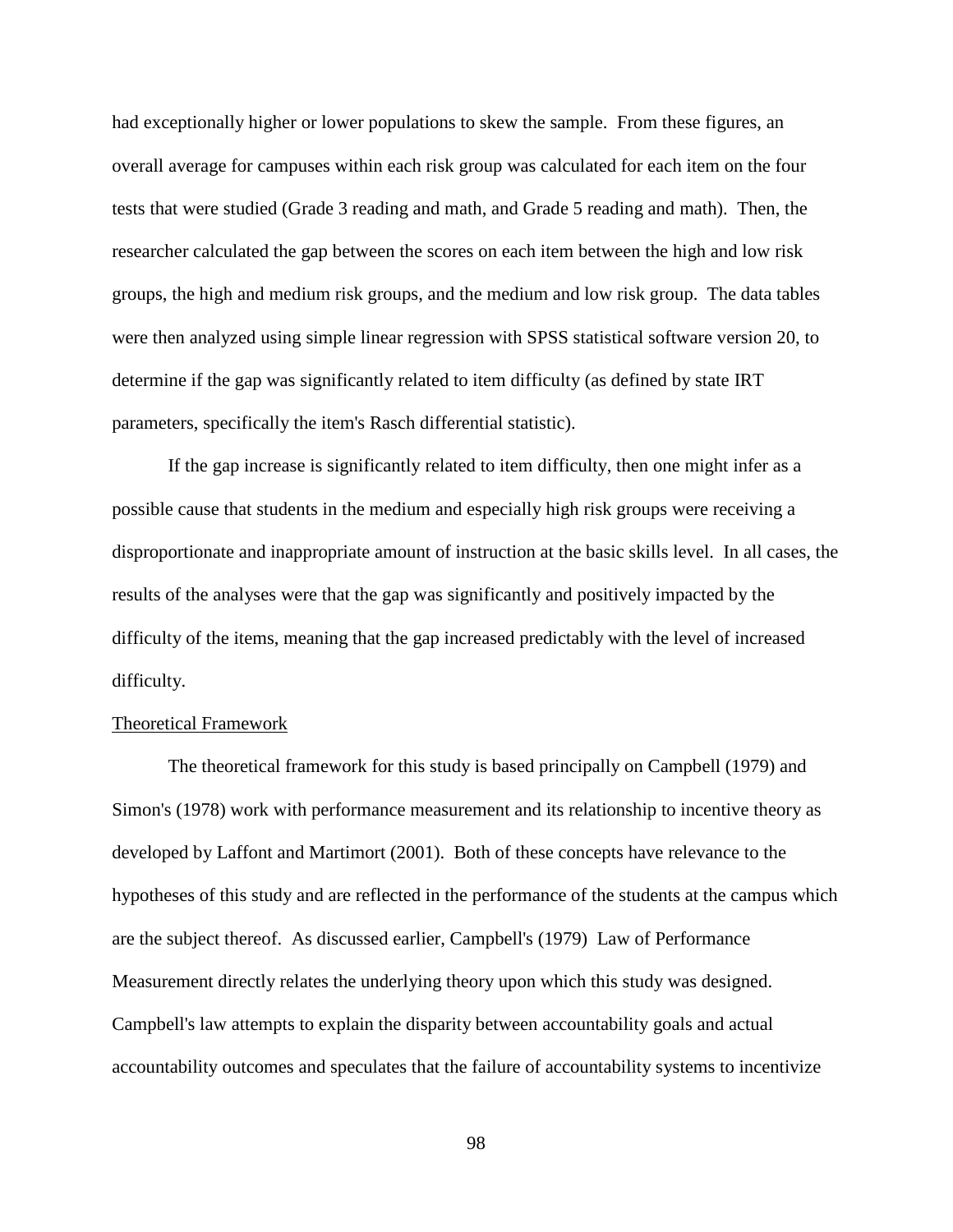actors as intended often stems from the systems' reliance on flawed metrics. Metrics can be flawed for several reasons, including indirect or loose alignment, poor reliability, sampling error, and deception.

In this dissertation several of these possible flaws have been discussed with regard to assessment metrics. The most egregious flaw concerns the alignment of the metric and the goal. Seeking to explain why public accountability systems frequently failed, whether they concerned public education or public transportation, Campbell (1979) determined that the accountability systems commonly used metrics that were poor fits for the outcomes they were intended to measure. At first glance, a test score would seem a natural match for a system designed to measured student achievement. However, much debate concerns how well standardized tests actually measure student achievement. The main reason cited by researchers, such as McNeil (2000) and Wright (2002), is that summative assessments cover only a small portion of the state curriculum. The reasons for this are principally financial and practical in nature. Many standards in the state curriculum are observational or chart something over time, elements that cannot be emulated on a standardized test, particularly in the context of multiple choice questions. Nor would such tests be financially feasible. Finally, given the already trying nature of state testing, it is scary to imagine students being subjected to the much lengthier tests that would by necessity have to be given to accommodate a test covering the full curriculum.

In response, schools, according to Madaus (1988), naturally have tended to focus on the areas being assessed. He notes that this is especially true in schools that are struggling to meet accountability demands. McNeil & Valenzuela (2000) have specifically addressed the harmful impact of testing in Texas, noting the targeting of tested curriculum not only in scope but in depth. On the other hand, proponents such as Crocker (2005) and Wilson (2002) have expressed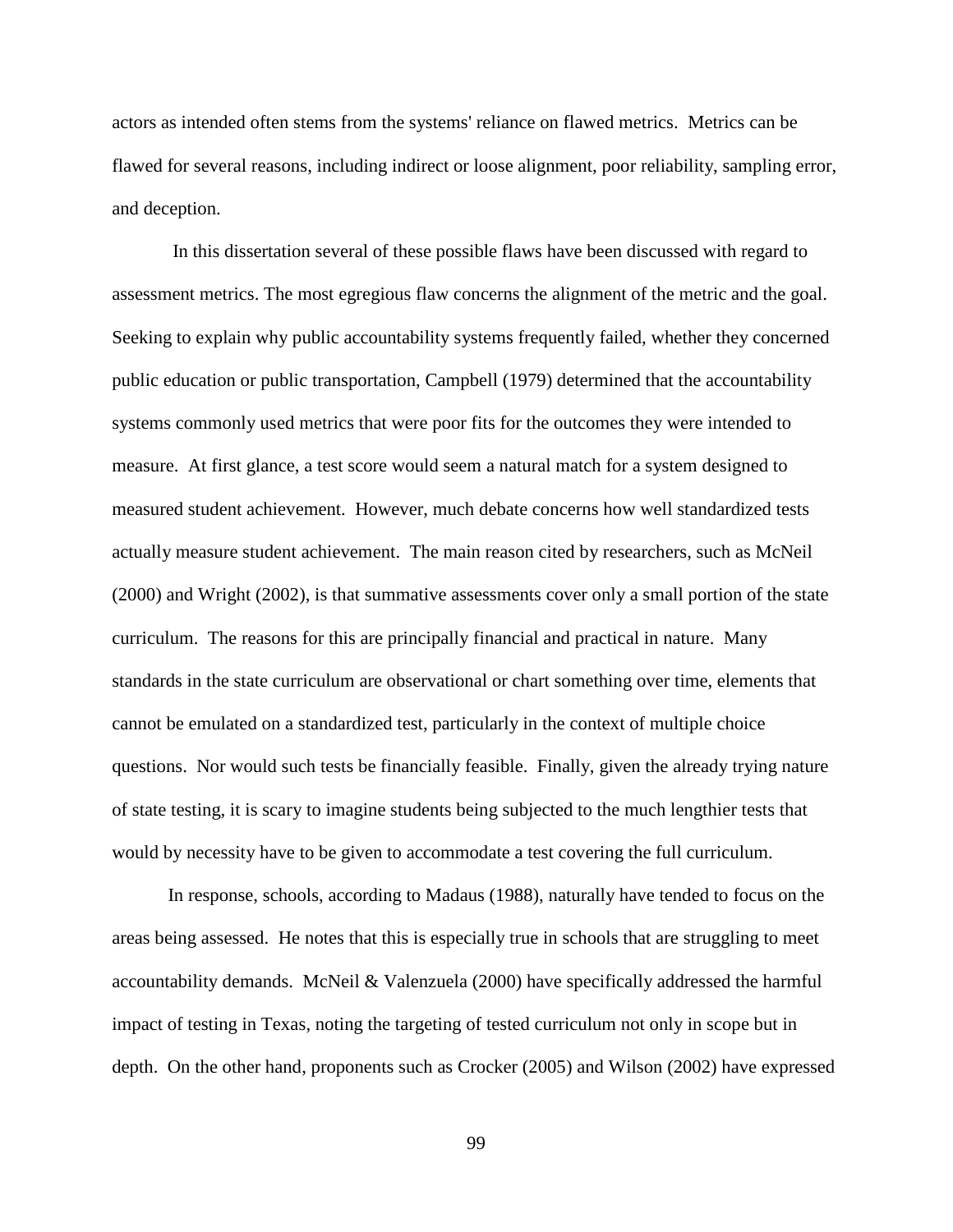not only comfort, but indeed enthusiasm for the idea that testing play a central role in shaping curriculum and instructional practice. Therefore, it is hardly surprising that school districts and schools have come close to officially sanctioning such practice. For example, Wilson (2002) argues that the assessments have been useful in encouraging teachers to cover materials that they might in the past have found excuses to overlook or ignore because the material was not something they enjoyed teaching or fully understood themselves. Likewise, Crocker (2005) feels the role of assessment in determining what is taught in the classroom is appropriate, particularly when the assessments are "tied to state-developed curricular standards" (166). Although such an endorsement may sound tacitly logical, the impact on curriculum that most educators worry about is not what is getting taught so much as what is not getting taught and at what levels the instruction that does take place is delivered. As Padilla (2005) has noted, accountability pressures have shifted schools focus away from the primary goal of education into a battle to stay open. When schools begin to practice this type of educational triage and make decisions based more on accountability concerns than on the interests of a student's education, clearly the latter will suffer. That schools frequently make decisions about not only what is taught, but also to what extent it must be taught to achieve satisfactory results, helps to explain why students at those schools master higher-order thinking skills at an even more anemic rate than they do other skills as the results of this study suggest, even when the overall "passing" rate qualifies the school for academic accolades such as an "exemplary" rating or a Blue Ribbon School designation. When schools which are rated "acceptable" exhibit much stronger performance levels on the most difficult test items than school rated "commended" or "exemplary," as this analysis showed, then the metric is clearly not aligned to the goal.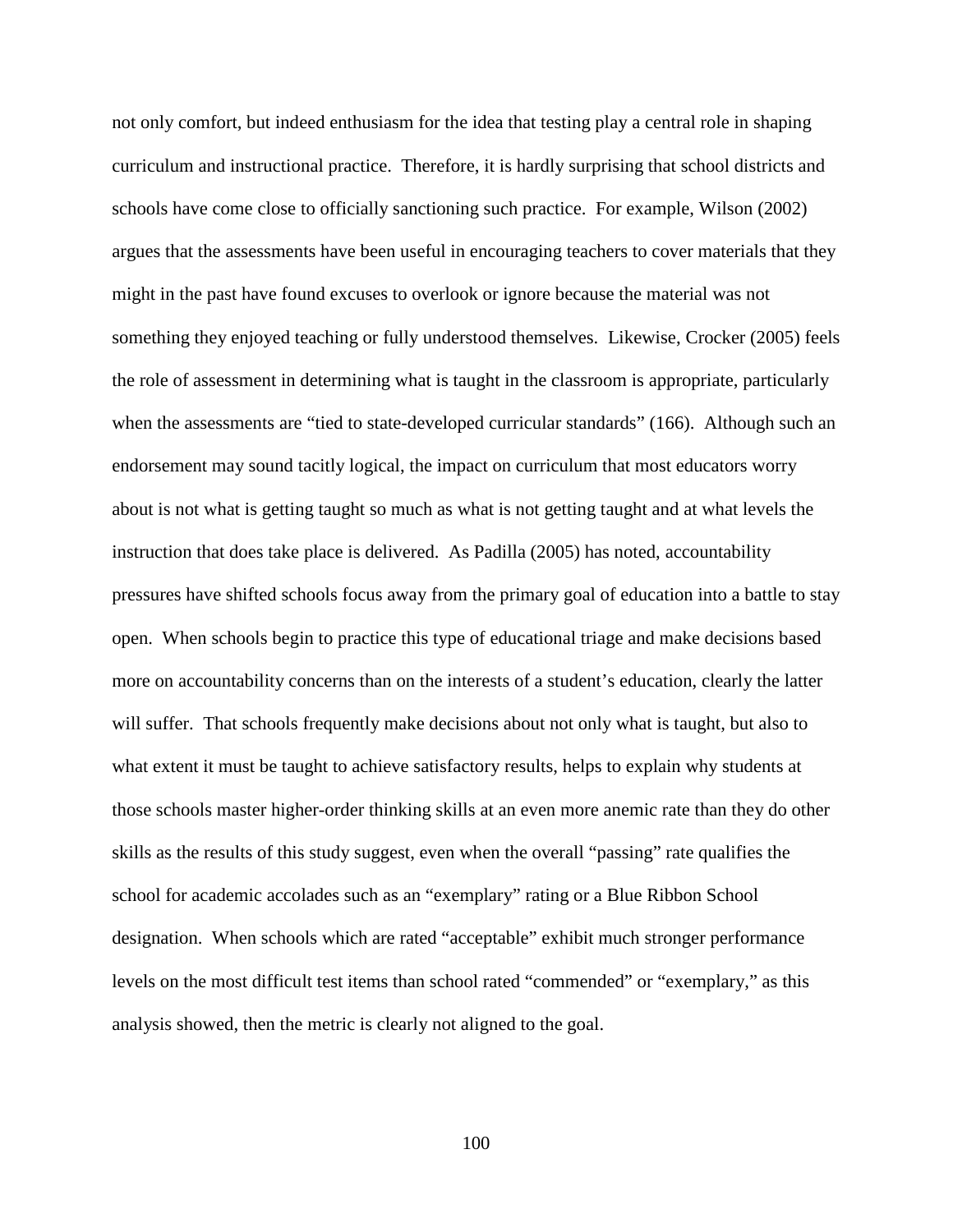In addition to alignment issues with metrics trying to measure the efficacy of public accountability systems, data reliability is also a factor that can create a flawed metric. As described herein, Linn (2009) and Koretz (2000), among others, have raised troubling questions about the validity of the test results as accurate measures, even of the tests themselves, let alone of the efficacy of a school. The fact that these researchers have found compelling evidence that much of score variance is unrelated to instructional differences but is more a function of nonpersistent factors, lends credence to the idea that the test scores are poorly aligned indicators, as well as being flawed from a validation standpoint. In addition, as Rothstein (2008) has argued, targeting instruction disproportionately to certain areas likely to yield the best accountability results is a type of sampling error as is the practice of manipulating testing cohorts with the same intention. Such manipulation may not rise to the level of outright fraud which educators have increasingly been involved in, but they fit the model that Campbell (1979) and Simon (1978) envisioned related to flawed metrics and their role in corrupting the institution they are trying to measure.

The assertion that the corrupting influence of incentives takes on an added intensity when risk is introduced has been the subject of much of the work of Laffont and Martimort (2001). The researchers examined the role of risk in an incentive-based relationship and determined that the greater the risk imbalance the less effective the incentive became in affecting a desired behavior. In an incentive-based relationship one party attempts to encourage a desired behavior, in this case, a robust effort to improve student learning, by offering an incentive to reward evidence of the desired behavior. Many incentive-based relationships are deemed risk-neutral, meaning that the risk which the actor is subjected to is not increased or decreased by the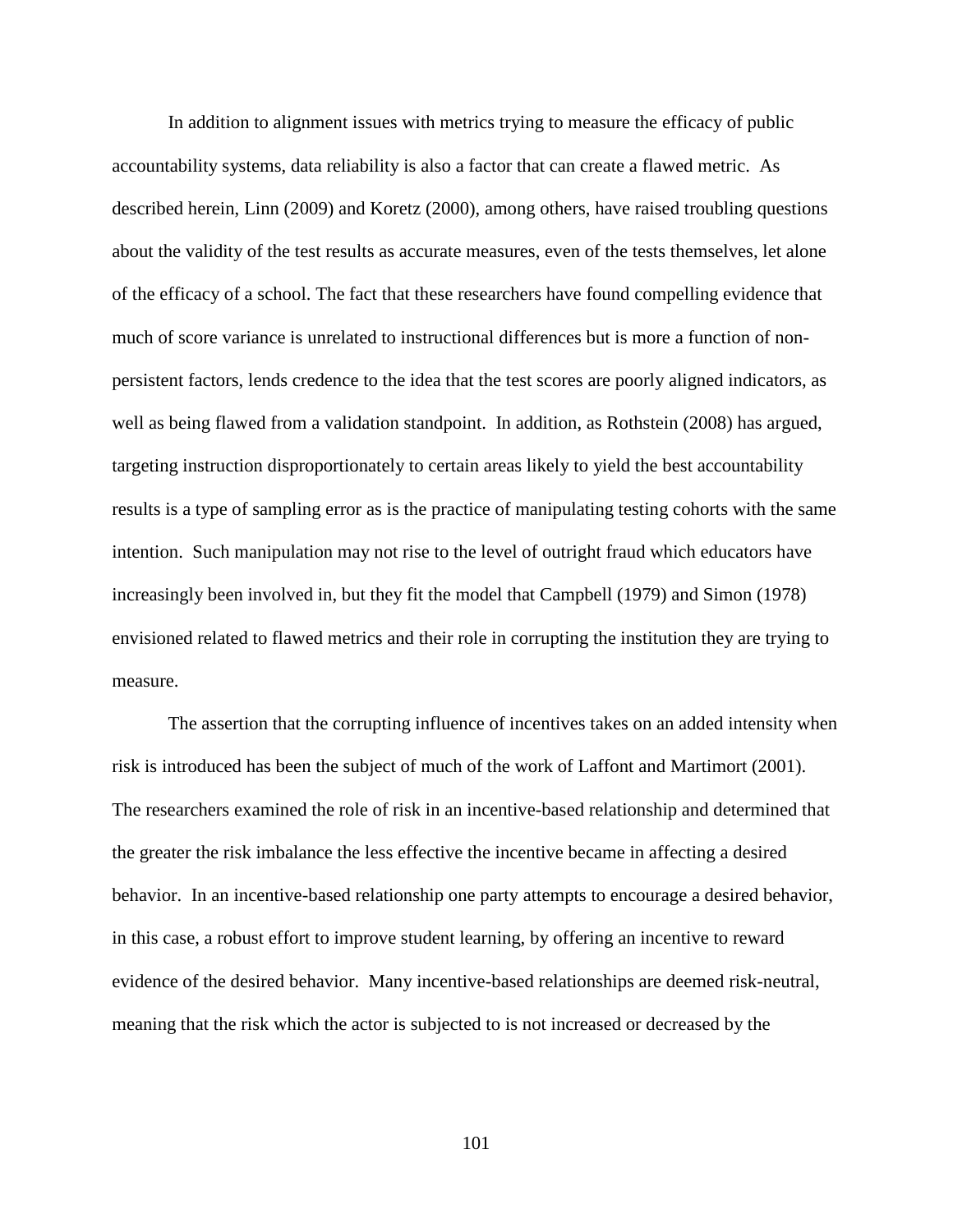presence of the incentive. An actor failing to evidence the desired indicator would not earn the incentive reward but would not be subject to further penalty.

However, incentive-based relationships can also be risk averse, meaning that the incentive, which would more accurately be called a disincentive, subjects the actor to increased levels of risk because evidencing the desired behavior does not create a reward for the actor but rather allows a continuation of the status quo. Accordingly, Laffont and Martimort (2001) argue, risk averse systems in accordance with Campbell's (1979) theory of performance measurement tend to have a very corrupting influence on the system they are trying to measure. This tendency occurs because these systems induce actors to take shortcuts which may or may not be consistent with the goal, in an attempt to preserve the status quo. This is especially true, according to Laffont and Martimort when the indicators are considered unfair or unreasonable.

In the case of educators, trying to avoid sanctions, public humiliation, and ultimately loss of employment, such shortcuts are manifested by way of attempts to circumvent the intended processes so as to enhance the probability of achieving the desired indicator. Relating back to Figures 1 and 2 herein, then, educators may look to circumvent the desired continuous improvement model by avoiding rather than confronting challenges that threaten to impair or prevent the educators from achieving the desired indicator and preserving the status quo. The circumvention often takes the form of restricting the curriculum, teaching to the test, and even cohort manipulation. In still rare, but increasingly common, situations, the circumvention has taken the form of fraudulent activity. The contention that educators may be especially susceptible to risk averse behavior is bolstered by the perception of many that the system is unfairly applied, in that it relies on metrics that are not truly comparable from actor to actor, and that it is unreasonable because it sets an unrealistic goal of 100 percent proficiency.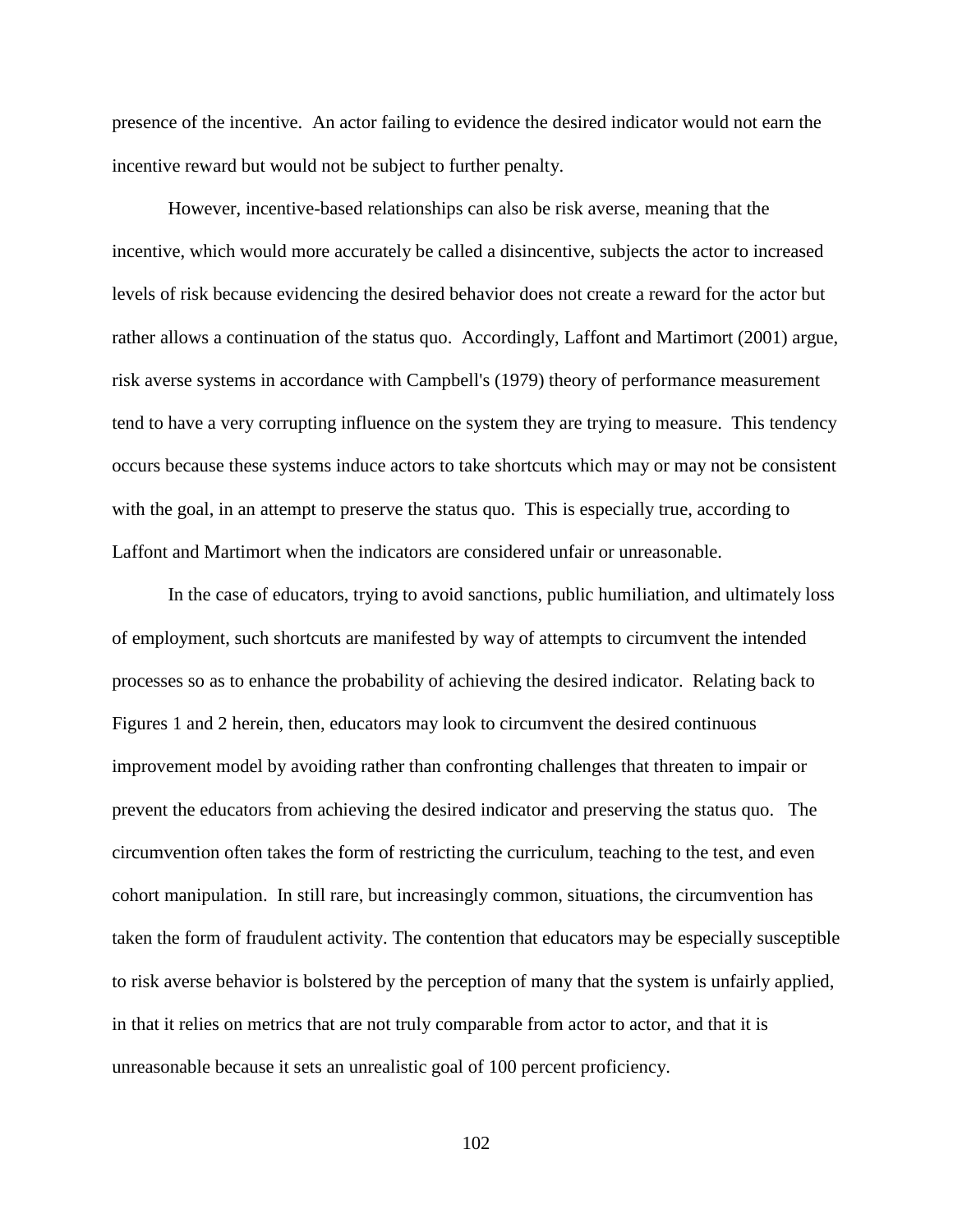This study is based on this risk-aversion premise, as it argues that schools at risk for accountability sanctions skew instruction in an effort to meet accountability requirements. Moreover, the risk that schools are subject to is not static, but rather becomes more adverse over time as campuses continue to fall short of the desired indicator. With each successive failure, additional and more punitive sanctions are imposed putting the campus at greater risk and increasing the likelihood of risk averse behavior. The results of this study, which indicate a drop off in student performance between risk groups as difficulty increases, supports such a theory. **Conclusions** 

Many studies that seek to understand relationships between two sets of separate observations suffer somewhat from the chicken and egg dilemma. This is nowhere more true than in the field of education, where educators are continuously seeking to understand why some students are more successful than others. In doing so, however, educators must continually be on guard to clarify whether a certain activity or behavior (e.g., participation in band or orchestra) is in fact a contributor to student achievement as a cursory glance at the data may suggest, or whether the data is merely a reflection of the types of students who choose to participate in band or orchestra. As Pearl (2009) notes, this is a Simpson's paradox, as first described more than a century ago by Karl Pearson, who held that any statistical relationship between two variables can be reversed by including additional factors in the analysis. For example, Pearl notes that a test of two groups may seem to indicate that participants who smoke score better on achievement tests than those who do not. Controlling for age, however, the researcher may discover that smoking instead predicts lower achievement. On the other hand, a further factor added to the model, for example, parental education or household income, may mitigate such results.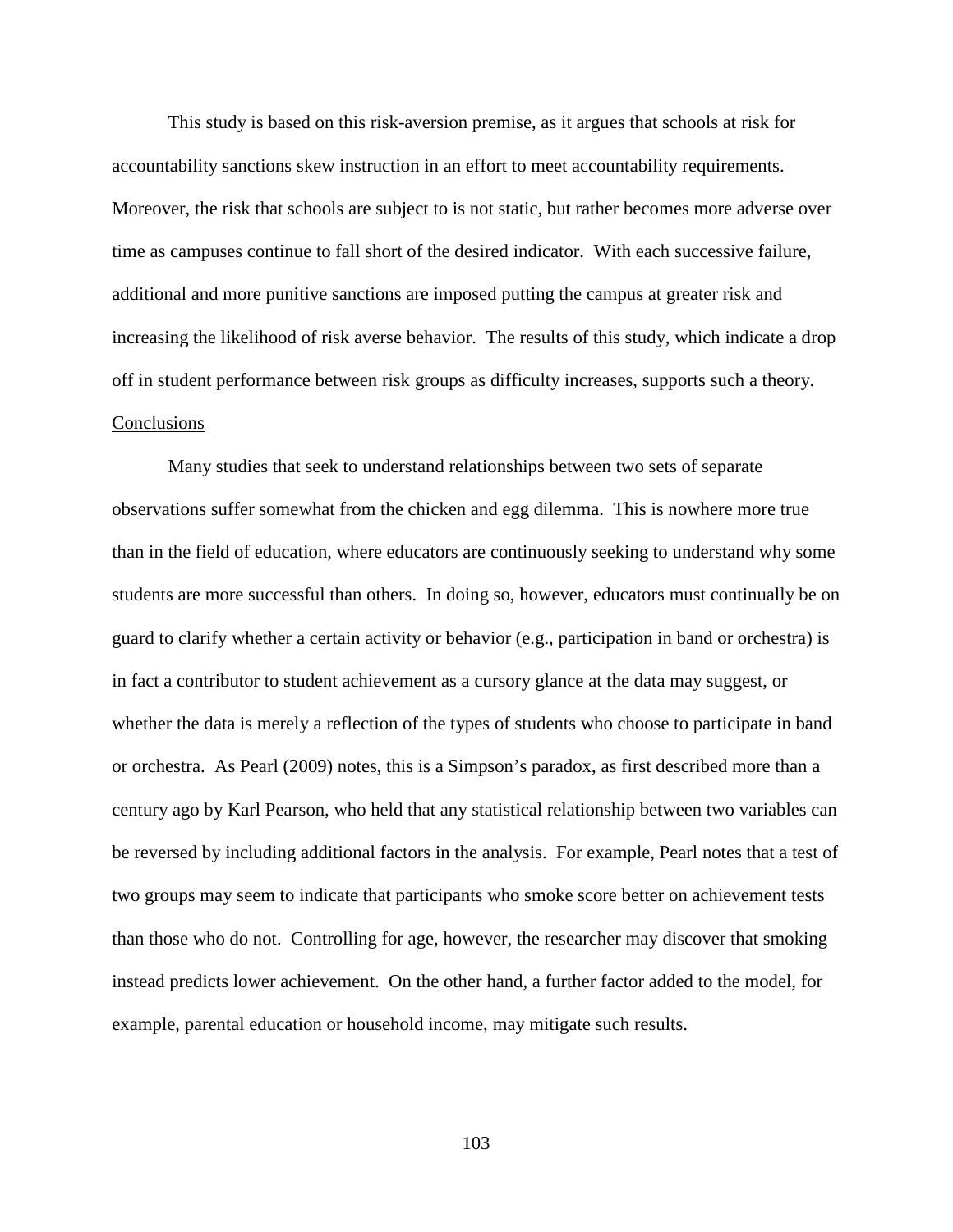Consistent with Simpson's paradox then, conclusions related to student achievement based on assessment data are certainly not irreproachable. However, the observations made as part of this study combined with the substantial body of existing research related to the impact of accountability on curriculum and instruction provide reasonable support for the theory which serves as the basis for this study. The statistical models applied herein suggest a very strong relationship between the gap in students' abilities with regard to successfully answering questions requiring higher order skills and the extent to which accountability risks may be impacting instructional practice at their campuses. As Oakes (2005) has noted, students who do not have access to demanding curriculum and challenging instruction are "less likely to develop the higher-order thinking skills necessary to solve rigorous problems" (128). Consistent with Oakes' argument, a study of Texas students who performed badly on the state assessments noted a persistent lack of higher-order thinking skills necessary to correctly answer questions on the test, especially those that require reasoning and extension of ideas between concepts. (Texas Study of Students at Risk: Case Studies Supporting Ninth Graders' Success, 2004).

Clearly, student performance at campuses in the high and moderate risk group indicated a potential deficit in the higher order thinking skills required to answer the more difficult questions on the test. Certainly, it would be ill advised to suggest that such a deficit was entirely the result of how campuses in those risk groups reacted to the pressures of avoiding accountability sanctions under AYP. Likewise, however, it would be counterintuitive to insist that such practices as assessment worksheets, classes focused on assessment remediation, mock testing, and the insistence that students learn trendy test-taking strategies, would not necessarily result in a reduction of instruction targeted at the higher order skills necessary to answer even the toughest questions on the assessment, to say nothing of the difficulties students may face upon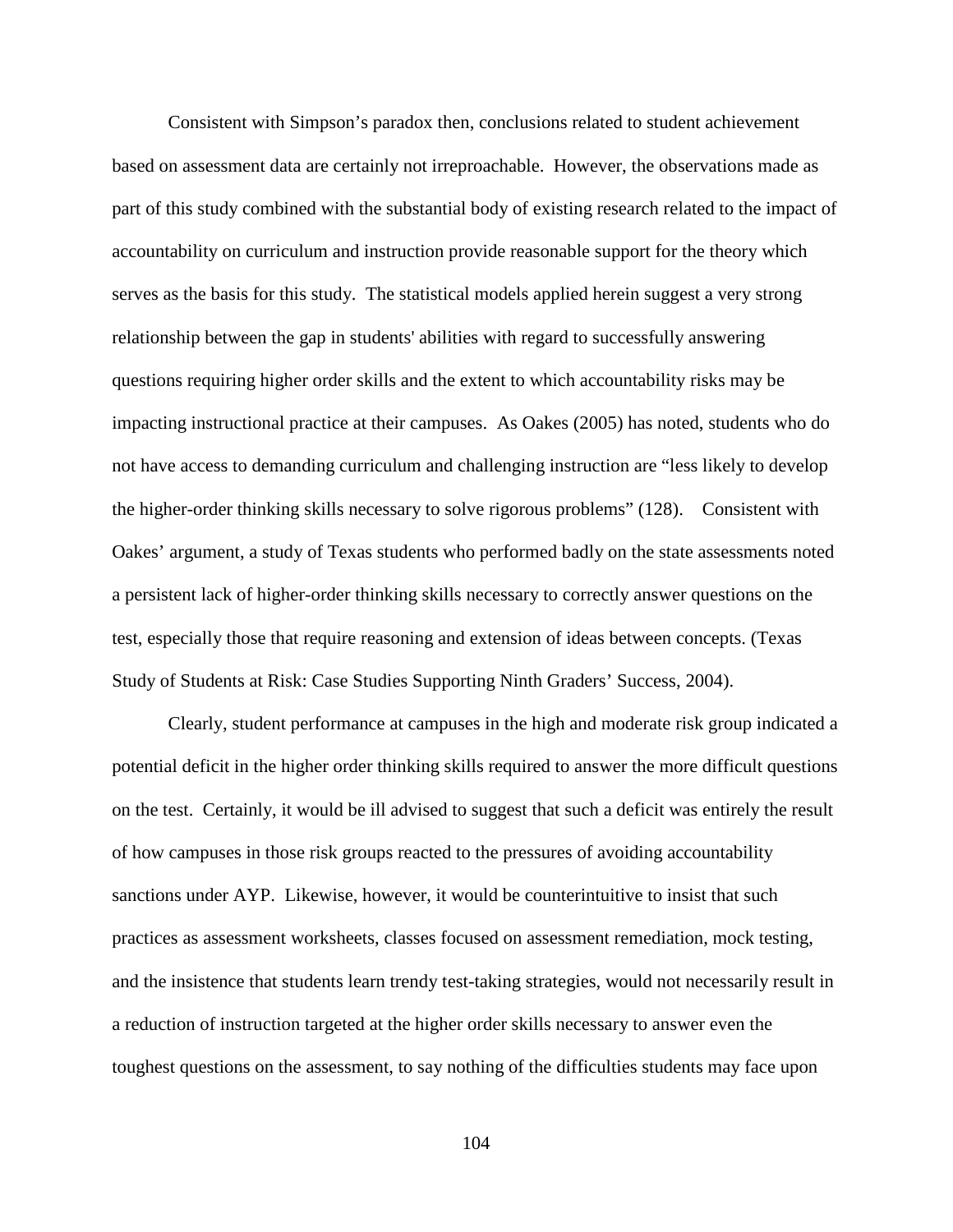leaving the controlled assessment environment and entering the world where multiple choice questions are few and far between.

The findings of this study suggest that students who attend campuses with significant accountability risk, may not be getting the exposure to higher order thinking which Oakes (2009) believes they need and that is consistent with the Texas study described earlier. In each of the twenty-four regression analyses performed to compare performance between campus risk groups while isolating to mitigate other potential contributing factors, such as socioeconomic status and limited English proficiency, a significant difference was found in the mean item score of the groups that widened substantially as item difficulty increased. Therefore, it is reasonable to assume, that students at the campuses in the high and moderate risk categories were less prepared to handle higher order cognitive demands than students in the low risk category. Whether or not the accountability system is creating, aggravating, or merely illuminating this problem may be a subject for continued study and debate, but one thing seems obvious: the accountability system is not alleviating such gaps as it was intended to do and as was premised as the underlying foundation upon which this unprecedented policy effort was constructed.

Relative to the research questions underlying this study, the state assessment data at the item level for both the 2011 TAKS reading and math assessments indicates a significant relationship to the item level difficulty both at grade 3 and grade 5. The relationship persisted both when LEP and ED students were isolated and factored out as part of the study. In this respect, the data is consistent with the concept that schools with substantial accountability risk may distort typical instructional practice and focus disproportionately on test preparation, though they do so at the expense of opportunities to maximize the educational development of students to their fullest potential.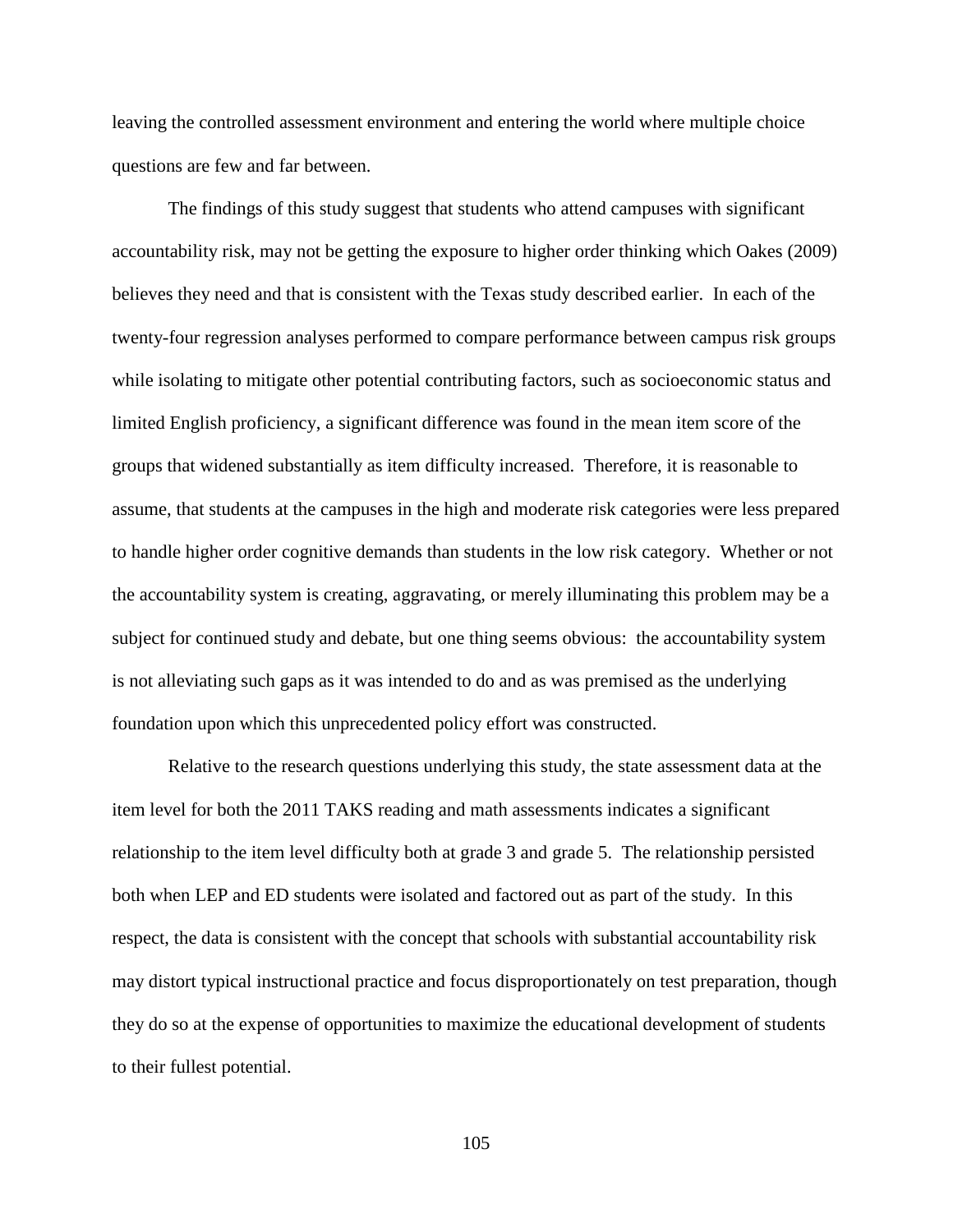To this extent, the results of the study support the theory that schools in the high and moderate risk groups are more successful at elevating students to minimum skills levels than at extending them beyond that level. Further, as the study revealed a significant effect not only between schools in the high and low risk groups, but also revealed significant effects both between the low and the moderate risk group and between the moderate and high risk group, it is reasonable to assume that the difficulty of preparing students for the more challenging and rigorous of the test questions, increases in accordance with the campuses' accountability risk.

Regarding the question of whether such distortion increases as risk levels increase, it would seem logical to infer that the difficulty of preparing students for the most challenging and rigorous test questions, as described in the paragraph above, is likely a function of the educational philosophy of the school. It is also likely that schools within the moderate and high risk groups may indeed adopt strategies and adapt practice in order to more directly address immediate concerns of sanctions and accountability, not to mention job security, at the expense of instruction that might otherwise have provided students with more opportunity to engage in and work through difficult test questions which require higher order skills.

## Links to Extant Literature

The relatively strong relationship between the gaps demonstrated by students attending schools subjected to different levels of accountability risk with the difficulty of the test item and the conceptual ability needed to attack and solve the most difficult items align well with Campbell (1979) and Simon's (1978) theoretical framework regarding the tendency of accountability systems to corrupt and distort the very systems which they are trying to measure. Other studies and authors who have taken interest in the impact of accountability on schools and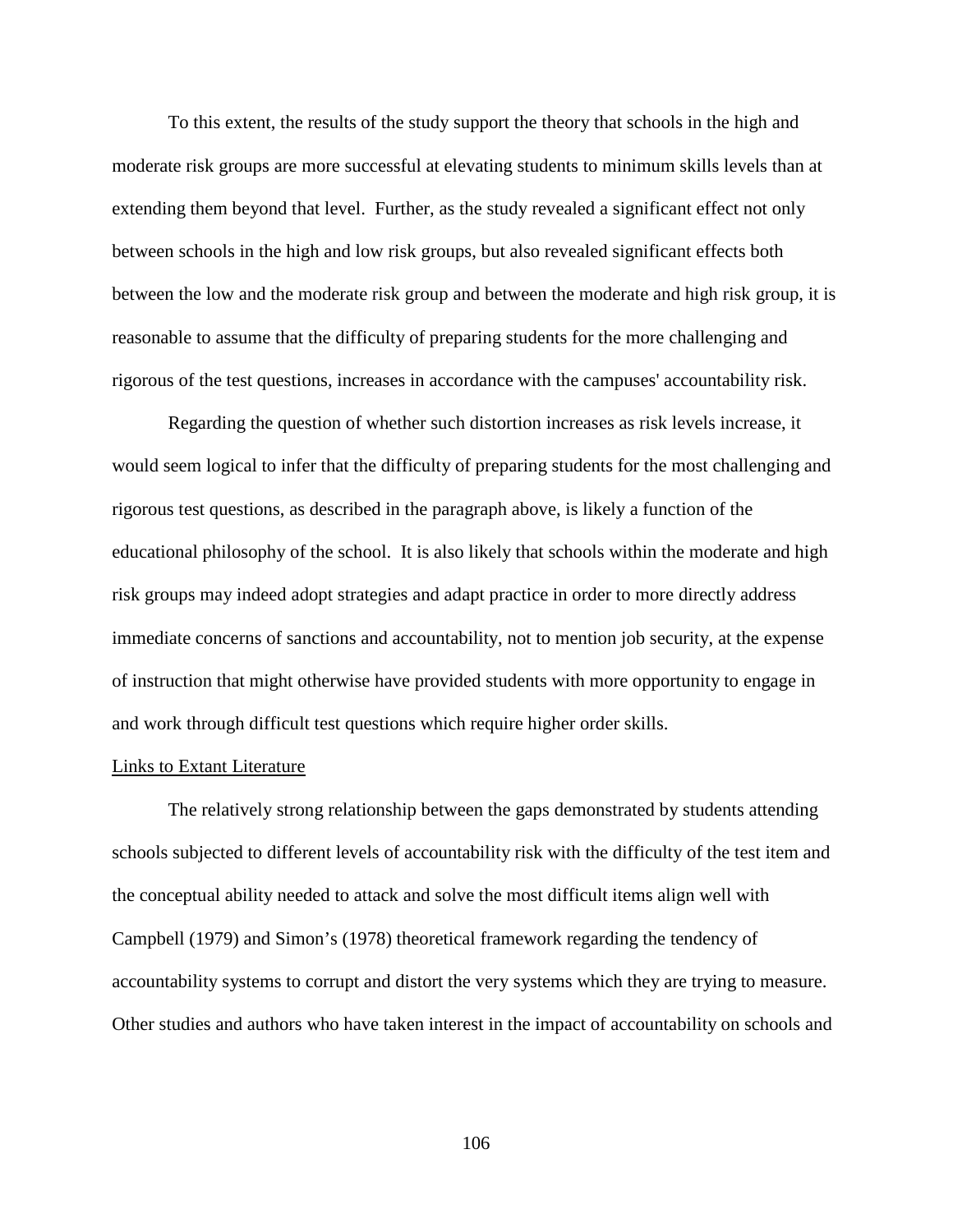education include Donovan, Figlio, and Rush (2006) whose study involved the effects that school accountability has had on college-bound students.

This study looked at the performance of students from schools that have faced accountability sanctions once they entered college to determine if study skills and educational approaches to which the students were exposed, presumably due to such accountability pressures versus the approaches students presumably would have been exposed to at schools without such concerns, to determine if there were differences in how the students faired in college and how they approached studies. One finding from the study suggested that students from schools that had faced accountability pressures were more likely to neglect studies until shortly before an assignment or exam was due and to then cram to prepare, with the implication being that this approach is a common tactic employed by schools desperate to achieve minimum proficiency marks.

I found this an especially compelling study in that it suggested a negative impact on a population of students (who later entered college) who likely were not the focus of the instructional practices they were subjected to, but who rather were impacted, at least in the authors' opinion, because they were subjected to curriculum and instructional practices for which they were ill-suited, rather than challenged and extended in such a manner that would have better prepared them for the rigorous educational demands they would face in college.

Hanushek and Raymond (2004) looked at how school accountability systems impact the level and distribution of student achievement. Their study used NAEP results and involved measuring not only gains and losses at the state level for participants from states with strict accountability systems (i.e., those that imposed some form of sanction for poor performance) against those from participants from states that had softer accountability systems that, for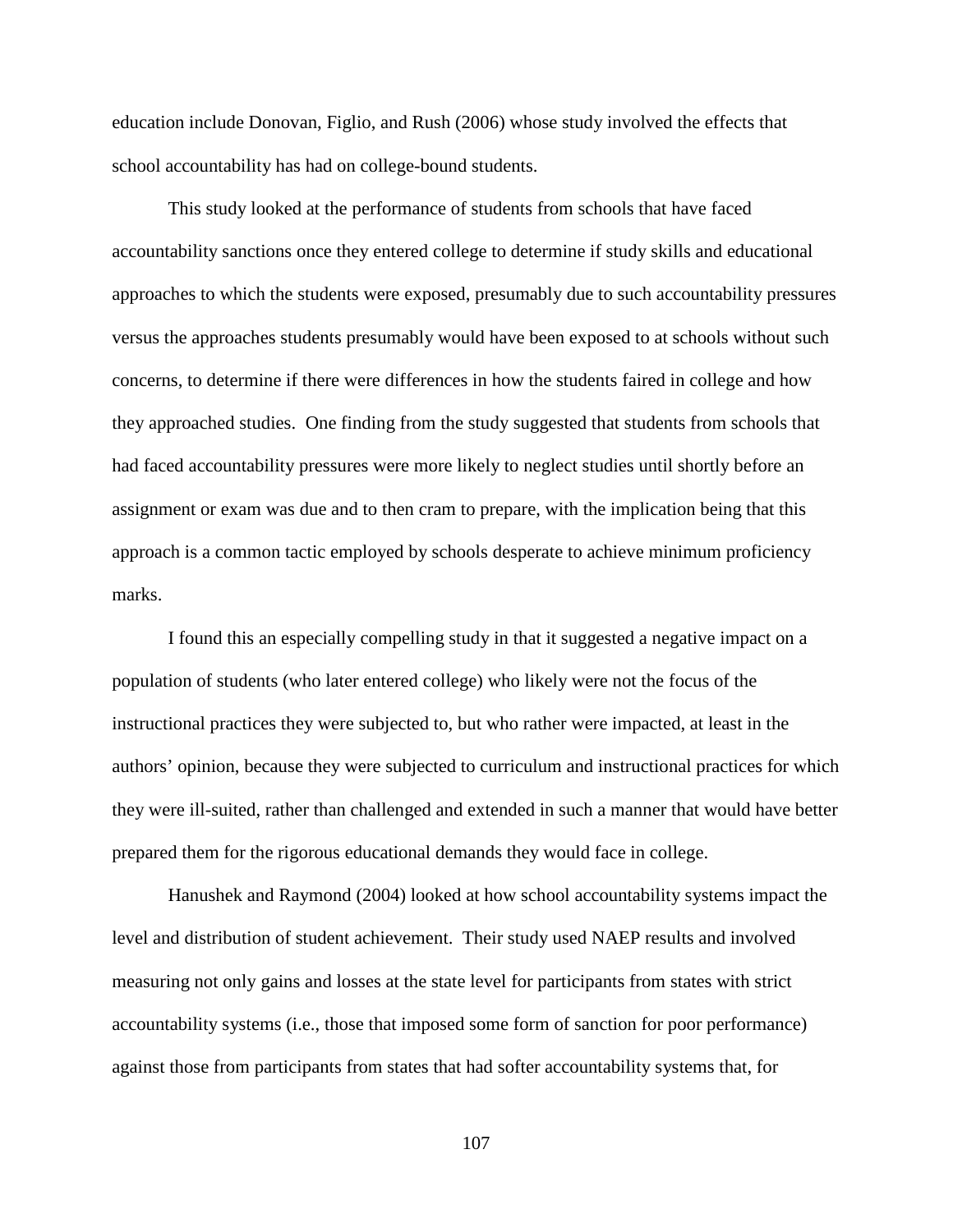example, may have only reported results from annual testing. The authors noted that the overall impact of adopting a strong accountability instrument seemed to be positive, but note that the largest effects were seen among students in states where educational achievement was poorest prior to adopting the accountability instrument and were far less pronounced in states that already enjoyed fairly strong test scores even prior to implementing a strong accountability instrument. Such findings suggest that high-stakes accountability systems are effective for raising achievement levels for low performing students but have little impact on average or higher performing students. Therefore, states that had a smaller percentage of low performing students showed less improvement, principally because the targeted instruction adopted by many schools in response to the accountability mandates, impacted fewer students. Although such instruction may have resulted in substantial gains for lower performing students, the instruction was less effective at increasing student achievement for average and higher performing students, presumably because it did not help these students improve with regard to the higher-order thinking skills necessary to answer the more difficult questions on the assessment. Hanushek and Raymond's (2004) findings are consistent with the findings of this study in that both suggest that accountability systems encourage schools to target instruction to low performing students to the detriment of students at other skills levels.

Finally, as a counter balance, Jacob (2004) made a compelling case that accountability measures had led to strong improvements in the Chicago public schools. Jacob's arguments are a reminder of the lure of accountability and why NCLB was passed in a strongly bipartisan fashion back in 2001. They also shed light on why, despite numerous problems including those cited within this study as well as others, accountability retains fairly strong public support. The data that Jacob presents seems to suggest that a flawed accountability system may be preferable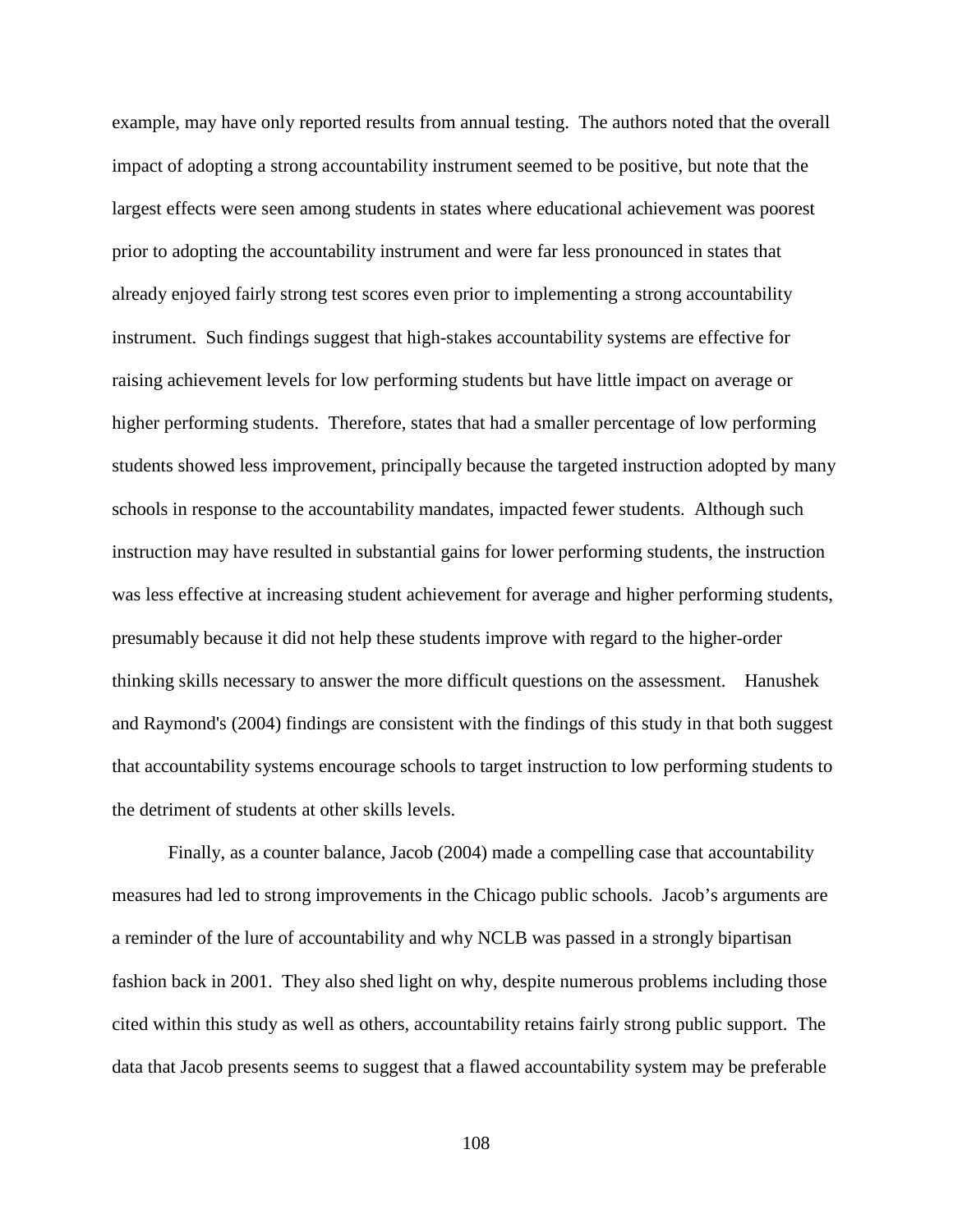to no accountability at all. It should be noted, likewise, that every school in this study met AYP requirements in 2011. In addition, several of the schools within the high and moderate risk groups were rated as "Recognized" or "Exemplary" on the Texas AEIS system. However, as by definition all of these schools have at one time or another been subject to sanctions, many as far a level three, and yet, those schools have now improved scores sufficiently to meet AYP requirements despite the fact that these requirements have become more rigorous almost every year. This in all probability could not have happened without some significant improvement being made by many of the students at these schools.

However, despite attaining comparable, and in many cases, superior accountability ratings to schools in the low risk group, schools in the moderate and high risk group lagged behind schools in the low risk group when it came to the more difficult and challenging items on the tests. Furthermore, schools in the high risk group also lagged behind the moderate risk group, though to a less extent. In addition, the data clearly shows that the performance gap widens the more and more item difficulty increases, strongly suggesting that the instruction at campuses in the study focuses less and less on higher order thinking skills as accountability risks increased. The paradox suggested by this data in terms of percentages of students meeting proficiency requirements and the poor performance of students on the most rigorous of the test items is what this study sought to resolve. Is outcome-based accountability, to coin a phrase, a blessing or a curse?

The fact that some students have certainly benefited from the implementation of a strong accountability system, is consistent with one of the chief arguments in support of NCLB both before and since its enactment. Especially with regard to the subgroup requirements of the legislation which for the first time required educators to demonstrate achievement among all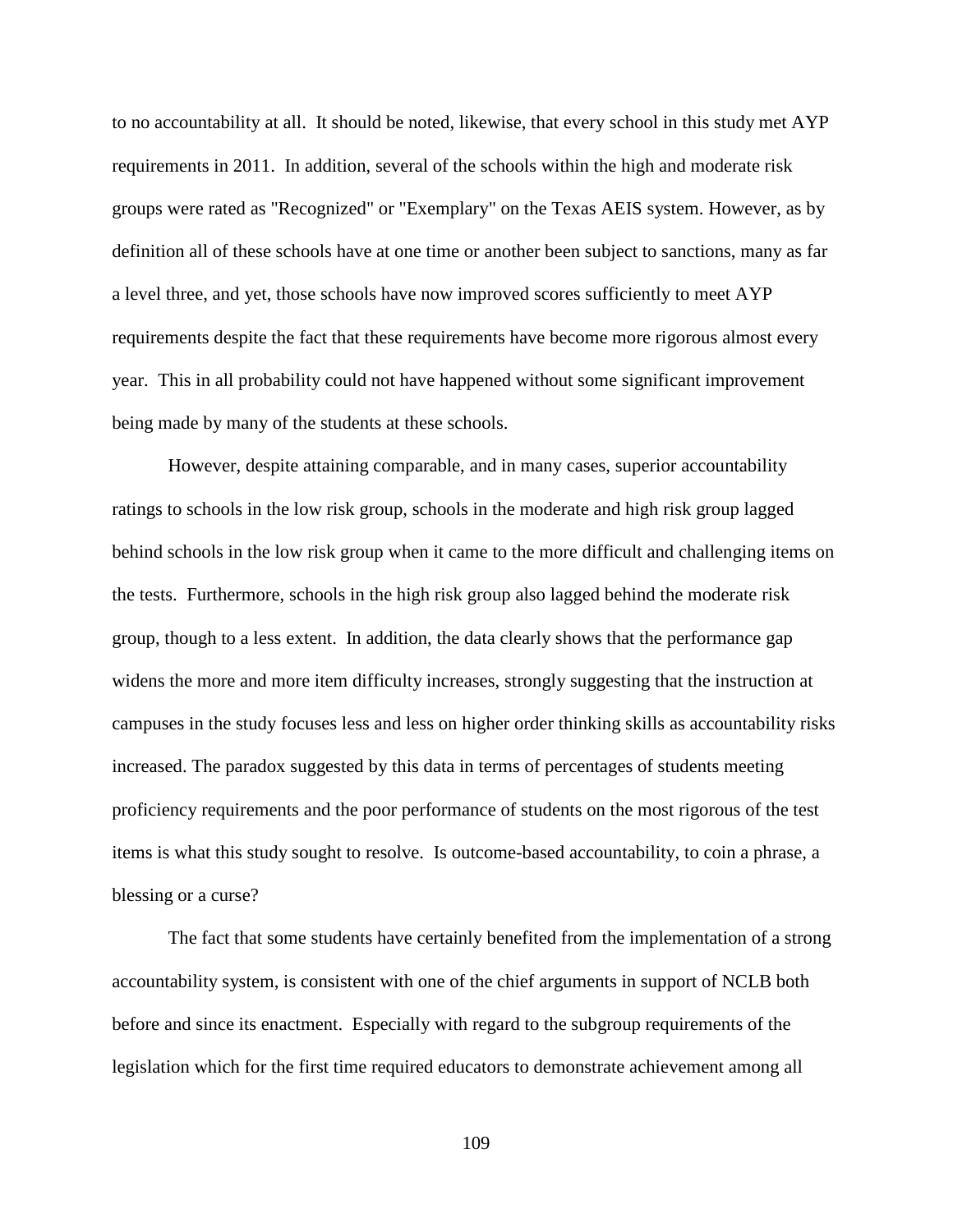groups of students. I strongly suspect, however, that not everyone in Chicago has benefited from strict accountability measures, nor I suspect has every student in the campuses in this study, despite their escape from accountability sanctions and their admirable state ratings. Nevertheless, I think it would be foolish to argue that accountability has not positively impacted many students, especially the very low performing students who may have been "written off," so to speak, prior to NCLB, but who have now become a primary focus.

# Recommendations for Further Research

1. One of the great challenges of this study was finding a way to isolate the effects of instructional distortion within the data. Ultimately, the researcher chose to run each of analyses multiple times isolating and separating student groups so as to avoid the thorny issue of whether attributes of the student group population (e.g., limited English speakers) were responsible for the student performance trends in question rather than the accountability pressures associated with inclusion in an accountability risk group. However, it remains to be determined to what extent, such distortion, if it is in fact occurring as I believe it does, may impact such groups differently. For example, a curriculum and instructional approach that focused on minimal skills and gimmick test taking strategies to answer test questions might not provide students with limited English abilities the challenging tasks necessary to truly master the language at a level necessary to succeed in certain professional careers. It would be interesting, in this regard, to compare such students in this vein against schools from the various risk groups to see if a significant effect can be isolated.

2. It should be noted that the schools placed within the various risk categories for this study were not uniformly high or low as to school rankings as one might expect. Rather, as noted earlier in this chapter, no schools in the study missed AYP the previous year. In fact,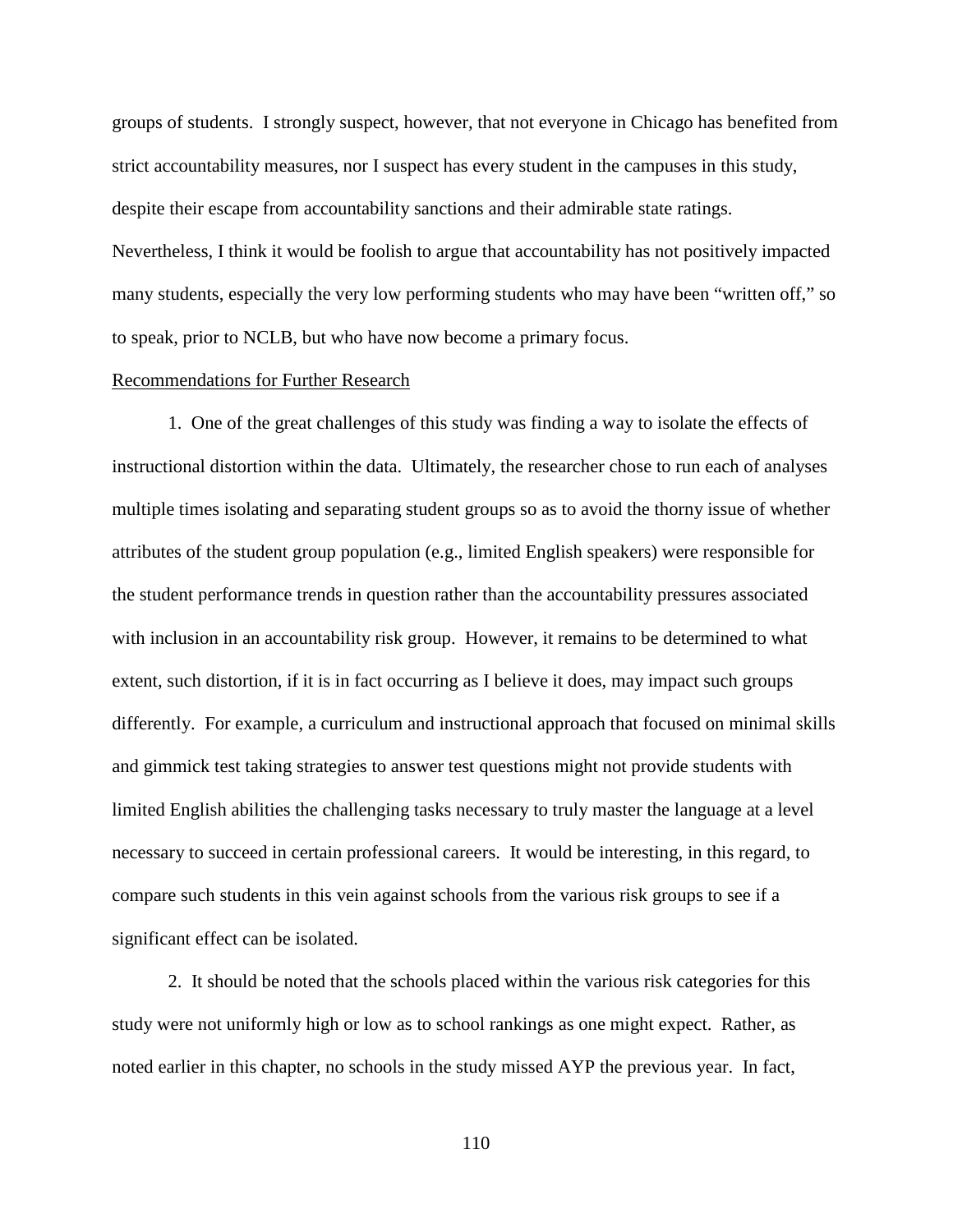several schools among the high risk group achieved recognized status, with two being rated exemplary. One has since been nominated as a Blue Ribbon School. Similarly, although schools in the low risk group by definition would not have ever received a negative accountability rating under NCLB or within the past ten years on the state instrument, not all of them were recognized or exemplary. In fact, several of these schools had remained at the acceptable level for years. In addition to being an interesting commentary on the differences between the state and federal accountability system, I believe it raises several questions about how schools approach instruction. It would be interesting to look at school assessment data through the various ratings lenses to see how such rankings may have been related to future performance. For example, a researcher might track the evolution of schools that were rated acceptable versus schools that may have been relatively similar but missed meeting proficiency requirements by a small margin or at one grade level or in one subject area. Since districts often implement drastic changes when schools fail to meet minimum proficiency requirements, it would be interesting to analyze the disparate paths the previously similar schools may have taken after one school received a negative accountability rating. A longitudinal analysis of this nature could relate to theories espoused in this study as to the extent which new strategies or instructional approaches were effective in remediating deficiencies at the sanctioned school or whether such practices created a more risk averse relationship as the framework of this study and the results of the analysis thereof suggest is might.

3. As noted earlier in this chapter, risk associated with failing to meet accountability requirements under AYP is not static but continues to escalate until schools demonstrate sufficient improvement to meet these requirements. In fact, schools previously subject to sanctions must meet all AYP guidelines for two consecutive years before being released entirely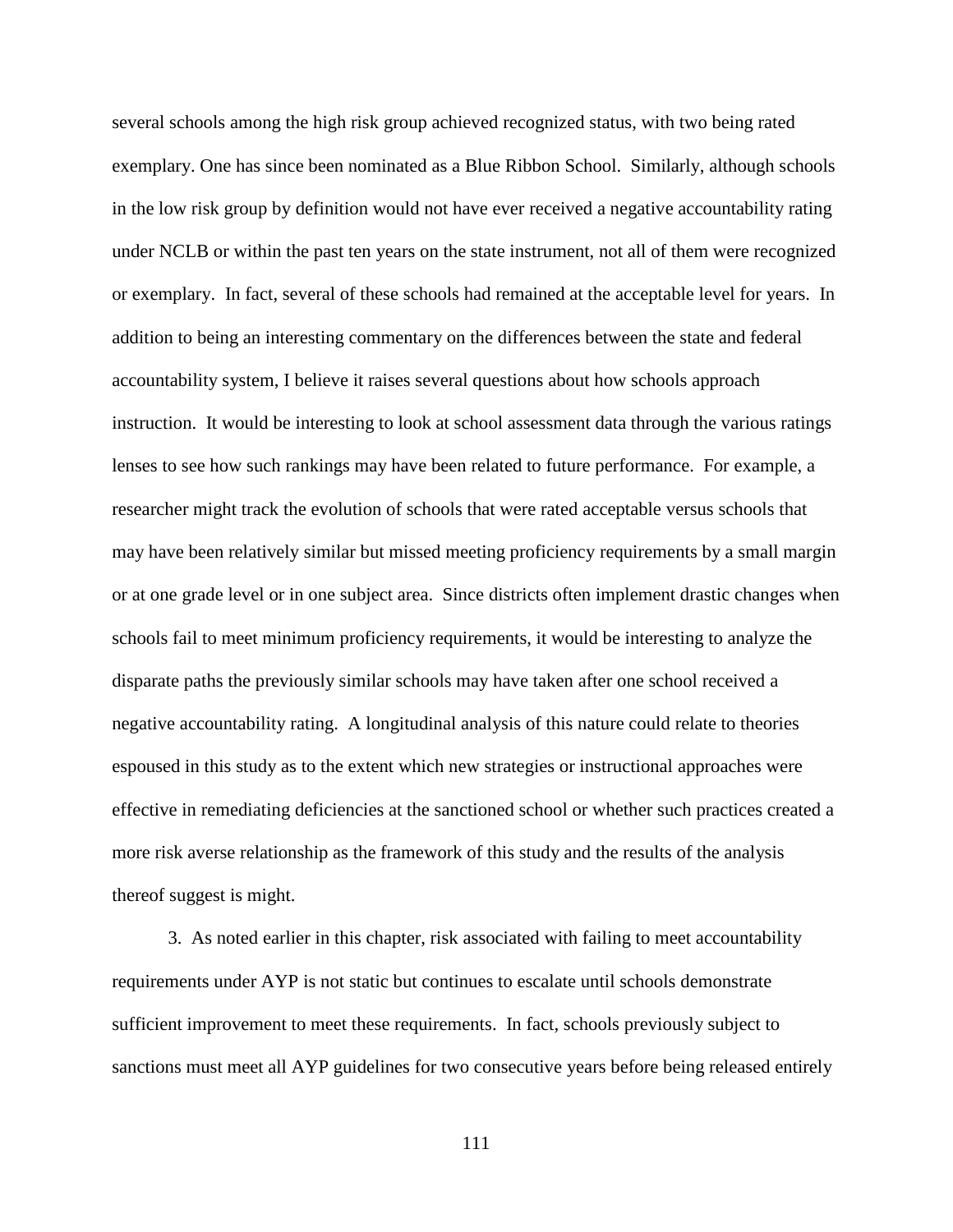from sanctions. So, though this study looked at schools in three broad categories of risk, the risk continuum for campuses under AYP is far more elaborate and can lead eventually to re-staffing and even closing of a school that continues to fall short of accountability requirements for several consecutive years. A study that analyzed schools as they progressed through the various levels of sanctions to determine if the schools, as the theories of Campbell (1979), Simon (1978), and Laffont and Martimort (2001) suggest, continued to demonstrate increasingly distorted instructional practice would extend the thesis of this research and provide additional insight into the impact of accountability systems on instructional practice.

## Implications for Practice

1. The implications for practice related to the findings of this study involve serious ethical challenges that educators face on a daily basis and will continue to face as long as student achievement on snapshot summative assessments is the metric by which educators are evaluated. Certainly, the literature cited in this study calls into question not only the accountability instrument itself, but also the validity of the tests used to apply the system as reliable measures of student achievement. Having been involved in the testing industry for many years, this is an especially personal issue for me. I have come to embrace more and more the concept of formative assessment, discussed in brief in this dissertation.

However, to truly be formative, testing cannot be punitive, as it naturally becomes whenever scores are disaggregated by school and teacher and reported publicly. When this happens, and principals and district administration naturally follow with programs to "improve" such scores, assessment ceases to be formative and devolves instead into a series of mini summative tests that differ from benchmarks and mock testing only in their length, frequency, and increased opportunities to feel pressured. The solution to this problem is obvious but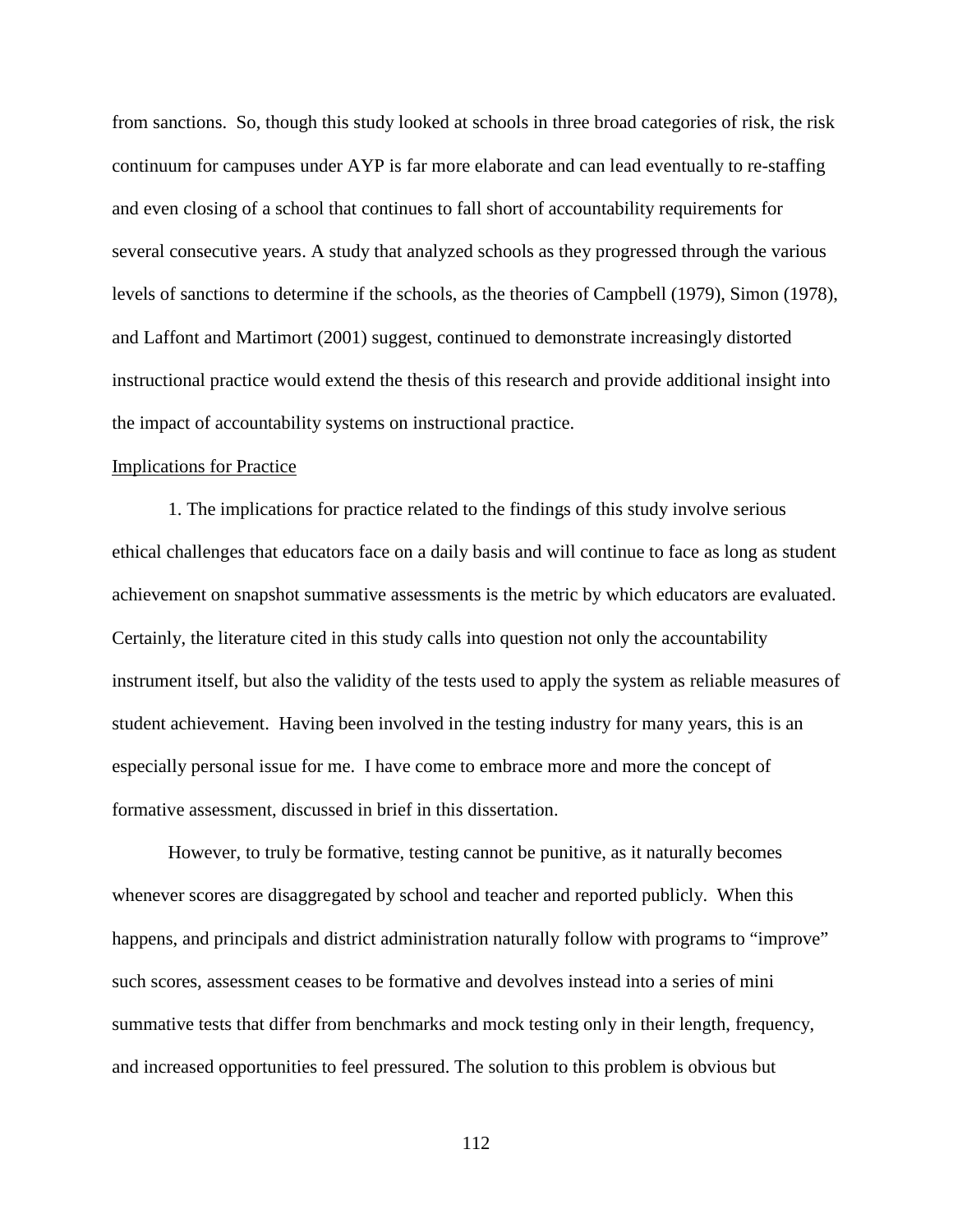difficult. Though it is easy for theoreticians such as Stiggins (2005) to preach the perils of issuing grades and evaluating teacher effectiveness via such tests, it is far more difficult for school administrators to turn loose of this long time carrot and stick tool. Doing so will require a thorough understanding of the underlying deficiencies both in the accountability system and the assessments which inform it. As this study has attempted to show, however, there is more to the story of student achievement than whether or not a student can be counted in the proficient category for accountability purposes. In a society that values the individual and his or her independent pursuit of happiness, it is tragic that educators feel forced to pick and choose where to focus educational resources based on anything other than what is best for each individual child. It is my hope that this study and others like it, will encourage educational policymakers and practitioners alike to refocus our efforts not on numbers and rankings but on learning.

2. I have commented within this dissertation on several occasions about the unlikelihood that accountability systems will be going away anytime soon. With regards to the Jacob (2004) study there is certainly some question as to whether it should. Although the NCLB reauthorization has been stalled in Congress, its mandates continue to operate, other than in those few places that have so far applied for and been granted a waiver by the Obama administration pursuant to the president's recent executive order. Such waivers, however, come with their own strings and do not release educators from state level accountability mandates, most of which have continued to operate in a parallel fashion to NCLB.

To that end, if an accountability system is needed, as many including myself believe, it must be developed in such a way that it avoids many of the traps that we have discovered in the present systems. For example, it should not set a one-size fits all proficiency bar, but rather judge school efficacy on student growth. Likewise, such growth cannot be determined by a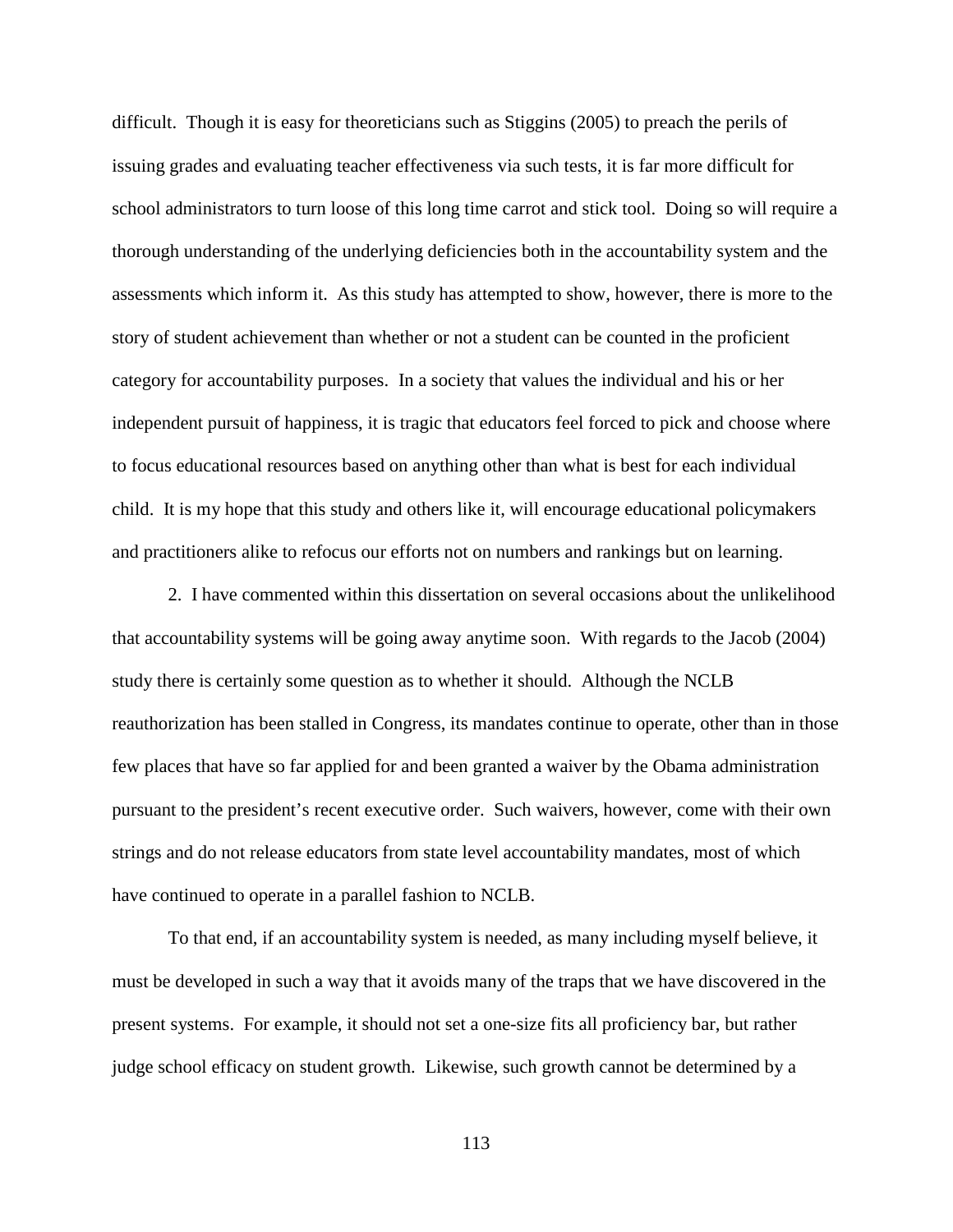single, annual multiple choice assessment that would then by its very nature become a highstakes test, but should involve portfolio reviews of student work, including assignments, homework papers, classroom assessments, essays, projects, and other examples of student work that offer a truly holistic view of the progress a student makes over time, be the student a high or a low performer.

Such a system, of course, would be very expensive. However, like many accountability approaches, it would not necessarily have to be applied to all students every year. Schools would be responsible for keeping such a portfolio for all students, but accountability might be determined based on a random review of a small percentage of student portfolios. A second sample could easily be drawn from any schools that showed a pattern of problems in order to verify that any apparent discrepancies were systemic before imposing mandates for improvement.

## Implications for Policymakers

The No Child Left Behind Act is today noted more for its intricacies than its idealism, but it should not be lost that the legislation marked the complete ascendancy of an educational philosophy that had been on the rise since the early years of the Reagan administration and by which United States policymakers with the support of the public put aside the input-based strategies and focus that had informed education policy for a quarter of a century in favor of outcome based education. As has been discussed herein, this was in many respects, a natural evolution that did encourage schools, many for the first time, to really pay attention to every student on the campus, and in this respect it is truly impossible to say the law had no positive effects.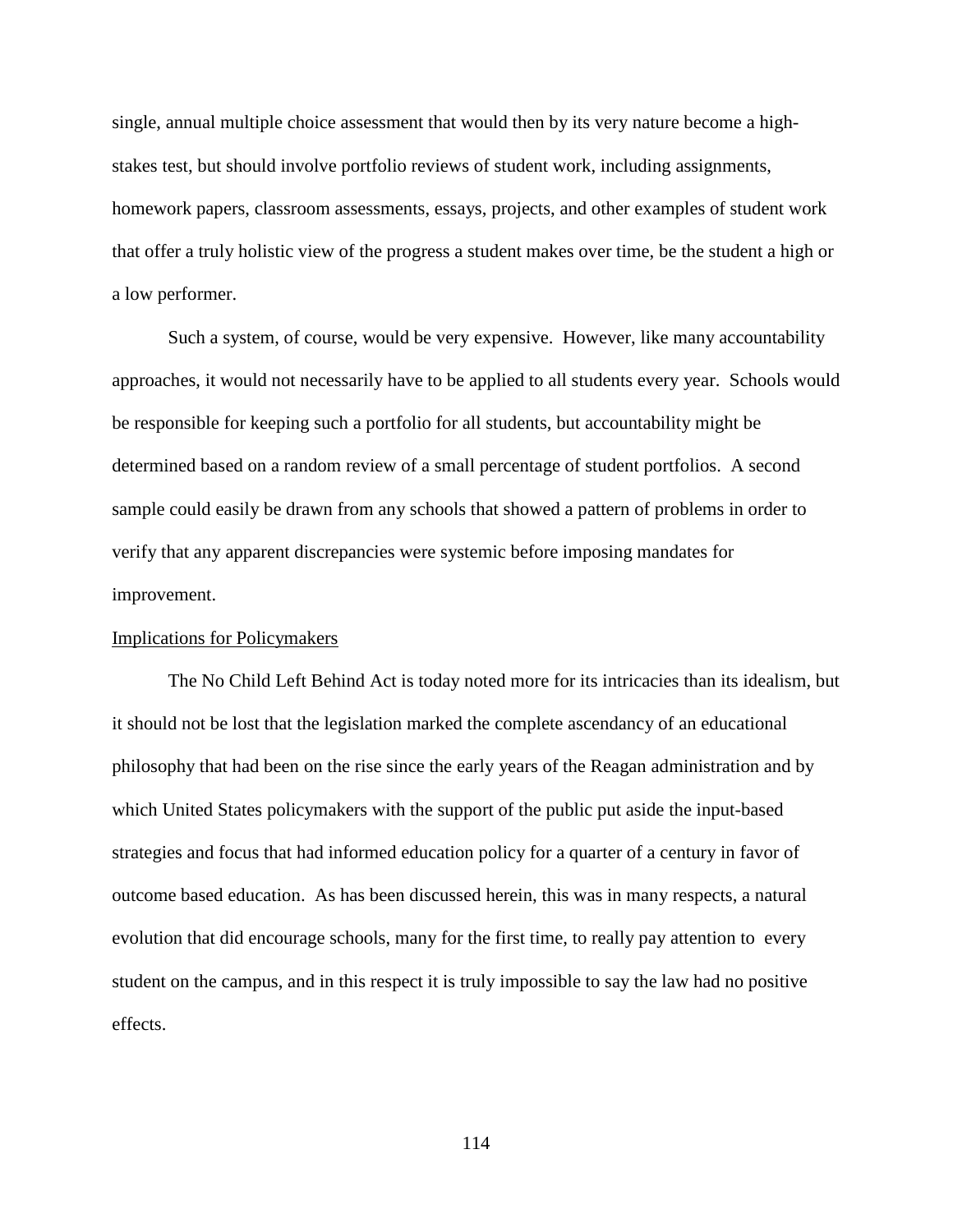However, charges that the law has engendered numerous and controversial unintended consequences, are equally difficult to dispute. This study sought to determine whether evidence existed that schools were engaging in distorted instructional practices as a result of trying to comply with the accountability mandates and how this practice might impact students. The results of the study thereby call into question whether NCLB is in fact helping to close the educational deficit long observed among disadvantage and limited English students or whether it is helping to mask continued problems behind a veil of impressive sounding numbers and statistics.

Although this study was limited in scope and precision, it highlights some of the underlying problems of using standardized tests as measures of school efficacy. Rothman (2004) and others have pointed to problems arising when educators try to employ state tests as synonymous with student learning. The underlying problems are only aggravated when the instrument exhibits deep flaws and establishes an unrealistic goal. Kim (2003) and others have pointed to NCLB's 100 percent proficiency threshold as an underlying cause of instructional distortion. The unintended consequences of policies, though well-meaning, typically disproportionately impact those individuals and institutions placed most at risk. Given that the accountability instrument arguably adds to the risk faced by these campuses, policy makers must pay close attention to the impact

of accountability policies on less privileged populations as well as the impact of policies designed to address systemic deficiencies deemed to be underlying causes.

Though Alexander (2003) as well as Reschovsky and Imazeki (2001) have rekindled the input- versus output-based policy debate, holding that lawmakers must do more to address inequities in the system and level the playing field for all students, I believe it is just as important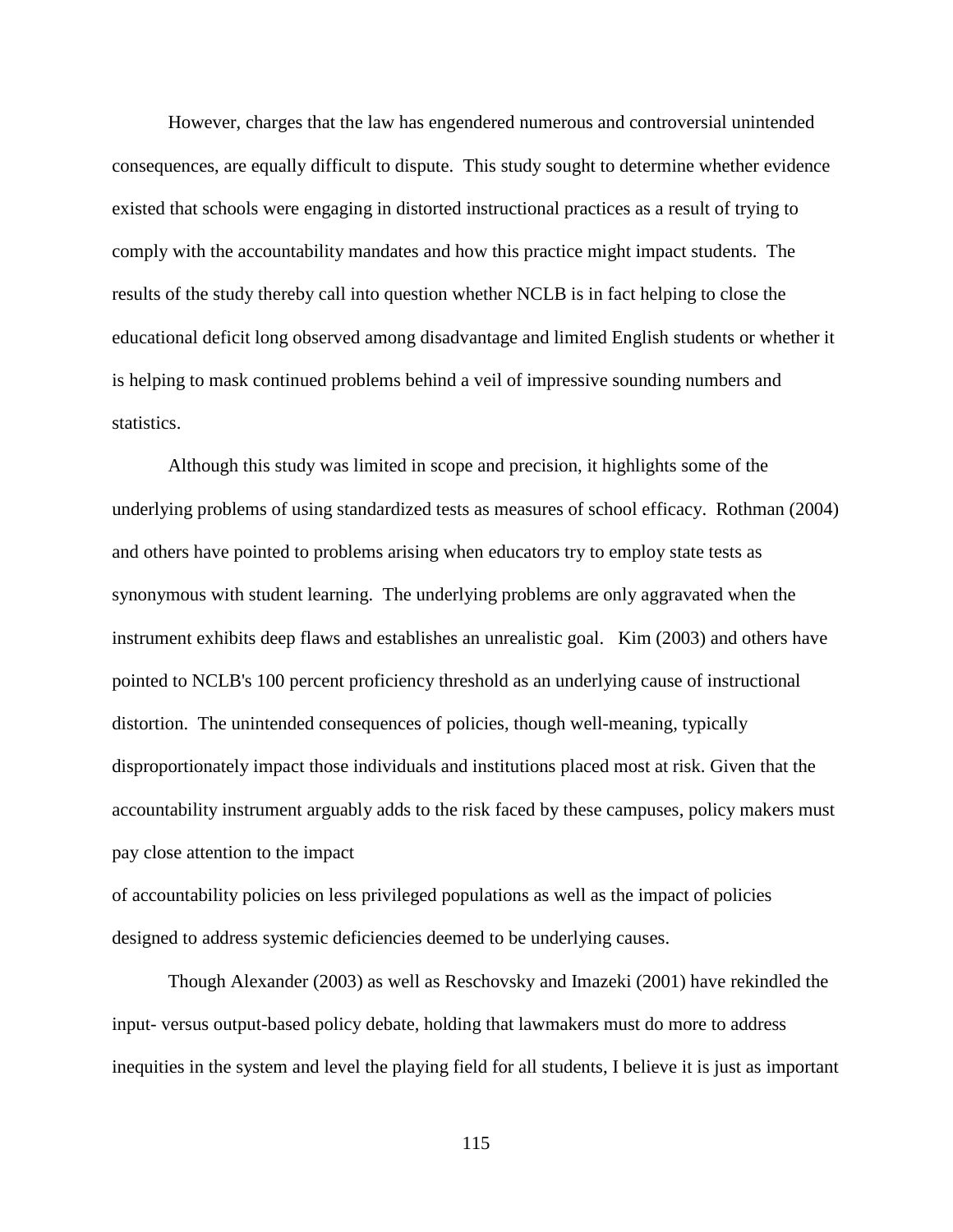to acknowledge that while steps can be taken to mitigate the differences, such differences will always exist and should not be ignored or treated as nonexistent.

The underlying purpose of NCLB was to ensure that all students would have access to high quality schools, but regulatory policy clearly has not facilitated that change. A decade after its implementation, the fact that government officials are predicting dramatic increase in numbers of schools failing to meet AYP is illustrative of the need for greater emphasis on the contextual differences perpetuated between schools and students due in part to the inequities built into the present system. Simply letting the legislation fade into the twilight and allowing it to take its place on the scrap heap of bad ideas, will do nothing to solve the issues that continue to plague public education. Policymakers must find ways to hold educators, students, and parents alike accountable in a way that is constructive for all, rather than for a limited cohort chosen consistent with a school's accountability risk. The goal of educating our children is far too important to accept anything less.

### Concluding Remarks

As noted earlier in this dissertation, I have spent a good portion of my professional career involved in the development of standardized test items for state summative assessments. For more than a decade, I have worked with some of the largest test publishers in the country, as well as with state and local officials in several states to create the large scale assessments discussed at length in this dissertation. It has been an interesting journey to say the least. Therefore, as I noted earlier, the subject of testing and accountability and their impact on students is a deeply personal one for me. Obviously, I would not have pursued a career in testing, had I not believed strongly at the time that these tests and the accountability instruments which they inform were valuable tools for improving schools. Now, however, although I still believe that testing has its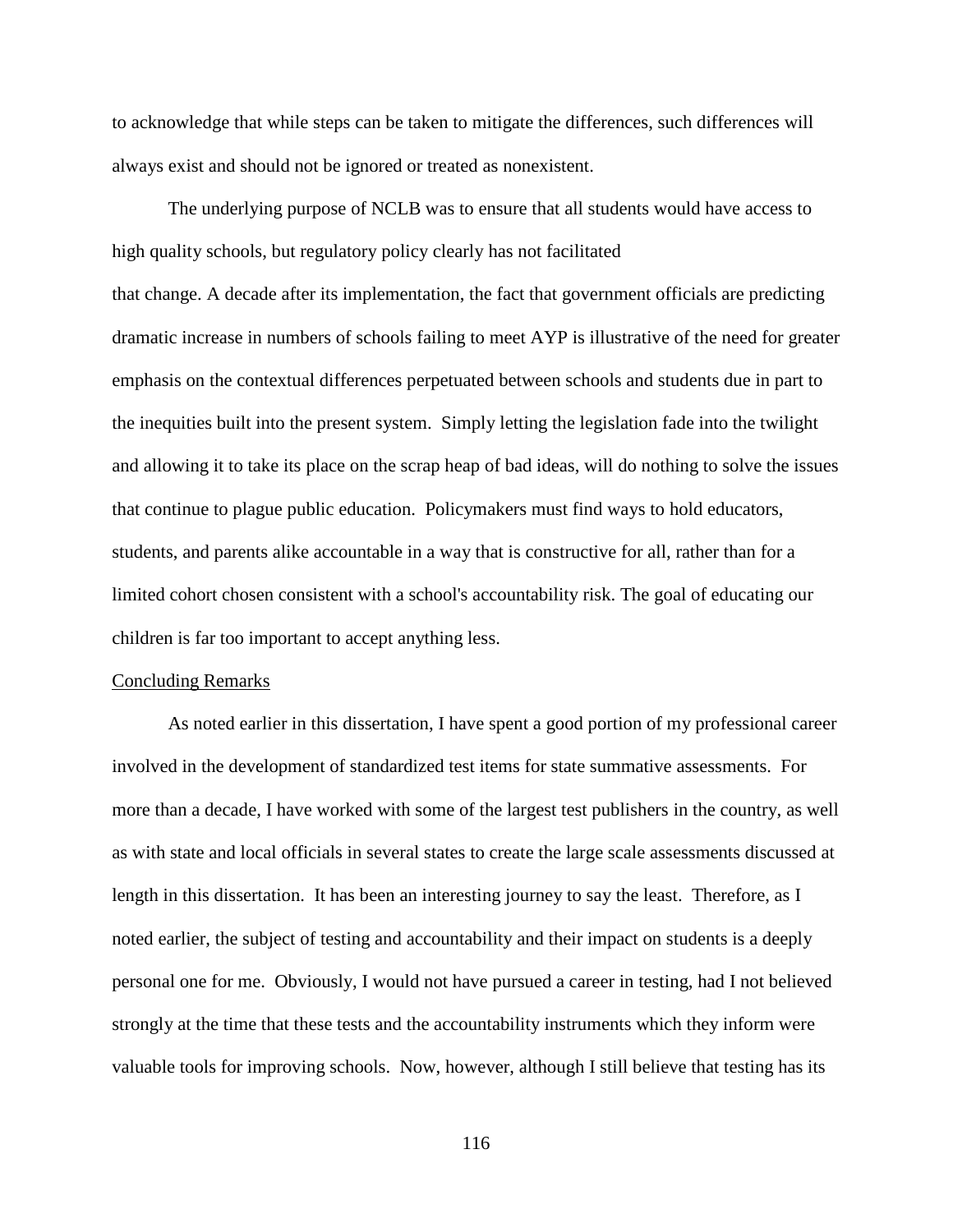place in the educator's tool box, and even that some form of accountability must be retained, I have over the past several years of personal observation, discussions with colleagues and professors in my doctoral program, and by talking to teachers, fellow administrators, students, and parents, come to realize that like the seemingly harmless Mogwals of Gremlins fame, accountability has devolved into a presence that has now come to overwhelm every thing else in education.

By the time I entered the doctoral program at U.T. El Paso, I was already beginning to question many of the underlying assumptions I had carried about accountability for many years. However, as evidence continued to mount that the charges by teachers of curriculum reduction, drill and kill mandates, and general testing chaos were in fact more than just the whiney complains of a few teachers trying to avoid the hard work necessary to educate their students, I was forced to begin reevaluating my beliefs. As I entered my second year of the doctoral program, I was holding onto the last rung of support for these policies, where I joined the chorus of other desperate holdouts singing "nobody forces them to teach to the test." While ostensibly this may be true, it does not alleviate the damage being done to our students by the application of this system, regardless of who may be to blame.

I was inspired to pursue this research in part because it took me so long to understand something that should have been obvious much sooner. As Ravitch and Finn (2007) have noted apologetically, "we really should have seen this coming" (p. 2). Nevertheless, I remain convinced that educational policy, as assuredly as it cannot be the panacea for all that ails education, can neither be the cause of all of its many problems. As educators and professionals, we are faced every day with choices that are profound in that their impact extends far beyond our own lives but have long-lasting impact on the lives of our students both in good ways and in bad.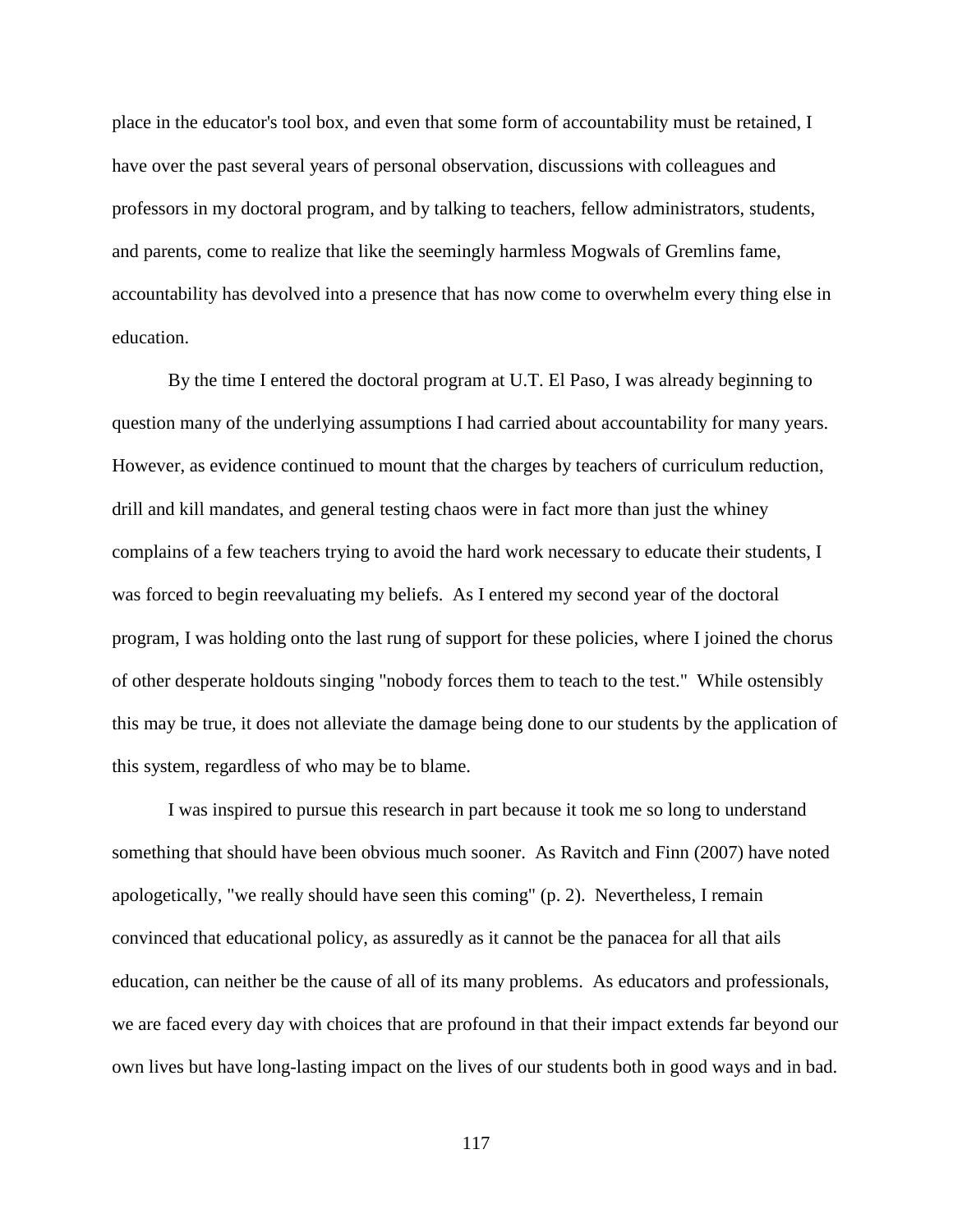Therefore, though it will be difficult, we must resist the natural instinct to make such decisions with our own interests placed above those of our students. It is easy to say we must, but we must. NCLB is not going away anytime soon. When it does, it will likely be replaced by another system. As with any system, said future system will no doubt have positives and negatives. Moving forward, whether working within our present system or someday within a new one, we must always keep the best interests of our students at the forefront. We must.

# Chapter Summary

 This chapter began with a description of the context of the study, then briefly reviewed the study questions and methods employed by the researcher. The chapter next discussed the theoretical framework as it relates to the study results and described some preliminary conclusions based on their analyses along with some suggestions for further related research. The chapter then reviewed the extant literature and its relationship to this study and its findings, before closing with a description of possible implications for practice and policy, followed with some final, concluding thoughts.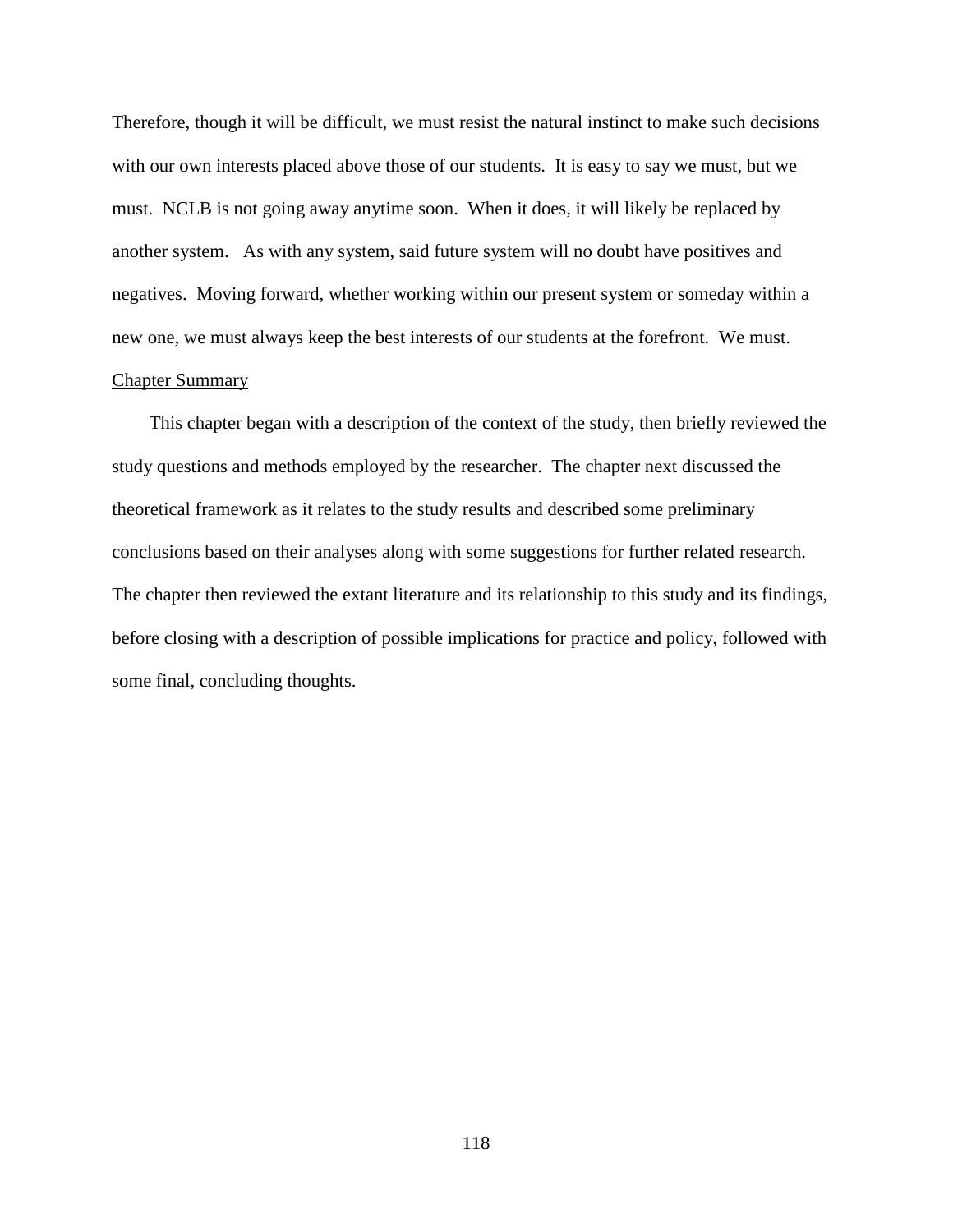### REFERENCES

- Abedi, J. (2004). The No Child Left Behind Act and English Language Learners: Assessment and Accountability Issues, *Educational Researcher*, Vol. 33, No. 1.
- Alexander, N. A. (2003). Considering equity and adequacy: An examination of the distribution of student class time as an educational resource in New York state, 1975-1995. *Journal of Education Finance*, 28(3), 357-381.
- American Educational Research Association, American Psychological Association & National Council on Measurement in Education (1999). *Standards for educational and psychological testing*. Washington, D.C.: American Educational Research Association.
- Ballou, D., & Springer, M. (2008). Achievement trade-offs and No Child Left Behind. *National Center on School Choice*, Vanderbilt University, Nashville, TN
- Amrein A. L., & Berliner, D., C. (2002). High-stakes testing, uncertainty, and student learning, *Education Policy Analysis Archives, 10* (18). Retrieved October 4, 2011 from http://epaa.asu.edu/epaa/vl0nl8/.
- Amrein A. L., & Berliner, D., C. (2002). An Analysis of Some unintended and negative consequences of high-stakes testing. Great Lakes Center for Educational Research and Practice. Retrieved October 6, 2011 from http://www.greatlakescenter.org/pub/H-S%20Analysis%20final.pdf
- Bailey, A.L., & Butler, F. A. (2003). An evidentiary framework for operationlizing academic language for broad application to K-12 education: A design document (CSE Tech. rep. 611) Los Angeles, University of California, National Center for Research on Evaluation, Standards, and Student Testing.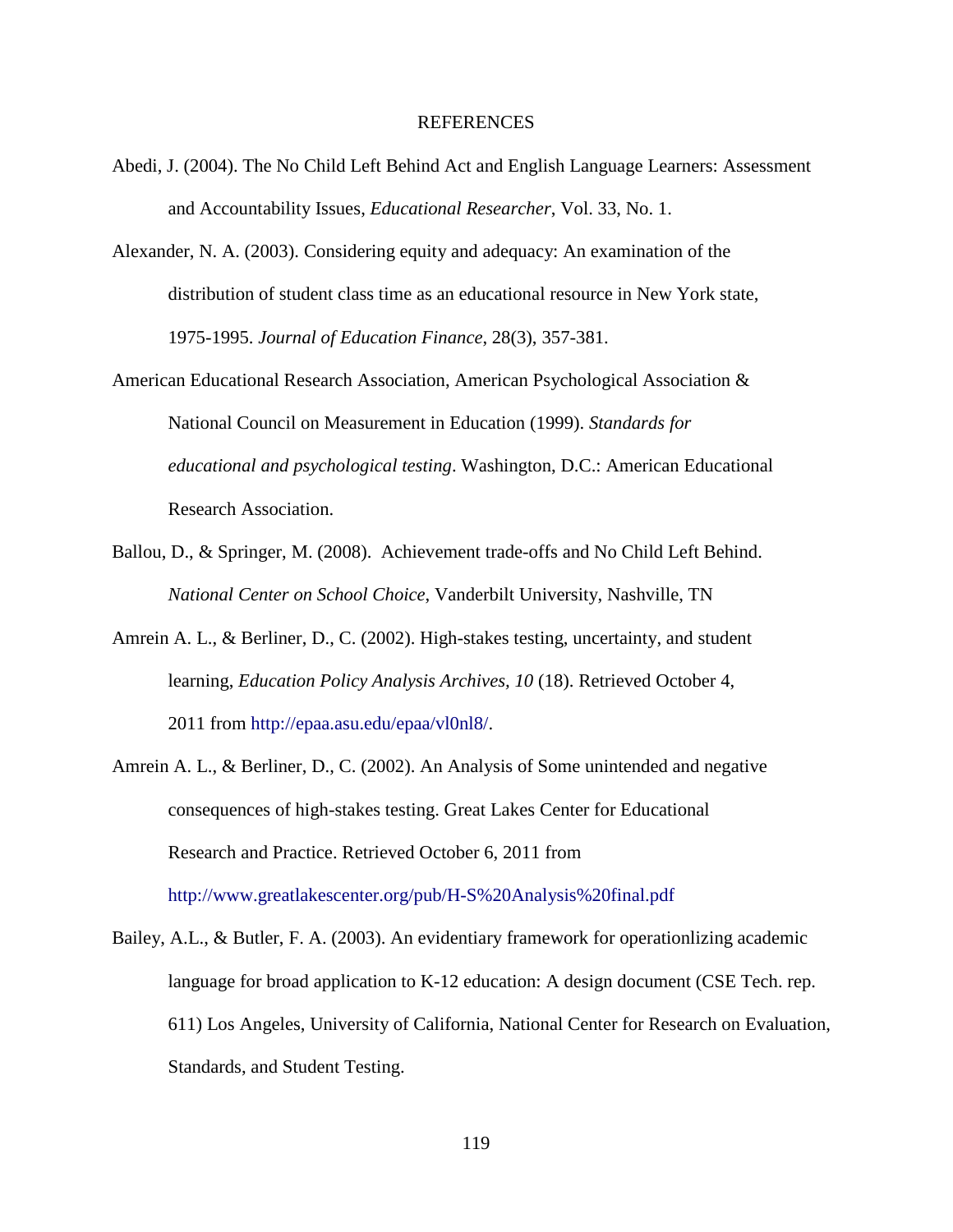- Black, P., & Wiliam, D. (1998). Inside the black box: Raising standards through classroom assessment. *Phi Delta Kappan, 80*(2), 139-148.
- Bishop, J., & Mane, F. (2001). The impacts of minimum competency exam graduation requirements on college attendance and early labor market success of disadvantaged students. In G. Orfield &M. L. Kornhaber (Eds.), *Raising standards or raising barriers? Inequality and high-stakes testing in public education* (pp. 51-84). New York: Century Foundation.
- Bodgan, R.C., & Bilklen, S.N. (2003). *Qualitative research for education: An introduction to theories and methods (4th ed.).* New York: Allyn & Bacon.
- Bratt, L., Kim, J., & Sunderman, K. (2005). English language learners: Increased accountability under NCLB*.* Retrieved April 26, 2009 from

[http://www.civilrightsproject.harvard.edu/research/esea/LEP\\_Policy\\_Brief.pdf](http://www.civilrightsproject.harvard.edu/research/esea/LEP_Policy_Brief.pdf)

- Braun, H. (2004). Reconsidering the impact of high-stakes testing, *Education Policy Analysis Archives, 12(1).* Retrieved October 4, 2011 from http://epaa.asu.edu/epaa/vl2nl/
- Campbell, D. T. (1979). Assessing the impact of planned social change. *Evaluation and Program Planning* 2: 67-90.
- Carnoy, M. (2005). Have state accountability and high-stakes tests influenced student progression rates in high school? *Educational Measurement: Issues and Practice, 24(4),* 19-31.
- Carnoy, M., & Loeb, S. (2002). Does external accountability affect student outcomes? A cross-state analysis. *Educational Evaluation and Policy Analysis, 24(4),* 305-331.
- Cohen, D.K., & Moffitt, S. L. (2009). *The ordeal of equality: Did federal regulation fix the schools?* Cambridge MA: Harvard University Press.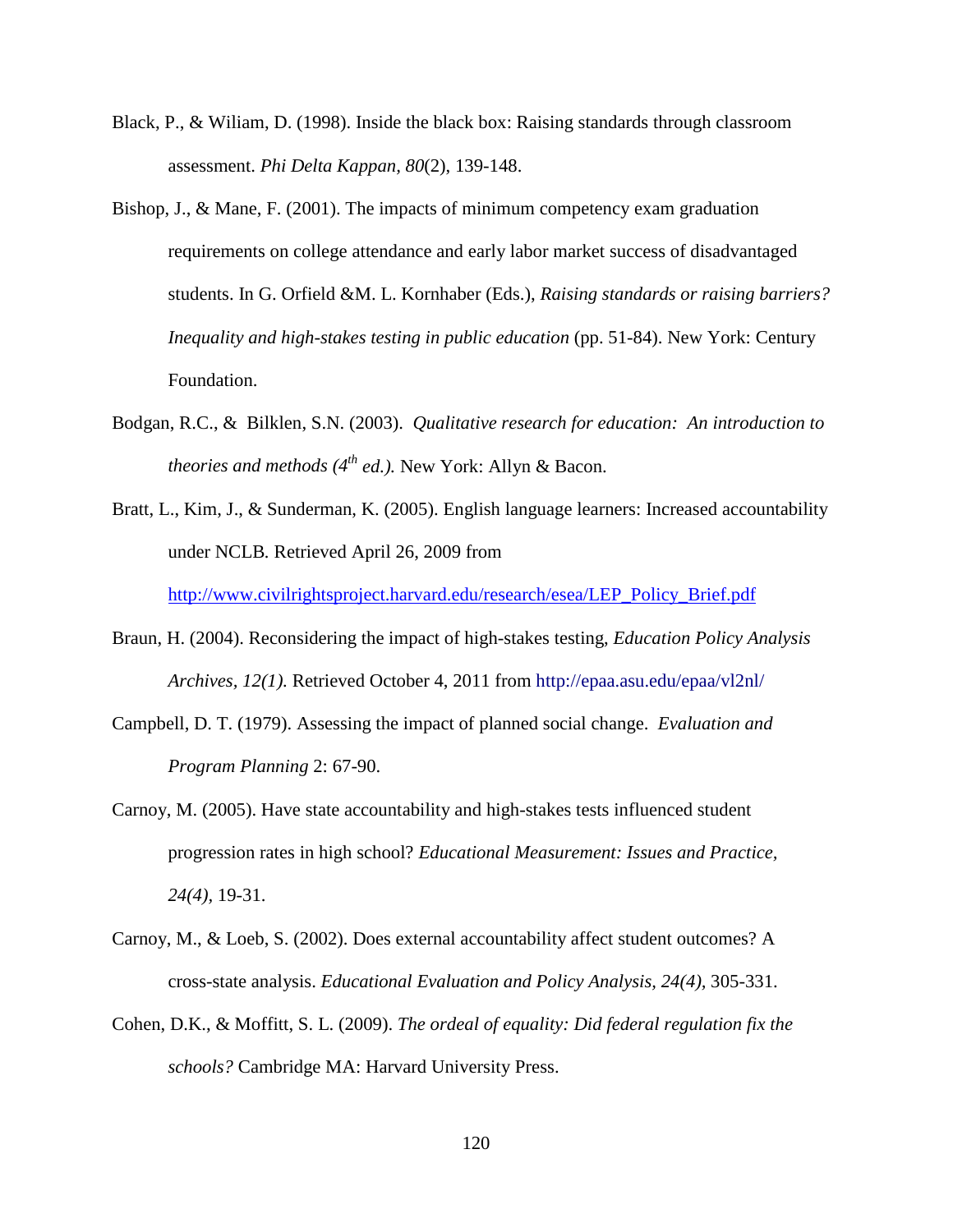- Crocker, L. (2005). Teaching for the test: How and why test preparation is appropriate. In Phelps, Richard P. (Ed.) *Defending standardized testing*. Mahwah, NJ, Lawrence Erlbaum Associates.
- Cronin, J. Dahlin, M., Xiang, Y., & McCahon, Donna (2009). *The accountability illusion*, Thomas B. Fordham Institute, Washington D.C.
- Cummins, J. (1995). Empowering minority students: A framework for intervention. In O. Garcia & J. Baker (Eds.) *Policy and practice in bilingual education: Extending the foundations* (pp. 10-116). Clevedon, English: Multilingual Matters.
- deMarrais, K., & Laplan, S.D. (2004). Introduction. In K. deMarrais & S.D. Laplan (Eds.), *Foundations for research: Methods of inquiry in education and the social sciences*  (pp. 1-12). Mahwah, NJ: Lawrence Erlbaum Associates, Publishers
- Dee, T., & Jacob, B. (2010). The impact of No Child Left Behind on student achievement *Journal of Policy Analysis and Management*, Vol. 30, No. 3, 418-46.
- Donovan, C., Figlio, D., & Rush, M. (2007), Cramming: The effects of school accountability on college-bound students. Washington, D.C.: *National Center for Analysis of Longitudinal Data in Education Research*, Urban Institute
- Dow, Gregory K. (2003). *Governing the firm: Workers' control in theory and practice*. Cambridge UP
- Editorial Projects in Education Resource Center. Quality Counts National Highlights Supplement. (2008). *Education Week*, url: http://www.pewtrusts.org /uploadedFiles/wwwpewtrustsorg/Reports/K-12\_education/National %20Highlights%20Report.pdf on January 10, 2012.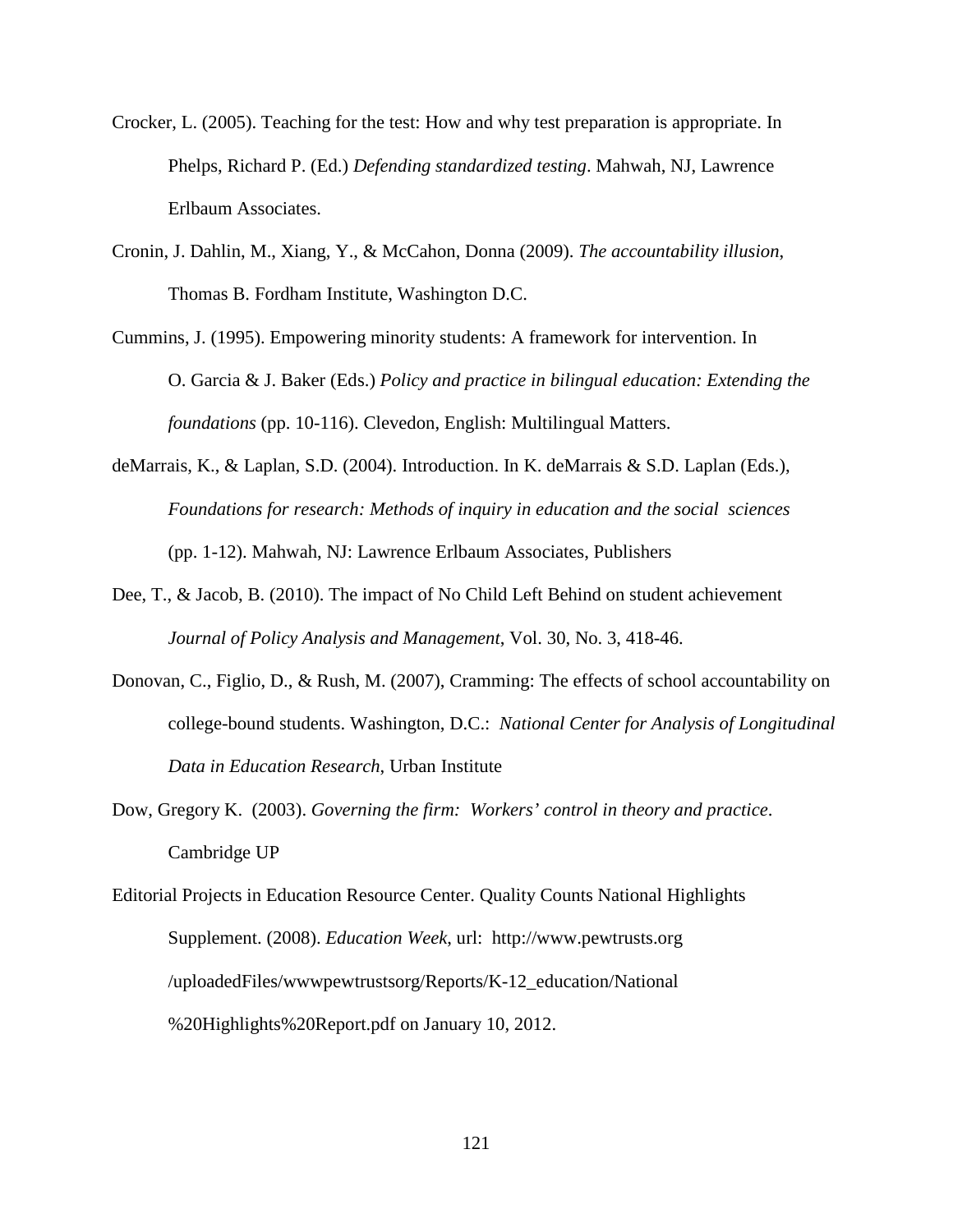- Erpenbach, W., Forte-Fast, E., & Potts, A. (2003). Statewide educational accountability under NCLB: Central issues arising from an examination of state accountability workbooks and U.S. Department of Education reviews under the No Child Left Behind Act of 2001, State Collaborative on Assessment and Student Standards, Council of Chief State School Officers (CCSSO).
- Farr, B. & Trumbull, E. (1997). *Assessment alternatives for diverse classrooms*. Norwood, MA: Christopher Gordon Publishers.

Field, A. (2009). *Discovering statistic using SPSS (3rd ed.).* London: SAGE Publications Ltd.

- Finn, C. E., Jr., & Ravitch, D. (2007). *Beyond the basics: Achieving a liberal education for all children.* Thomas B. Fordham Institute.
- Freeman D. & Freeman, Y. (1998). *ESL/EFL Teaching: Principles for Success*. Portsmouth NH.: Heinemann.
- Gillespie, R. (1991). *Manufacturing knowledge: A history of the Hawthorne experiments*. Cambridge UP
- Guggino, P. & Brint, S. (2010). Does the No Child Left Behind Act help or hinder K-12 education?" *Policy Matters*, Vol. 3, No. 3, California Riverside UP.
- Hanushek, E. A. & Raymond, M. E. (2003a). Improving educational quality: How best to evaluate our schools? In Y. Kodrzycki (Eds.), *Education in the 21st century: Meeting the challenges of a changing world.* Federal Reserve Bank of Boston.
- Hanushek, E. A. & Raymond, M. E. (2003b). Lessons about the design of state accountability systems. In *No Child Left Behind? The Politics and Practice of Accountability,*edited by Paul E Peterson and Martin R. West. Brookings.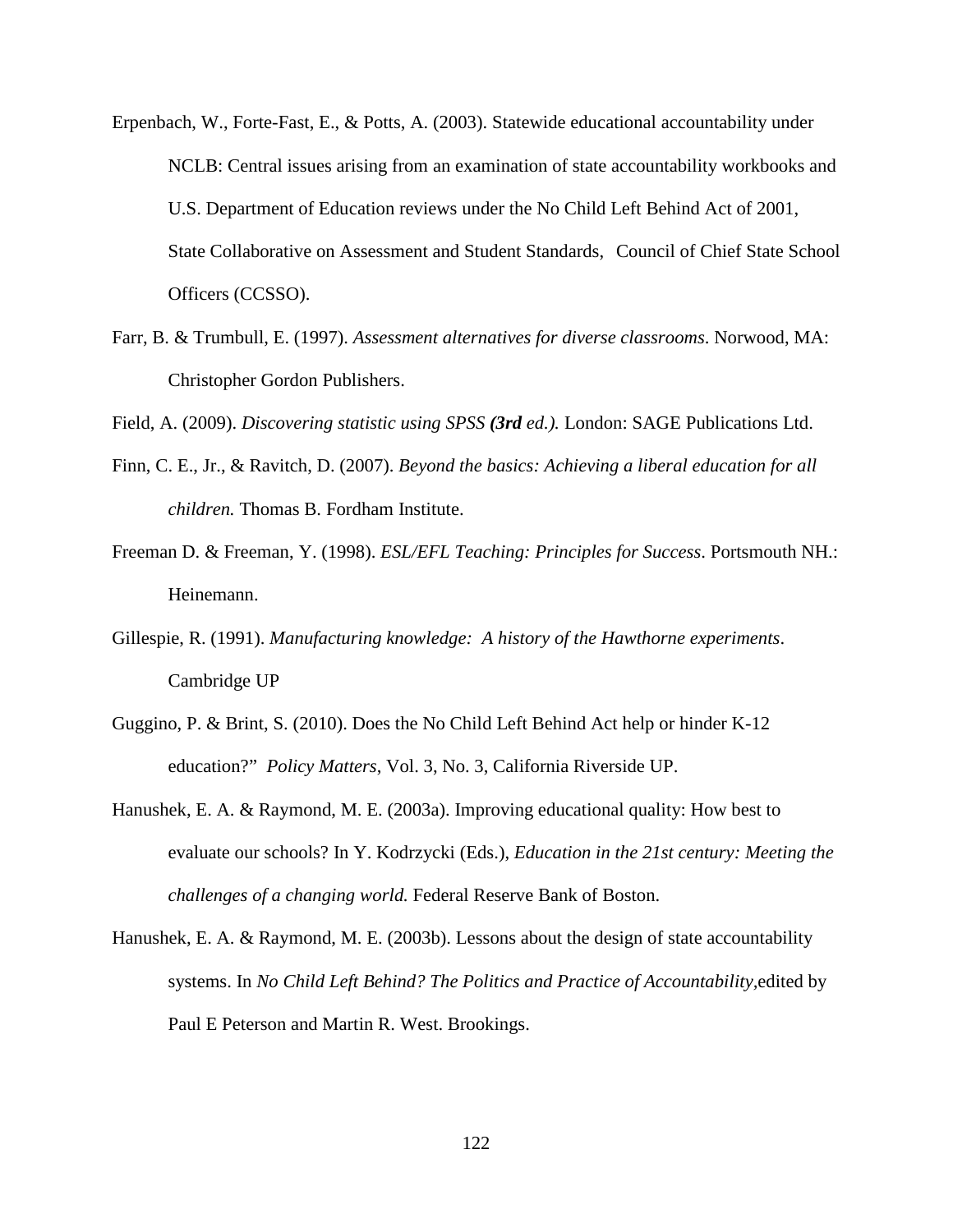- Hanushek, E. A. & Raymond, M. E. (2004). The effect of school accountability systems on the level and distribution of student achievement. *Journal of the European Economic Association,* 2(2-3), 406-415.
- Hoffer, T., Hedberg, E.C., Brown, K, Halverson, M.L. & Reid-Brossard, P. (2011). F*inal report on the evaluation of the growth model pilot project*, National Opinion Research Center, University of Chicago, U.S. Department of Education
- Holmstrom, B., & Milgrom, P. (1994). The firm as an incentive system. *The American Economic Review*. Vol. 84, No. 4. url:<http://www.jstor.org/> stable/2118041
- Jacob, B. A., (2005). Accountability, incentives and behavior: The impact of high-stakes testing in the Chicago Public Schools." *Journal of Public Economics* 89 (5-6), June:761-796.
- Jones, G. J. (1995). *Organizational theory: Text and cases.* New York, Addison-Wesley Publishing Company
- Johnson, B. (2001). Toward a new classification of nonexperiemental quantitative research. *Educational Researcher.* (30)2,3 - 13.
- Kane, T.J., & Staiger, D.O. (2001). Volatitlity in school test scores: Implications for test-based accountability systems. *Brookings Papers on Education Policy*, 5, 235-280.
- Keppel, G., & Zedeck, S. (1989). *Data analysis for research designs: analysis of variance and multiple regression/correlation approaches.* New York: W.H. Freeman & Company
- Kim, J. (2003). *The initial response to the accountability requirements in the No Child Left Behind Act: A case study of Virginia and Georgia.* Unpublished manuscript.
- Kim, J. & Sunderman, G., (2005). Measuring academic proficiency under the No Child Left Behind Act: Implications for educational equity. *Educational Researcher*, Vol. 34, No. 8, pp. 3–13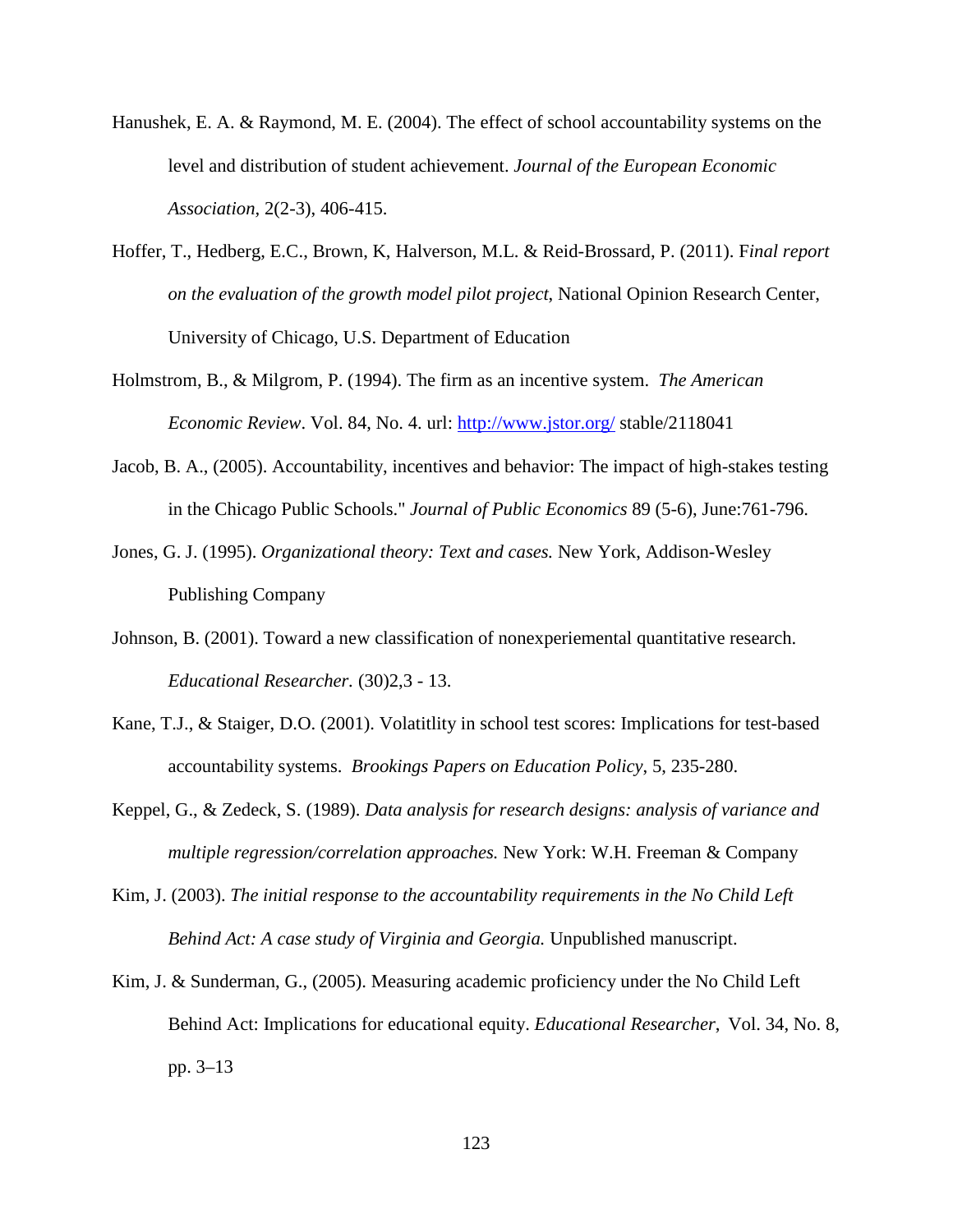- Koretz, D.M. (2000). Limitations in the use of achievement tests as measures of educators' productivity, *RAND Education Center for Research on Evaluation, Standards, and Student Testing*
- Laffont, Jean-Jacques and Martimort, David. (2001). *The Theory of Incentives: The principalagent model.* Princeton, NJ: Princeton UP.
- Lessow-Hurley, J. (2003). *Meeting the needs of second language learners: An educator's guide.*  Alexandria, VA.: Association for Supervision and Curriculum Development.

Linn, R. L. (2000). Assessments and accountability. *Education Researcher, 29(2),* 4—15.

- Linn, R.L. (2009). The concept of validity in the context of NCLB, in *The concept of validity: Revisions, new directions, and applications*, ed. Robert W. Lissitz, Information Age Publishing, Charlotte, NC
- McLaughlin, D, Mello, V., Blankenship, C, Chaney, K., Esra, P., Hikawa, H., Rojas, D., William, P., & Wolman, M. (2008). *Comparison between NAEP and State Reading Assessment Results: 2003* (NCES Rep. No. 2008-474).Washington, D.C.:National Center for Education Statistics.
- Madaus, G. F. (1988). The distortion of teaching and testing: High-stakes testing and instruction. Peabody Journal of Education, 65(3), 29-46.
- McNeil, L., & Valenzuela, A. (2000). *The harmful impact of the TAAS system of testing in Texas.*  Cambridge, MA: Civil Rights Project at Harvard University.

McNeil, L. (2005). Faking equity: high stakes testing and the education of Latino youth. *Leaving children behind*, Angela Valenzuela, ed., State University of New York Press

McNeil, L. (2000). *Contradictions of school reform: Educational costs of standardized testing.* New York: Routledge.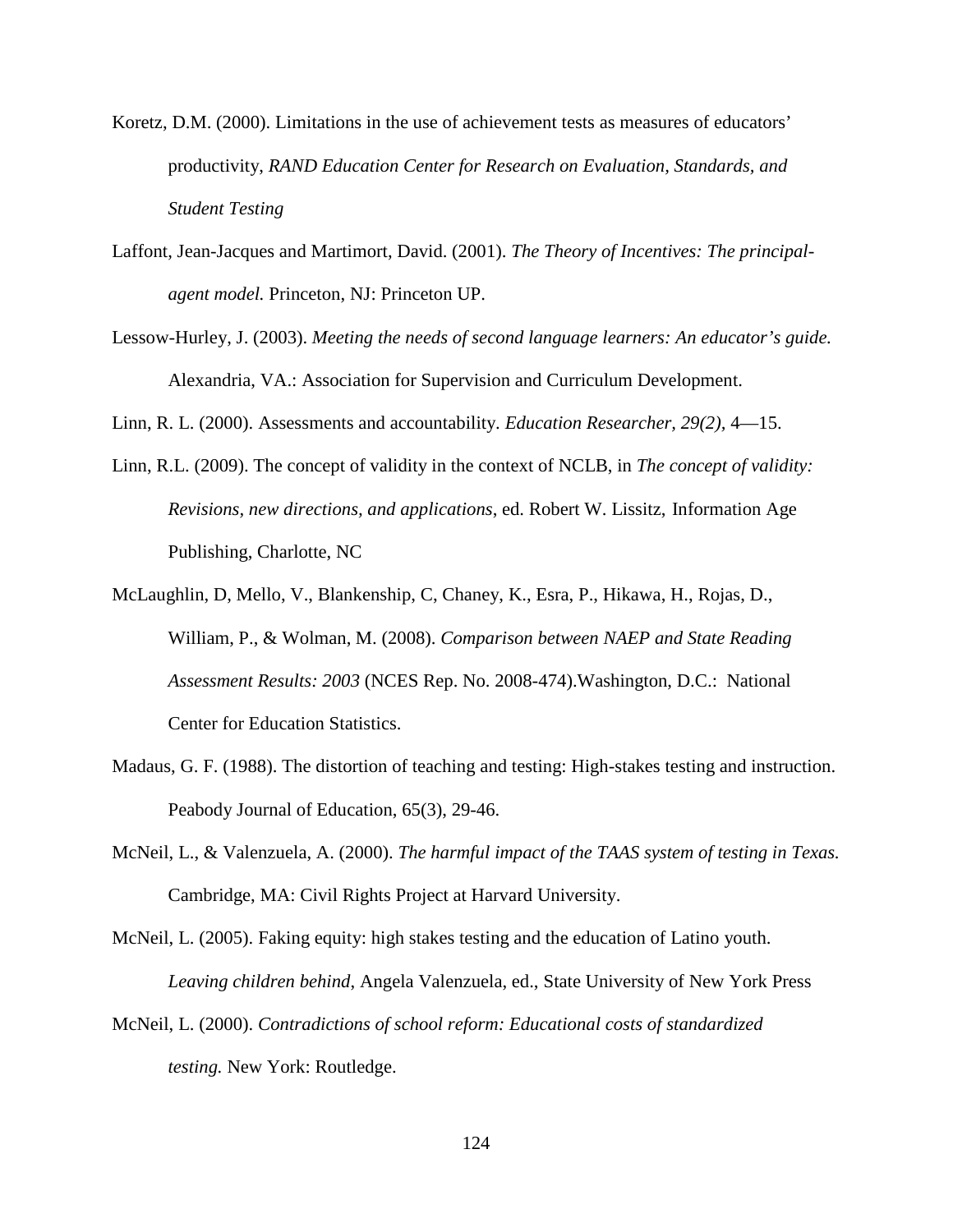- Nichols, S. L., Glass, G. V, & Berliner, D. C. (2006). High-stakes testing and student achievement: Does accountability pressure increase student learning? *Education*
- Oakes, Jeannie. (2005). *Keeping track: How schools structure inequality*. (2nd edition). New Haven, CT: Yale University Press.
- Padilla, R. V. (2005). High-stakes testing and educational accountability as social constructions across cultures. In A. Valenzuela (ed.) *Leaving Children Behind*, New York: State University of New York Press
- Pearl, Judea, (2009). *Causality: Models, reasoning, and inference*. New York: Cambridge University Press
- Peterson, P. E., & Hess, F. M. (2006). Keeping an eye on state standards. A race to the bottom? *Education Next, 3,* 28-29.
- *Policy Analysis Archives, 14*(1). Retrieved February 15, 2012 from<http://epaa.asu.edu/> epaa/v14n1/.
- Padilla, R. V. (2005). High-stakes testing and educational accountability as social constructions across cultures. *Leaving Children Behind*, Angela Valenzuela, ed., State University of New York Press
- Quality Counts National Highlights Supplement 2008 (2008). Education Week, Editorial Projects in Education Resource Center. Retrieved from:

[http://www.pewtrusts.org/uploadedFiles/wwwpewtrustsorg/Reports/K-](http://www.pewtrusts.org/uploadedFiles/wwwpewtrustsorg/Reports/K-12_education/National%20Highlights%20Report.pdf)

[12\\_education/National%20Highlights%20Report.pdf](http://www.pewtrusts.org/uploadedFiles/wwwpewtrustsorg/Reports/K-12_education/National%20Highlights%20Report.pdf) on January 31, 2010.

Raymond, M.E., & Hanushek, E.A. (2003). High-stakes research. *Education Next* 5(3), 48-55.

Ravitch, D. (1996). *National standards in American education: A citizen's guide*.

Washington,DC: Brookings Institution.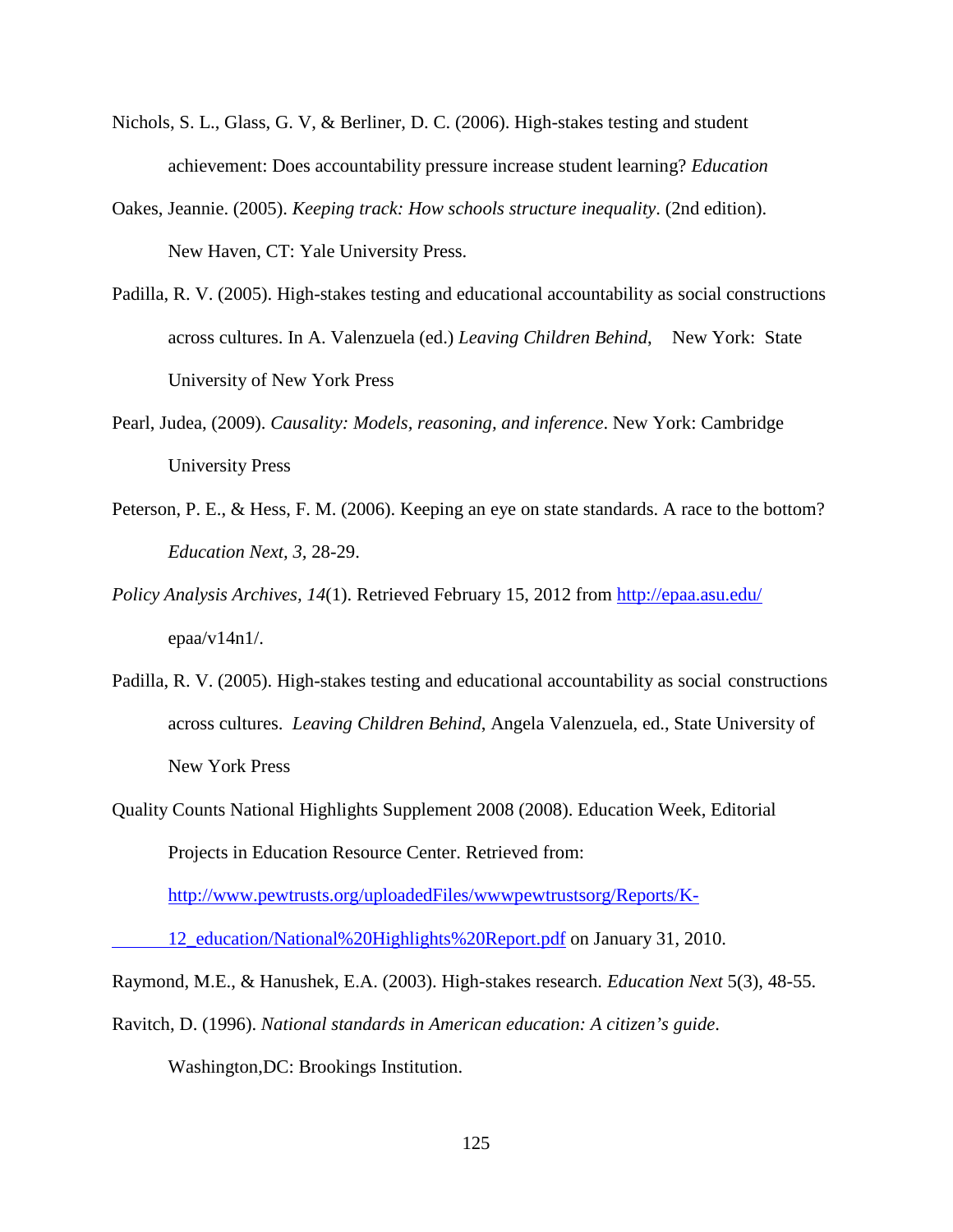Ravitch, D. (2010) *The death and life of the great American school system: How testing and choice are undermining education*, Basic Books, New York

Rebell, M. and J. Wolff. (2009) *Moving Every Child Ahead*, Teacher's College Press, New York

- Reschovsky, A., & Imazeki, J. (2001). Achieving educational adequacy through school finance reform. *Journal of Education Finance*, 26(4), 373-396.
- Reyhner, J. and Singh, N. (2010). Aligning Language Education Policies to International Human Rights Standards. eJournal of Education Policy, Northern Arizona University. Retrieved December 12, 2011 from<https://www4.nau.edu/cee/jep/journals.aspx?id=324>
- Rippberger, S. J. and Staudt, K. A. (2003). *Pledging allegiance: Learning Nationalism at the El Paso-Juarez border*. RoutledgeFalmer, New York
- Rothman, R. (2004). Benchmarking and alignment of state standards and assessments*.* In S. H. Furman & R. F. Elmore (Eds.), *Redesigning accountability systems for education.* New York: Teachers College Press.
- Rothstein, Richard. (2008). Holding accountability to account: How scholarship and experience in other fields inform exploration of performance incentives in education. *National Center on Performance Incentives*. Vanderbilt Peabody College.
- Rosenshine, B. (2003, August 4). High-stakes testing: Another analysis. *Education Policy Analysis Archives,* 11(24). Retrieved January 7, 2012 from [http://www.aspeninstitute.org/policy-work/no-child-left-behind/reports/state-](http://www.aspeninstitute.org/policy-work/no-child-left-behind/reports/state-standards-)

[standards-a](http://www.aspeninstitute.org/policy-work/no-child-left-behind/reports/state-standards-)ssessing-differences-qual

Saminsky, Alina. (2011). The Reauthorization of No Child Left Behind, and Avenues for Improvement. *Student Pulse*, 3.01. Retrieved November 21, 2011 from <http://www.studentpulse.com/a?id=375>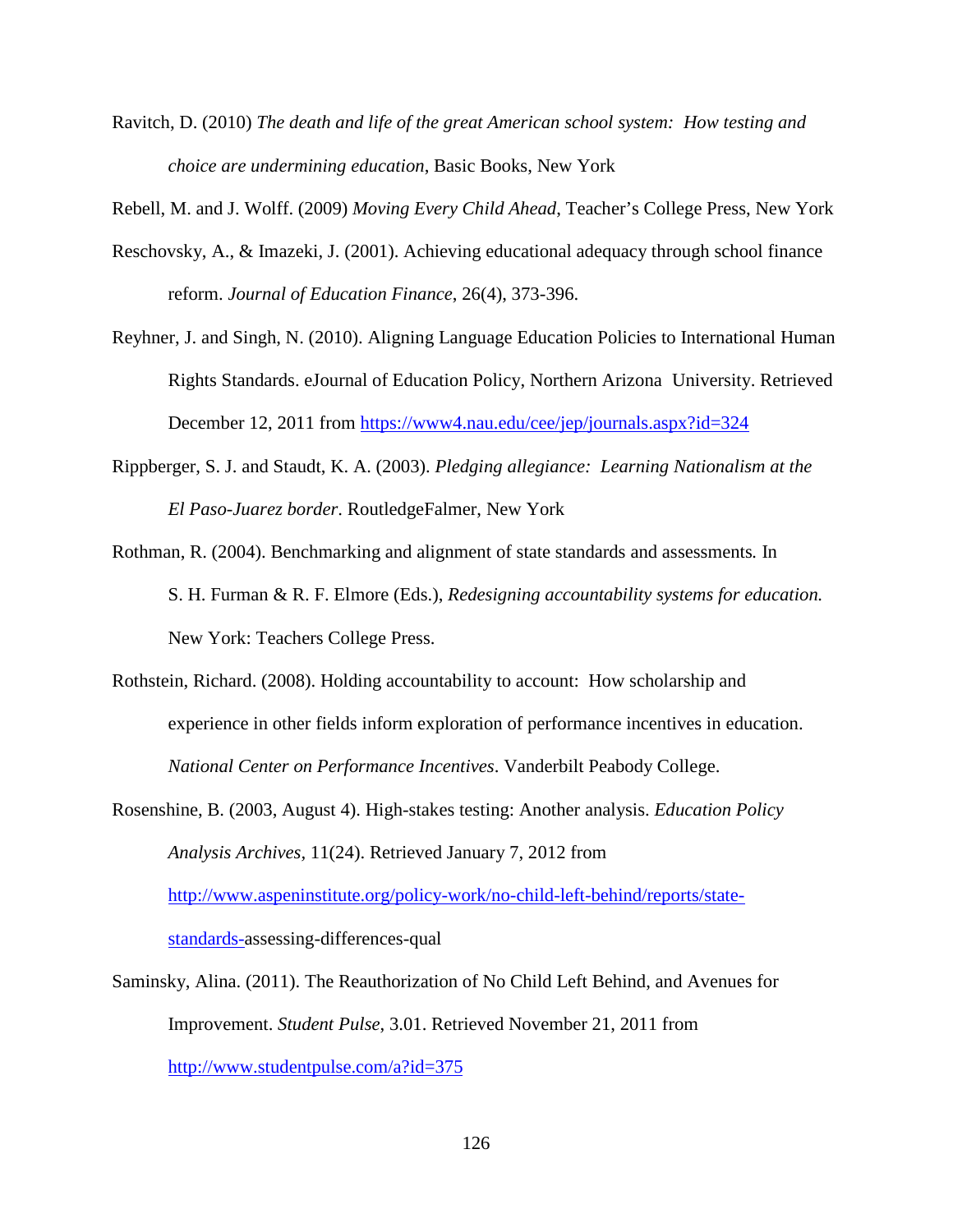- Simmons,W., & Resnick, L. (1993). Assessment as the catalyst of school reform. *Educational Leadership*, February, 11-15.
- Simon, Herbert A. (1978). "Rational Decision-Making in Business Organizations." Nobel Memorial Lecture. December 8. url:

[http://nobelprize.org/nobel\\_prizes/economics/laureates/1978/simon-lecture.pdf](http://nobelprize.org/nobel_prizes/economics/laureates/1978/simon-lecture.pdf)

- Spalding, E. (2000). Performance assessment and the new standards project: A story of serendipitous success. *Phi Delta Kappan*, *81*(10), 758-764.
- Stecher, Brian and Sheila Nataraj Kirby. (2004). "Organizatonal improvement and accountability: Lessons for education from other sectors." William and Flora Hewlett Foundation. Rand Education, Santa Monica, CA
- Stecher, Brian and Hamilton, Laura S. (2002). Putting theory to the test: Systems of accountability should be held accountable. *Rand Review* Vol 26, No. 1 Santa Monica, CA
- Stiggins, Rick. (2005). From formative assessment to assessment for learning: A path to success in standards-based schools. *Phi Delta Kappan* Vol 87, No. 4,
- Stone, Deborah. (2002). *Policy paradox: The art of political decision making*. New York: Norton & Company.

Stotsky, S. (2000). *What's at stake in the K-12 standards war*. New York: Peter Lang.

- Suskie, L.A. (1996). Questionnaire survey research that works. Tallahassee, Fl.: Association for Institutional Research.
- School Data Direct (2009). Council of Chief State School Officers through Standard and Poors, url:<http://www.schooldatadirect.org/> on April 25, 2011

School Enrollment 2009 (2009). United States Census Bureau publications.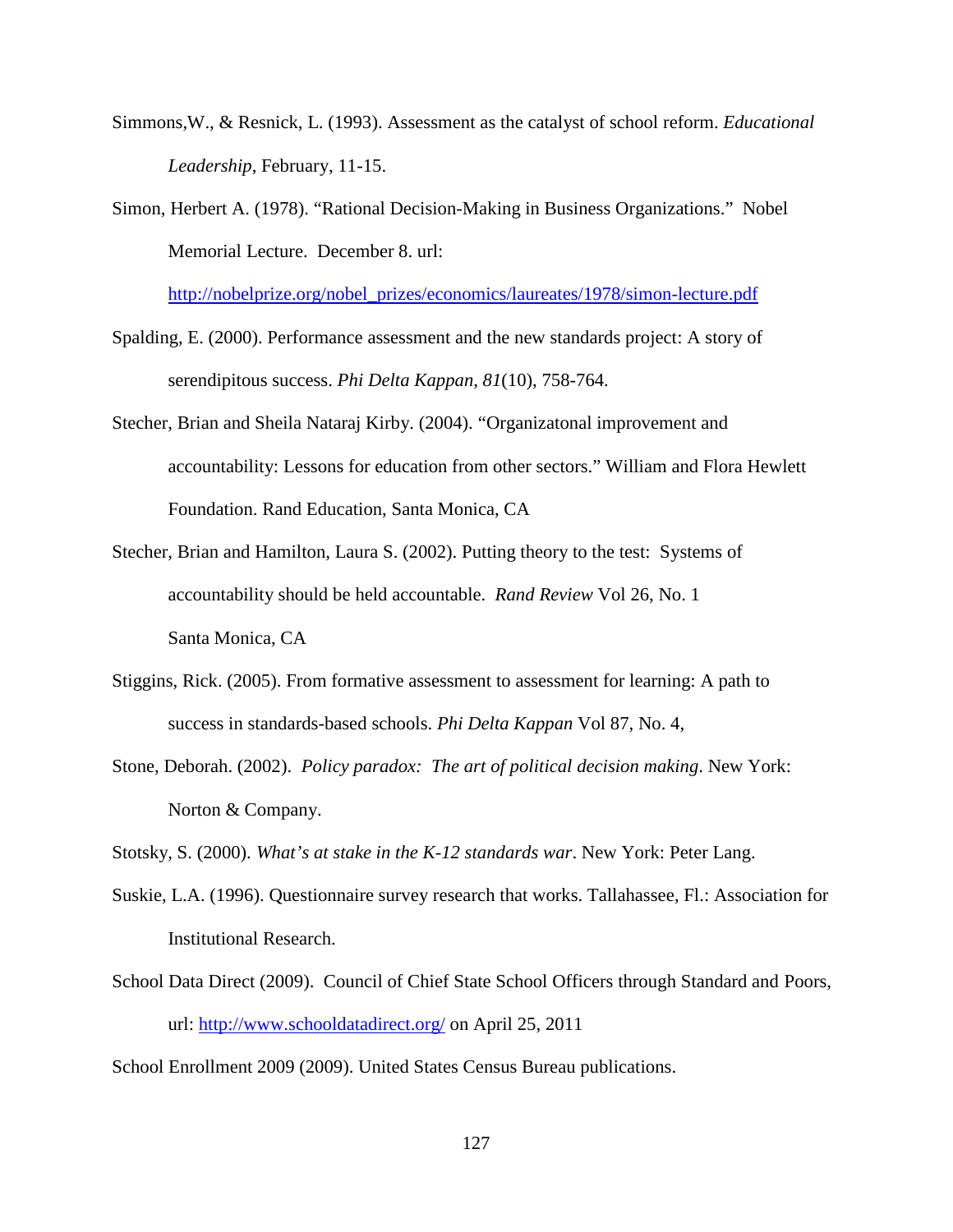Thomas, W. P. & Collier, V. P. (1997). *School effectiveness for language minority students.*  Washington, DC: National Clearinghouse for Bilingual Education

Teachers of English to Speakers of Other Languages (2003). *Position Paper on high-stakes testing for K-12 English-language learners in the United States of America*. Retrieved April 25, 2011 from http://www.tesol.org/s\_tesol/bin.asp? CID=32&DID=375&DOC=FILE.PDF

- Texas Administrative Code, Texas Secretary of State. url: http://www.sos.state.tx.us/tac/ on April 29, 2011
- Texas Education Agency (2011). The 2011 Accountability Rating System for Texas Public Schools and School Districts, Texas Education Agency Department of Assessment, Accountability, and Data Quality Division of Performance Reporting
- Texas Education Agency (2011). 2011 Adequate Yearly Progress (AYP) Guide for Texas Public Schools and School Districts, Texas Education Agency Department of Assessment, Accountability, and Data Quality Division of Performance Reporting *Texas study of students at risk: Case studies supporting ninth graders' success*. (2004) Texas Education Agency
- The Education Trust (2011). *Getting it right: Crafting federal accountability for higher student performance and a stronger America*. Washington, D.C.
- Tracey, C., Sunderman, G. & Orfield, G. (2005) C*hanging NCLB district accountability standards: Implications for racial equity.* Cambridge, MA: The Civil Rights Project at Harvard University
- US/Mexico Border Counties Coalition. (2006) *At the Cross Roads: US / Mexico Border Counties in Transition*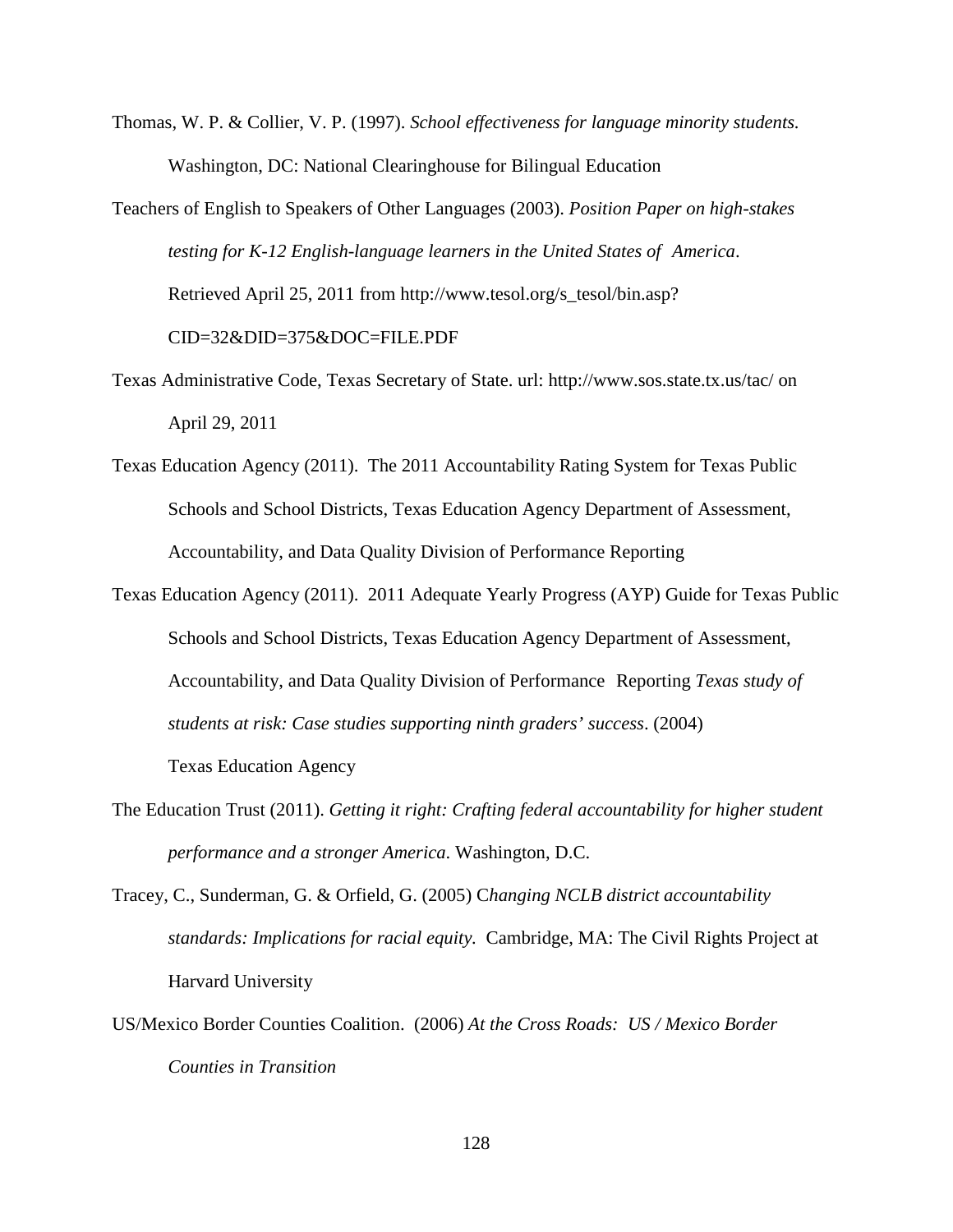Viadero, D. (1994, July 13). Teaching to the test. *Education Week*, XIII(39), 21-25.

Wilson, L. W. (2002). *Better instruction through assessment*. Larchmont, NY: Eye on Education.

Wright, W. (2002). The effects of high-stakes testing in an inner-city elementary school: The curriculum, the teachers and the English language learners*. Current Issues in Education* 5 (5). Retrieved April 23, 2011 from http://cie.ed.asu.edu/volume5/number5/